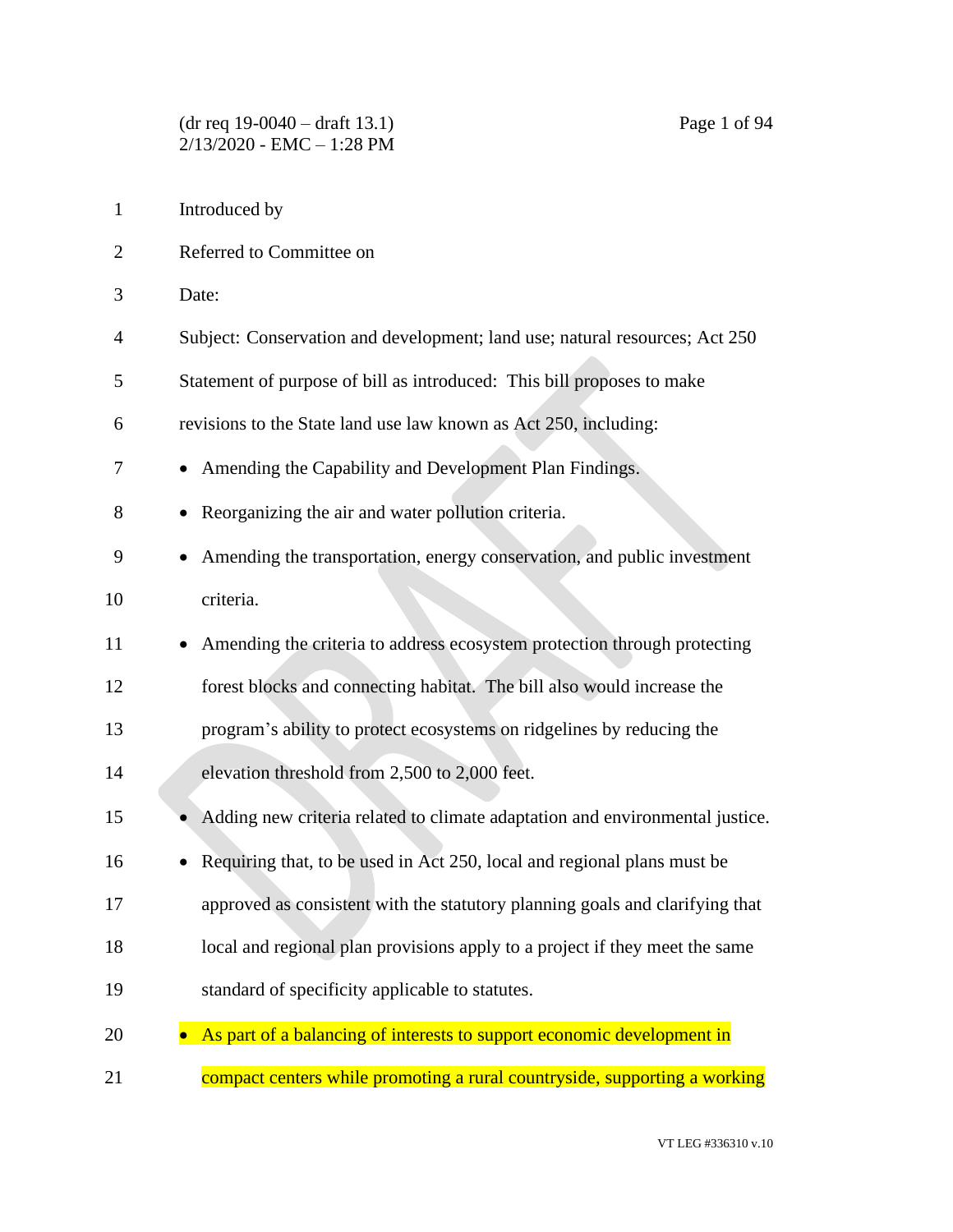(dr req 19-0040 – draft 13.1) Page 2 of 94  $2/13/2020$  - EMC - 1:28 PM

| $\mathbf{1}$   | landscape, and protecting important natural resources, exempting              |
|----------------|-------------------------------------------------------------------------------|
| $\overline{2}$ | designated downtowns and neighborhood development areas from Act 250          |
| 3              | and increasing Act 250 jurisdiction at interstate interchanges and over       |
| $\overline{4}$ | certain new roads. Because the designation under 24 V.S.A. chapter 76A        |
| 5              | would affect jurisdiction, the bill provides for appeal of designation        |
| 6              | decisions.                                                                    |
| 7              | Clarifying the definition of "commercial purpose" so that it is not necessary |
| 8              | to determine whether monies received are essential to sustain a project.      |
| 9              | Increasing the per diem rate for District Commissioners to \$100.00 and       |
| 10             | raising the Act 250 permit fees.                                              |
| 11             | Amending the permit process by giving the Natural Resources Board the         |
| 12             | power to issue major permits, in addition to the NRB's current duties. The    |
| 13             | Board will have three full time members. Major permit applications will be    |
| 14             | heard by a panel of the Board and two District Commissioners from the         |
| 15             | district where the project is located. Appeals of Act 250 permits would go    |
| 16             | to the Supreme Court. The Environmental Division of the Superior Court        |
| 17             | would continue to hear other permit appeals and enforcement.                  |

18 • Reaffirming the supervisory authority in environmental matters of the 19 Board and District Commissions, in accordance with the original intent of 20 Act 250 as determined by the Vermont Supreme Court.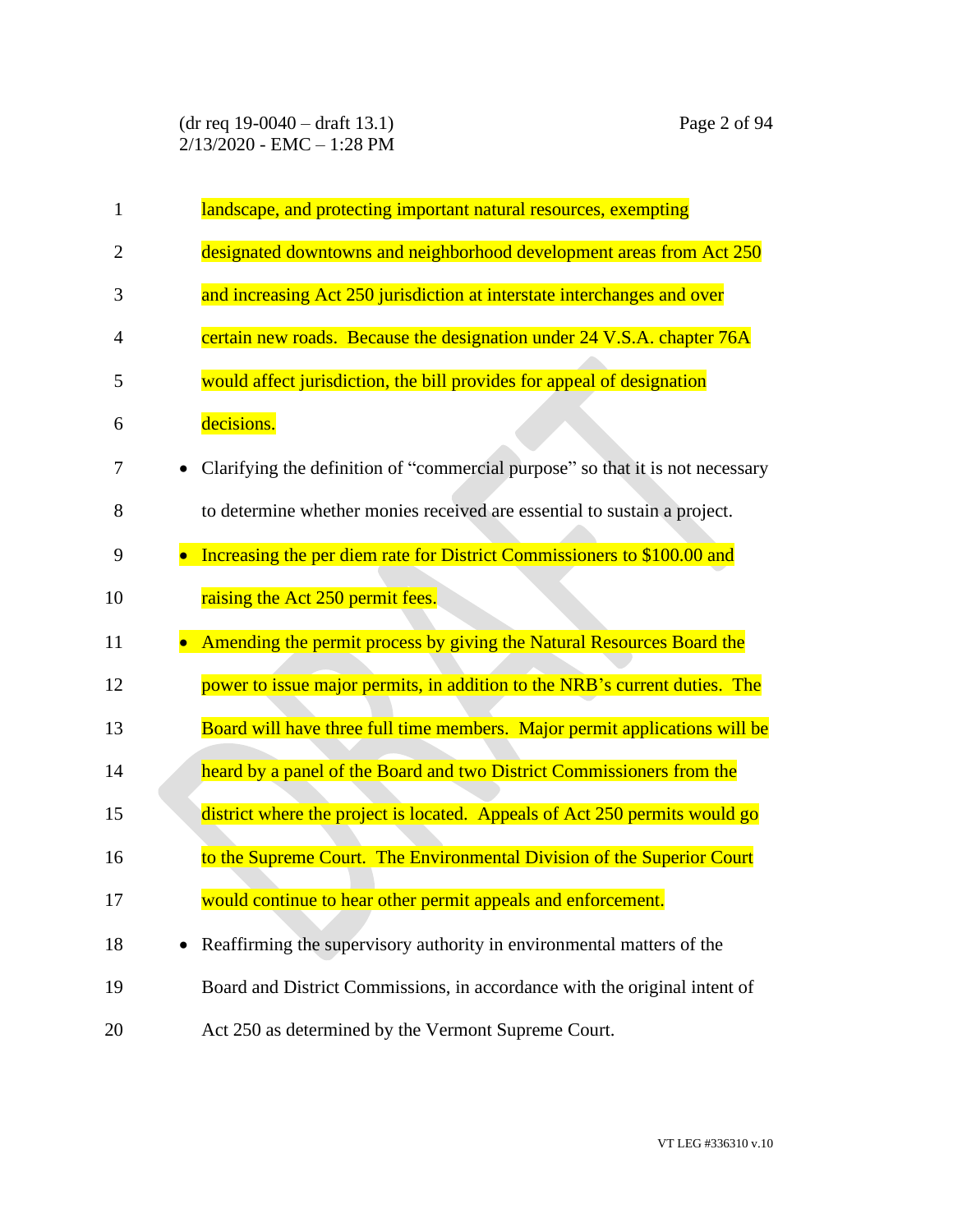| 1  | Revising and clarifying the statutory authority on the use of other permits to     |
|----|------------------------------------------------------------------------------------|
| 2  | demonstrate compliance with the criteria.                                          |
| 3  | • Creating a process that would allow properties to be released from Act 250       |
| 4  | jurisdiction.                                                                      |
| 5  | Requiring slate quarries to be added to the Agency of Natural Resources            |
| 6  | Natural Resource Atlas.                                                            |
| 7  | • Establishing a preapplication process to allow municipal and regional            |
| 8  | planning commissions to weigh in on a project before the Act 250 permit            |
| 9  | application is filed.                                                              |
| 10 | Allowing forest-based enterprises to operate outside of permitted hours of         |
| 11 | operations and to mitigate primary agricultural soil on a 1:1 ratio.               |
| 12 | Shifting the burden of persuasion to the applicant under criterion 8.<br>$\bullet$ |
| 13 | Requiring the Agency of Natural Resources to establish a permit program            |
| 14 | for highest priority river corridors.                                              |
|    |                                                                                    |
|    |                                                                                    |
| 15 | An act relating to changes to Act 250                                              |
| 16 | It is hereby enacted by the General Assembly of the State of Vermont:              |
| 17 | *** Revisions to Capability and Development Plan ***                               |
| 18 | Sec. 1. 1973 Acts and Resolves No. 85, Sec. $7(a)(20)$ is added to read:           |
| 19 | (20) GREENHOUSE GAS EMISSIONS AND CLIMATE CHANGE                                   |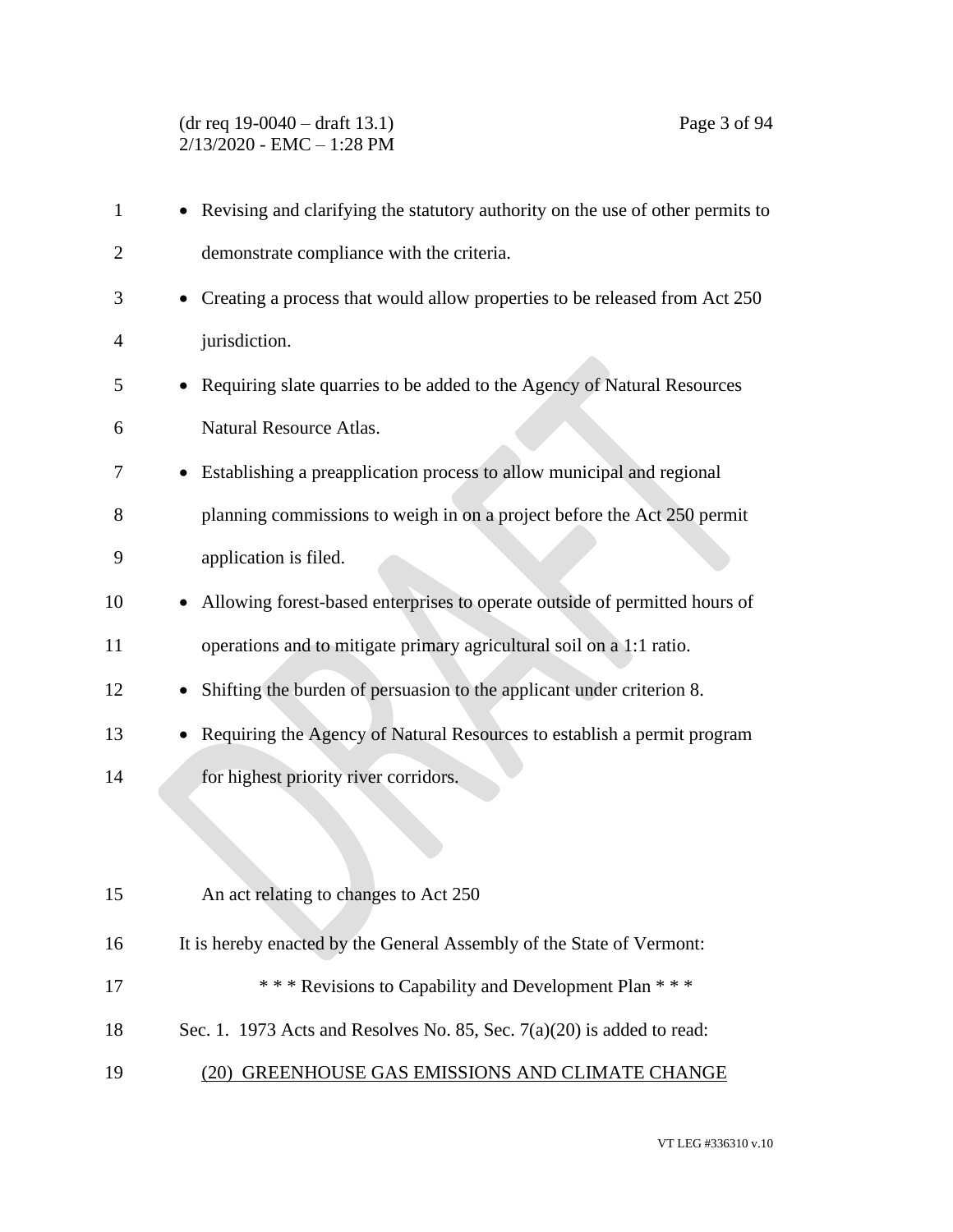(dr req 19-0040 – draft 13.1) Page 4 of 94 2/13/2020 - EMC – 1:28 PM

| $\mathbf{1}$   | Climate change poses serious risks to human health and safety, functioning      |
|----------------|---------------------------------------------------------------------------------|
| $\overline{2}$ | ecosystems that support a diversity of species and economic growth, and         |
| 3              | Vermont's tourist, forestry, and agricultural industries. The primary driver of |
| $\overline{4}$ | climate change in Vermont and elsewhere is the increase of atmospheric          |
| 5              | carbon dioxide from the burning of fossil fuels, which has a warming effect     |
| 6              | that is amplified because atmospheric water vapor, another greenhouse gas,      |
| 7              | increases as temperature rises. Vermont should minimize its emission of         |
| 8              | greenhouse gases and, because the climate is changing, ensure that the design   |
| 9              | and materials used in development enable projects to withstand an increase in   |
| 10             | extreme weather events and adapt to other changes in the weather and            |
| 11             | environment.                                                                    |
| 12             | Sec. 2. 1973 Acts and Resolves No. 85, Sec. $7(a)(2)$ is amended to read:       |
| 13             | (2) ECOSYSTEM PROTECTION AND UTILIZATION OF NATURAL                             |
| 14             | <b>RESOURCES</b>                                                                |
| 15             | (A) Healthy ecosystems clean water, purify air, maintain soil,                  |
| 16             | regulate the climate, recycle nutrients, and provide food. They provide raw     |
| 17             | materials and resources for medicines and other purposes. They are at the       |
| 18             | foundation of civilization and sustain the economy. These ecosystem services    |
| 19             | are the state's natural capital.                                                |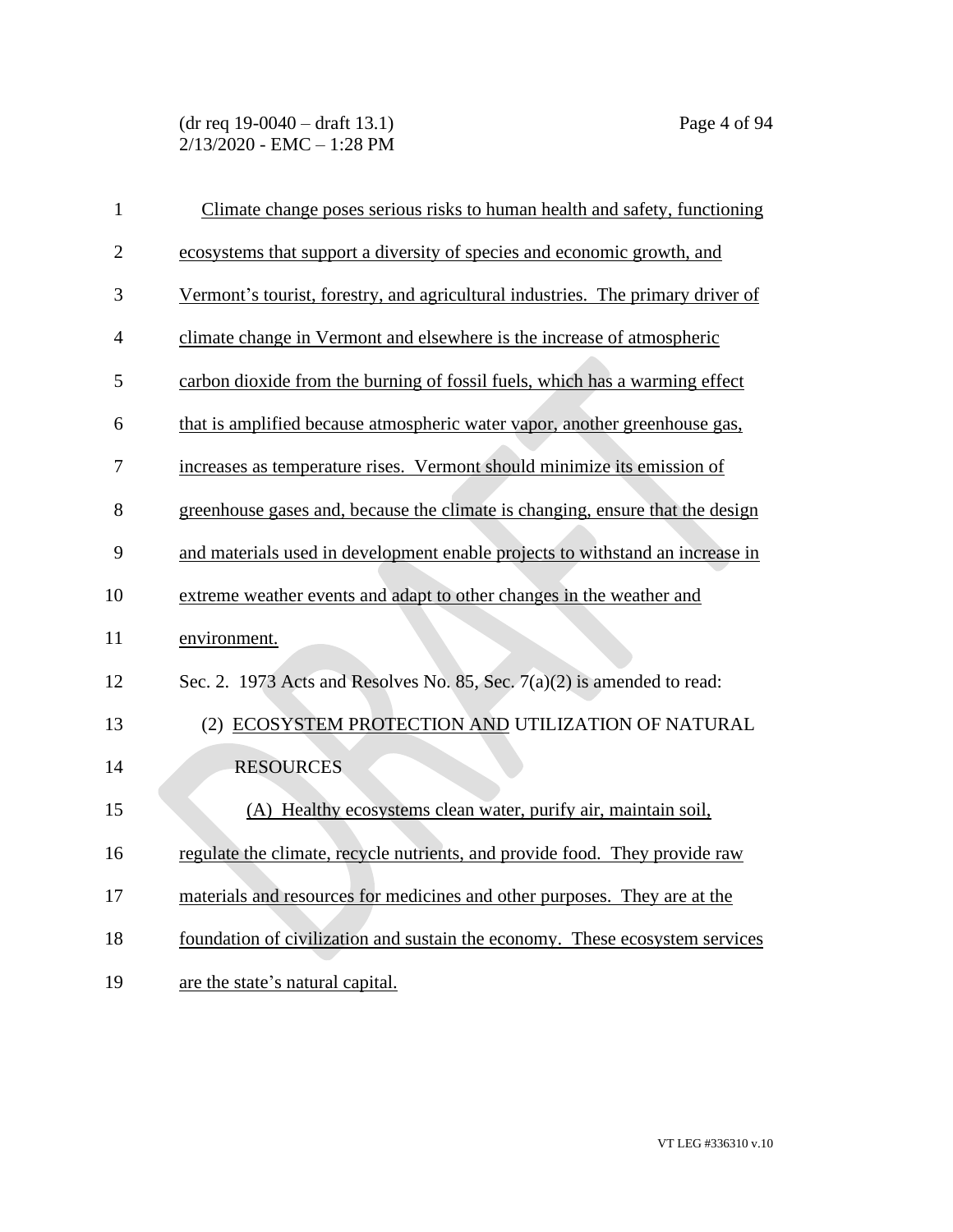(dr req 19-0040 – draft 13.1) Page 5 of 94 2/13/2020 - EMC – 1:28 PM

| $\mathbf{1}$   | (B) Biodiversity is the key indicator of an ecosystem's health. A                  |
|----------------|------------------------------------------------------------------------------------|
| $\overline{2}$ | wide variety of species copes better with threats than a limited number of         |
| 3              | species in large populations.                                                      |
| $\overline{4}$ | (C) Products of the land and the stone and minerals under the land, as             |
| 5              | well as the beauty of our landscape are principal natural resources of the state.  |
| 6              | (D) Preservation Protection of healthy ecosystems in Vermont,                      |
| 7              | preservation of the agricultural and forest productivity of the land, and the      |
| 8              | economic viability of agricultural units, conservation of the recreational         |
| 9              | opportunity afforded by the state's hills, forests, streams and lakes, wise use of |
| 10             | the state's non-renewable earth and mineral reserves, and protection of the        |
| 11             | beauty of the landscape are matters of public good. Uses which threaten or         |
| 12             | significantly inhibit these healthy ecosystems and the state's natural and scenic  |
| 13             | resources should be permitted only when the public interest is clearly benefited   |
| 14             | thereby.                                                                           |
| 15             | *** Revisions to State Land Use Law ***                                            |
| 16             | Sec. 3. 10 V.S.A. chapter 151 is amended to read:                                  |
| 17             | CHAPTER 151. STATE LAND USE AND DEVELOPMENT PLANS                                  |
| 18             | Subchapter 1. General Provisions                                                   |
| 19             | § 6000. PURPOSE; CONSTRUCTION                                                      |
| 20             | The purposes of this chapter are to protect and conserve the environment of        |
| 21             | the State and to support the achievement of the goals of the Capability and        |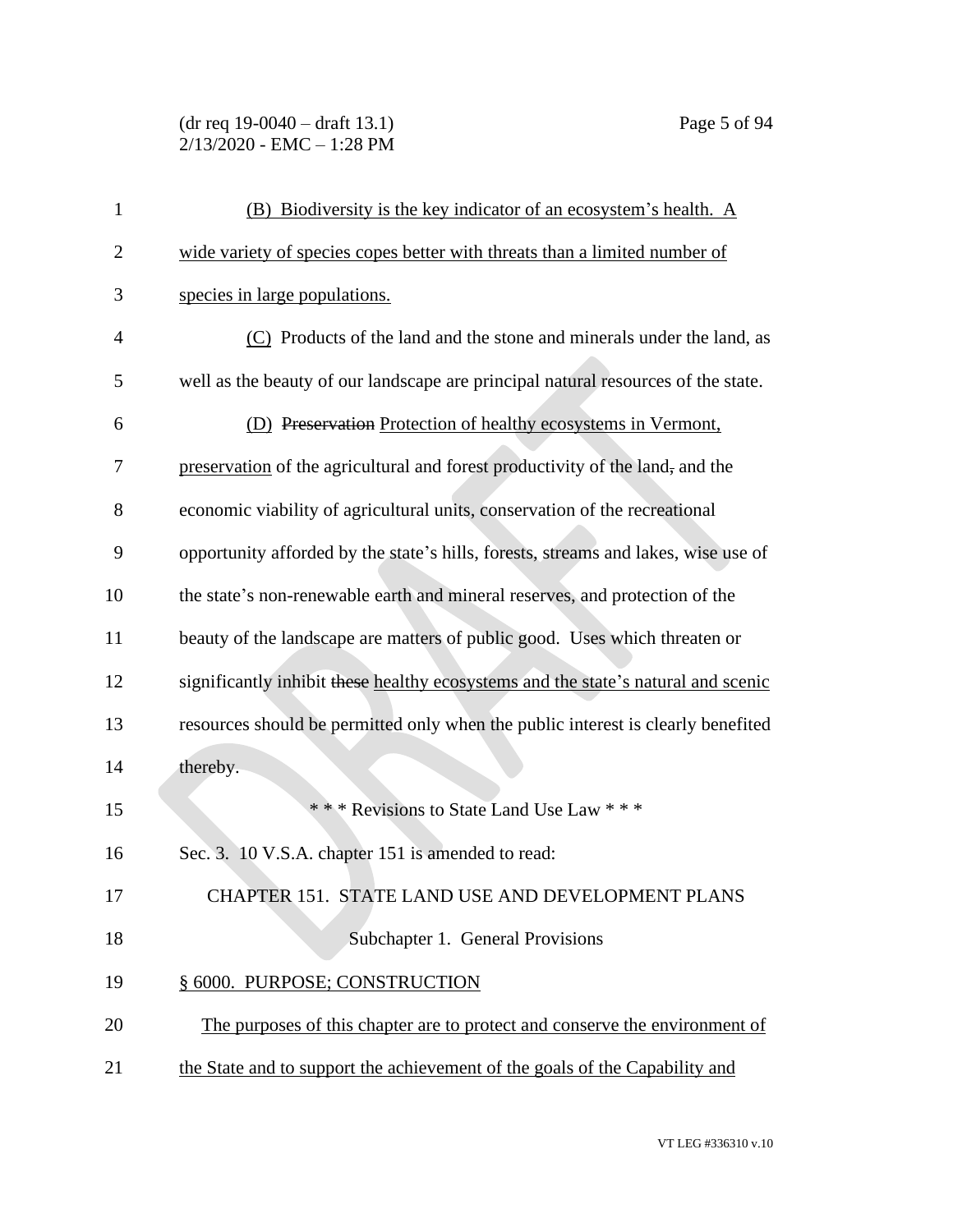(dr req 19-0040 – draft 13.1) Page 6 of 94 2/13/2020 - EMC – 1:28 PM

| $\mathbf{1}$   | Development Plan and of $24 \text{ V.S.A. }$ § $4302(c)$ . The chapter shall be construed |
|----------------|-------------------------------------------------------------------------------------------|
| $\overline{2}$ | broadly to effect these purposes.                                                         |
| 3              | § 6001. DEFINITIONS                                                                       |
| $\overline{4}$ | In As used in this chapter:                                                               |
| 5              | (1) "Board" means the Natural Resources Board.                                            |
| 6              | (2) "Capability and Development Plan" means the Plan prepared                             |
| 7              | pursuant to section 6042 of this title and adopted pursuant to 1973 Acts and              |
| 8              | Resolves No. 85, Secs. 6 and 7, as amended by this act.                                   |
| 9              | (3)(A) "Development" means each of the following:                                         |
| 10             | * * *                                                                                     |
| 11             | (vi) The construction of improvements for commercial, industrial,                         |
| 12             | or residential use at or above the elevation of 2,500 2,000 feet.                         |
| 13             | * * *                                                                                     |
| 14             | (xi) The construction of improvements for commercial or                                   |
| 15             | industrial use within 2,000 feet of a point of access to or exit from the                 |
| 16             | interstate highway system as measured from the midpoint of the                            |
| 17             | interconnecting roadways, unless a regional planning commission has                       |
| 18             | determined, at the request of the municipality where the interchange is located           |
| 19             | or any municipality with land in the 2,000-foot radius, that municipal                    |
| 20             | ordinances or bylaws applicable to properties around the interchange:                     |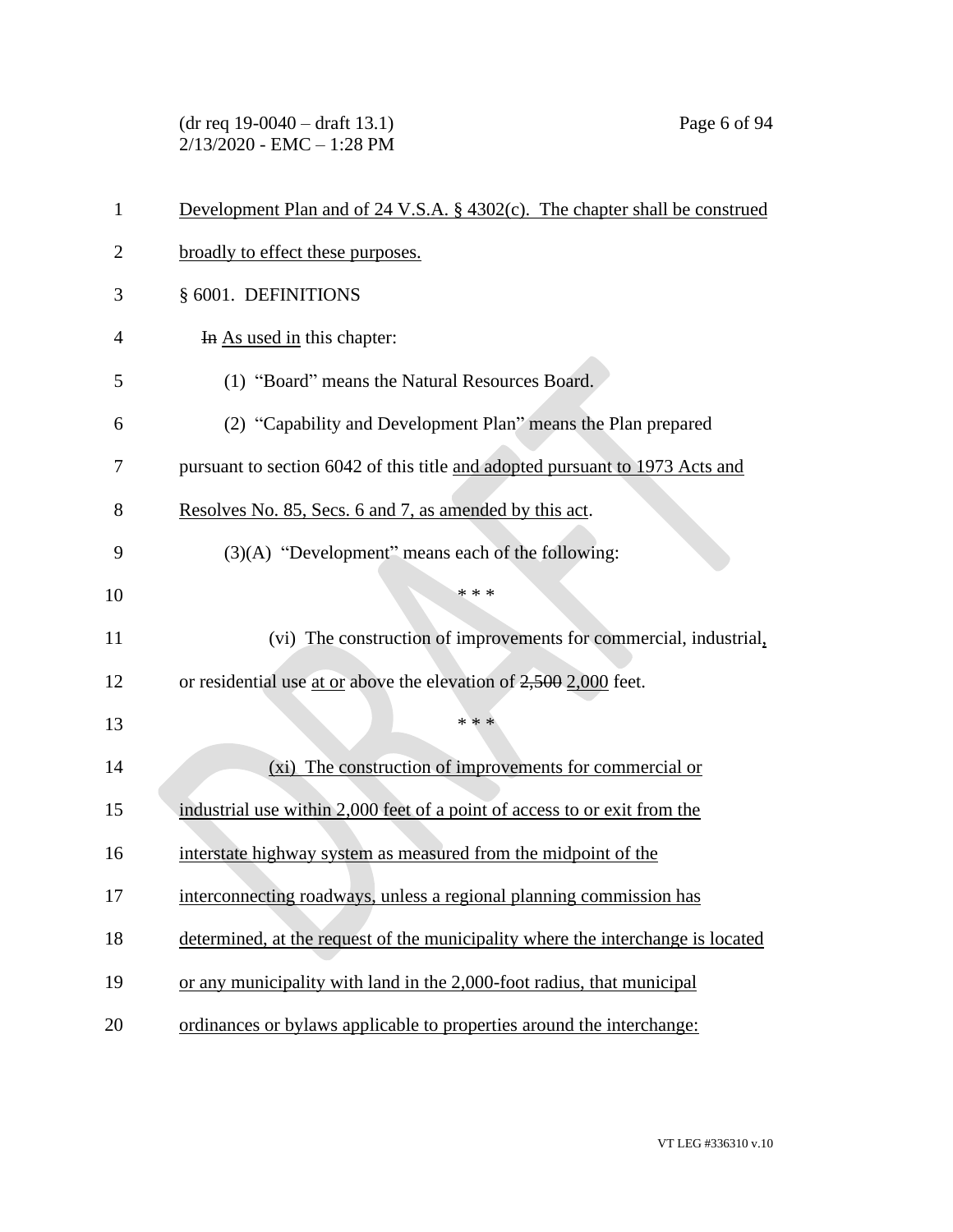(dr req 19-0040 – draft 13.1) Page 7 of 94 2/13/2020 - EMC – 1:28 PM

| $\mathbf{1}$   | Ensure that planned development patterns will maintain the<br>(I)                  |
|----------------|------------------------------------------------------------------------------------|
| $\overline{2}$ | safety and function of the interchange area for all road users, including          |
| 3              | nonmotorized, for example, by limiting curb cuts, and by sharing parking and       |
| 4              | access points and parcels will be interconnected to adjoining parcels wherever     |
| 5              | physically possible.                                                               |
| 6              | (II) Ensure that development will be undertaken in a way that                      |
| 7              | preserves scenic characteristics both at and beyond the project site. This shall   |
| 8              | include a determination that site and building design fit the context of the area. |
| 9              | (III) Ensure that development does not destroy or compromise                       |
| 10             | necessary wildlife habitat or endangered species.                                  |
| 11             | (IV) Ensure that uses allowed in the area will not impose a                        |
| 12             | burden on the financial capacity of a town or the State.                           |
| 13             | (V) Ensure that allowed uses be of a type, scale, and design that                  |
| 14             | complement rather than compete with uses that exist in designated downtowns,       |
| 15             | village centers, growth centers, or other regional growth areas. Principle retail  |
| 16             | should be discouraged or prohibited in highway interchange areas.                  |
| 17             | (VI) Ensure that development in this area not establish or                         |
| 18             | contribute to a pattern of strip development. Where strip development already      |
| 19             | exists, development in this area must be infill that minimizes the characteristics |
| 20             | of strip development.                                                              |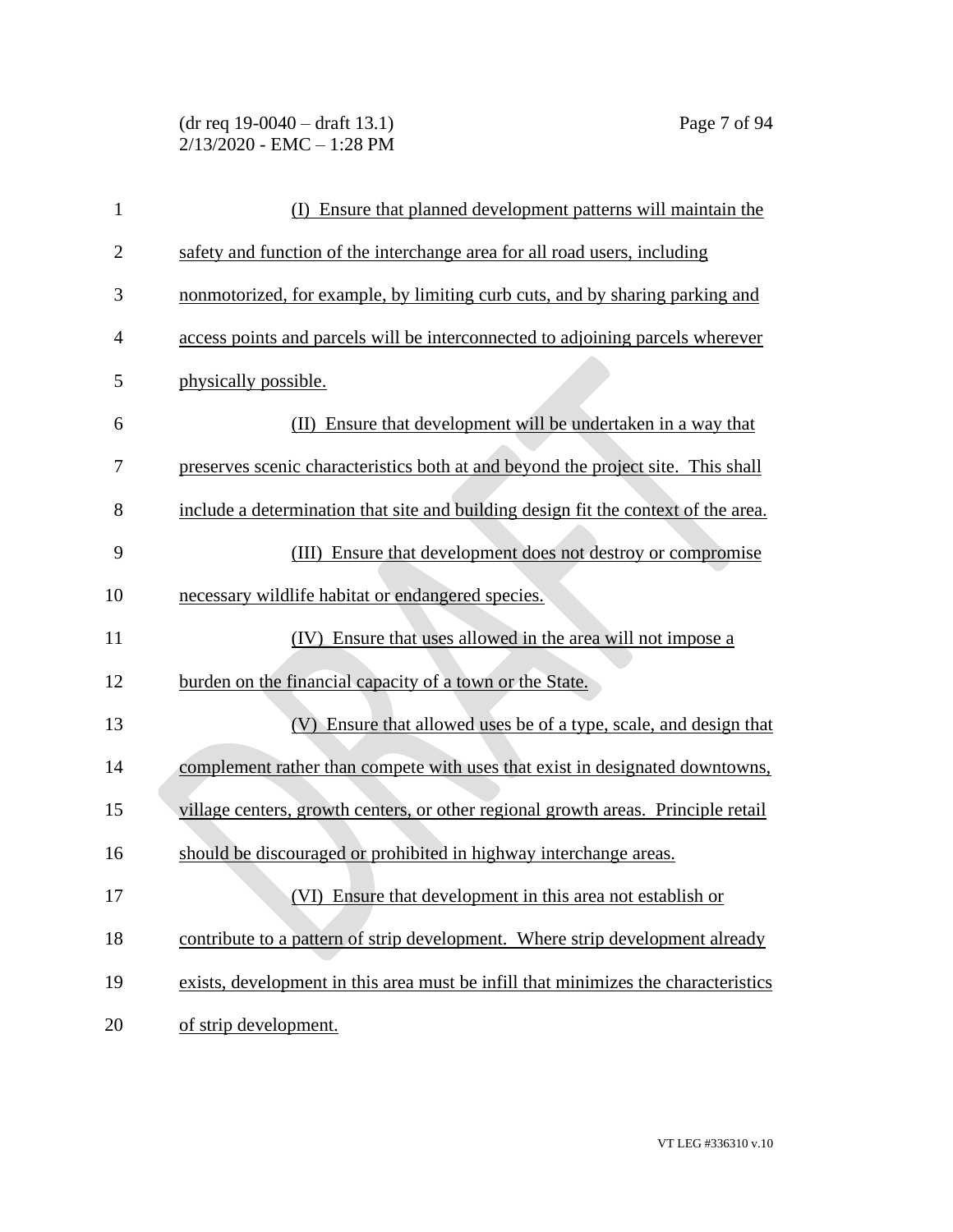(dr req 19-0040 – draft 13.1) Page 8 of 94 2/13/2020 - EMC – 1:28 PM

| $\mathbf{1}$   | (VII) Require site design to use space efficiently by siting                   |
|----------------|--------------------------------------------------------------------------------|
| $\overline{2}$ | buildings close together; minimizing paved surfaces; locating parking to       |
| 3              | consider aesthetics, neighborhoods, and view sheds; and minimizing the use of  |
| $\overline{4}$ | one-story buildings.                                                           |
| 5              | (VIII) Require the permitted uses, patterns of development, and                |
| 6              | aesthetics of development in these areas to conform with the regional plan and |
| 7              | be consistent with the goals of 24 V.S.A. § 4302.                              |
| 8              | (xii) The construction of a road or roads and any associated                   |
| 9              | driveways to provide access to or within a tract of land of more than one acre |
| 10             | owned or controlled by a person. For the purposes of determining jurisdiction  |
| 11             | under this subdivision, any new development or subdivision on a parcel of land |
| 12             | that will be provided access by the road and associated driveways is land      |
| 13             | involved in the construction of the road. Jurisdiction under this subdivision  |
| 14             | shall not apply unless the length of the road and any associated driveways in  |
| 15             | combination is greater than 2,000 feet. As used in this subdivision, "roads"   |
| 16             | shall include any new road or improvement to a Class IV road by a private      |
| 17             | person, including roads that will be transferred to or maintained by a         |
| 18             | municipality after their construction or improvement. For the purpose of       |
| 19             | determining the length of any road and associated driveways, the length of all |
| 20             | other roads and driveways within the tract of land constructed within any      |
| 21             | continuous period of 10 years commencing after July 1, 2020 shall be           |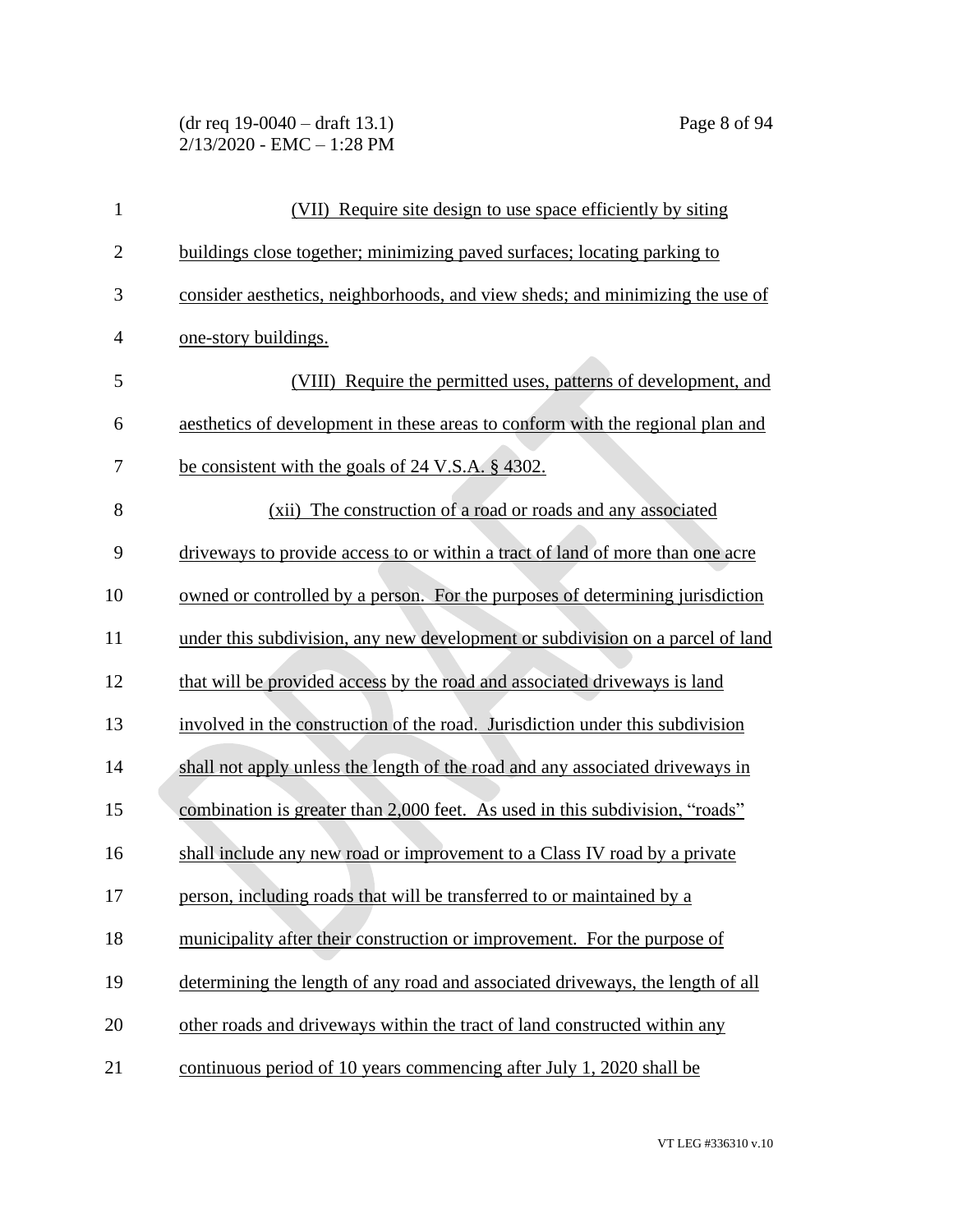| 1              | included. This subdivision shall not apply to a State or municipal road, a         |
|----------------|------------------------------------------------------------------------------------|
| $\overline{2}$ | utility corridor of an electric transmission or distribution company, or a road    |
| 3              | used primarily for farming or forestry purposes. The conversion of a road used     |
| 4              | for farming or forestry purposes that also meets the requirements of this          |
| 5              | subdivision shall constitute development.                                          |
| 6              | * * *                                                                              |
| 7              | (6) "Floodway" means the channel of a watercourse which is expected to             |
| 8              | flood on an average of at least once every 100 years and the adjacent land areas   |
| 9              | which are required to carry and discharge the flood of the watercourse, as         |
| 10             | determined by the Secretary of Natural Resources with full consideration given     |
| 11             | to upstream impoundments and flood control projects. "Flood hazard area" has       |
| 12             | the same meaning as under section 752 of this title.                               |
| 13             | (7) "Floodway fringe" means an area which is outside a floodway and is             |
| 14             | flooded with an average frequency of once or more in each 100 years as             |
| 15             | determined by the Secretary of Natural Resources with full consideration given     |
| 16             | to upstream impoundments and flood control projects. "River corridor" has the      |
| 17             | same meaning as under section 752 of this title.                                   |
| 18             | * * *                                                                              |
| 19             | (12) "Necessary wildlife habitat" means concentrated habitat which that            |
| 20             | is identifiable and is demonstrated as being decisive to the survival of a species |
| 21             | of wildlife at any period in its life, including breeding and migratory periods.   |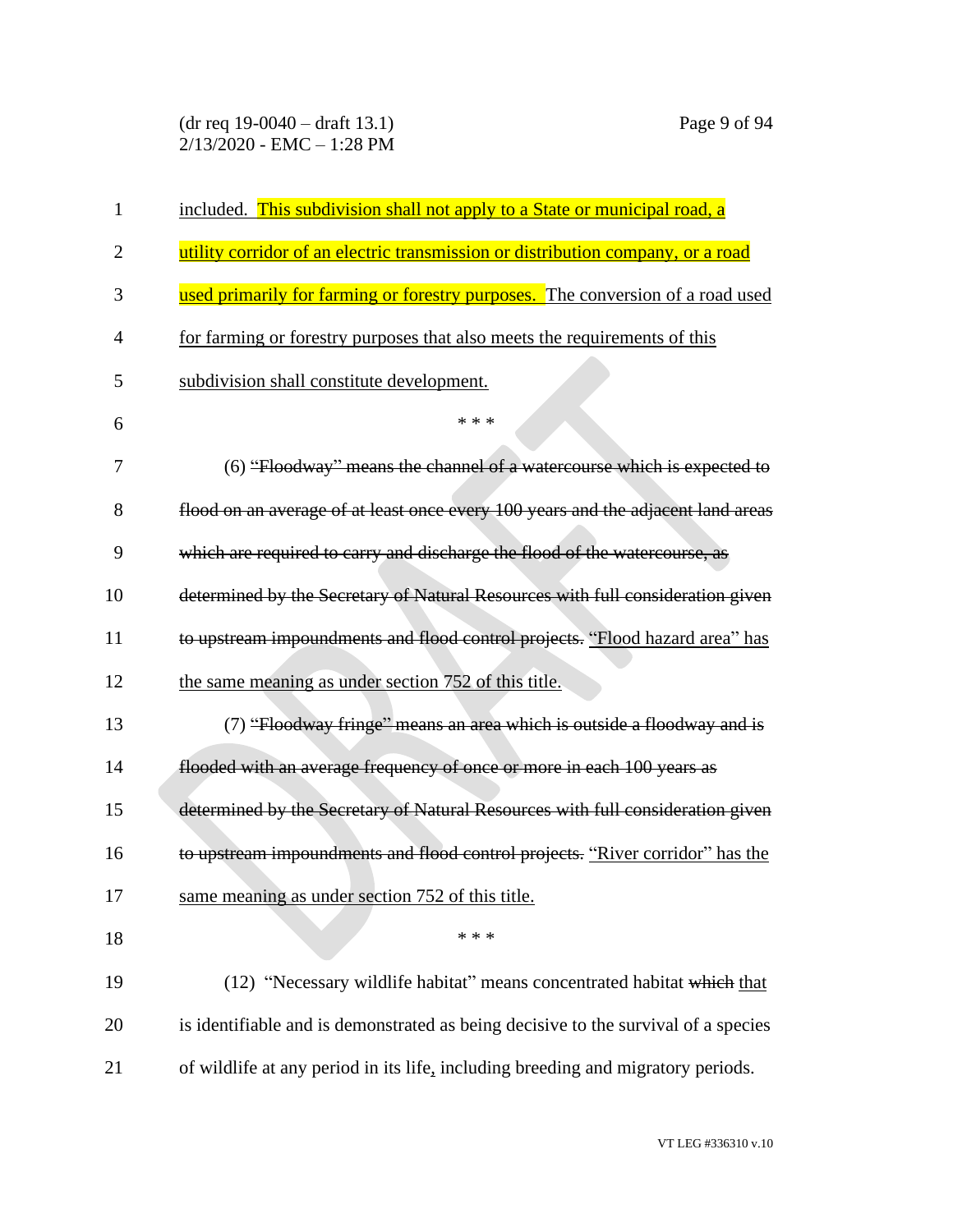| $\mathbf{1}$   | * * *                                                                            |
|----------------|----------------------------------------------------------------------------------|
| $\overline{2}$ | $(19)(A)$ "Subdivision" means each of the following:                             |
| 3              | (i) A tract or tracts of land, owned or controlled by a person,                  |
| $\overline{4}$ | which located outside of a designated downtown or neighborhood development       |
| 5              | area, that the person has partitioned or divided for the purpose of resale into  |
| 6              | 10 or more lots within a radius of five miles of any point on any lot, or within |
| 7              | the jurisdictional area of the same District Commission, within any continuous   |
| 8              | period of five years. In determining the number of lots, a lot shall be counted  |
| 9              | if any portion is outside such an area and within five miles or within the       |
| 10             | jurisdictional area of the same District Commission.                             |
| 11             | (ii) A tract or tracts of land, owned or controlled by a person,                 |
| 12             | which that the person has partitioned or divided for the purpose of resale into  |
| 13             | six or more lots, within a continuous period of five years, in a municipality    |
| 14             | which that does not have duly adopted permanent zoning and subdivision           |
| 15             | bylaws.                                                                          |
| 16             | (iii) A tract or tracts of land, owned or controlled by a person,                |
| 17             | which that have been partitioned or divided for the purpose of resale into five  |
| 18             | or more separate parcels of any size within a radius of five miles of any point  |
| 19             | on any such parcel, and within any period of ten years, by public auction.       |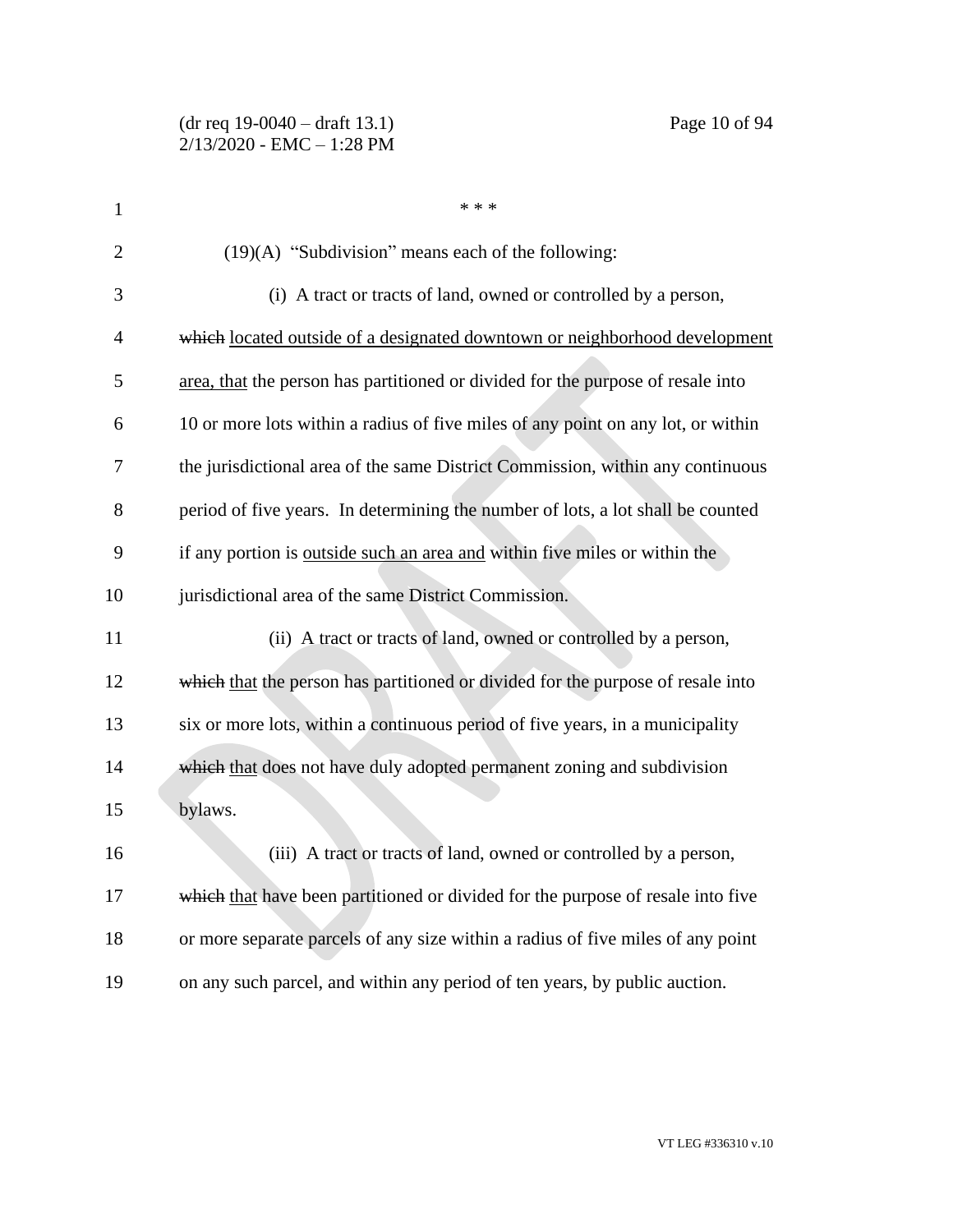### (dr req 19-0040 – draft 13.1) Page 11 of 94 2/13/2020 - EMC – 1:28 PM

| $\mathbf{1}$   | (I) In As used in this subdivision (iii), "public auction" means                  |
|----------------|-----------------------------------------------------------------------------------|
| $\overline{2}$ | any auction advertised or publicized in any manner, or to which more than ten     |
| 3              | persons have been invited.                                                        |
| $\overline{4}$ | * * *                                                                             |
| 5              | (38) "Connecting habitat" refers to land or water, or both, that links            |
| 6              | patches of habitat within a landscape, allowing the movement, migration, and      |
| 7              | dispersal of wildlife and plants and the functioning of ecological processes. A   |
| 8              | connecting habitat may include recreational trails and improvements               |
| 9              | constructed for farming, logging, or forestry purposes.                           |
| 10             | (39) "Forest block" means a contiguous area of forest in any stage of             |
| 11             | succession and not currently developed for nonforest use. A forest block may      |
| 12             | include recreational trails, wetlands, or other natural features that do not      |
| 13             | themselves possess tree cover and improvements constructed for farming,           |
| 14             | logging, or forestry purposes.                                                    |
| 15             | (40) "Fragmentation" means the division or conversion of a forest block           |
| 16             | or connecting habitat by the separation of a parcel into two or more parcels; the |
| 17             | construction, conversion, relocation, or enlargement of any building or other     |
| 18             | structure, or of any mining, excavation, or landfill; and any change in the use   |
| 19             | of any building or other structure, or land, or extension of use of land.         |
| 20             | However, fragmentation does not include the division or conversion of a forest    |
| 21             | block or connecting habitat by a recreational trail or by improvements            |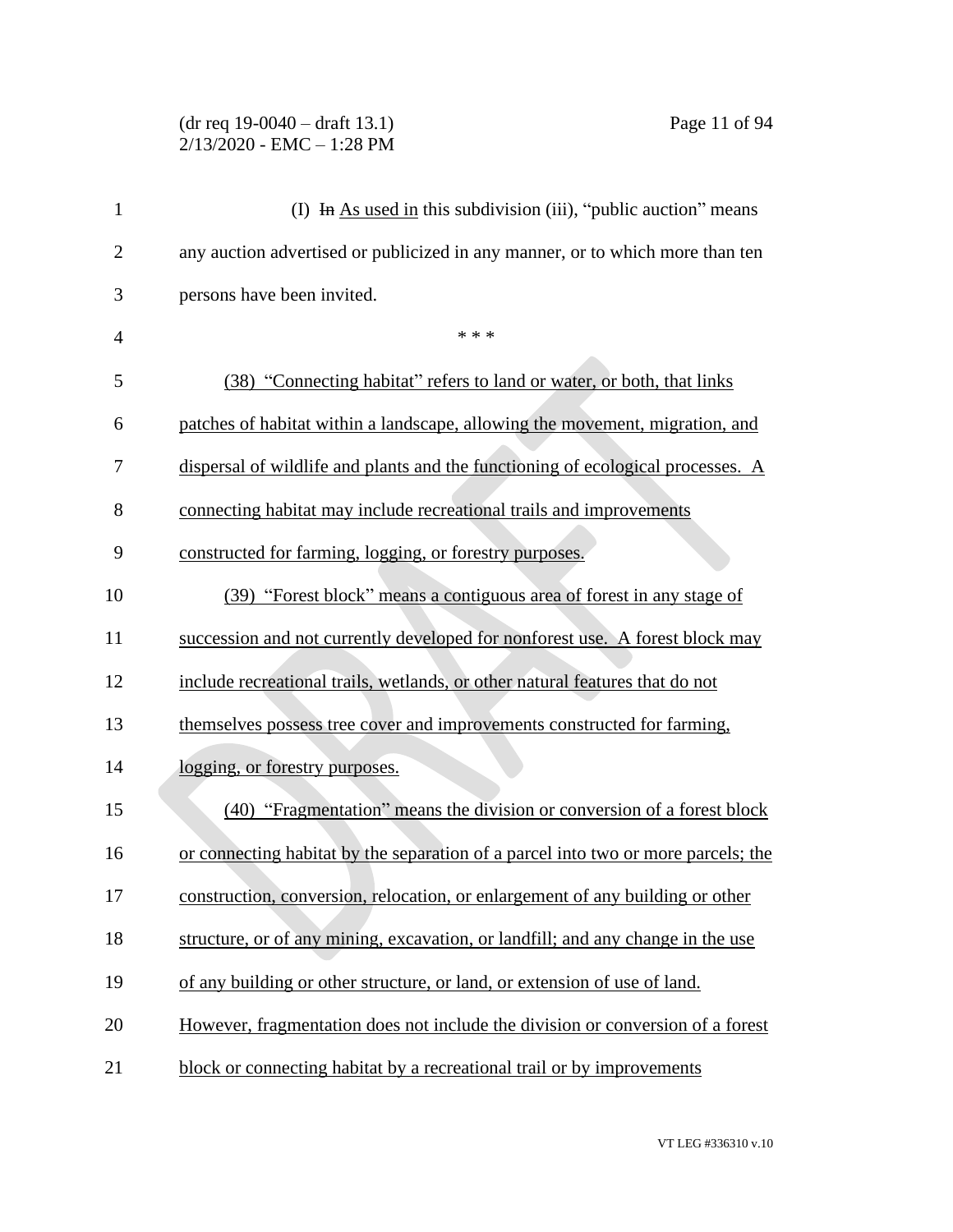| 1              | constructed for farming, logging, or forestry purposes below the elevation of   |
|----------------|---------------------------------------------------------------------------------|
| $\overline{2}$ | 2,500 feet.                                                                     |
| 3              | (41) "Habitat" means the physical and biological environment in which           |
| 4              | a particular species of plant or wildlife lives.                                |
| 5              | $(42)$ As used in subdivisions $(38)$ , $(39)$ , and $(40)$ of this section,    |
| 6              | "recreational trail" means a corridor that is not paved and that is used for    |
| 7              | recreational purposes, including hiking, walking, bicycling, cross-country      |
| 8              | skiing, snowmobiling, all-terrain vehicle riding, and horseback riding.         |
| 9              | (43) "Air contaminant" has the same meaning as under section 552 of             |
| 10             | this title.                                                                     |
| 11             | (44) "Commercial purpose" means the provision of facilities, goods, or          |
| 12             | services by a person other than for a municipal or State purpose to others in   |
| 13             | exchange for payment of a purchase price, fee, contribution, donation, or other |
| 14             | object or service having value, regardless of whether the payment is essential  |
| 15             | to sustain the provision of the facilities, goods, or services.                 |
| 16             | (45) "Greenhouse gas" means carbon dioxide, methane, nitrous oxide,             |
| 17             | hydrofluorocarbons, perfluorocarbons, sulfur hexafluoride, and any other        |
| 18             | chemical or physical substance that is emitted into the air and that the        |
| 19             | Secretary of Natural Resources or District Commission reasonably anticipates    |
| 20             | to cause or contribute to climate change.                                       |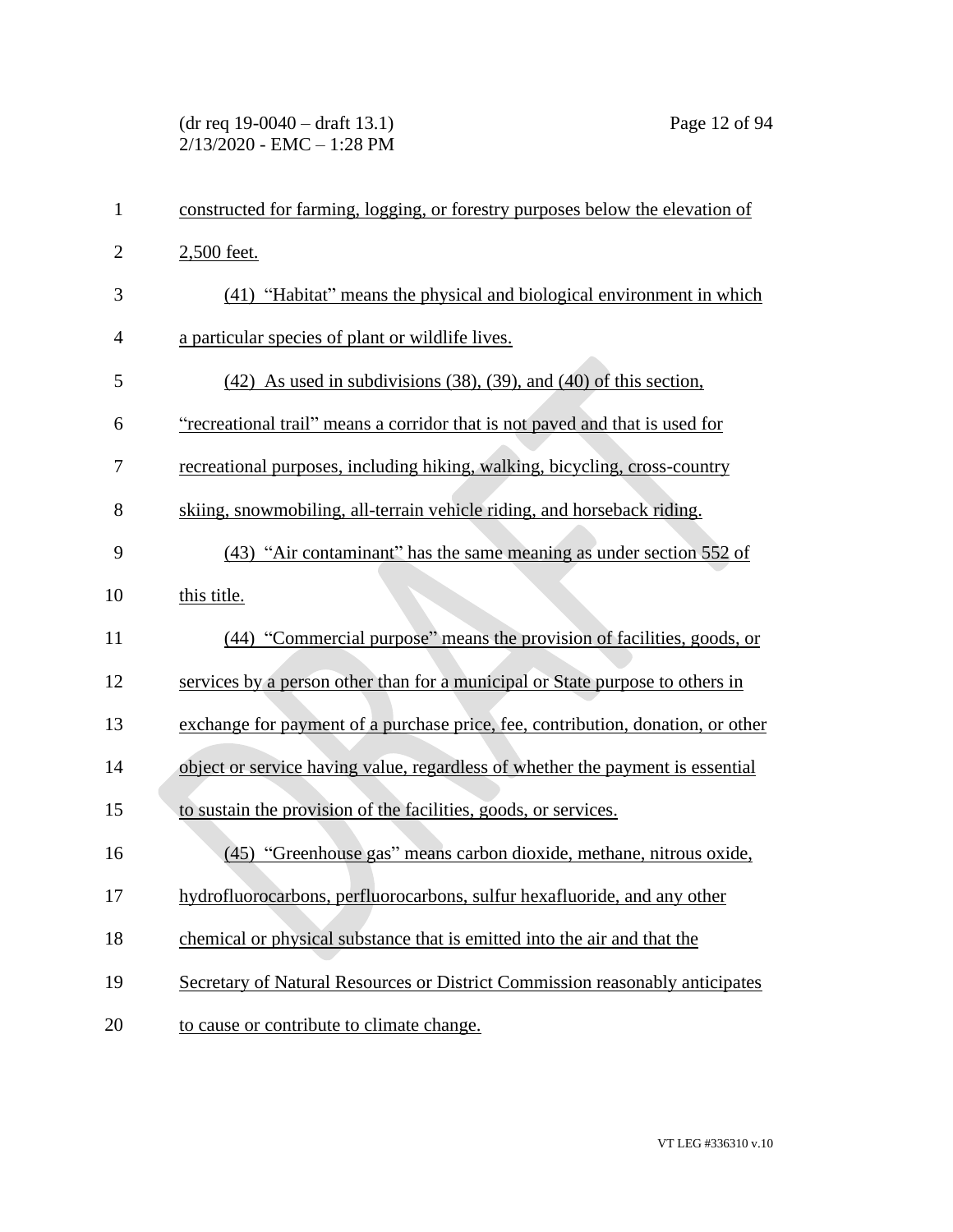# (dr req 19-0040 – draft 13.1) Page 13 of 94 2/13/2020 - EMC – 1:28 PM

| $\mathbf{1}$   | (46) "Technical determination" means a decision that results from the              |
|----------------|------------------------------------------------------------------------------------|
| $\overline{2}$ | application of scientific, engineering, or other similar expertise to the facts to |
| 3              | determine whether activity for which a permit is requested meets the standards     |
| $\overline{4}$ | for issuing the permit under statute and rule. The term does not include an        |
| 5              | interpretation of a statute or rule.                                               |
| 6              | (47) "Forest-based enterprise" means an enterprise that aggregates forest          |
| 7              | products from forestry operations and adds value through processing or             |
| 8              | marketing in the forest products supply chain or directly to consumers through     |
| 9              | retail sales. "Forest-based enterprise" includes sawmills; veneer mills; pulp      |
| 10             | mills; pellet mills; producers of firewood, woodchips, mulch and fuel wood;        |
| 11             | and log and pulp concentration yards. "Forest-based enterprise" does not           |
| 12             | include facilities that purchase, market, and resell finished goods, such as       |
| 13             | wood furniture, wood pellets, and milled lumber, without first receiving forest    |
| 14             | products from forestry operations.                                                 |
| 15             | (48) "Forest product" means logs, pulpwood, veneer wood, bolt wood,                |
| 16             | wood chips, stud wood, poles, pilings, biomass, fuel wood, maple sap, and          |
| 17             | bark.                                                                              |
| 18             | (49) "Environmental justice" means that all people and communities                 |
| 19             | have the right to equal environmental protection under the law and the right to    |
| 20             | live, work, and play in communities that are safe, healthy, and free of life-      |
| 21             | threatening conditions.                                                            |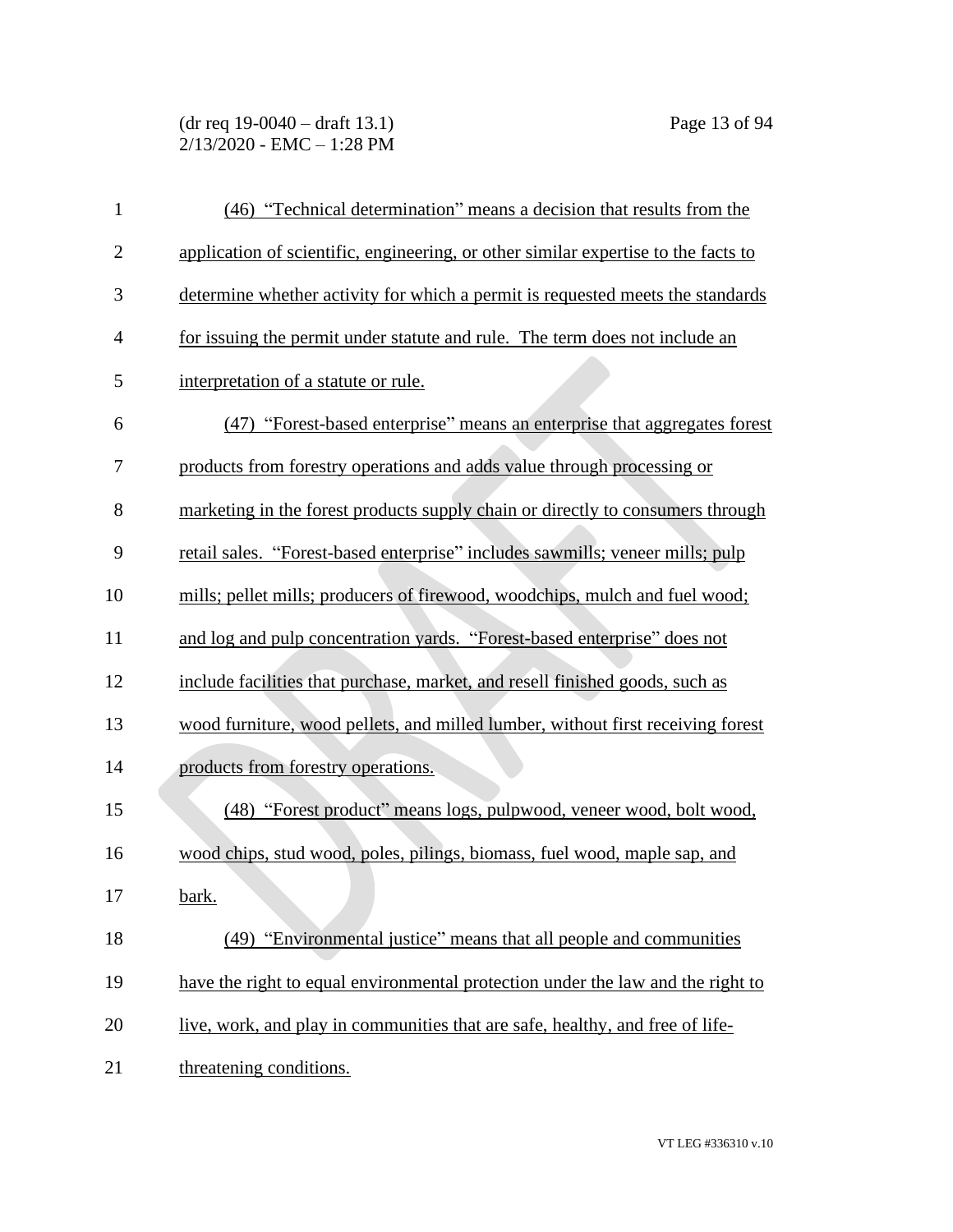| $\mathbf{1}$   | * * *                                                                            |
|----------------|----------------------------------------------------------------------------------|
| $\overline{2}$ | Subchapter 2. Administration                                                     |
| 3              | § 6021. BOARD; VACANCY, REMOVAL                                                  |
| 4              | (a) A Natural Resources Board is created.                                        |
| 5              | $(1)$ The Board shall consist of five three members nominated, appointed         |
| 6              | by the Governor, with the advice and consent of the Senate, and confirmed in     |
| 7              | the manner of a Superior judge so that one each appointment expires in each a    |
| 8              | different year. The Board members shall be full-time employees. In making        |
| 9              | these appointments, the Governor and the Senate shall give consideration to      |
| 10             | candidates shall be sought who have experience, expertise, or skills relating to |
| 11             | the environment or land use environmental science, natural resources law and     |
| 12             | policy, land use planning, community planning, environmental justice, or racial  |
| 13             | equity.                                                                          |
| 14             | (A) The Governor shall appoint a chair of the Board, a position that             |
| 15             | shall be a full-time position appointing authority shall ensure, to the extent   |
| 16             | possible, that the Board membership reflects the racial, ethnic, gender, and     |
| 17             | geographic diversity of the State.                                               |
| 18             | (B) Following initial appointments, the members, except for the                  |
| 19             | Chair, shall be appointed for terms of four years.                               |
| 20             | (2) The Governor shall appoint up to five persons, with preference given         |
| 21             | to former Environmental Board, Natural Resources Board, or District              |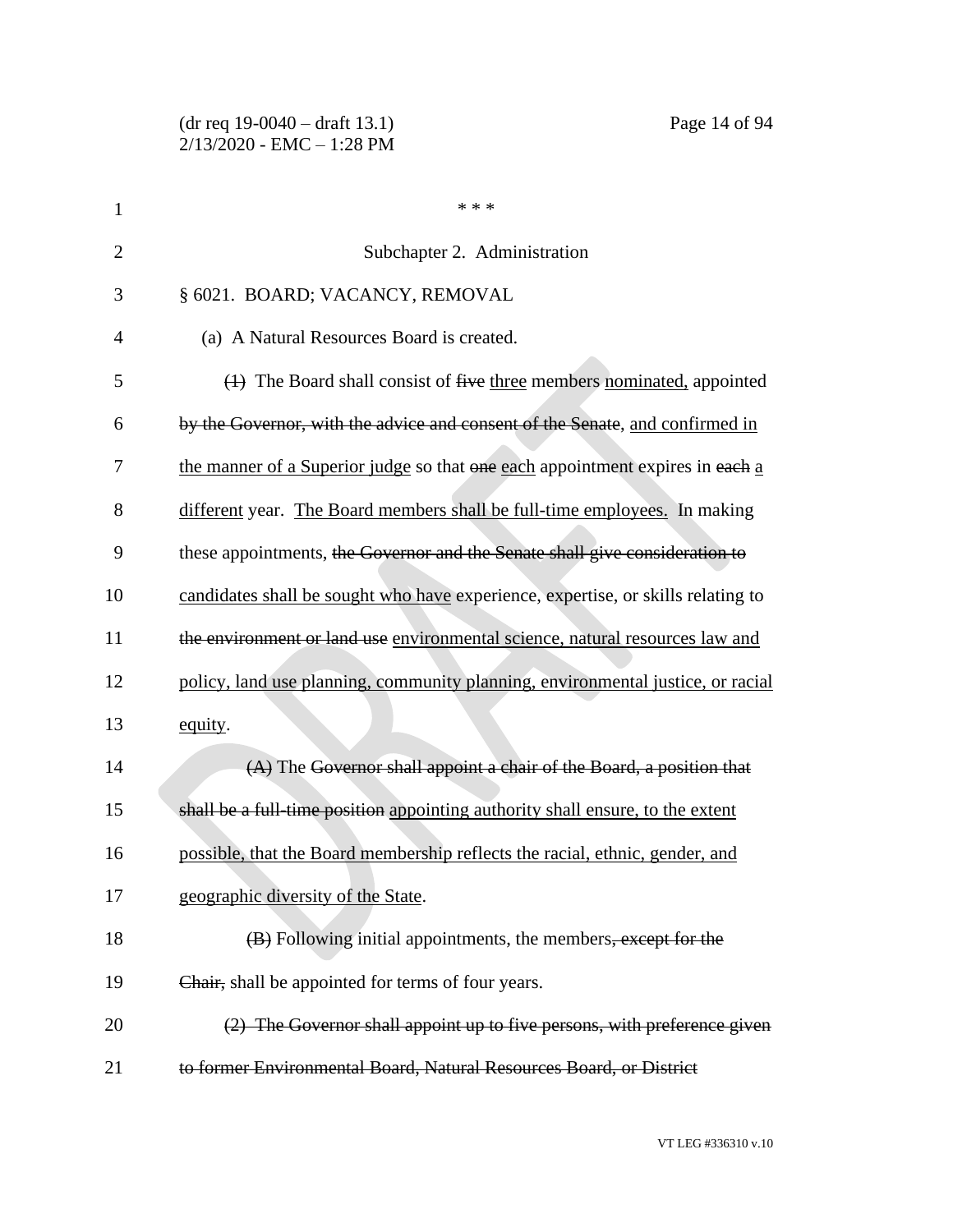(dr req 19-0040 – draft 13.1) Page 15 of 94 2/13/2020 - EMC – 1:28 PM

| 1              | Commission members, with the advice and consent of the Senate, to serve as     |
|----------------|--------------------------------------------------------------------------------|
| $\overline{2}$ | alternates for Board members.                                                  |
| 3              | $(A)$ Alternates shall be appointed for terms of four years, with initial      |
| 4              | appointments being staggered.                                                  |
| 5              | (B) The Chair of the Board may assign alternates District                      |
| 6              | Commissioners to sit on specific matters before the Board, in situations where |
| 7              | fewer than five members are available to serve.                                |
| 8              | (b) Any vacancy occurring in the membership of the Board shall be filled       |
| 9              | by the Governor for the unexpired portion of the term. Terms; vacancy;         |
| 10             | succession. The term of each appointment subsequent to the initial             |
| 11             | appointments described in subsection (a) of this section shall be four years.  |
| 12             | Any appointment to fill a vacancy shall be for the unexpired portion of the    |
| 13             | term vacated. A member may seek reappointment under the terms of this          |
| 14             | section.                                                                       |
| 15             | (c) Removal. Notwithstanding the provisions of 3 V.S.A. § 2004, the Chair      |
| 16             | and members shall be removable for cause only, except the Chair, who shall     |
| 17             | serve at the pleasure of the Governor.                                         |
| 18             | (d) The Chair of the Board, upon request of the Chair of a District            |
| 19             | Commission, may appoint and assign former Commission members to sit on         |
| 20             | specific Commission cases when some or all of the regular members and          |
| 21             | alternates of the District Commission are disqualified or otherwise unable to  |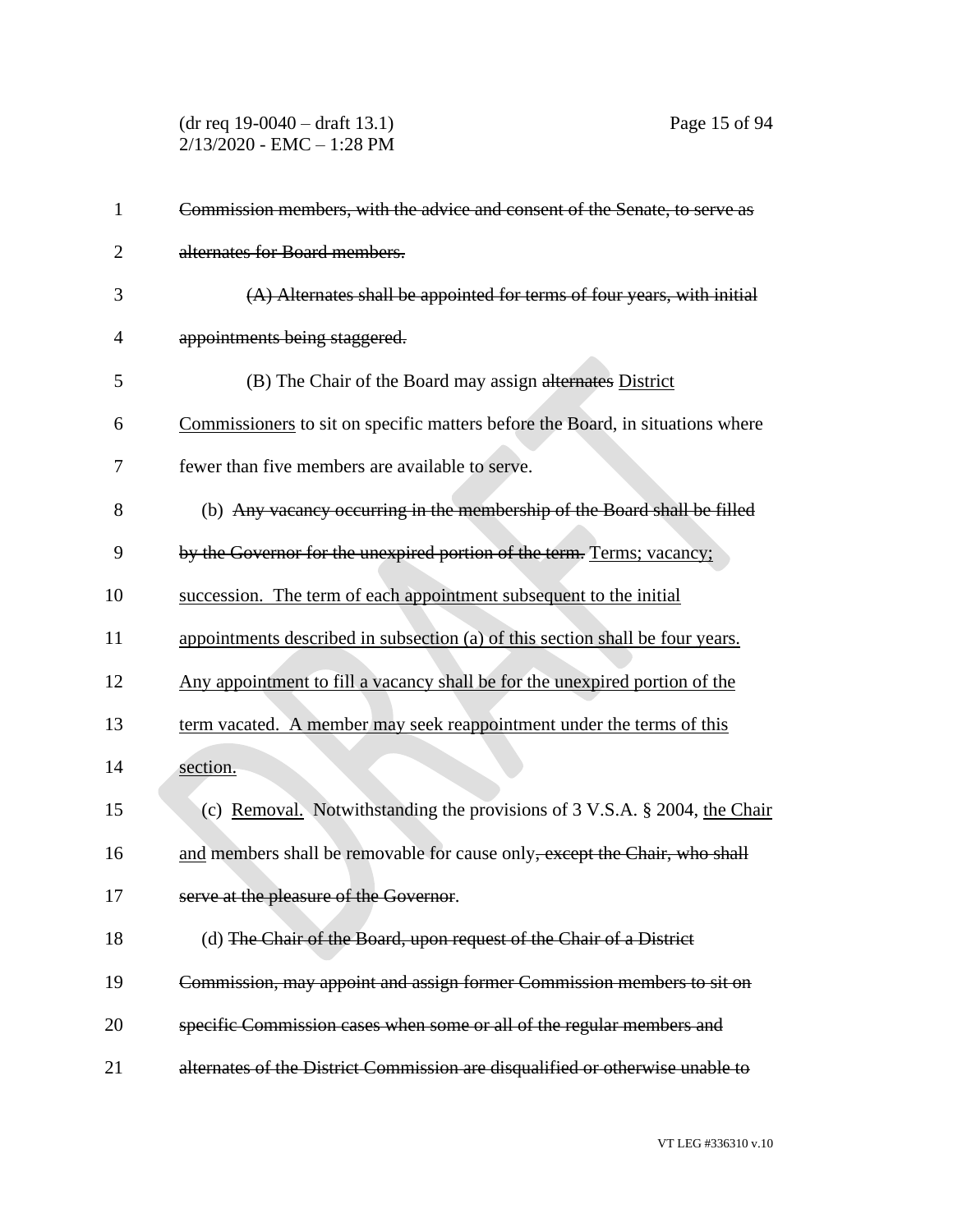(dr req 19-0040 – draft 13.1) Page 16 of 94 2/13/2020 - EMC – 1:28 PM

| $\mathbf{1}$   | serve. Retirement from office. When a Board member who hears all or a              |
|----------------|------------------------------------------------------------------------------------|
| $\overline{2}$ | substantial part of a case retires from office before the case is completed, he or |
| 3              | she shall remain a member of the Board for the purpose of concluding and           |
| $\overline{4}$ | deciding that case and signing the findings and judgments involved. A retiring     |
| 5              | Chair shall also remain a member for the purpose of certifying questions of law    |
| 6              | if a party appeals to the Supreme Court.                                           |
| 7              | § 6022. PERSONNEL                                                                  |
| 8              | (a) Regular personnel. The Board may appoint retain legal counsel,                 |
| 9              | scientists, engineers, experts, investigators, temporary employees, and            |
| 10             | administrative personnel, as it finds necessary in carrying out its duties, unless |
| 11             | the Governor shall otherwise provide and may authorize the District                |
| 12             | Commissions to retain personnel to assist on matters within its jurisdiction,      |
| 13             | including oversight and monitoring of permit compliance. The Board shall           |
| 14             | ensure that District Commissions and district coordinators have the resources      |
| 15             | necessary to perform their duties, including access to legal resources and         |
| 16             | training.                                                                          |
| 17             | (b) Personnel for particular proceedings.                                          |
| 18             | (1) The Board may authorize or retain legal counsel, official                      |
| 19             | stenographers, expert witnesses, advisors, temporary employees, and other          |
| 20             | research services:                                                                 |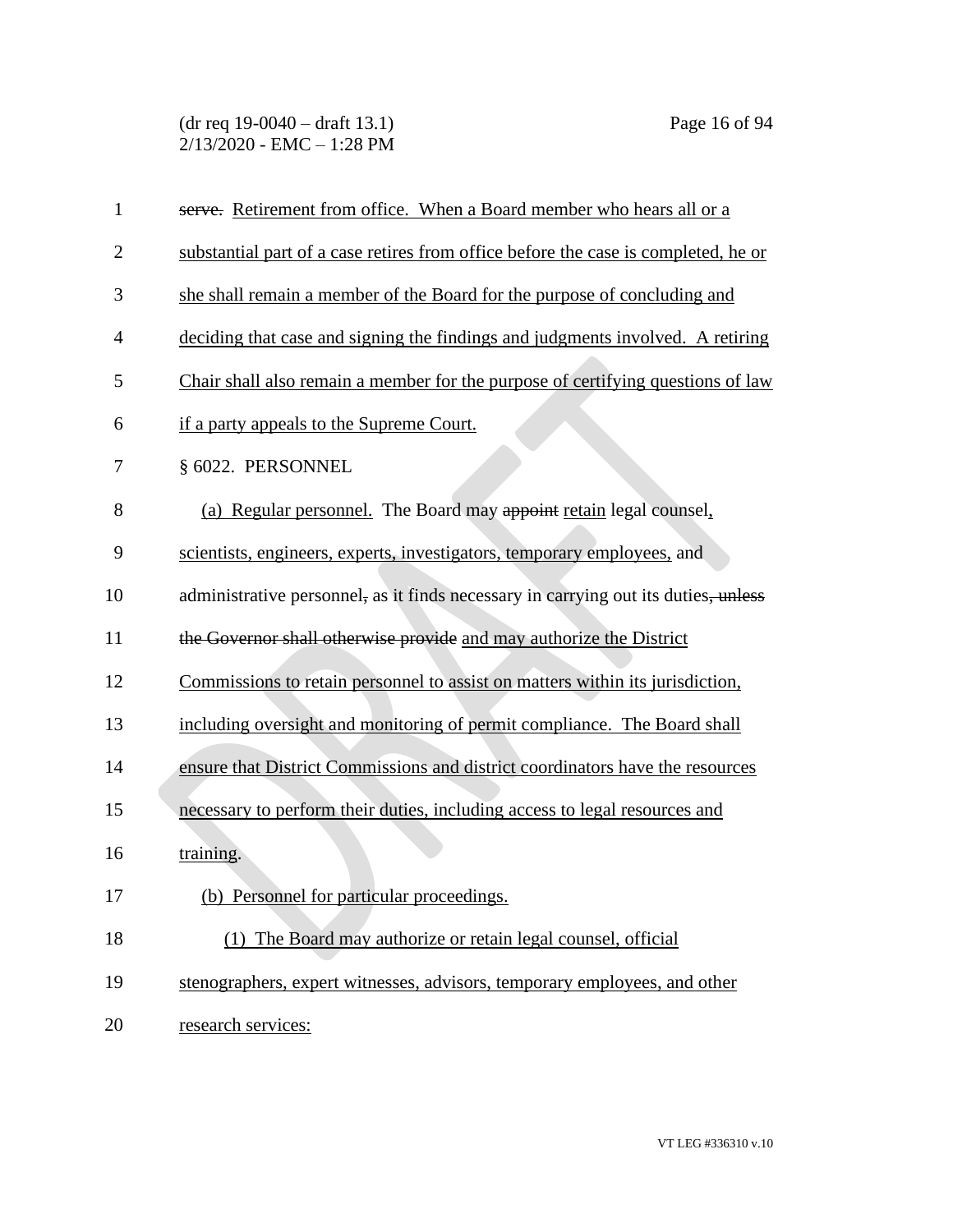### (dr req 19-0040 – draft 13.1) Page 17 of 94 2/13/2020 - EMC – 1:28 PM

| 1  | (A) to assist the Board in any proceeding before it under this               |
|----|------------------------------------------------------------------------------|
| 2  | chapter; and                                                                 |
| 3  | (B) to monitor compliance with any formal opinion of the Board               |
| 4  | or a District Commission.                                                    |
| 5  | (2) The personnel authorized by this section shall be in addition to the     |
| 6  | regular personnel of the Board. The Board shall fix the amount of            |
| 7  | compensation and expenses to be paid to such additional personnel.           |
| 8  | * * *                                                                        |
| 9  | § 6026. DISTRICT COMMISSIONERS                                               |
| 10 | (a) For the purposes of the administration of this chapter, the State is     |
| 11 | divided into nine districts.                                                 |
| 12 | * * *                                                                        |
| 13 | (b) A District Environmental Commission is created for each district. Each   |
| 14 | District Commission shall consist of three members from that district        |
| 15 | appointed in the month of February by the Governor so that two appointments  |
| 16 | expire in each odd-numbered year. Two of the members shall be appointed for  |
| 17 | a term of four years, and the Chair (third member) of each District shall be |
| 18 | appointed for a two year four-year term. In any district, the Governor may   |
| 19 | appoint not more than four up to two alternate members from that district    |
| 20 | whose terms shall not exceed two years, who may hear any case when a         |
| 21 | regular member is disqualified or otherwise unable to serve. The Governor    |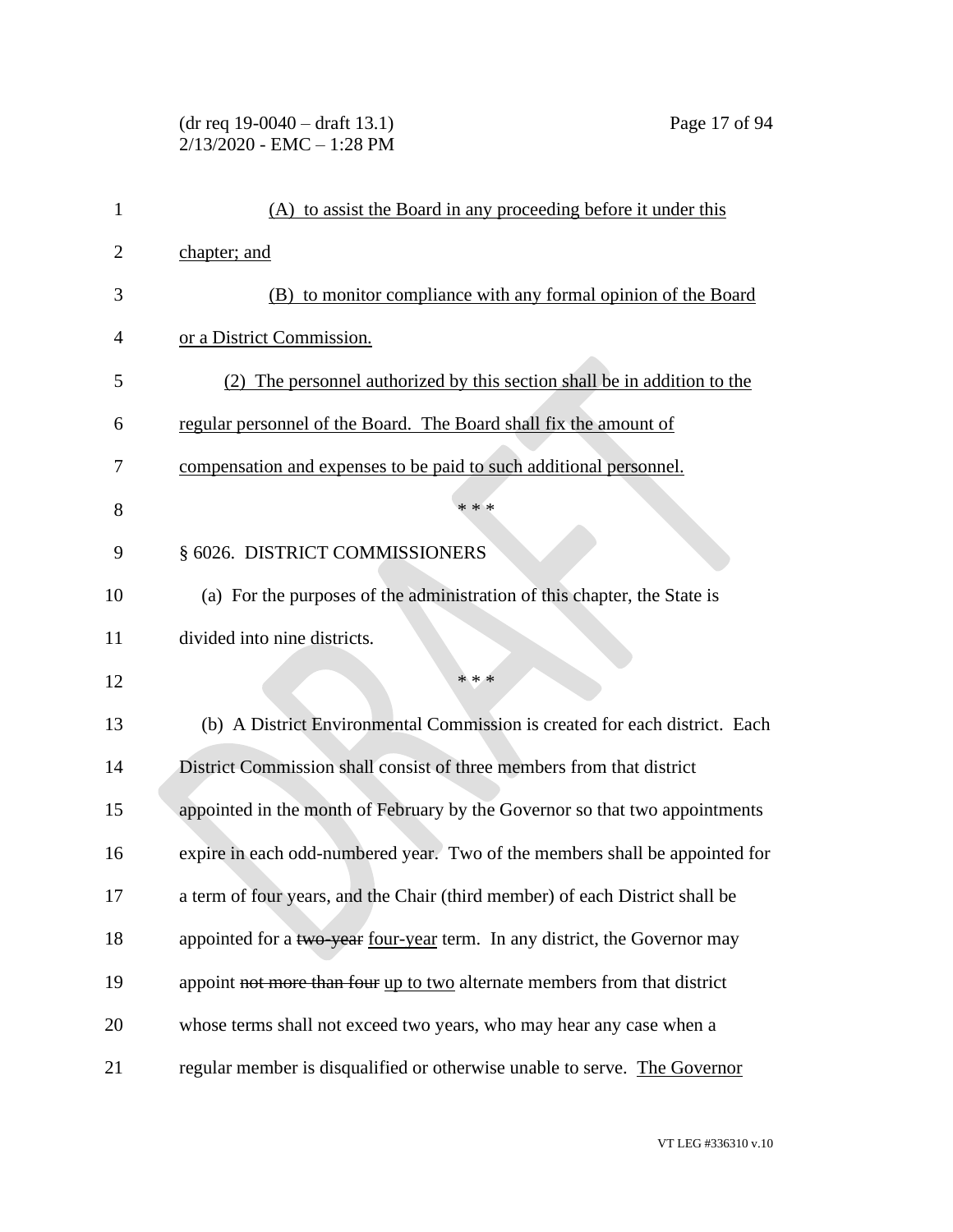(dr req 19-0040 – draft 13.1) Page 18 of 94 2/13/2020 - EMC – 1:28 PM

| $\mathbf{1}$   | shall ensure, to the extent possible, that appointments are made in a timely   |
|----------------|--------------------------------------------------------------------------------|
| $\overline{2}$ | manner and that each District Commission reflects the racial, ethnic, gender,  |
| 3              | and geographic diversity of the State.                                         |
| 4              | (c) Members shall be removable for cause only, except the Chair, who shall     |
| 5              | serve at the pleasure of the Governor.                                         |
| 6              | (d) Any vacancy shall be filled by the Governor for the unexpired period of    |
| 7              | the term.                                                                      |
| 8              | (e) The Chair of the Board may appoint and assign District Commissioners       |
| 9              | to sit on specific cases when some or all of the regular members of the Board  |
| 10             | are disqualified or otherwise unable to serve.                                 |
| 11             | § 6027. POWERS                                                                 |
| 12             | (a) The Board and District Commissions shall have supervisory authority in     |
| 13             | environmental matters respecting projects within their jurisdiction and shall  |
| 14             | apply their independent judgment in determining facts and interpreting law.    |
| 15             | They each shall have the power, with respect to any matter within its          |
| 16             | jurisdiction, to:                                                              |
| 17             | (1) administer oaths, take depositions, subpoena and compel the                |
| 18             | attendance of witnesses, and require the production of evidence;               |
| 19             | (2) allow parties to enter upon lands of other parties for the purposes of     |
| 20             | inspecting and investigating conditions related to the matter before the Board |
| 21             | or Commission;                                                                 |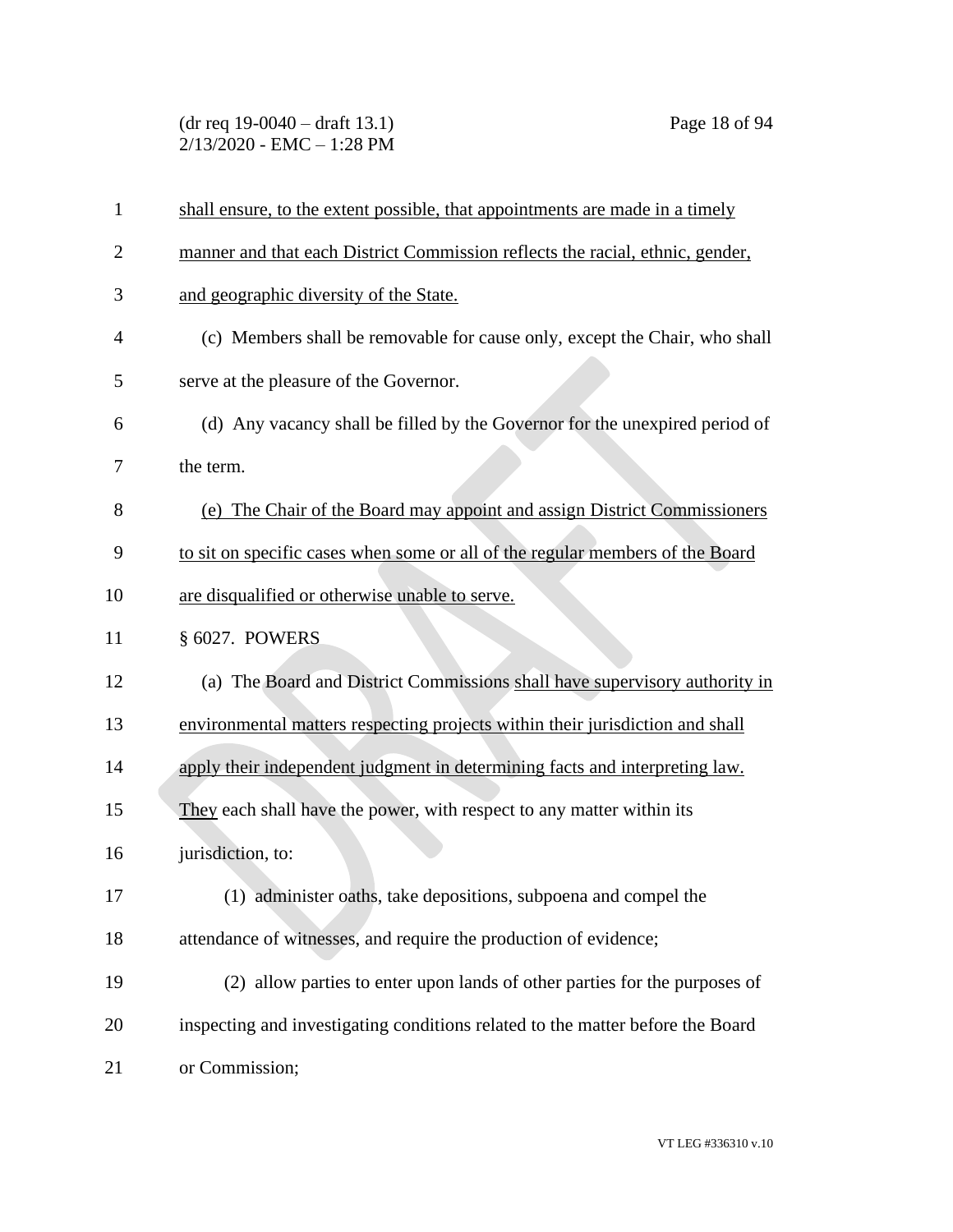### (dr req 19-0040 – draft 13.1) Page 19 of 94 2/13/2020 - EMC – 1:28 PM

| $\mathbf{1}$   | (3) enter upon lands for the purpose of conducting inspections,                   |
|----------------|-----------------------------------------------------------------------------------|
| $\overline{2}$ | investigations, examinations, tests, and site evaluations as it deems necessary   |
| 3              | to verify information presented in any matter within its jurisdiction; and        |
| $\overline{4}$ | (4) apply for and receive grants from the federal government and from             |
| 5              | other sources.                                                                    |
| 6              | (b) The powers granted under this chapter are additional to any other             |
| 7              | powers which that may be granted by other legislation.                            |
| 8              | (c) The Natural Resources Board may designate or establish such regional          |
| 9              | offices as it deems necessary to implement the provisions of this chapter and     |
| 10             | the rules adopted hereunder. The Natural Resources Board may designate or         |
| 11             | require a regional planning commission to receive applications, provide           |
| 12             | administrative assistance, perform investigations, and make recommendations.      |
| 13             | (d) At the request of a District Commission, if the Board Chair determines        |
| 14             | that the workload in the requesting district is likely to result in unreasonable  |
| 15             | delays or that the requesting District Commission is disqualified to hear a case, |
| 16             | the Chair may authorize the District Commission of another district to sit in the |
| 17             | requesting district to consider one or more applications.                         |
| 18             | (e) The Natural Resources Board may by rule allow joint hearings to be            |
| 19             | conducted with specified State agencies or specified municipalities.              |
| 20             | (f) The Board may publish or contract to publish annotations and indices of       |
| 21             | its decisions and the decisions of the Environmental Division and the Supreme     |
|                |                                                                                   |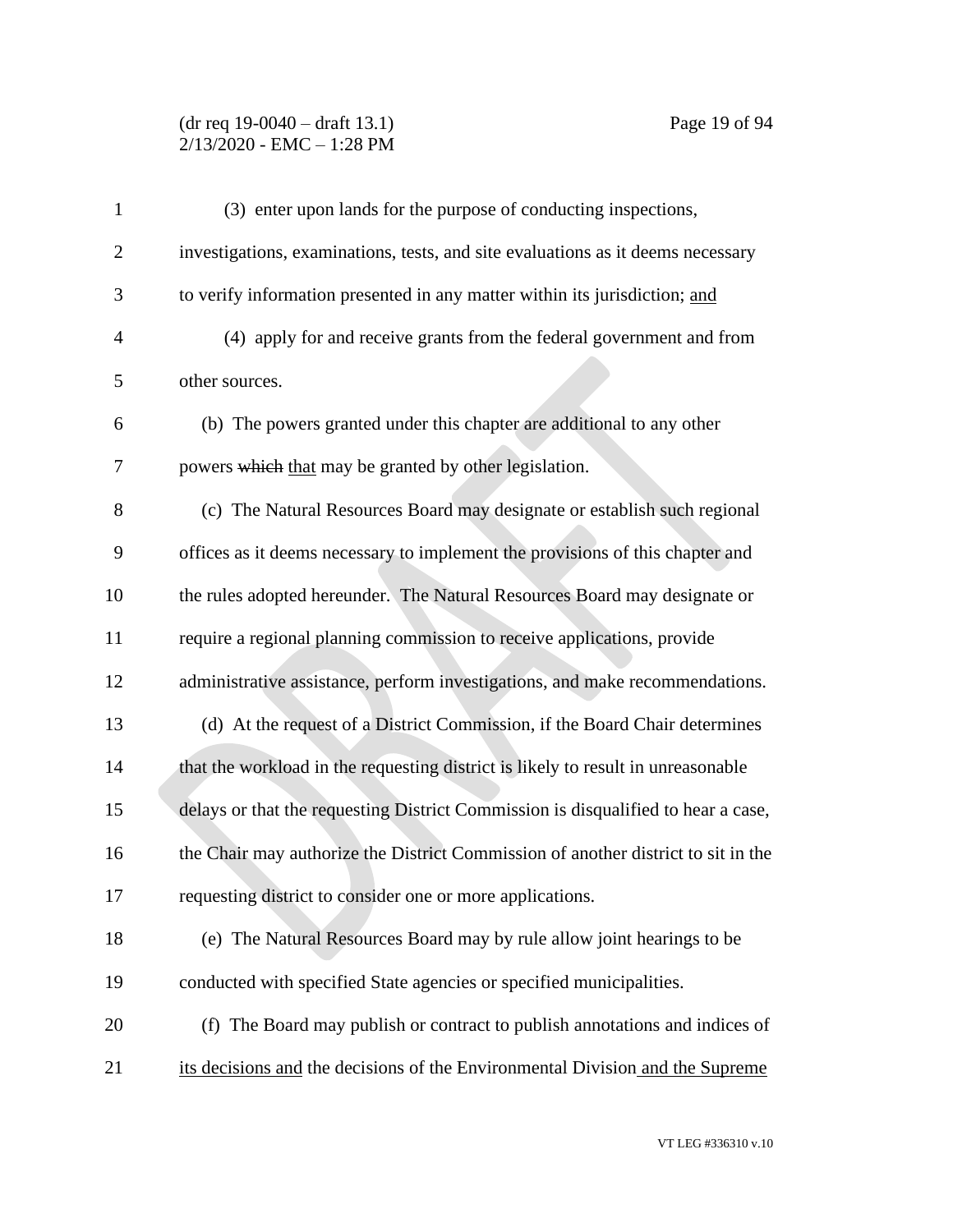### (dr req 19-0040 – draft 13.1) Page 20 of 94 2/13/2020 - EMC – 1:28 PM

| 1              | Court, and the text of those decisions. The published product shall be available  |
|----------------|-----------------------------------------------------------------------------------|
| $\overline{2}$ | at a reasonable rate to the general public and at a reduced rate to libraries and |
| 3              | governmental bodies within the State.                                             |
| 4              | (g) The Natural Resources Board shall manage the process by which land            |
| 5              | use permits are issued under section 6086 of this title, may initiate enforcement |
| 6              | on related matters, under the provisions of chapters 201 and 211 of this title,   |
| 7              | and may petition the Environmental Division hear petitions for revocation of      |
| 8              | land use permits issued under this chapter. Grounds for revocation are:           |
| 9              | (1) noncompliance with this chapter, rules adopted under this chapter, or         |
| 10             | an order that is issued that relates to this chapter;                             |
| 11             | (2) noncompliance with any permit or permit condition;                            |
| 12             | (3) failure to disclose all relevant and material facts in the application or     |
| 13             | during the permitting process;                                                    |
| 14             | (4) misrepresentation of any relevant and material fact at any time;              |
| 15             | (5) failure to pay a penalty or other sums owed pursuant to, or other             |
| 16             | failure to comply with, court order, stipulation agreement, schedule of           |
| 17             | compliance, or other order issued under Vermont statutes and related to the       |
| 18             | permit; or                                                                        |
| 19             | (6) failure to provide certification of construction costs, as required           |
| 20             | under subsection $6083a(a)$ of this title, or failure to pay supplemental fees as |
| 21             | required under that section.                                                      |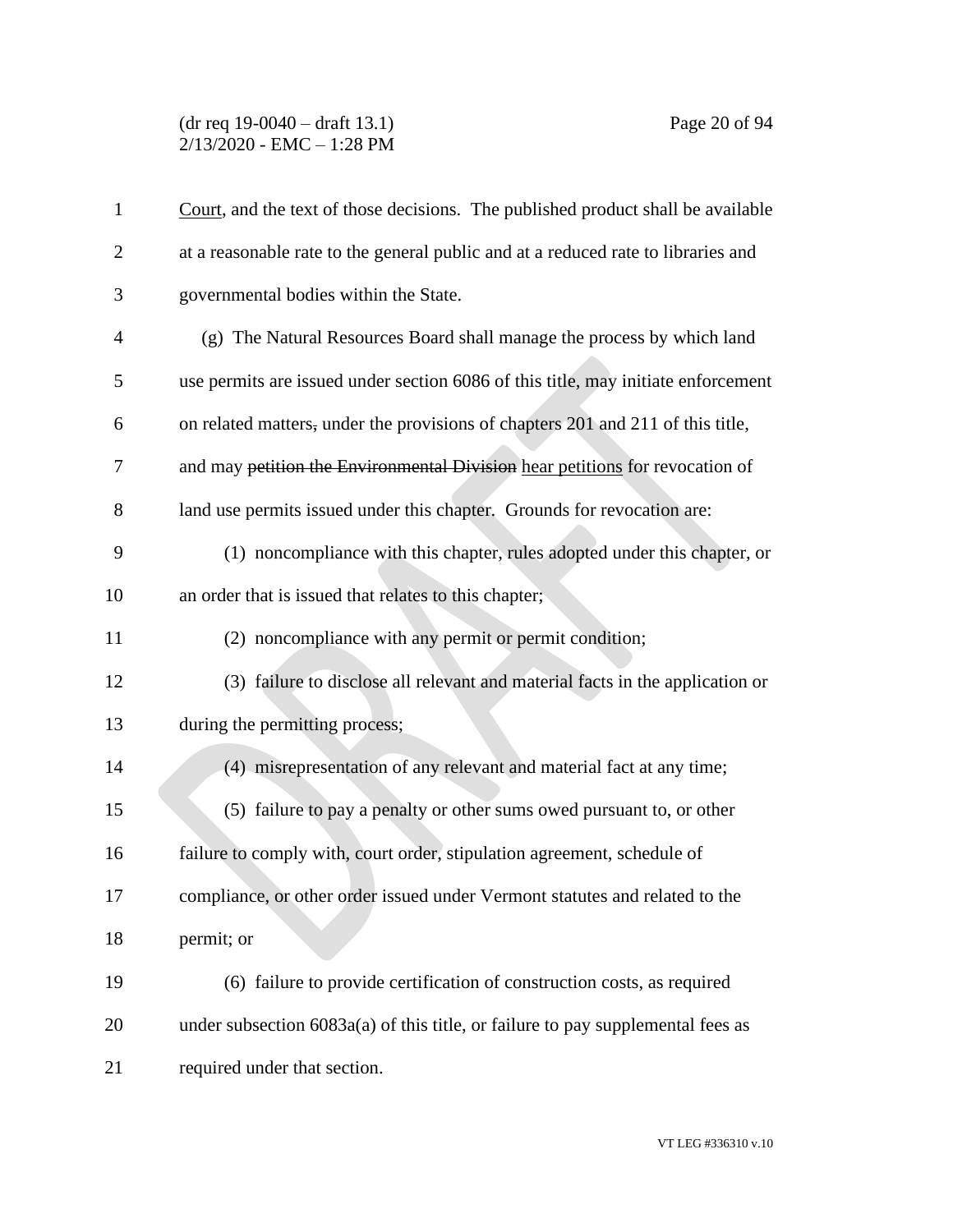## (dr req 19-0040 – draft 13.1) Page 21 of 94 2/13/2020 - EMC – 1:28 PM

| 1              | (h) The Natural Resources Board may hear appeals of fee refund requests          |
|----------------|----------------------------------------------------------------------------------|
| $\overline{2}$ | under section 6083a of this title.                                               |
| 3              | (i) The Chair, subject to the direction of the Board, shall have general         |
| $\overline{4}$ | charge of the offices and employees of the Board and the offices and             |
| 5              | employees of the District Commissions.                                           |
| 6              | (j) The Natural Resources Board may participate as a party in all matters        |
| 7              | before the Environmental Division that relate to land use permits issued under   |
| 8              | this chapter. [Repealed.]                                                        |
| 9              | * * *                                                                            |
| 10             | $(n)(1)$ The Board may delegate to District Commissions authority:               |
| 11             | (A) to determine whether an application is for a major or minor                  |
| 12             | permit; and                                                                      |
| 13             | (B) to issue minor permits, minor permit amendments, and                         |
| 14             | administrative amendments.                                                       |
| 15             | The Board may delegate to District Commissions or district                       |
| 16             | coordinators any additional authority necessary for the effective administration |
| 17             | of this chapter.                                                                 |
| 18             | § 6028. COMPENSATION                                                             |
| 19             | Members of the Board and District Commissions shall receive per diem pay         |
| 20             | of \$100.00 and all necessary and actual expenses, except when working on a      |
| 21             | major permit application in accordance with 32 V.S.A. § 1010. Members of         |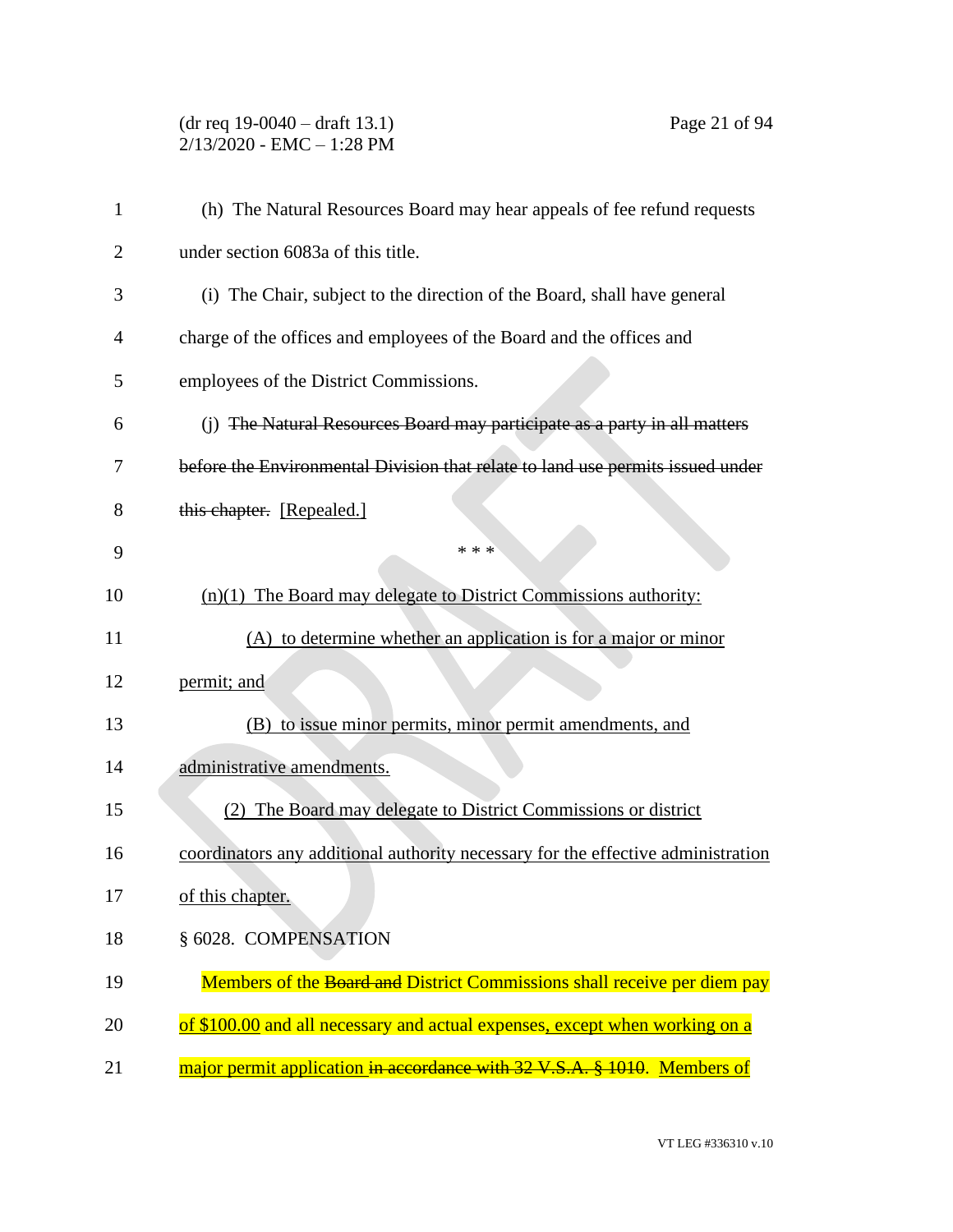| $\mathbf{1}$ | the District Commission working on a major permit application shall receive       |
|--------------|-----------------------------------------------------------------------------------|
| 2            | pay comensurate with Board members.                                               |
| 3            | * * *                                                                             |
| 4            | § 6031. ETHICAL STANDARDS                                                         |
| 5            | (a) The Chair and members of the Board and the Chair and members of               |
| 6            | each District Commission shall comply with the following ethical standards:       |
| 7            | (1) The provisions of 12 V.S.A. $\S$ 61 (disqualification for interest).          |
| 8            | (2) The Chair and each member shall conduct the affairs of his or her             |
| 9            | office in such a manner as to instill public trust and confidence and shall take  |
| 10           | all reasonable steps to avoid any action or circumstance that might result in any |
| 11           | one of the following:                                                             |
| 12           | (A) undermining his or her independence or impartiality of action;                |
| 13           | (B) taking official action on the basis of unfair considerations;                 |
| 14           | (C) giving preferential treatment to any private interest on the basis            |
| 15           | of unfair considerations;                                                         |
| 16           | (D) giving preferential treatment to any family member or member of               |
| 17           | his or her household;                                                             |
| 18           | (E) using his or her office for the advancement of personal interest or           |
| 19           | to secure special privileges or exemptions; or                                    |
| 20           | (F) adversely affecting the confidence of the public in the integrity of          |
| 21           | the Board or District Commission.                                                 |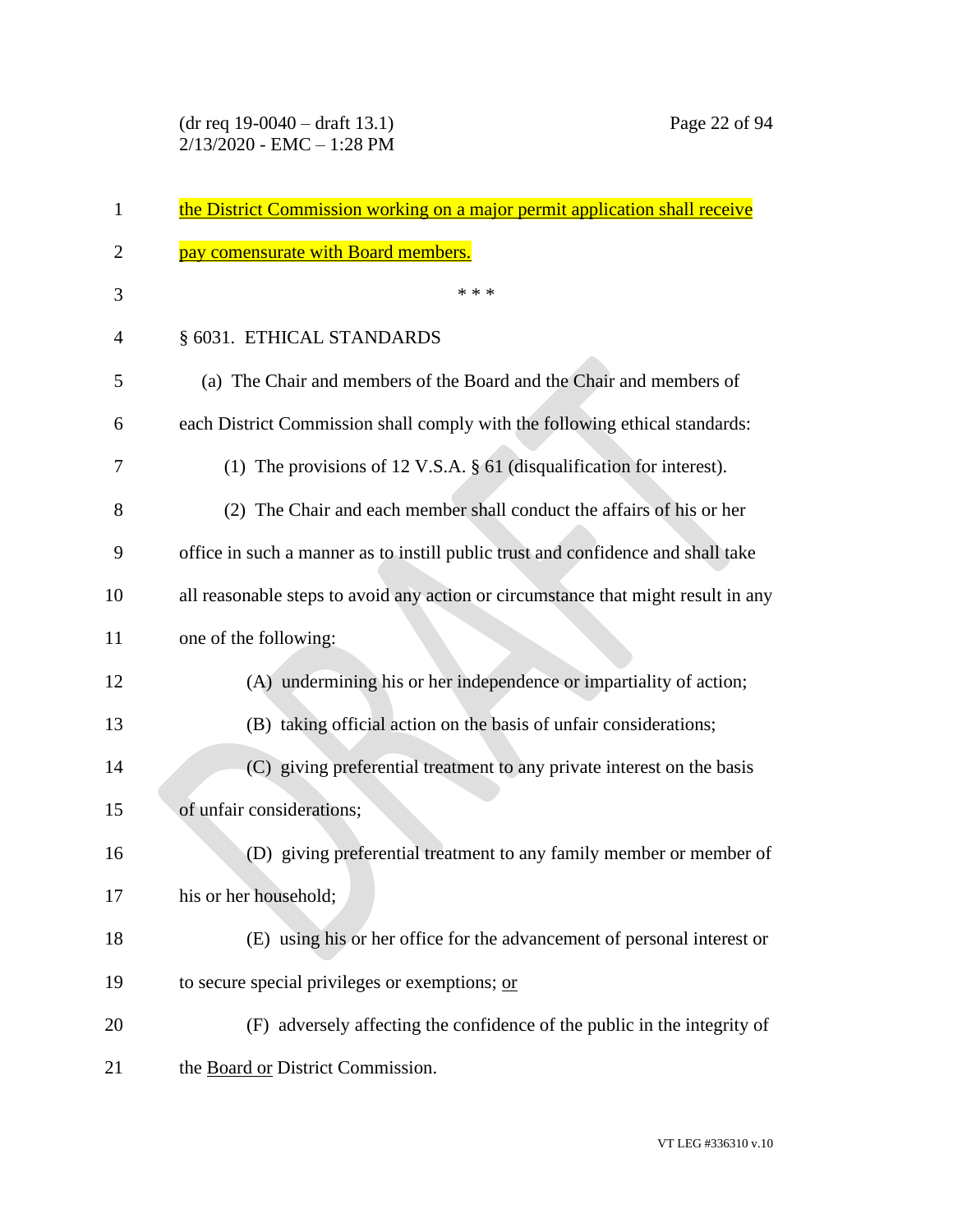(dr req 19-0040 – draft 13.1) Page 23 of 94 2/13/2020 - EMC – 1:28 PM

| $\mathbf{1}$   | (4) The District Commission shall not initiate, permit, or consider ex         |
|----------------|--------------------------------------------------------------------------------|
| $\overline{2}$ | parte communications, or consider other communications made to the District    |
| 3              | Commission outside the presence of the parties concerning a pending or         |
| 4              | impending proceeding except that:                                              |
| 5              | (A) Where circumstances require, ex parte communications for                   |
| 6              | scheduling, administrative purposes or emergencies that do not deal with       |
| 7              | substantive matters or issues on the merits are authorized; provided:          |
| 8              | (i) the District Commission reasonably believes that no party will             |
| 9              | gain a procedural or tactical advantage as a result of the ex parte            |
| 10             | communication, and                                                             |
| 11             | (ii) the District Commission makes provision promptly to notify                |
| 12             | all other parties of the substance of the ex parte communication and allows an |
| 13             | opportunity to respond.                                                        |
| 14             | (B) The District Commission may obtain the advice of a disinterested           |
| 15             | expert on the law applicable to a proceeding if the District Commission gives  |
| 16             | notice to the parties of the person consulted and the substance of the advice, |
| 17             | and affords the parties reasonable opportunity to respond.                     |
| 18             | The District Commission may consult with personnel whose<br>(C)                |
| 19             | function is to aid the District Commission in carrying out its adjudicative    |
| 20             | responsibilities.                                                              |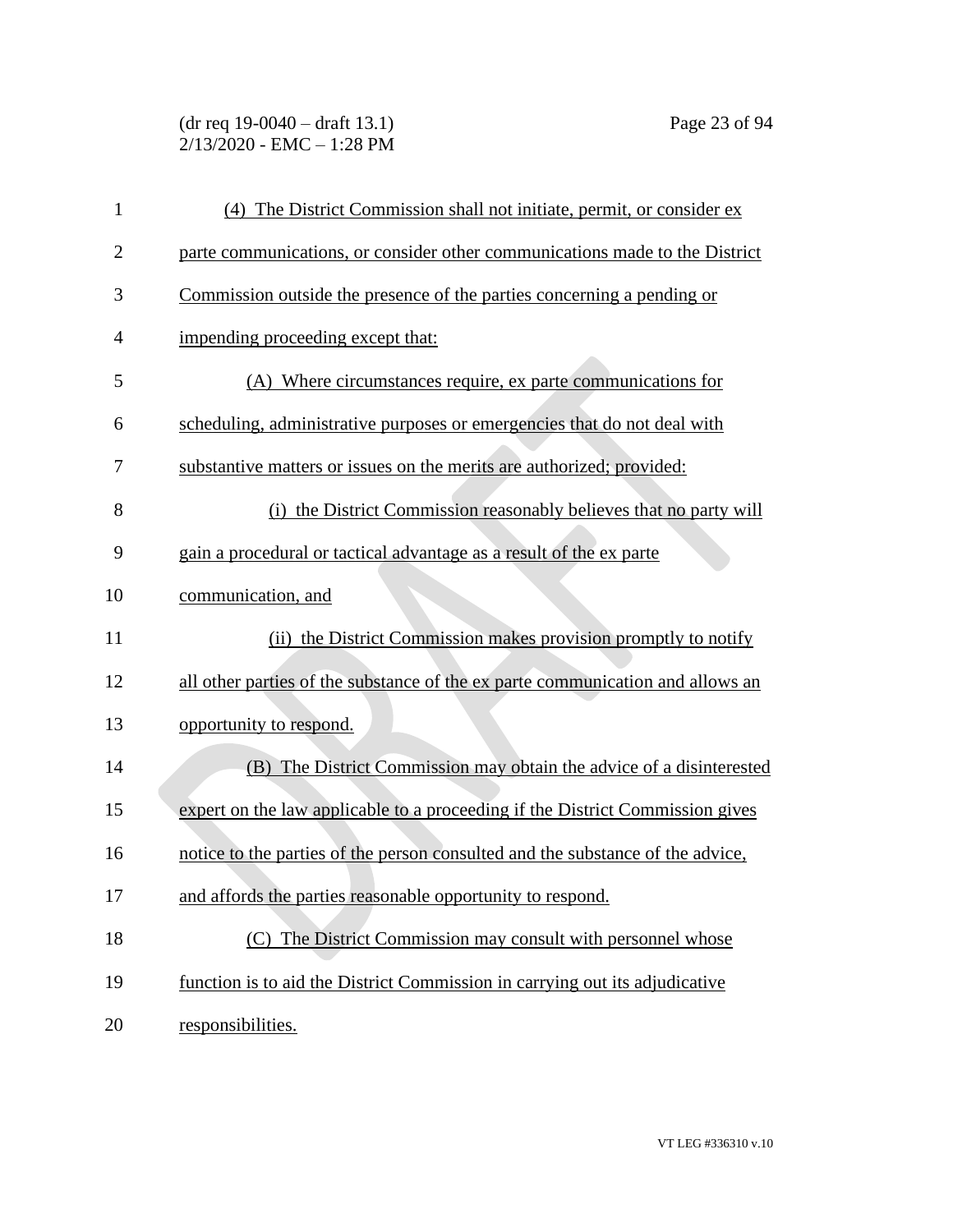| $(dr \text{ req } 19-0040 - draft } 13.1)$ |  |
|--------------------------------------------|--|
| 2/13/2020 - EMC – 1:28 PM                  |  |

| 1  | (D) The District Commission may, with the consent of the parties,               |
|----|---------------------------------------------------------------------------------|
| 2  | confer separately with the parties and their lawyers in an effort to mediate or |
| 3  | settle matters pending before the District Commission.                          |
| 4  | (E) The District Commission may initiate or consider any ex parte               |
| 5  | communications when expressly authorized by law to do so.                       |
| 6  | * * *                                                                           |
| 7  | Subchapter 4. Permits                                                           |
| 8  | * * *                                                                           |
| 9  | § 6081. PERMITS REQUIRED; EXEMPTIONS                                            |
| 10 | * * *                                                                           |
| 11 | $(1)(1)$ By no later than January 1, 1997, any owner of land or mineral rights  |
| 12 | or any owner of slate quarry leasehold rights on a parcel of land on which a    |
| 13 | slate quarry was located as of June 1, 1970, may register the existence of the  |
| 14 | slate quarry with the District Commission and with the clerk of the             |
| 15 | municipality in which the slate quarry is located, while also providing each    |
| 16 | with a map which indicates the boundaries of the parcel which contains the      |
| 17 | slate quarry.                                                                   |
| 18 | * * *                                                                           |
| 19 | (6) Registered slate quarries shall be added to the Agency of Natural           |
| 20 | Resources Natural Resource Atlas.                                               |
| 21 | * * *                                                                           |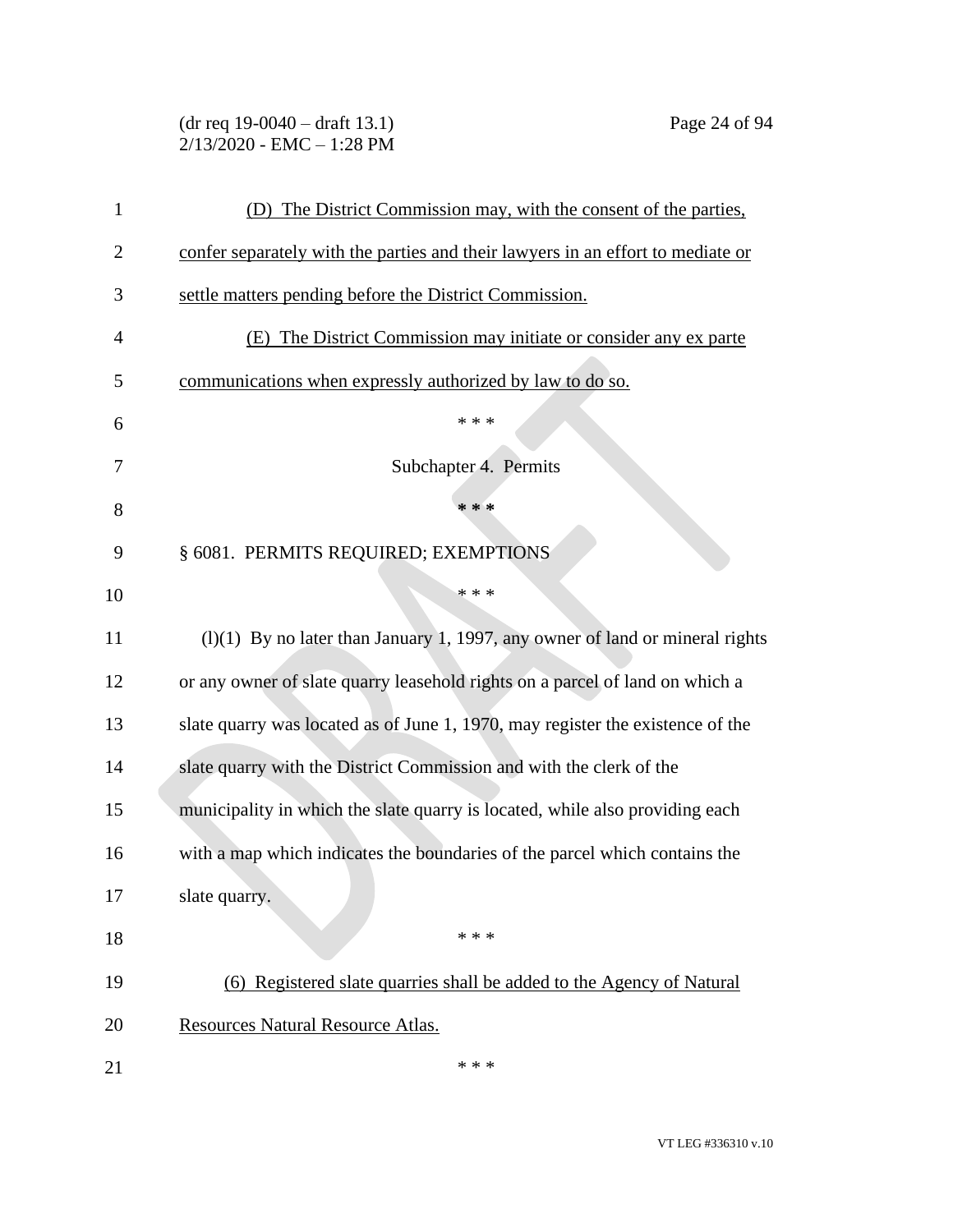## (dr req 19-0040 – draft 13.1) Page 25 of 94 2/13/2020 - EMC – 1:28 PM

| $\mathbf{1}$   | (o) If a designation pursuant to 24 V.S.A. chapter 76A is removed,                        |
|----------------|-------------------------------------------------------------------------------------------|
| $\overline{2}$ | subsection (a) of this section shall apply to any subsequent substantial change           |
| 3              | to a priority housing project development or subdivision that was originally              |
| $\overline{4}$ | exempt pursuant to subdivision $6001(3)(A)(iv)(I)$ of this title <u>or subsection (p)</u> |
| 5              | of this section on the basis of that designation.                                         |
| 6              | $(p)(1)$ No permit or permit amendment is required for any subdivision.                   |
| 7              | development, or change to a project that is located entirely within a downtown            |
| 8              | development district designated pursuant to 24 V.S.A. § 2793 if the change                |
| 9              | consists exclusively of any combination of mixed use and mixed income                     |
| 10             | housing, and the cumulative changes within any continuous period of five                  |
| 11             | years, commencing on or after the effective date of this subsection, remain               |
| 12             | below any applicable jurisdictional threshold specified in subdivision                    |
| 13             | $6001(3)(A)(iv)(I)$ of this title or a neighborhood development area designated           |
| 14             | pursuant to 24 V.S.A. § 2793e. Upon receiving notice and a copy of the permit             |
| 15             | issued by the appropriate municipal panel pursuant to $24$ V.S.A. § $4460(f)$ a           |
| 16             | previously issued permit for a development or subdivision located in a                    |
| 17             | downtown development area or a new neighborhood area shall be                             |
| 18             | extinguished.                                                                             |
| 19             | * * *                                                                                     |
| 20             | (v) A permit or permit amendment shall not be required for a development                  |
| 21             | or subdivision in a designated downtown development district for which the                |

VT LEG #336310 v.10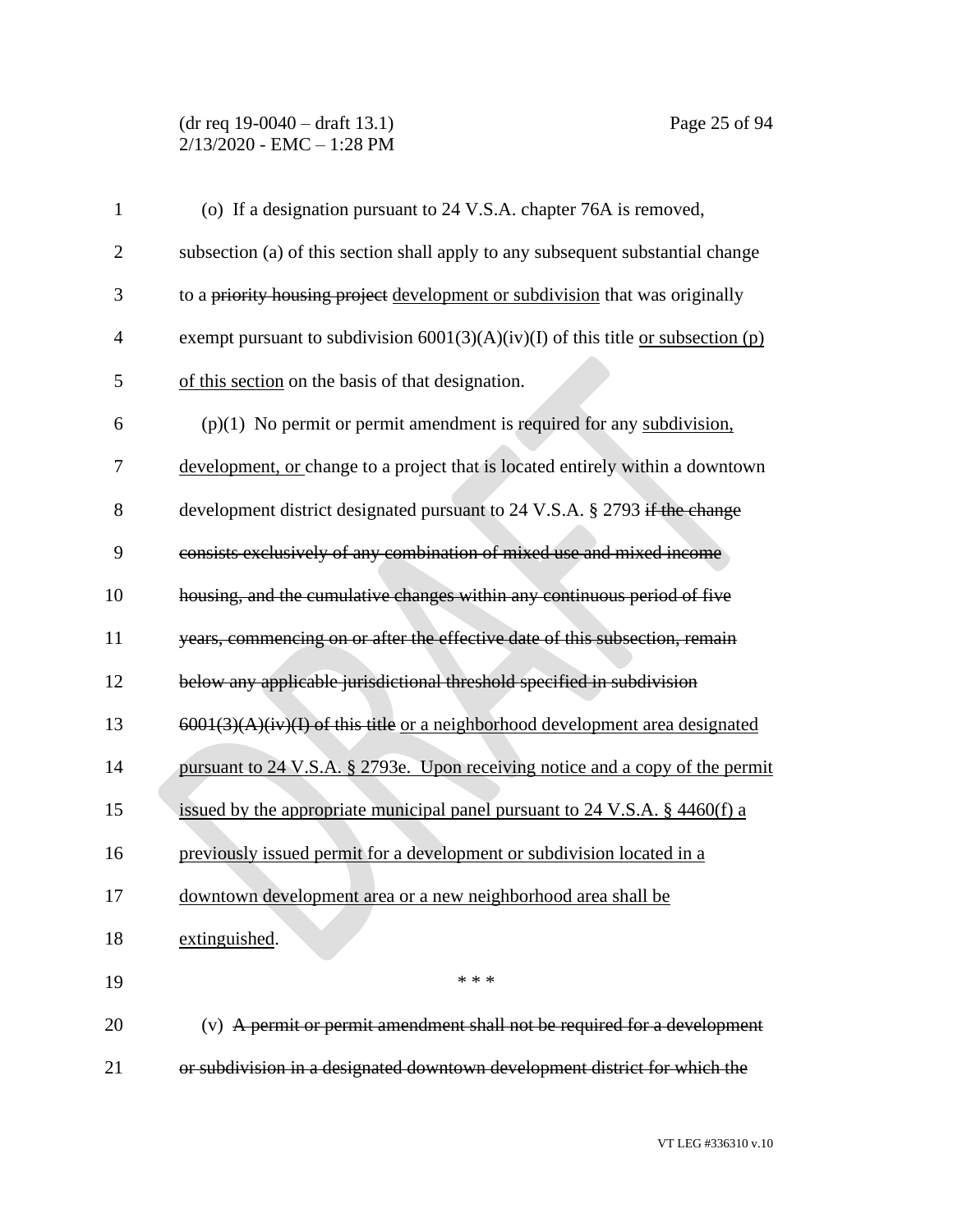(dr req 19-0040 – draft 13.1) Page 26 of 94 2/13/2020 - EMC – 1:28 PM

| 1              | District Commission has issued positive findings and conclusions under                 |
|----------------|----------------------------------------------------------------------------------------|
| 2              | section 6086b of this title on all the criteria listed in that section. A person shall |
| 3              | obtain new or amended findings and conclusions from the District Commission            |
| $\overline{4}$ | under section 6086b of this title prior to commencement of a material change,          |
| 5              | as defined in the rules of the Board, to a development or subdivision for which        |
| 6              | the District Commission has issued such findings and conclusions. A person             |
| 7              | may seek a jurisdictional opinion under section 6007 of this title concerning          |
| 8              | whether such a change is a material change. [Repealed.]                                |
| 9              | * * *                                                                                  |
| 10             | § 6083. APPLICATIONS                                                                   |
| 11             | * * *                                                                                  |
| 12             | (e) The Board and District Commissions shall give priority to municipal                |
| 13             | projects that have been mandated by the State through a permit, enforcement            |
| 14             | order, court order, enforcement settlement agreement, statute, rule, or policy.        |
| 15             | * * *                                                                                  |
| 16             | $(g)(1)$ A District Commission The Board, pending resolution of                        |
| 17             | noncompliance, may stay the issuance of a permit or amendment if it finds, by          |
| 18             | clear and convincing evidence, that a person who is an applicant:                      |
| 19             | (A) is not in compliance with a court order, an administrative order,                  |
| 20             | or an assurance of discontinuance with respect to a violation that is directly         |
| 21             | related to the activity which is the subject of the application; or                    |
|                |                                                                                        |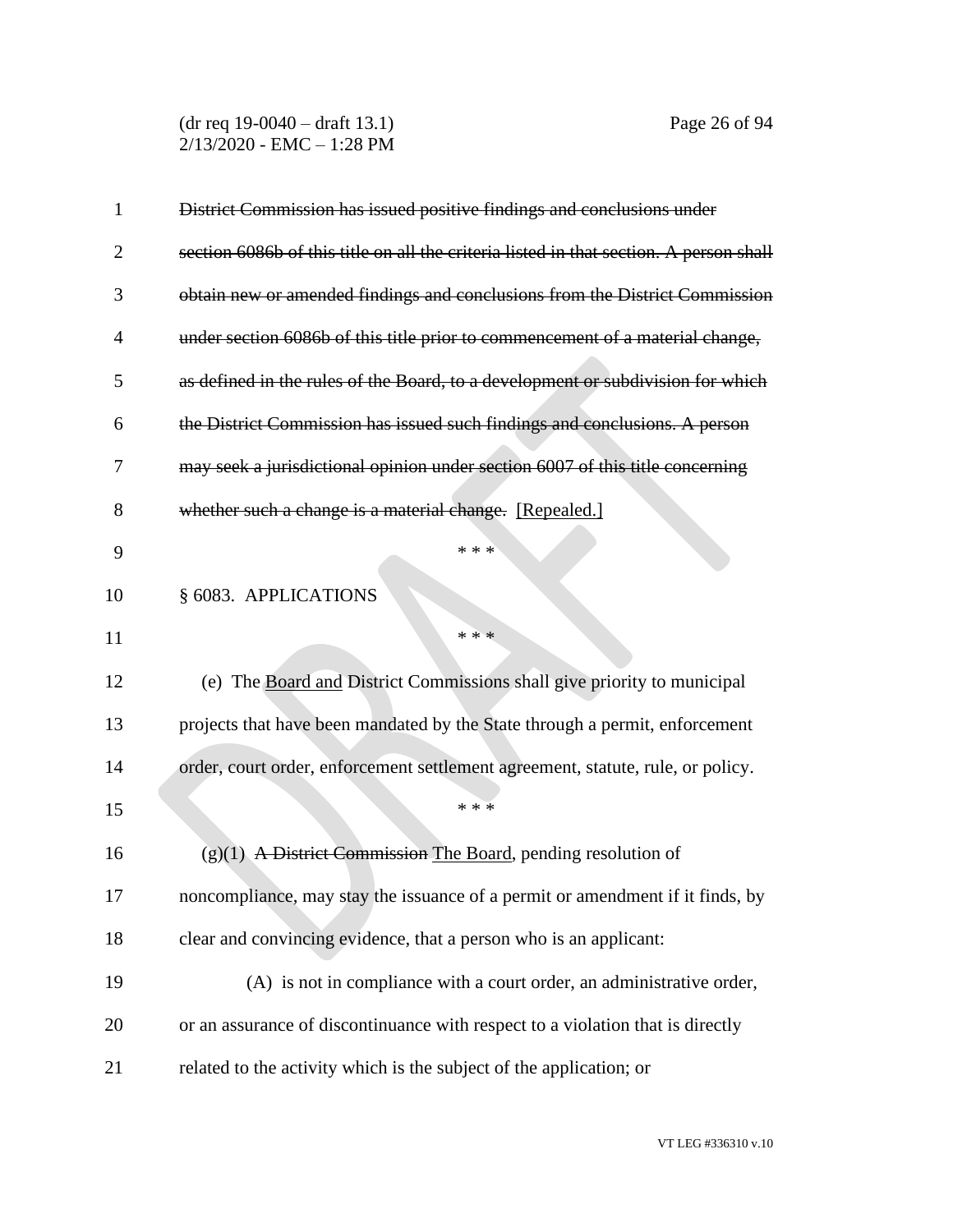### (dr req 19-0040 – draft 13.1) Page 27 of 94 2/13/2020 - EMC – 1:28 PM

| 1              | (B) has one or more current violations of this chapter, or any rules,            |
|----------------|----------------------------------------------------------------------------------|
| $\overline{2}$ | permits, assurances of discontinuance, court order, or administrative orders     |
| 3              | related to this chapter, which, when viewed together, constitute substantial     |
| 4              | noncompliance.                                                                   |
| 5              | (2) Any decision under this subsection to issue a stay may be subject to         |
| 6              | review by the Environmental Division, as provided by rule of the Supreme         |
| 7              | Court.                                                                           |
| 8              | (3) If the same violation is the subject of an enforcement action under          |
| 9              | chapter 201 of this title, then jurisdiction over the issuance of a stay shall   |
| 10             | remain with the Environmental Division and shall not reside with the District    |
| 11             | Commission Board.                                                                |
| 12             | § 6083a. ACT 250 FEES                                                            |
| 13             | (a) All applicants for a land use permit under section 6086 of this title shall  |
| 14             | be directly responsible for the costs involved in the publication of notice in a |
| 15             | newspaper of general circulation in the area of the proposed development or      |
| 16             | subdivision and the costs incurred in recording any permit or permit             |
| 17             | amendment in the land records. In addition, applicants shall be subject to the   |
| 18             | following fees for the purpose of compensating the State of Vermont for the      |
| 19             | direct and indirect costs incurred with respect to the administration of the     |
| 20             | Act 250 program:                                                                 |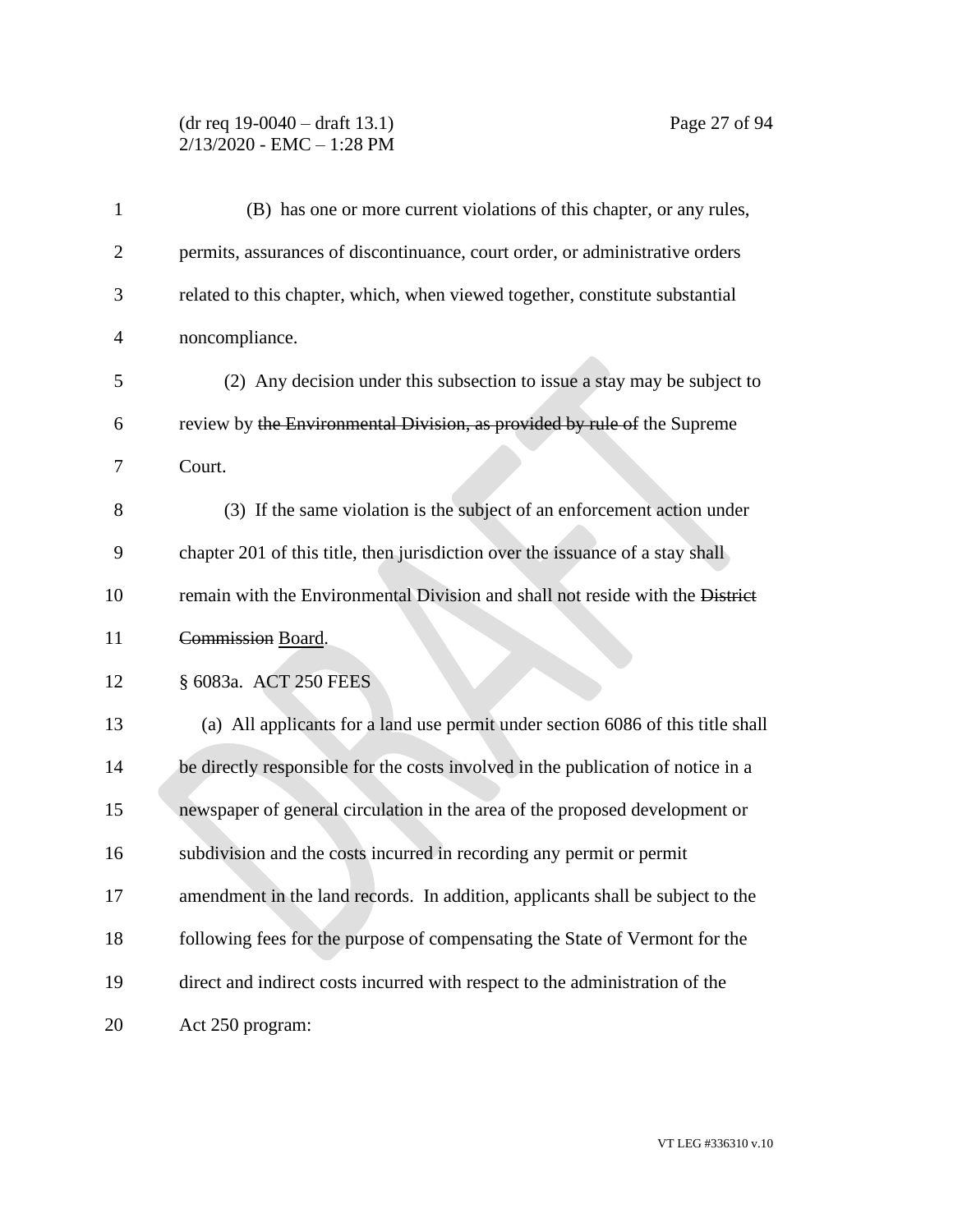# (dr req 19-0040 – draft 13.1) Page 28 of 94 2/13/2020 - EMC – 1:28 PM

| $\mathbf{1}$   | (1) For projects involving construction, $$6.65$ \$9.65 for each \$1,000.00          |
|----------------|--------------------------------------------------------------------------------------|
| $\overline{c}$ | of the first \$15,000,000.00 of construction costs, and \$3.12 for each \$1,000.00   |
| 3              | of construction costs above \$15,000,000.00. An additional \$0.75 for each           |
| $\overline{4}$ | $$1,000.00$ of the first $$15,000,000.00$ of construction costs shall be paid to the |
| 5              | Agency of National Resources to account for the Agency of Natural                    |
| 6              | Resources' review of Act 250 applications.                                           |
| 7              | * * *                                                                                |
| 8              | (4) For projects involving the extraction of earth resources, including              |
| 9              | sand, gravel, peat, topsoil, crushed stone, or quarried material, the greater of:    |
| 10             | a fee as determined under subdivision (1) of this subsection; or a fee equivalent    |
| 11             | to the rate of $$0.02$ \$0.03 per cubic yard of the first million cubic yards of the |
| 12             | total volume of earth resources to be extracted over the life of the permit, and     |
| 13             | \$.01 per cubic yard of any such earth resource extraction above one million         |
| 14             | cubic yards. Extracted material that is not sold or does not otherwise enter the     |
| 15             | commercial marketplace shall not be subject to the fee. The fee assessed under       |
| 16             | this subdivision for an amendment to a permit shall be based solely upon any         |
| 17             | additional volume of earth resources to be extracted under the amendment.            |
| 18             | (5) For projects involving the review of a master plan, the fee                      |
| 19             | established in subdivision (1) of this section shall be due for any portion of the   |
| 20             | proposed project for which construction approval is sought and a fee                 |
| 21             | equivalent to \$0.10 per \$1,000.00 of total estimated construction costs in         |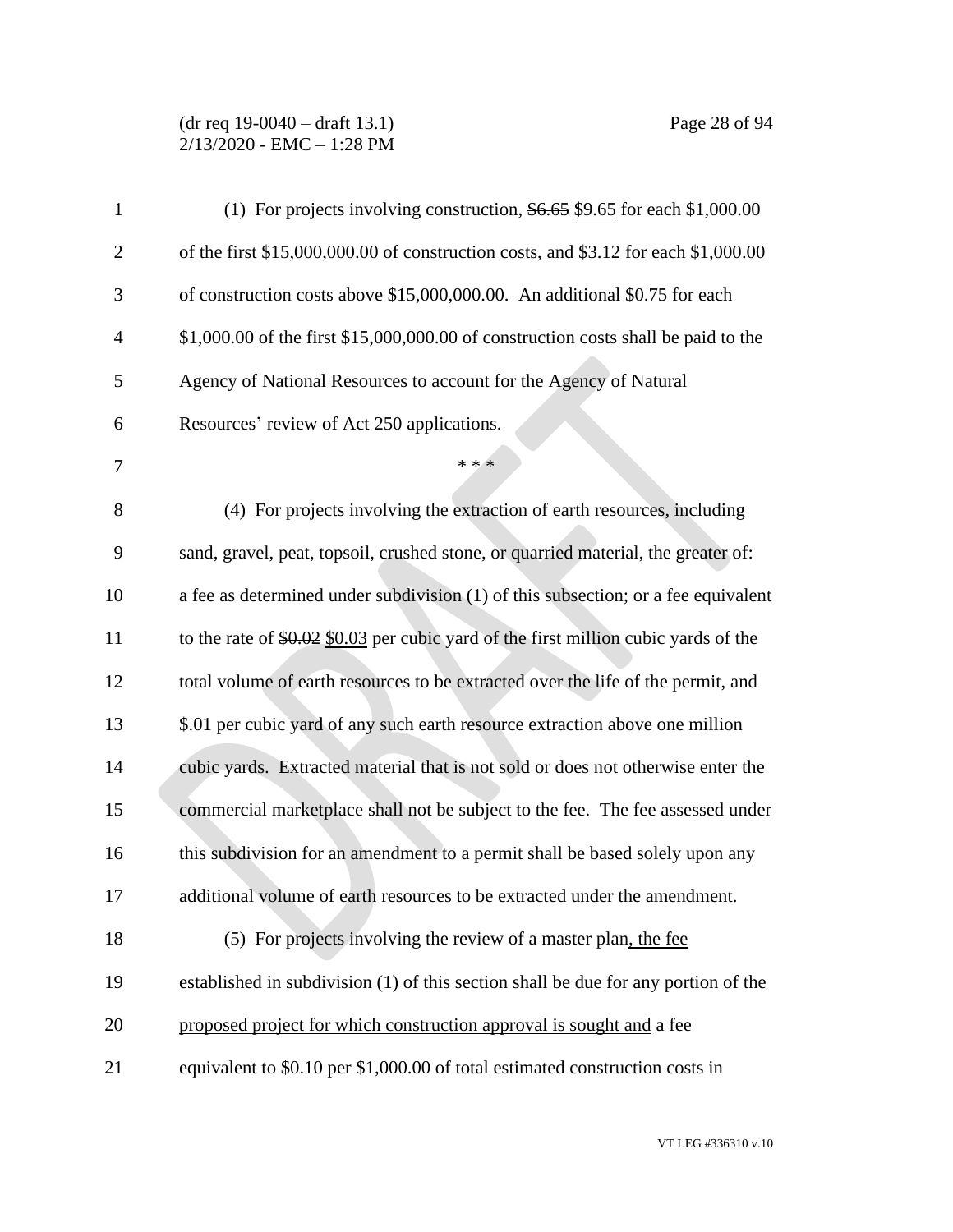(dr req 19-0040 – draft 13.1) Page 29 of 94 2/13/2020 - EMC – 1:28 PM

| $\mathbf{1}$   | current dollars in addition to the fee established in subdivision $(1)$ of this  |
|----------------|----------------------------------------------------------------------------------|
| $\overline{2}$ | subsection for any portion of the project seeking construction approval shall be |
| 3              | due for all other portions of the proposed project. If construction approval is  |
| 4              | sought in future permit applications, the fee established in subdivision (1) of  |
| 5              | this subsection shall be due, except to the extent that it is waived pursuant to |
| 6              | subsection (f) of this section.                                                  |
| 7              | (6) In no event shall a permit application fee exceed \$165,000.00.              |
| 8              | (b) Notwithstanding the provisions of subsection (a) of this section, there      |
| 9              | shall be a minimum fee of \$187.50 for original applications and \$62.50 for     |
| 10             | amendment applications, in addition to publication and recording costs. These    |
| 11             | costs shall be in addition to any other fee established by statute, unless       |
| 12             | otherwise expressly stated.                                                      |
| 13             | (c) Fees shall not be required for projects undertaken by municipal              |
| 14             | agencies or by State governmental agencies, except for publication and           |
| 15             | recording costs.                                                                 |
| 16             | (d) Neighborhood development area fees. Fees for residential development         |
| 17             | in a Vermont neighborhood or neighborhood development area designated            |
| 18             | according to 24 V.S.A. § 2793e shall be no more than 50 percent of the fee       |
| 19             | otherwise charged under this section. The fee shall be paid within 30 days after |
| 20             | the permit is issued or denied. [Repealed.]                                      |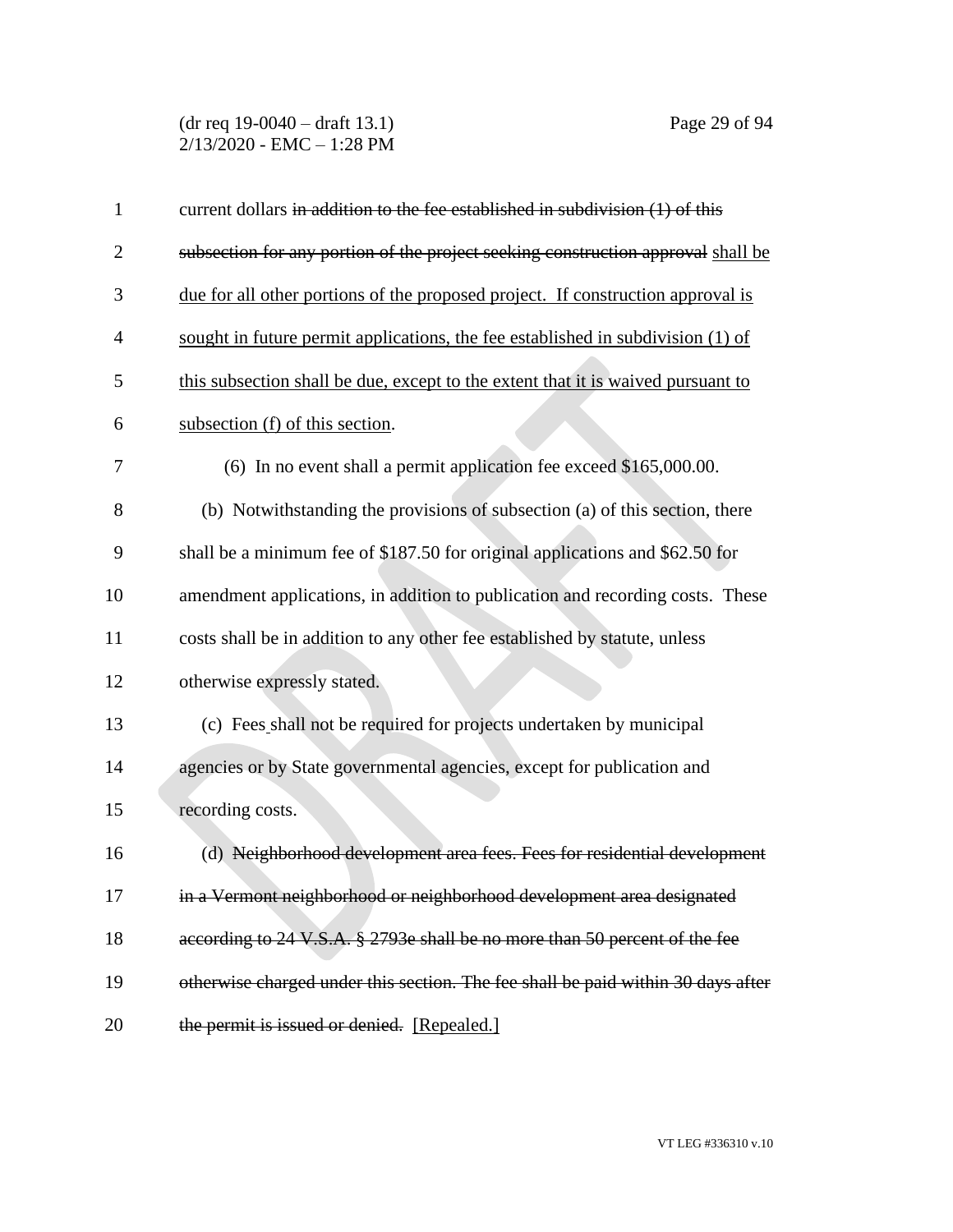# (dr req 19-0040 – draft 13.1) Page 30 of 94 2/13/2020 - EMC – 1:28 PM

| 1              | (e) A written request for an application fee refund shall be submitted to the     |
|----------------|-----------------------------------------------------------------------------------|
| $\overline{c}$ | District Commission to which the fee was paid within 90 days of the               |
| 3              | withdrawal of the application.                                                    |
| $\overline{4}$ | * * *                                                                             |
| 5              | (4) District Commission decisions regarding application fee refunds               |
| 6              | may be appealed to the Natural Resources Board in accordance with Board           |
| 7              | rules.                                                                            |
| 8              | * * *                                                                             |
| 9              | (f) In the event that an application involves a project or project impacts that   |
| 10             | previously have been reviewed, the An applicant may petition the Chair of the     |
| 11             | District Commission to waive all or part of the application fee. If an            |
| 12             | application fee was paid previously in accordance with subdivisions $(a)(1)$      |
| 13             | through (4) of this section, the Chair may waive all or part of the fee for a new |
| 14             | or revised project if the Chair finds that the impacts of the project have been   |
| 15             | reviewed in an applicable master permit application, or that the project is not   |
| 16             | significantly altered from a project previously reviewed, or that there will be   |
| 17             | substantial savings in the review process due to the scope of review of the       |
| 18             | previous applications.                                                            |
| 19             | (1) In reviewing this petition, the District Commission shall consider the        |
| 20             | following:                                                                        |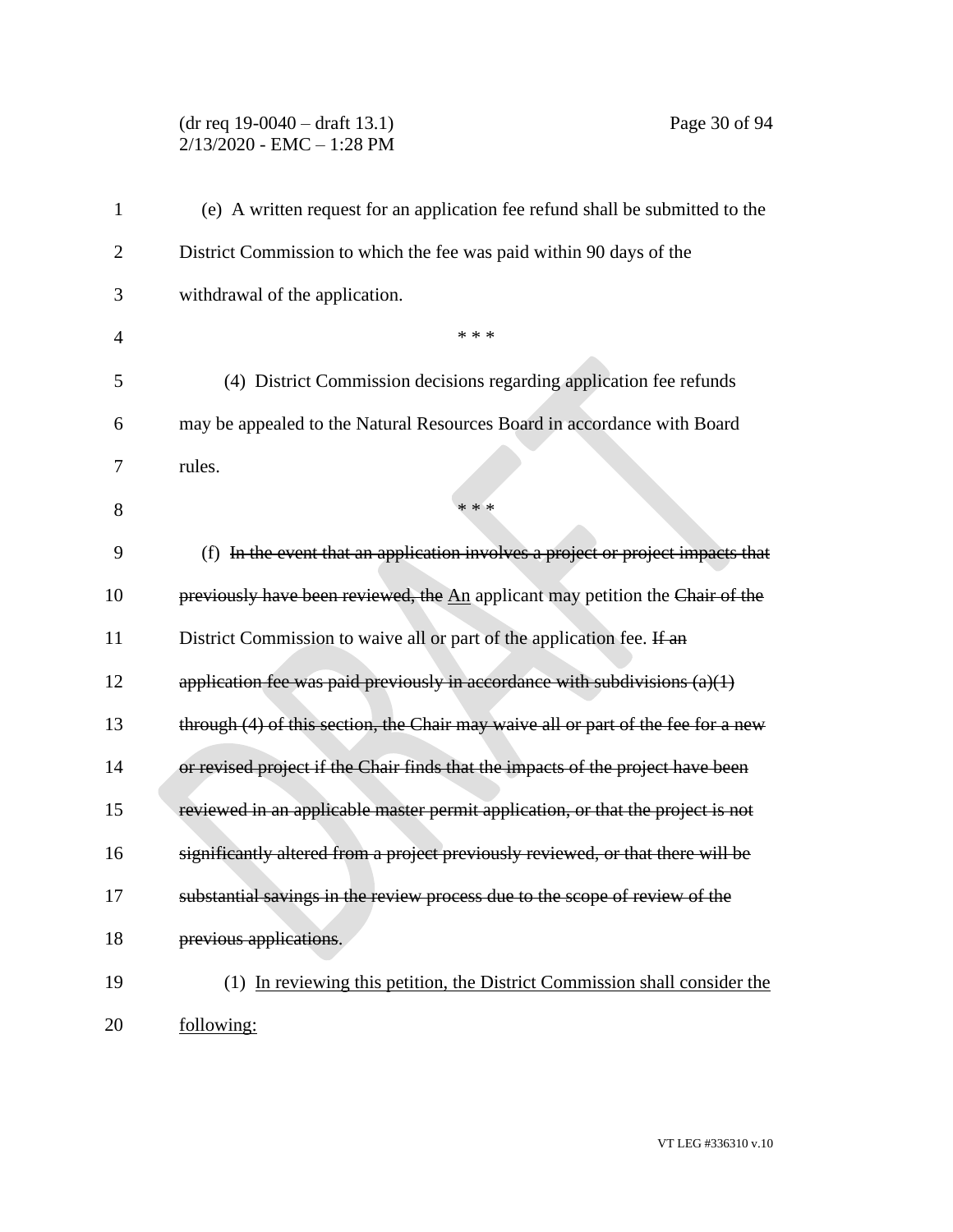(dr req 19-0040 – draft 13.1) Page 31 of 94 2/13/2020 - EMC – 1:28 PM

| $\mathbf{1}$   | (A) Whether a portion of the project's impacts have been reviewed in              |
|----------------|-----------------------------------------------------------------------------------|
| $\overline{2}$ | a previous permit;                                                                |
| 3              | (B) Whether the project is being reviewed as a major application,                 |
| 4              | minor application, or administrative amendment;                                   |
| 5              | (C) Whether the applicant relies on any presumptions permitted                    |
| 6              | under subsection $6086(d)$ of this title and has, at the time of the permit       |
| 7              | application, already obtained the permits necessary to trigger the presumptions.  |
| 8              | If a presumption is rebutted, the District Commission may require the applicant   |
| 9              | to pay the previously waived fee.                                                 |
| 10             | (D) Whether the applicant has engaged in any preapplication                       |
| 11             | planning that will result in a decrease in the amount of time the District        |
| 12             | Commission will have to consider the application.                                 |
| 13             | (2) The District Commission shall issue a written decision in response to         |
| 14             | any application for a fee waiver. The written decision shall address each of the  |
| 15             | factors in subdivision (1) of this subsection.                                    |
| 16             | (3) If the classification of an application is changed from an                    |
| 17             | administrative amendment or minor application to a major application, the         |
| 18             | Board may require the applicant to pay the previously waived fee.                 |
| 19             | (g) A Commission or the Natural Resources Board may require any                   |
| 20             | permittee to file a certification of actual construction costs and may direct the |
| 21             | payment of a supplemental fee in the event that an application understated a      |
|                |                                                                                   |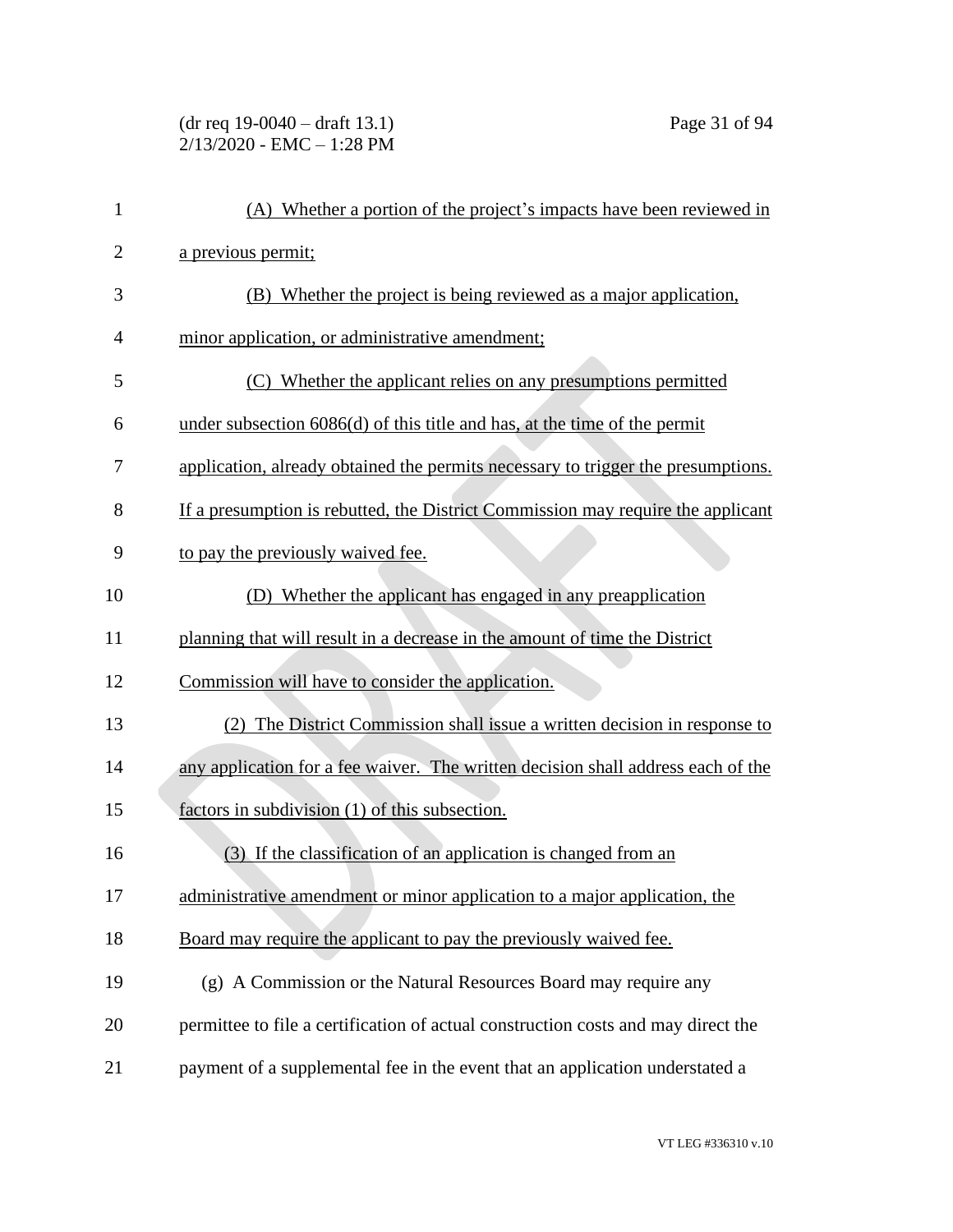# (dr req 19-0040 – draft 13.1) Page 32 of 94 2/13/2020 - EMC – 1:28 PM

| 1              | project's construction costs. Failure to file a certification or to pay a       |
|----------------|---------------------------------------------------------------------------------|
| $\overline{2}$ | supplemental fee shall be grounds for permit revocation.                        |
| 3              | * * *                                                                           |
| $\overline{4}$ | § 6084. NOTICE OF APPLICATION; PREAPPPLICATION PROCESS;                         |
| 5              | HEARINGS; COMMENCEMENT OF REVIEW                                                |
| 6              | (a) The plans for the construction of any development or subdivision            |
| 7              | subject to the permitting requirements of this chapter must be submitted by the |
| 8              | applicant to the District Commission, municipal and regional planning           |
| 9              | commissions, affected State agencies, and adjoining landowners no less than     |
| 10             | 30 days prior to filing an application under this chapter, unless the municipal |
| 11             | and regional planning commissions and affected state agencies waive this        |
| 12             | requirement.                                                                    |
| 13             | (1) The District Commission may hold a meeting on the proposed plans            |
| 14             | and the municipal or regional planning commission may take one or more of       |
| 15             | the following actions:                                                          |
| 16             | (A) Make recommendations to the applicant within 30 days.                       |
| 17             | (B) Once the application is filed with the District Commission, make            |
| 18             | recommendations to the District Commission by the deadline established in the   |
| 19             | applicable provision of this section, Board rule, or scheduling order issued by |
| 20             | the District Commission.                                                        |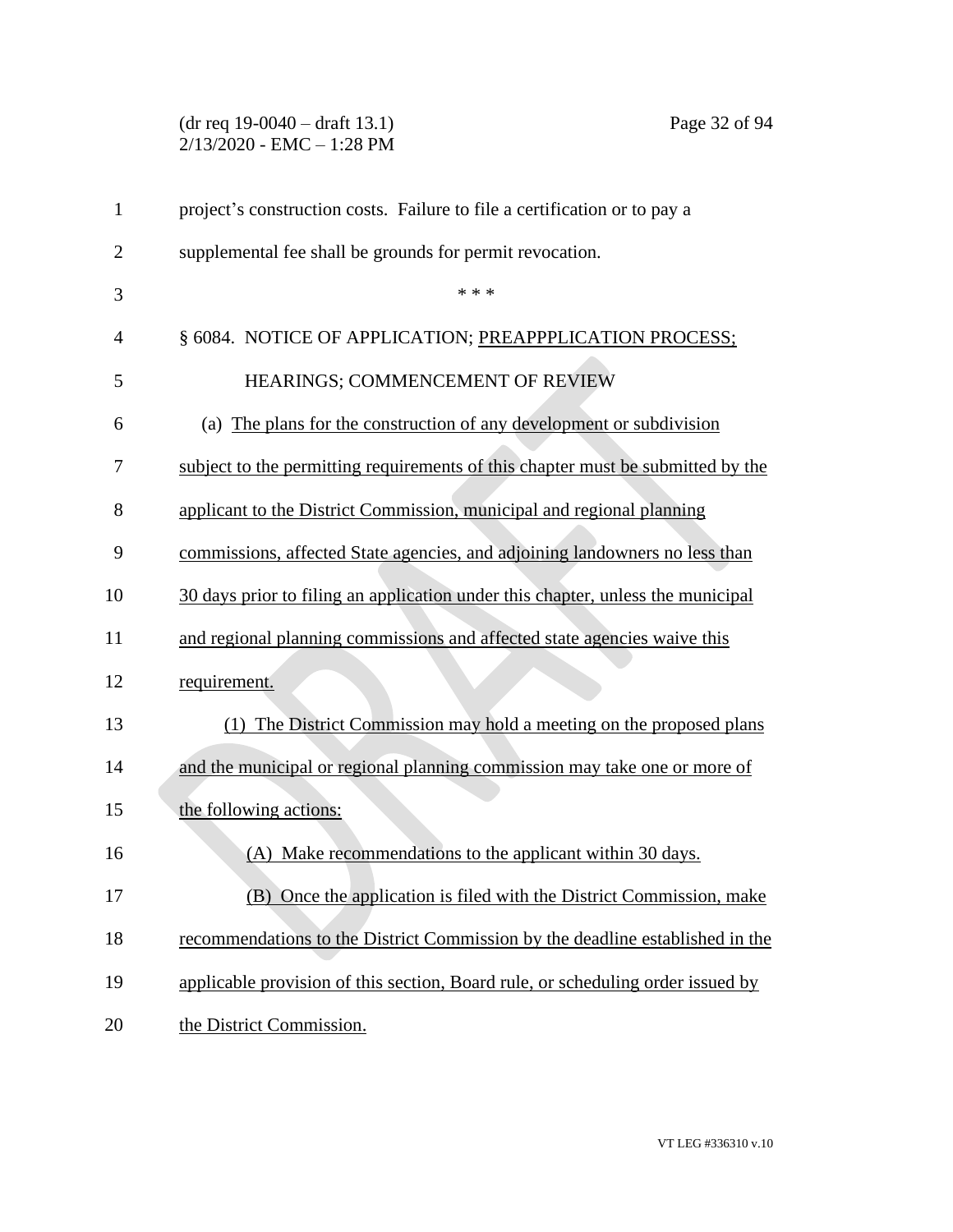(dr req 19-0040 – draft 13.1) Page 33 of 94 2/13/2020 - EMC – 1:28 PM

| 1              | (2) The application shall address the substantive written comments and            |
|----------------|-----------------------------------------------------------------------------------|
| $\overline{c}$ | recommendations made by the planning commissions related to the criteria of       |
| 3              | subsection $6086(a)$ of this title received by the applicant and the substantive  |
| $\overline{4}$ | oral comments related to those criteria made at a public hearing under            |
| 5              | subdivision (1) of this subsection.                                               |
| 6              | (3) This subsection shall not apply to a project that has been designated         |
| 7              | as using simplified procedures pursuant to $6025(b)(1)$ or an administrative      |
| 8              | amendment.                                                                        |
| 9              | (b) On or before the date of Upon the filing of an application with the           |
| 10             | District Commission, the applicant District Commission shall send, by             |
| 11             | electronic means, notice and a copy of the initial application to the owner of    |
| 12             | the land if the applicant is not the owner; the municipality in which the land is |
| 13             | located; the municipal and regional planning commissions for the municipality     |
| 14             | in which the land is located; the Vermont Agency of Natural Resources; and        |
| 15             | any adjacent Vermont municipality and municipal and regional planning             |
| 16             | commission if the land is located on a municipal or regional boundary. The        |
| 17             | applicant shall furnish to the District Commission the names of those furnished   |
| 18             | notice by affidavit, and shall post, send by electronic means a copy of the       |
| 19             | notice in to the town clerk's office of the town or towns in which the project    |
| 20             | lies. The town clerk shall post the notice in the town office. The applicant      |
| 21             | shall also provide a list of adjoining landowners to the District Commission.     |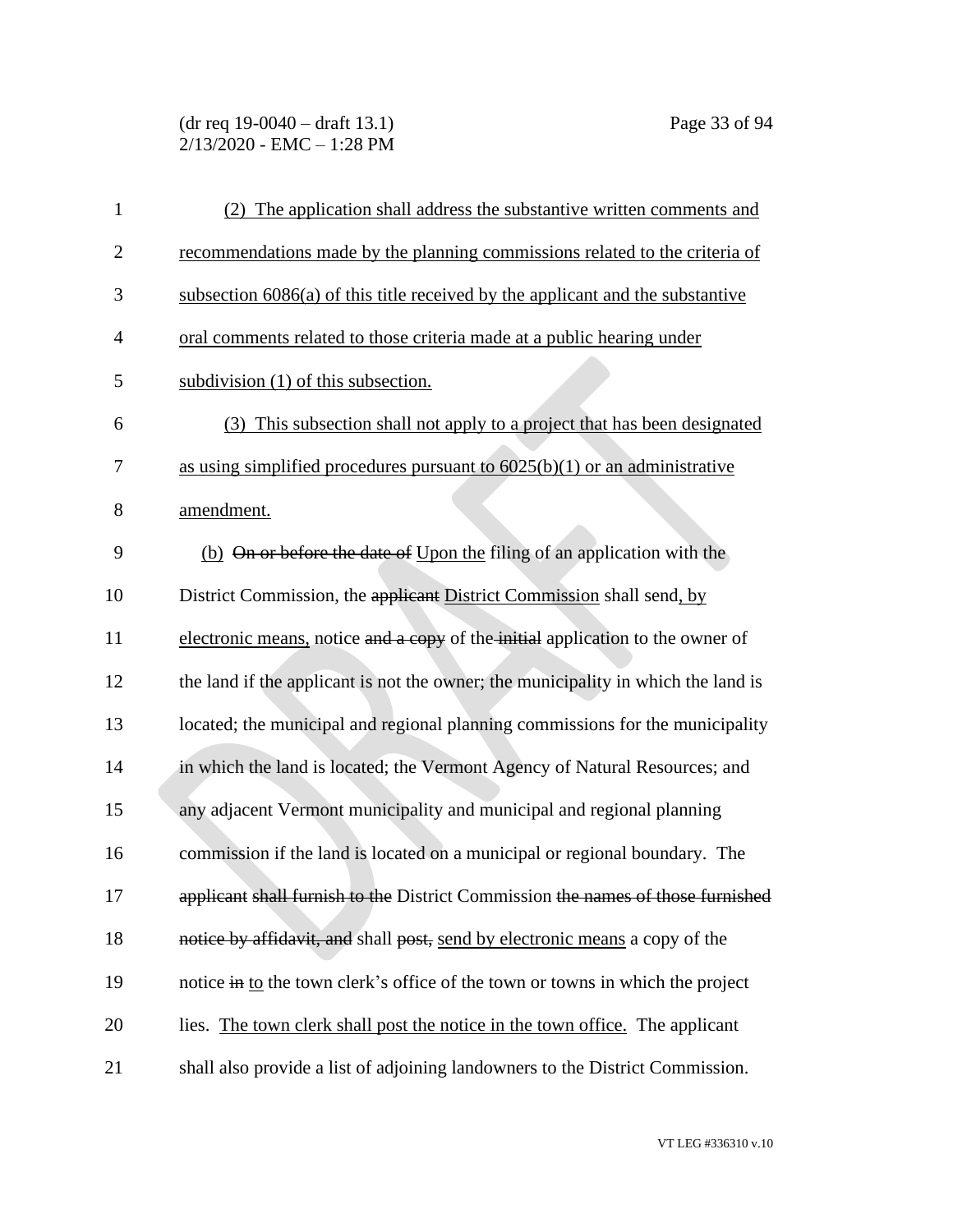#### (dr req 19-0040 – draft 13.1) Page 34 of 94 2/13/2020 - EMC – 1:28 PM

| $\mathbf{1}$   | Upon request and for good cause, the District Commission may authorize the                         |
|----------------|----------------------------------------------------------------------------------------------------|
| $\mathbf{2}$   | applicant to provide a partial list of adjoining landowners in accordance with                     |
| 3              | Board rules.                                                                                       |
| $\overline{4}$ | $\overline{(b)(c)}$ Upon an application being ruled complete, the District Commission              |
| 5              | shall determine whether to process the application as a major application with                     |
| 6              | a required public hearing or process the application as a minor application with                   |
| 7              | the potential for a public hearing in accordance with Board rules.                                 |
| 8              | (1) For major applications, the District Commission Board shall provide                            |
| 9              | notice not less than 10 days prior to any scheduled hearing or prehearing                          |
| 10             | conference to: the applicant; the owner of the land if the applicant is not the                    |
| 11             | owner; the municipality in which the land is located; the municipal and                            |
| 12             | regional planning commissions for the municipality in which the land is                            |
| 13             | located; any adjacent Vermont municipality and municipal and regional                              |
| 14             | planning commission if the land is located on a municipal or regional                              |
| 15             | boundary; adjoining landowners as deemed appropriate by the District                               |
| 16             | Commission Board pursuant to the rules of the Board, and any other person the                      |
| 17             | District Commission Board deems appropriate.                                                       |
| 18             | * * *                                                                                              |
| 19             | $\left(\frac{e}{c}\right)$ Anyone required to receive notice of commencement of minor              |
| 20             | application review pursuant to subsection $\left(\frac{b}{c}\right)$ of this section may request a |
| 21             | hearing that an application be treated as a major by filing a request within the                   |
|                |                                                                                                    |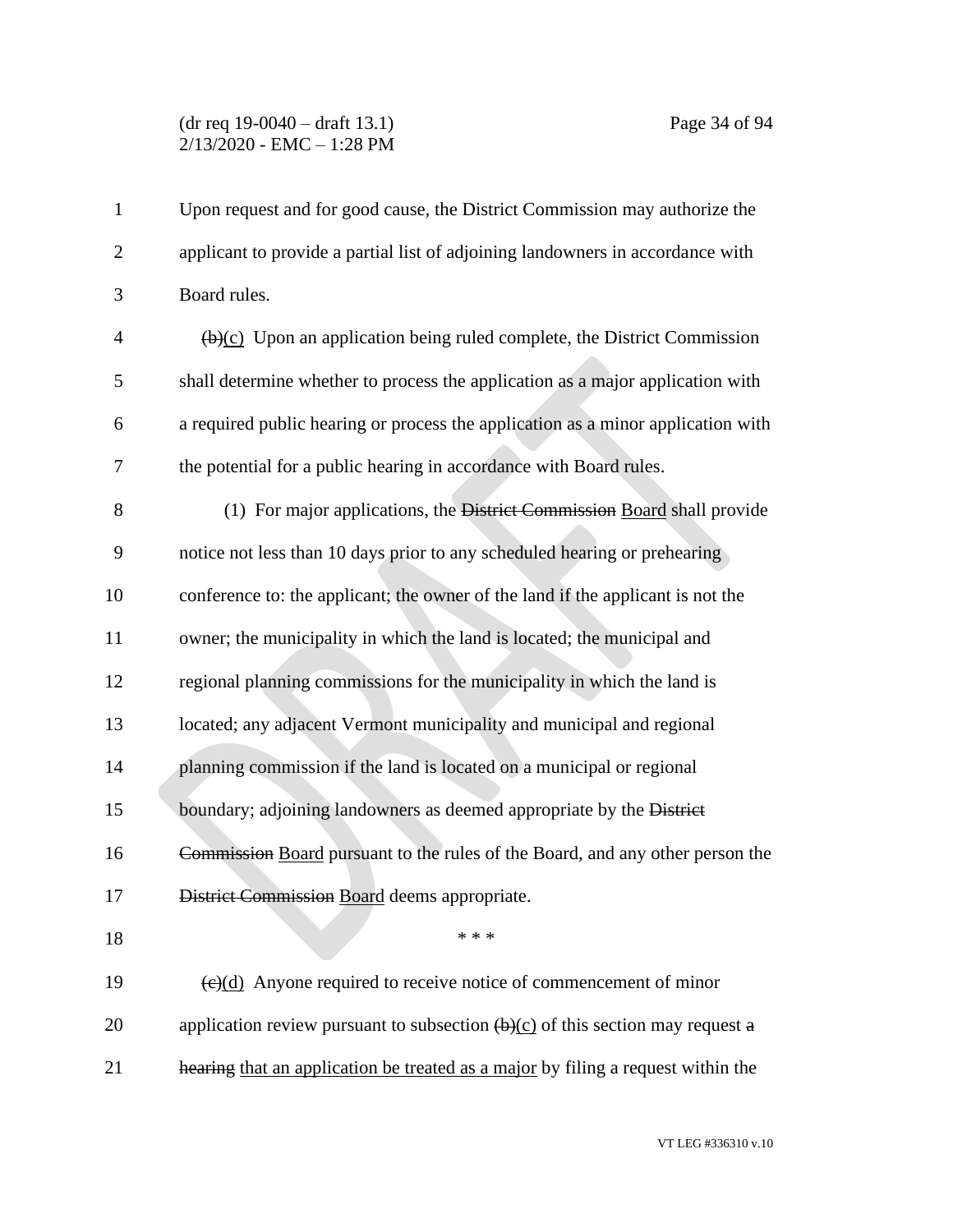# (dr req 19-0040 – draft 13.1) Page 35 of 94 2/13/2020 - EMC – 1:28 PM

| $\mathbf{1}$   | public comment period specified in the notice pursuant to Board rules. The                    |
|----------------|-----------------------------------------------------------------------------------------------|
| $\overline{2}$ | District Commission, on its own motion, may order a hearing that an                           |
| 3              | application be treated as a major within 20 days of notice of commencement of                 |
| $\overline{4}$ | minor application review.                                                                     |
| 5              | $\left(\frac{d}{e}\right)$ Any hearing or prehearing conference for a major application shall |
| 6              | be held within 40 days of receipt of a complete application; or within 20 days                |
| 7              | of the end of the public comment period specified in the notice of minor                      |
| 8              | application review if the District Commission determines that it is appropriate               |
| 9              | to hold a hearing for a minor application treat the application as a major                    |
| 10             | application. Any hearing required shall be held in the municipality where the                 |
| 11             | project is located unless the parties agree to an alternate location. When                    |
| 12             | conducting hearings and prehearing conferences, the Board shall exercise                      |
| 13             | reasonable flexibility with its rules of procedure and of evidence to maximize                |
| 14             | pro se participation while ensuring the fairness of the proceeding.                           |
| 15             | $(e)(f)$ Any notice for a major or minor application, as required by this                     |
| 16             | section, shall also be published by the District Commission in a local                        |
| 17             | newspaper generally circulating in the area where the development or                          |
| 18             | subdivision is located and on the Board's website not more than ten days after                |
| 19             | receipt of a complete application.                                                            |
| 20             | * * *                                                                                         |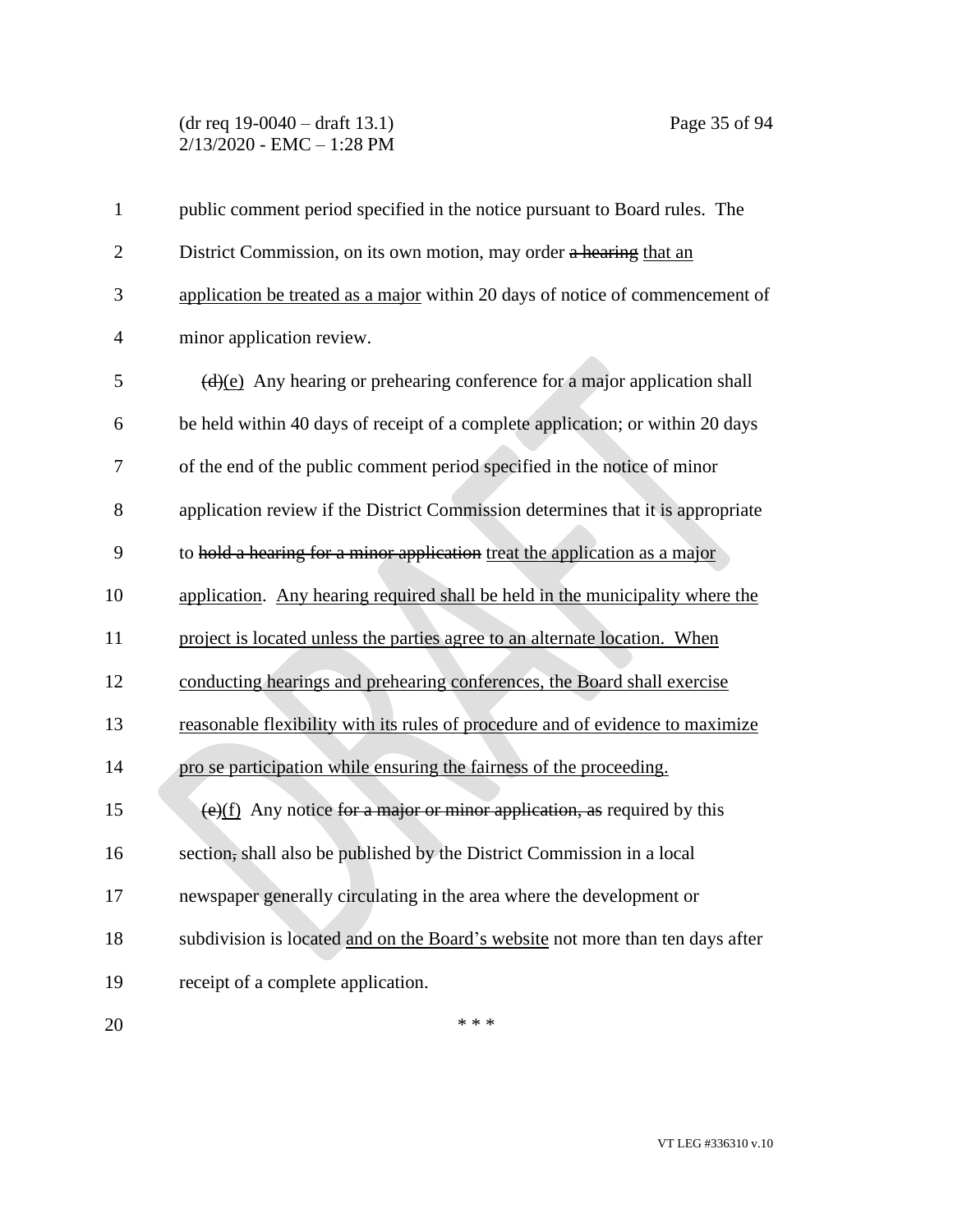# (dr req 19-0040 – draft 13.1) Page 36 of 94 2/13/2020 - EMC – 1:28 PM

| 1              | $(f)(g)$ This subsection concerns an application for a new permit amendment                                   |
|----------------|---------------------------------------------------------------------------------------------------------------|
| $\overline{2}$ | to change the conditions of an existing permit or existing permit amendment in                                |
| 3              | order to authorize the construction of a priority housing project described in                                |
| $\overline{4}$ | subdivision $6081(p)(2)$ of this title.                                                                       |
| 5              | * * *                                                                                                         |
| 6              | $\frac{g(h)}{h}$ When an application concerns the construction of improvements for                            |
| 7              | one of the following, the application shall be processed as a minor application                               |
| 8              | in accordance with subsections $\left(\frac{b}{c}\right)$ through $\left(\frac{e}{f}\right)$ of this section: |
| 9              | * * *                                                                                                         |
| 10             | § 6084a. PERMIT HEARINGS                                                                                      |
| 11             | (a) When an application is deemed to be for a major permit, the Board shall                                   |
| 12             | convene a hearing in the municipality where the project is located.                                           |
| 13             | (b) The Board and two members of the District Commission from the                                             |
| 14             | District where the project is located shall hear the parties to the application and                           |
| 15             | decide the findings of fact and questions of law. The Board and the two                                       |
| 16             | District Commissioners shall issue a decision on the permit.                                                  |
| 17             | (c) Upon appeal to the Supreme Court, its findings of fact shall be accepted                                  |
| 18             | unless clearly erroneous.                                                                                     |
| 19             | $(d)(1)$ The Board shall allow all members of the public to attend each of its                                |
| 20             | hearings unless the hearing is for the sole purpose of considering information                                |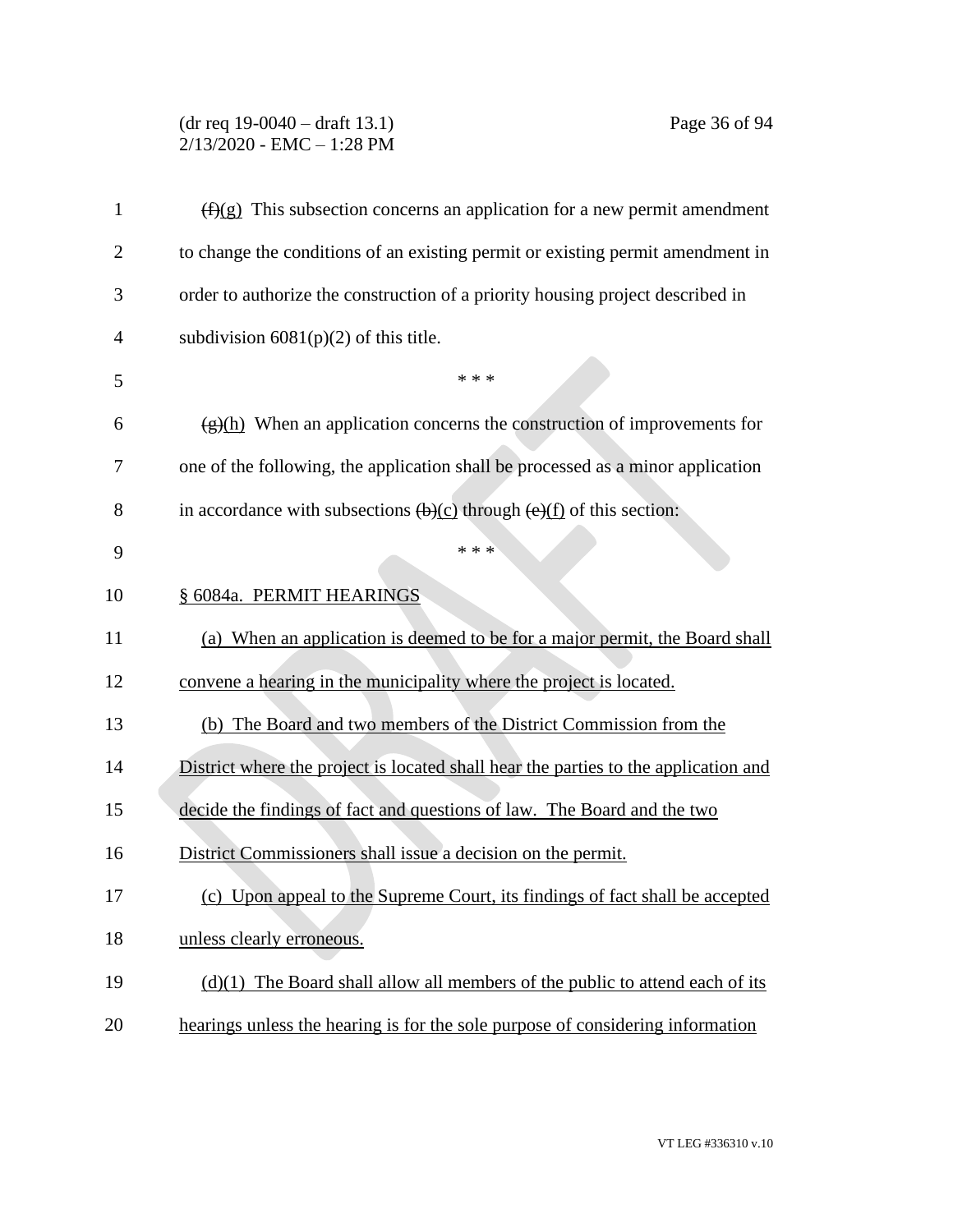# (dr req 19-0040 – draft 13.1) Page 37 of 94 2/13/2020 - EMC – 1:28 PM

| $\mathbf{1}$   | to be treated as confidential pursuant to a protective order duly adopted by the |
|----------------|----------------------------------------------------------------------------------|
| $\overline{2}$ | Board.                                                                           |
| 3              | (2) The Board shall make all reasonable efforts to ensure that the               |
| $\overline{4}$ | location of each hearing is sufficient to accommodate all members of the         |
| 5              | public seeking to attend.                                                        |
| 6              | (3) The Board shall ensure that the public may safely attend the hearing,        |
| 7              | including obtaining such resources as may be necessary to fulfill this           |
| 8              | obligation.                                                                      |
| 9              | (e) Completion of case. A case shall be deemed completed when the Board          |
| 10             | and District Commissioners enter a final decision even though that decision is   |
| 11             | appealed to the Supreme Court and remanded by that Court.                        |
| 12             | Court of record; jurisdiction. The Board shall have the powers of a<br>(f)       |
| 13             | court of record in the determination and adjudication of all matters within its  |
| 14             | jurisdiction. It may initiate proceedings on any matter within its jurisdiction. |
| 15             | It may render judgments and enforce the same by any suitable process issuable    |
| 16             | by courts in this State. An order issued by the Board on any matter within its   |
| 17             | jurisdiction shall have the effect of a judicial order. The Board's jurisdiction |
| 18             | shall include:                                                                   |
| 19             | (1) the issuance of declaratory rulings on the applicability of this chapter     |
| 20             | and rules or orders issued under this chapter, pursuant to 3 V.S.A. § 808; and   |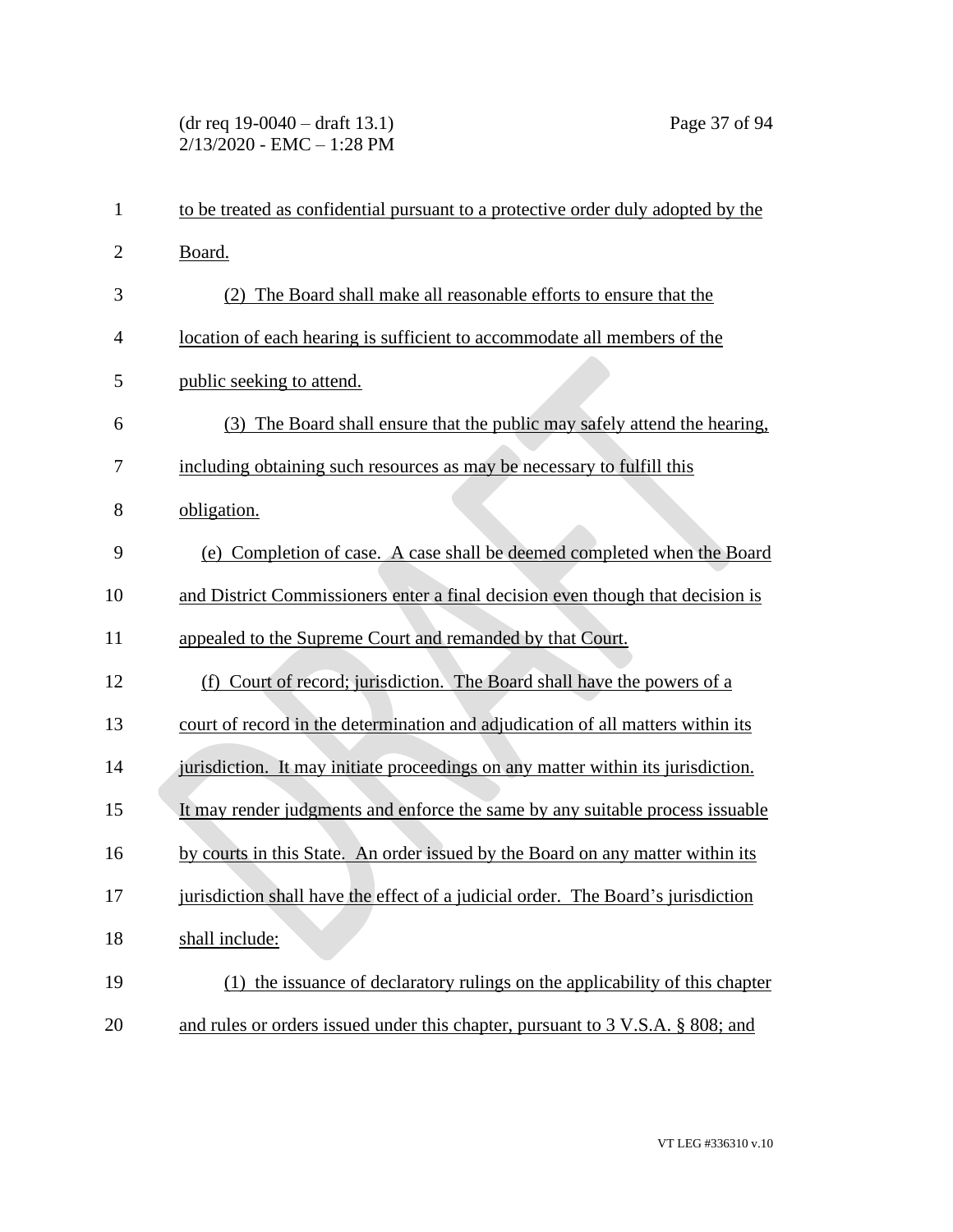## (dr req 19-0040 – draft 13.1) Page 38 of 94 2/13/2020 - EMC – 1:28 PM

| 1              | the issuance of decisions on appeals pursuant to section 6089 of this            |
|----------------|----------------------------------------------------------------------------------|
| 2              | title.                                                                           |
| 3              | § 6085. HEARINGS; PARTY STATUS                                                   |
| $\overline{4}$ | * * *                                                                            |
| 5              | $(c)(1)$ Party status. In proceedings before the District Commissions Board,     |
| 6              | the following persons shall be entitled to party status:                         |
| 7              | $(A)$ the applicant;                                                             |
| 8              | (B) the landowner, if the applicant is not the landowner;                        |
| 9              | (C) the municipality in which the project site is located, and the               |
| 10             | municipal and regional planning commissions for that municipality; if the        |
| 11             | project site is located on a boundary, any Vermont municipality adjacent to      |
| 12             | that border and the municipal and regional planning commissions for that         |
| 13             | municipality; and the solid waste management district in which the land is       |
| 14             | located, if the development or subdivision constitutes a facility pursuant to    |
| 15             | subdivision $6602(10)$ of this title;                                            |
| 16             | (D) any State agency affected by the proposed project;                           |
| 17             | (E) any adjoining property owner or other person who has a                       |
| 18             | particularized interest protected by this chapter that may be affected by an act |
| 19             | or decision by a District Commission the Board.                                  |
| 20             | (2) Content of petitions. All persons seeking to participate in                  |
| 21             | proceedings before the District Commission Board as parties pursuant to          |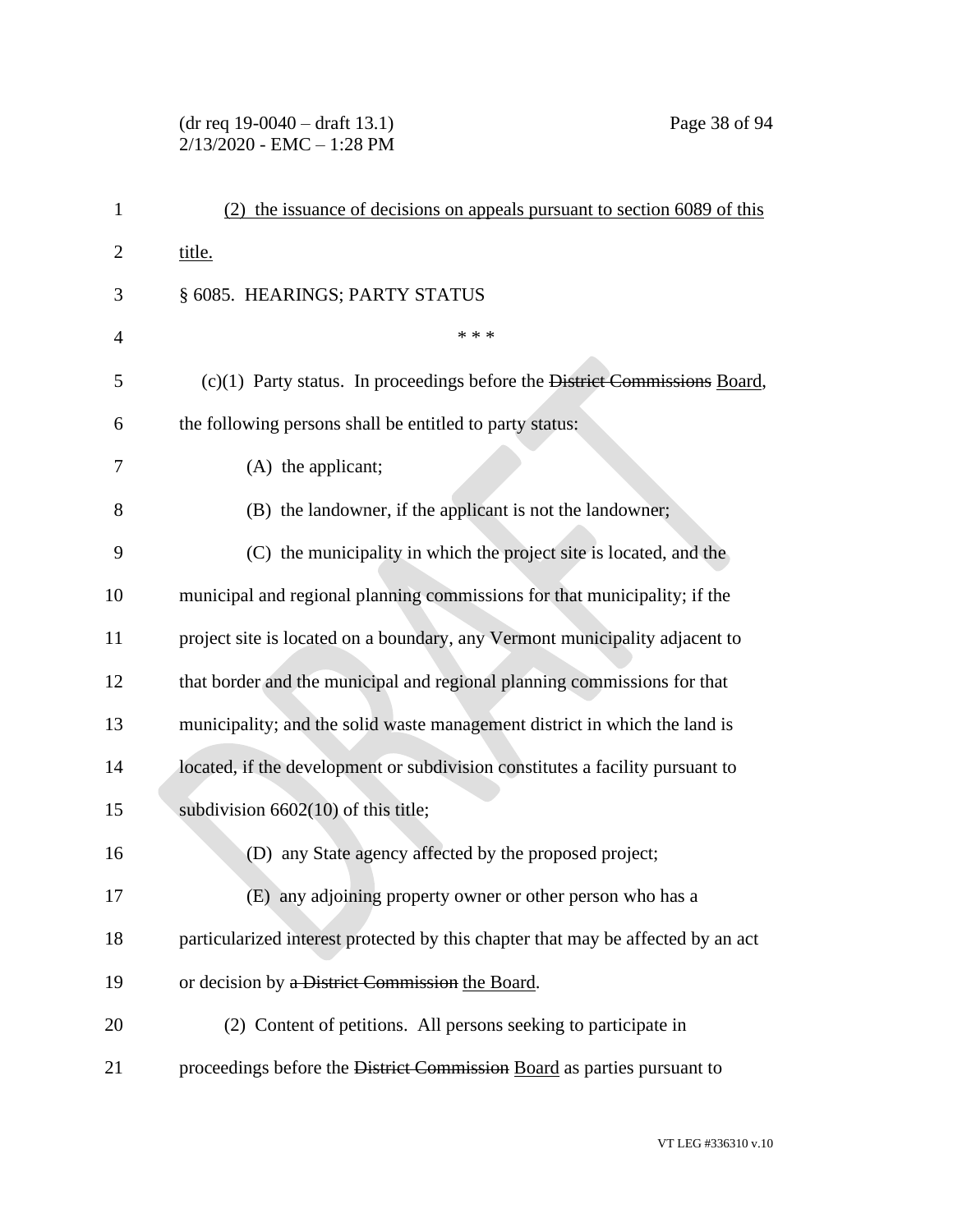### (dr req 19-0040 – draft 13.1) Page 39 of 94 2/13/2020 - EMC – 1:28 PM

| $\mathbf{1}$   | subdivision $(c)(1)(E)$ of this section must petition for party status. Any     |
|----------------|---------------------------------------------------------------------------------|
| 2              | petition for party status may be made orally or in writing to the District      |
| 3              | Commission Board. All petitions must include:                                   |
| $\overline{4}$ | (A) A detailed statement of the petitioner's interest under the relevant        |
| 5              | criteria of the proceeding, including, if known, whether the petitioner's       |
| 6              | position is in support of or in opposition to the relief sought by the permit   |
| 7              | applicant, or petitioner.                                                       |
| 8              | (B) In the case of an organization, a description of the organization,          |
| 9              | its purposes, and the nature of its membership.                                 |
| 10             | (C) A statement of the reasons the petitioner believes the District             |
| 11             | Commission Board should allow the petitioner party status in the pending        |
| 12             | proceeding.                                                                     |
| 13             | (D) In the case of a person seeking party status under subdivision              |
| 14             | $(c)(1)(E)$ of this section:                                                    |
| 15             | (i) If applicable, a description of the location of the petitioner's            |
| 16             | property in relation to the proposed project, including a map, if available;    |
| 17             | (ii) A description of the potential effect of the proposed project              |
| 18             | upon the petitioner's interest with respect to each of the relevant criteria or |
| 19             | subcriteria under which party status is being requested.                        |
| 20             | (3) Timeliness. A petition for party status pursuant to subdivision             |
| 21             | $(c)(1)(E)$ of this section must be made at or prior to an initial prehearing   |
|                |                                                                                 |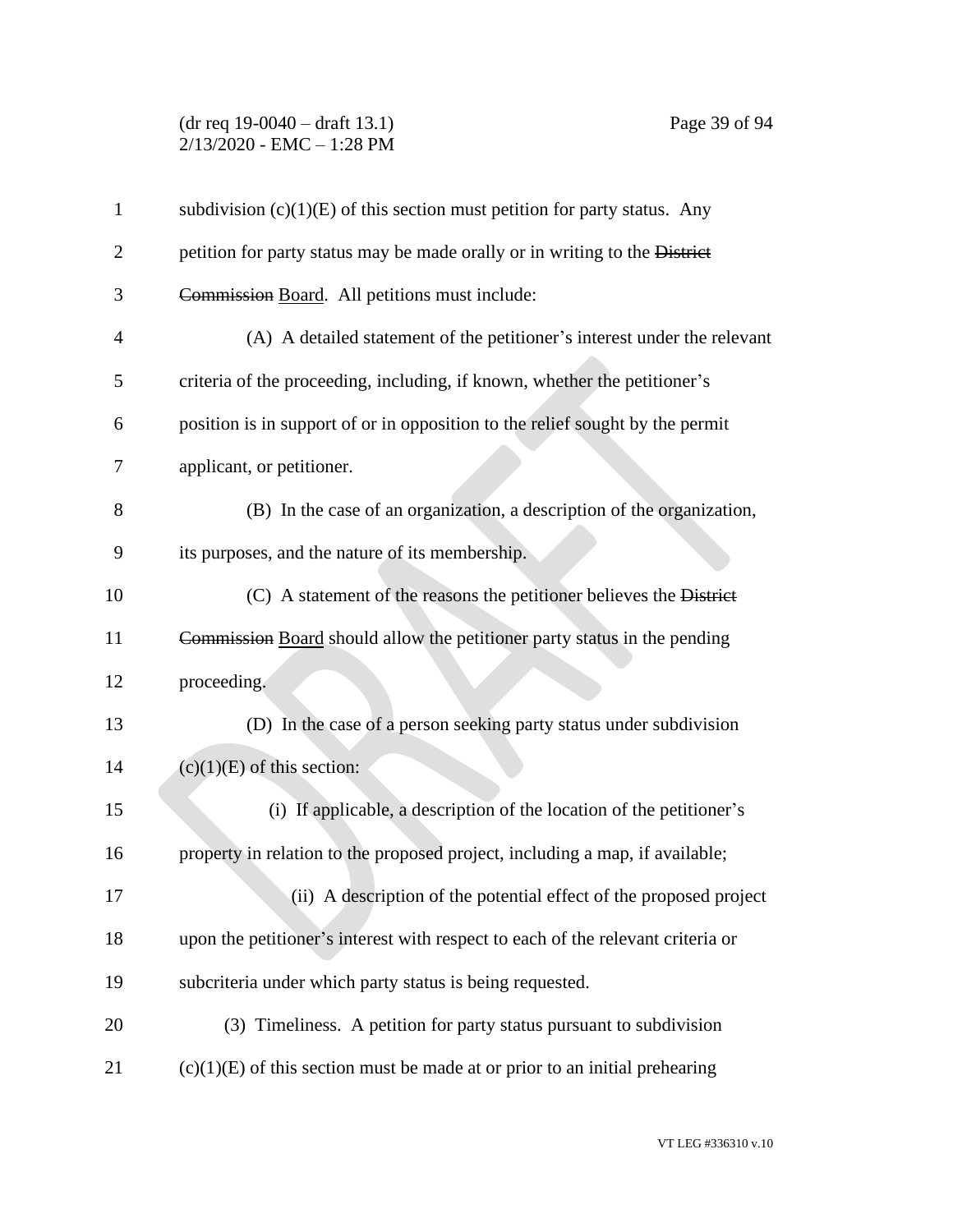#### (dr req 19-0040 – draft 13.1) Page 40 of 94 2/13/2020 - EMC – 1:28 PM

| $\mathbf{1}$   | conference held pursuant to Board rule or at the commencement of the hearing,      |
|----------------|------------------------------------------------------------------------------------|
| $\overline{2}$ | whichever shall occur first, unless the District Commission Board directs          |
| 3              | otherwise. The District Commission Board may grant an untimely petition if it      |
| $\overline{4}$ | finds that the petitioner has demonstrated good cause for failure to request       |
| 5              | party status in a timely fashion, and that the late appearance will not unfairly   |
| 6              | delay the proceedings or place an unfair burden on the parties.                    |
| 7              | (4) Conditions. Where a person has been granted party status pursuant              |
| 8              | to subdivision $(c)(1)(E)$ of this section, the District Commission Board shall    |
| 9              | restrict the person's participation to only those issues in which the person has   |
| 10             | demonstrated an interest, and may encourage the person to join with other          |
| 11             | persons with respect to representation, presentation of evidence, or other         |
| 12             | matters in the interest of promoting judicial efficiency.                          |
| 13             | (5) Friends of the Commission Board. The District Commission Board,                |
| 14             | on its own motion or by petition, may allow nonparties to participate in any of    |
| 15             | its proceedings, without being accorded party status. Participation may be         |
| 16             | limited to the filing of memoranda, proposed findings of fact and conclusions      |
| 17             | of law, and argument on legal issues. However, if approved by the District         |
| 18             | Commission Board, participation may be expanded to include the provision of        |
| 19             | testimony, the filing of evidence, or the cross examination of witnesses. A        |
| 20             | petition for leave to participate as a friend of the Commission Board shall        |
| 21             | identify the interest of the petitioner and the desired scope of participation and |

VT LEG #336310 v.10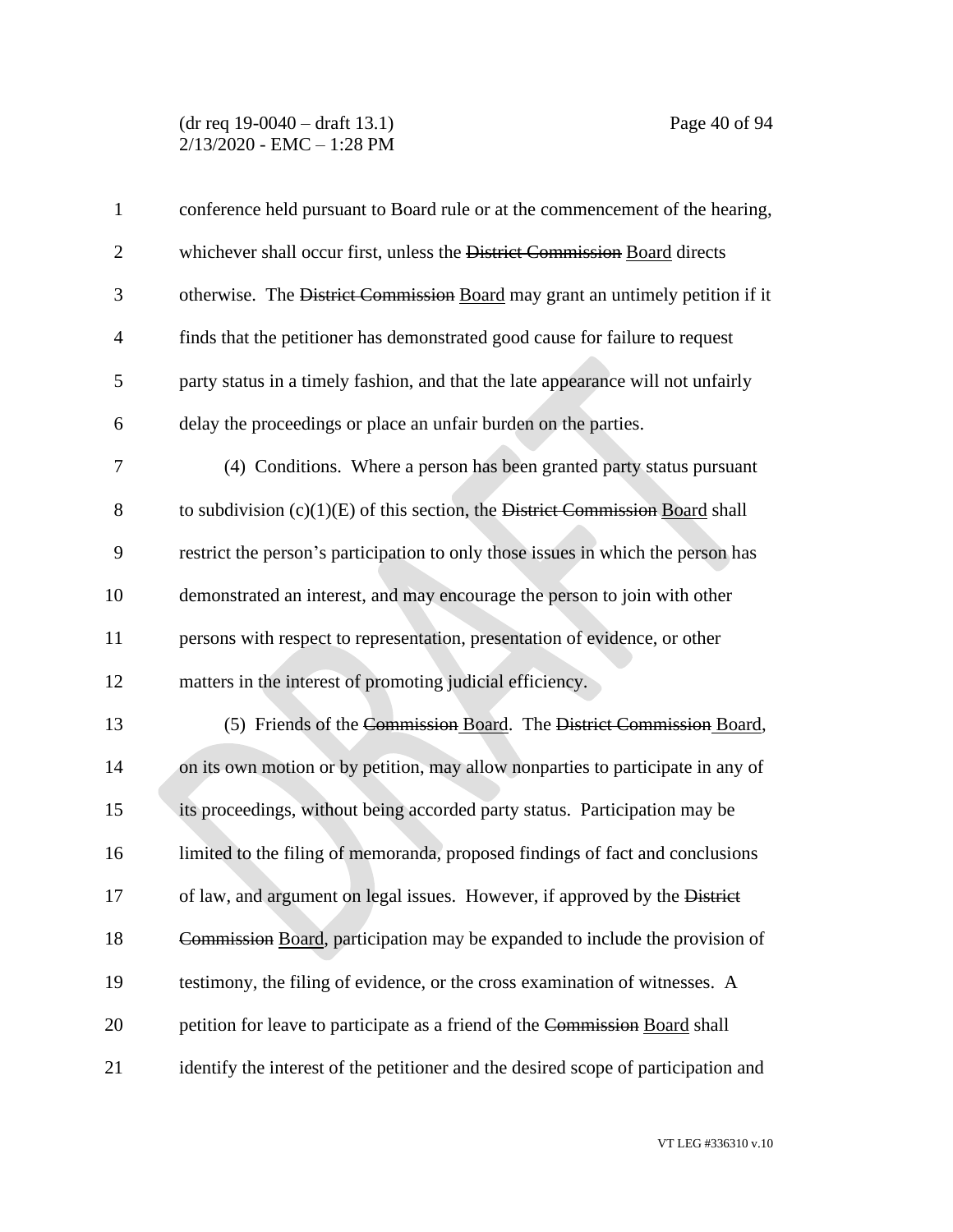#### (dr req 19-0040 – draft 13.1) Page 41 of 94 2/13/2020 - EMC – 1:28 PM

| $\mathbf{1}$   | shall state the reasons why the participation of the petitioner will be beneficial |
|----------------|------------------------------------------------------------------------------------|
| $\overline{2}$ | to the District Commission Board. Except where all parties consent or as           |
| 3              | otherwise ordered by the District Commission or by the Chair of the District       |
| $\overline{4}$ | Commission Board, all friends of the Commission Board shall file their             |
| 5              | memoranda, testimony, or evidence within the times allowed the parties.            |
| 6              | (6) Reexamination of party status. A District Commission The Board                 |
| 7              | shall reexamine party status determinations before the close of hearings and       |
| 8              | state the results of that reexamination in the District Commission Board           |
| 9              | decision. In the reexamination of party status coming before the close of          |
| 10             | District Commission hearings, persons having attained party status up to that      |
| 11             | point in the proceedings shall be presumed to retain party status. However, on     |
| 12             | motion of a party, or on its own motion, a Commission the Board shall              |
| 13             | consider the extent to which parties continue to qualify for party status.         |
| 14             | Determinations made before the close of District Commission hearings shall         |
| 15             | supersede any preliminary determinations of party status.                          |
| 16             | (d) If no hearing has been requested or ordered within the prescribed period       |
| 17             | no hearing need be held by the District Commission Board. In such an event a       |
| 18             | permit shall be granted or denied within 60 days of receipt; otherwise, it shall   |
| 19             | be deemed approved and a permit shall be issued.                                   |
| 20             | (e) The Natural Resources Board and any District Commission, acting                |
| 21             | through one or more duly authorized representatives at any prehearing              |
|                |                                                                                    |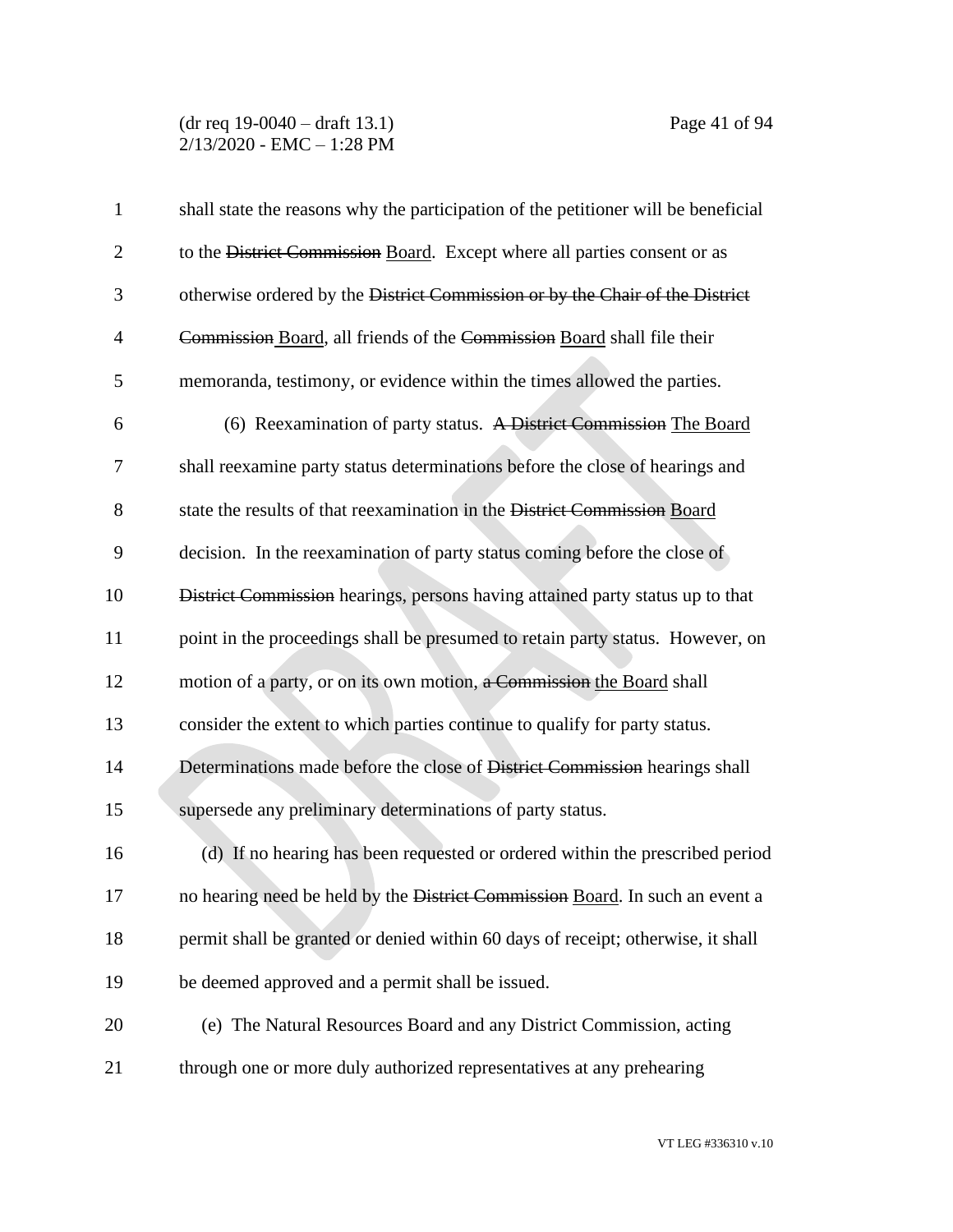| $\mathbf{1}$   | conference or at any other times deemed appropriate by the Natural Resources      |
|----------------|-----------------------------------------------------------------------------------|
| $\overline{2}$ | Board or by the District Commission, shall promote expeditious, informal, and     |
| 3              | nonadversarial resolution of issues, require the timely exchange of information   |
| $\overline{4}$ | concerning the application, and encourage participants to settle differences.     |
| 5              | No District Commissioner who is participating as a decision maker decision        |
| 6              | maker in a particular case may act as a duly authorized representative for the    |
| 7              | purposes of this subsection. These efforts at dispute resolution shall not affect |
| 8              | the burden of proof on issues before a Commission or the Environmental            |
| 9              | Division Board, nor shall they affect the requirement that a permit may be        |
| 10             | issued only after the issuance of affirmative findings under the criteria         |
| 11             | established in section 6086 of this title.                                        |
| 12             | (f) A hearing shall not be closed until a Commission the Board provides an        |
| 13             | opportunity to all parties to respond to the last permit or evidence submitted.   |
| 14             | Once a hearing has been closed, a Commission the Board shall conclude             |
| 15             | deliberations as soon as is reasonably practicable. A decision of a Commission    |
| 16             | the Board shall be issued within 20 days of the completion of deliberations.      |
| 17             | § 6086. ISSUANCE OF PERMIT; CONDITIONS AND CRITERIA                               |
| 18             | (a) Criteria. Before granting a permit, the District Commission shall find        |
| 19             | that the subdivision or development:                                              |
| 20             | (1) Air pollution. Will not result in undue water or air pollution. In            |
| 21             | making this determination, the Board or District Commission shall at least        |
|                |                                                                                   |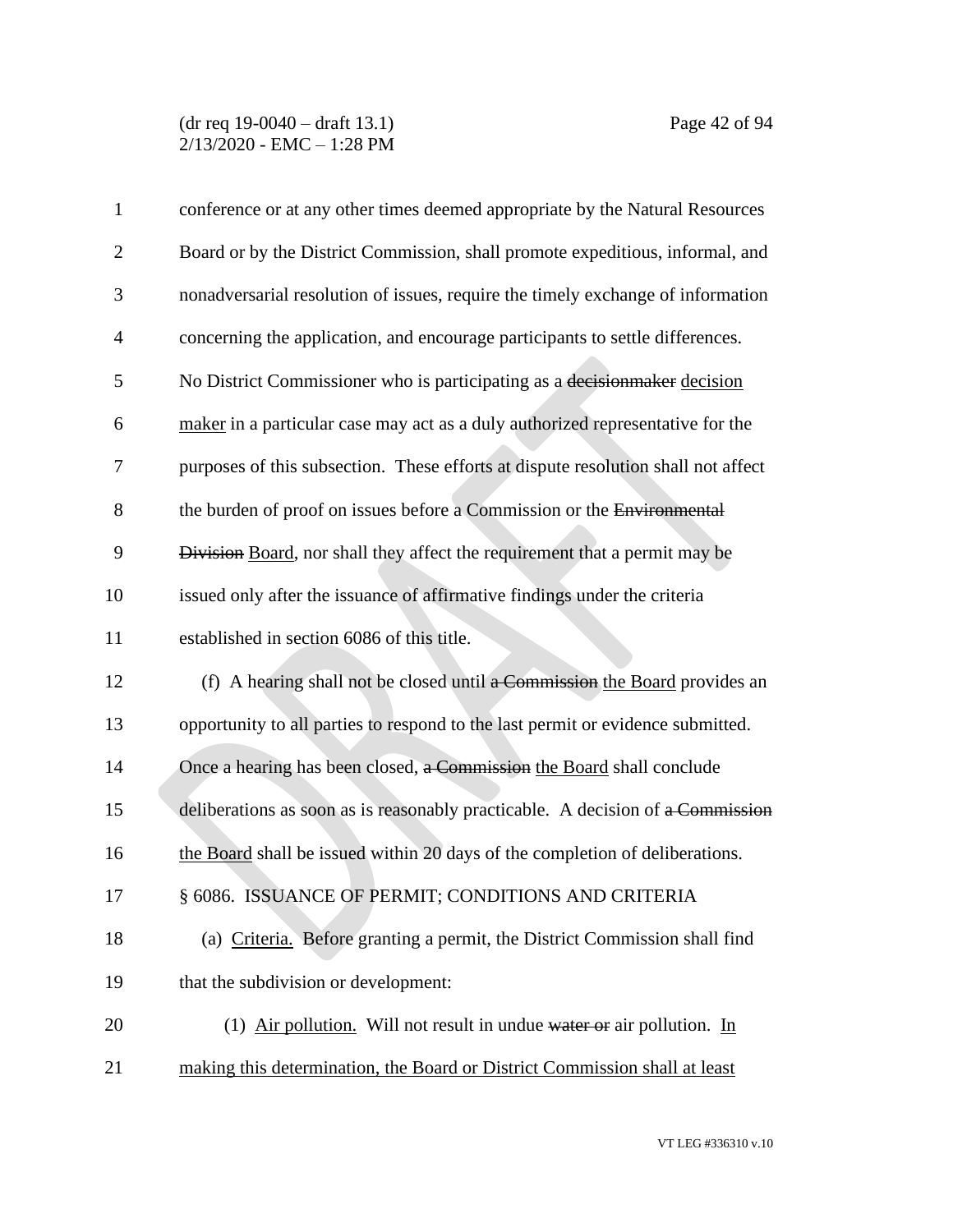| $\mathbf{1}$   | consider: the air contaminants, greenhouse gas emissions, and noise to be         |
|----------------|-----------------------------------------------------------------------------------|
| $\overline{2}$ | emitted by the development or subdivision, if any; the proximity of the           |
| 3              | emission source to residences, population centers, and other sensitive            |
| $\overline{4}$ | receptors; and emission dispersion characteristics at or near the source.         |
| 5              | (A) Air contaminants. A permit will be granted whenever it is                     |
| 6              | demonstrated by the applicant that, in addition to all other applicable criteria, |
| 7              | the emission, if any, of air contaminants by the development or subdivision       |
| 8              | will meet any applicable requirement under the Clean Air Act, 42 U.S.C.           |
| 9              | chapter 85, and the air pollution control regulations of the Department of        |
| 10             | <b>Environmental Conservation.</b>                                                |
| 11             | (2) Water pollution. Will not result in undue water pollution. In making          |
| 12             | this determination it, the Board or District Commission shall at least consider:  |
| 13             | the elevation of land above sea level; and in relation to the flood plains, the   |
| 14             | nature of soils and subsoils and their ability to adequately support waste        |
| 15             | disposal; the slope of the land and its effect on effluents; the availability of  |
| 16             | streams for disposal of effluents; and the applicable Health and Environmental    |
| 17             | <b>Conservation Department regulations.</b>                                       |
| 18             | (A) Headwaters. A permit will be granted whenever it is                           |
| 19             | demonstrated by the applicant that, in addition to all other applicable criteria, |
| 20             | the development or subdivision will meet any applicable Health and                |
| 21             | Environmental Conservation Department regulation regarding reduction of the       |
|                |                                                                                   |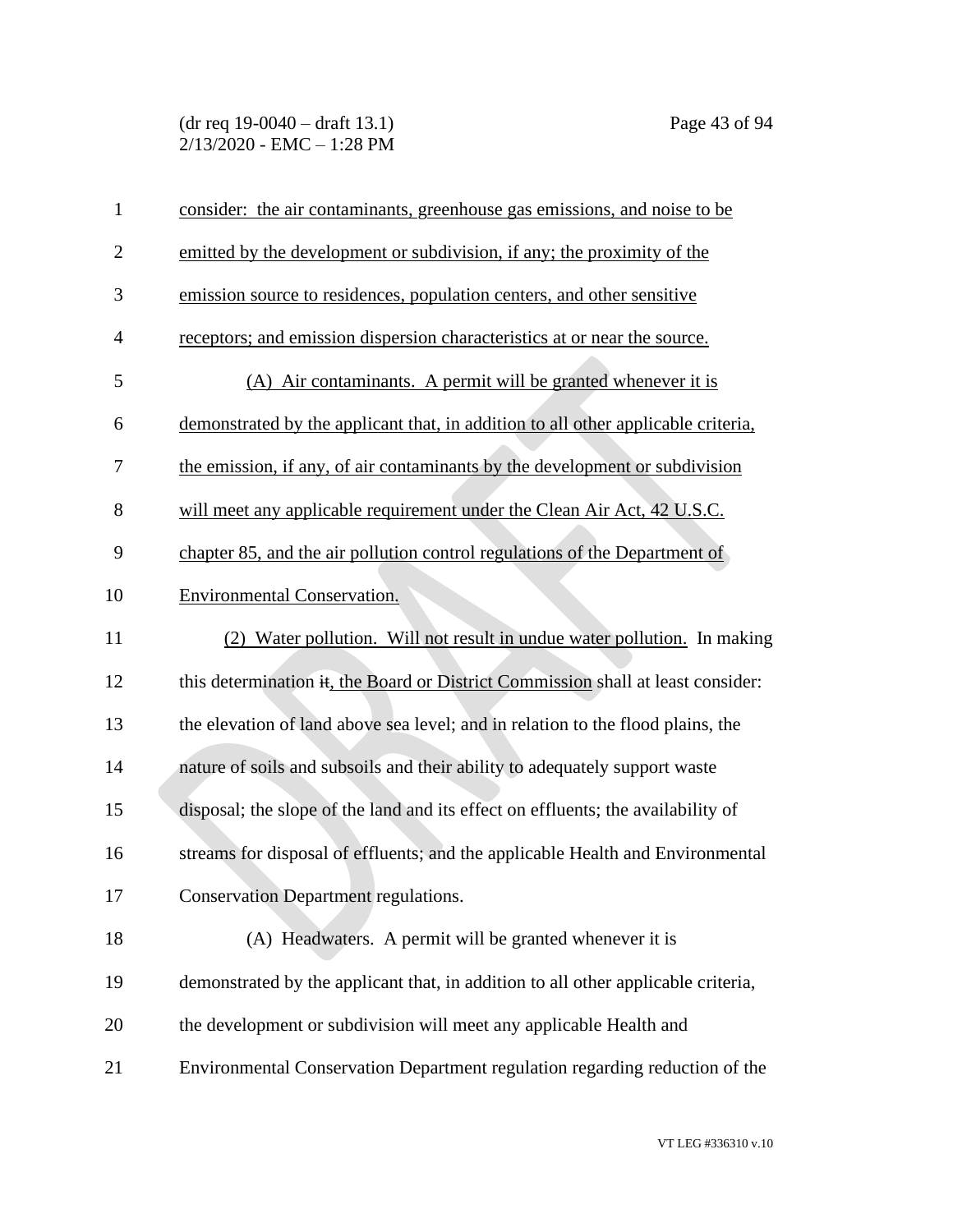## (dr req 19-0040 – draft 13.1) Page 44 of 94 2/13/2020 - EMC – 1:28 PM

| $\mathbf{1}$   | quality of the ground or surface waters flowing through or upon lands which       |
|----------------|-----------------------------------------------------------------------------------|
| $\overline{2}$ | that are not devoted to intensive development, and which lands are:               |
| 3              | (i) headwaters of watersheds characterized by steep slopes and                    |
| 4              | shallow soils; or                                                                 |
| 5              | (ii) drainage areas of 20 square miles or less; or                                |
| 6              | (iii) above 1,500 feet elevation; or                                              |
| 7              | (iv) watersheds of public water supplies designated by the Agency                 |
| 8              | of Natural Resources; or                                                          |
| 9              | (v) areas supplying significant amounts of recharge waters to                     |
| 10             | aquifers.                                                                         |
| 11             | (B) Waste disposal. A permit will be granted whenever it is                       |
| 12             | demonstrated by the applicant that, in addition to all other applicable criteria, |
| 13             | the development or subdivision will meet any applicable Health and                |
| 14             | Environmental Conservation Department regulations regarding the disposal of       |
| 15             | wastes, and will not involve the injection of waste materials or any harmful or   |
| 16             | toxic substances into ground water or wells.                                      |
| 17             | (C) Water conservation. A permit will be granted whenever it is                   |
| 18             | demonstrated by the applicant that, in addition to all other applicable criteria, |
| 19             | the design has considered water conservation, incorporates multiple use or        |
| 20             | recycling where technically and economically practical, utilizes the best         |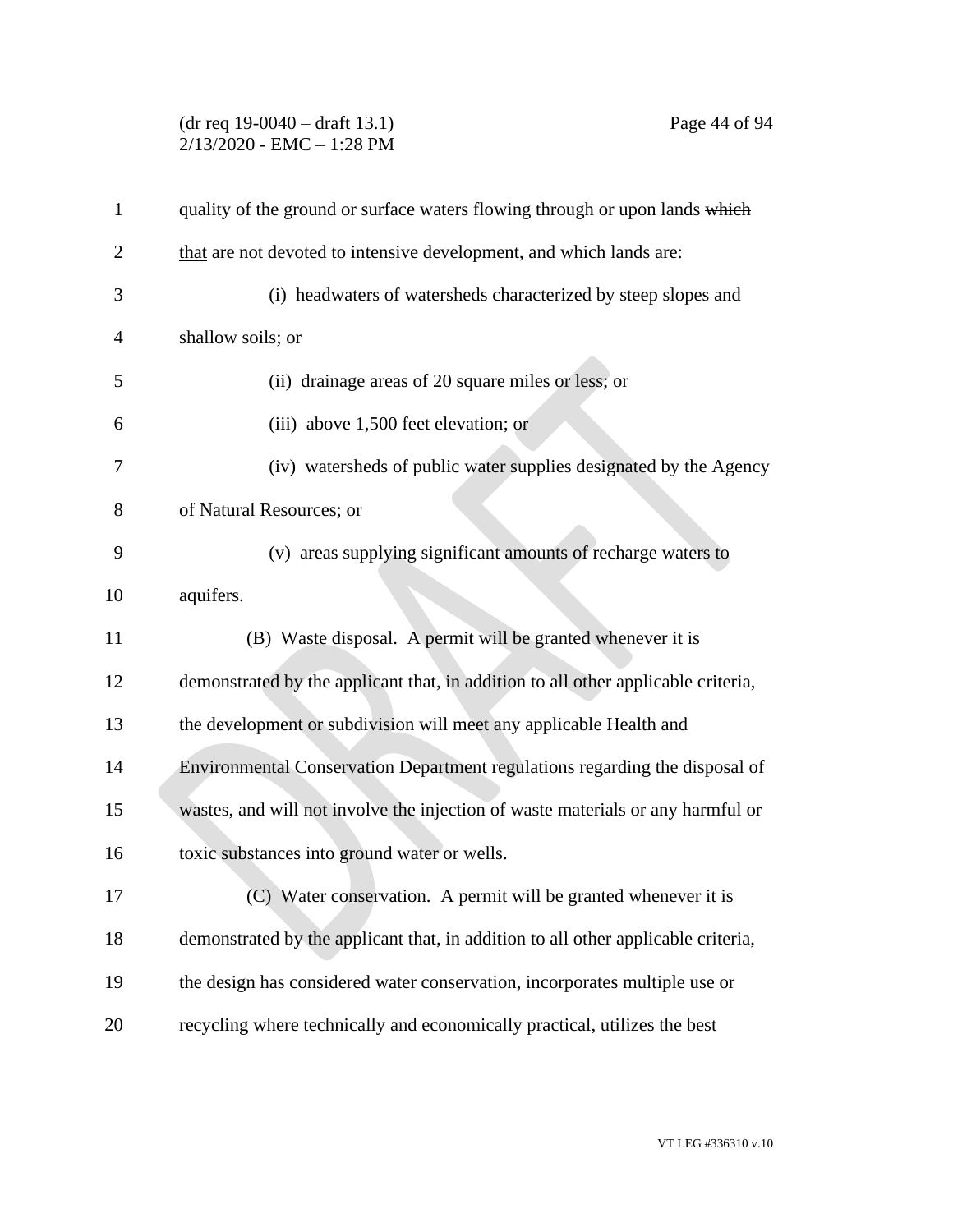| $\mathbf{1}$   | available technology for such applications, and provides for continued efficient  |
|----------------|-----------------------------------------------------------------------------------|
| $\overline{2}$ | operation of these systems.                                                       |
| 3              | (D) Floodways Flood hazard areas; river corridors. A permit will be               |
| $\overline{4}$ | granted whenever it is demonstrated by the applicant that, in addition to all     |
| 5              | other applicable criteria:                                                        |
| 6              | $\overrightarrow{H}$ the development or subdivision of lands within a flood way   |
| 7              | flood hazard area or river corridor will not restrict or divert the flow of flood |
| 8              | waters, cause or contribute to fluvial erosion, and endanger the health, safety,  |
| 9              | and welfare of the public or of riparian owners during flooding; and              |
| 10             | (ii) the development or subdivision of lands within a floodway                    |
| 11             | fringe will not significantly increase the peak discharge of the river or stream  |
| 12             | within or downstream from the area of development and endanger the health,        |
| 13             | safety, or welfare of the public or riparian owners during flooding.              |
| 14             | (E) Streams. A permit will be granted whenever it is demonstrated                 |
| 15             | by the applicant that, in addition to all other applicable criteria, the          |
| 16             | development or subdivision of lands on or adjacent to the banks of a stream       |
| 17             | will, whenever feasible, maintain the natural condition of the stream, and will   |
| 18             | not endanger the health, safety, or welfare of the public or of adjoining         |
| 19             | landowners.                                                                       |
| 20             | (F) Shorelines. A permit will be granted whenever it is demonstrated              |
| 21             | by the applicant that, in addition to all other criteria, the development or      |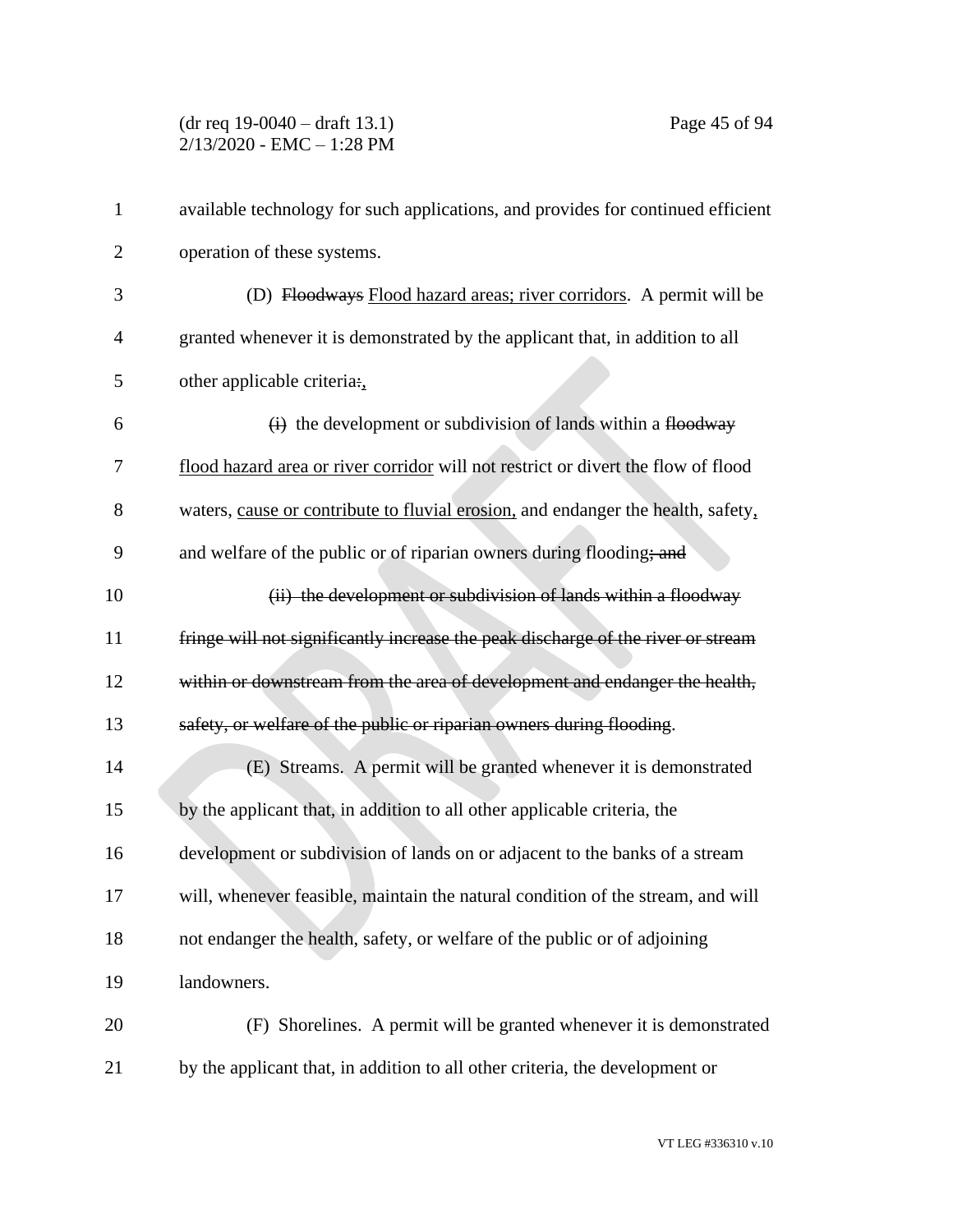## (dr req 19-0040 – draft 13.1) Page 46 of 94 2/13/2020 - EMC – 1:28 PM

| $\mathbf{1}$   | subdivision of shorelines must of necessity be located on a shoreline in order to |
|----------------|-----------------------------------------------------------------------------------|
| $\overline{2}$ | fulfill the purpose of the development or subdivision, and the development or     |
| 3              | subdivision will, insofar as possible and reasonable in light of its purpose:     |
| $\overline{4}$ | (i) retain the shoreline and the waters in their natural condition;               |
| 5              | (ii) allow continued access to the waters and the recreational                    |
| 6              | opportunities provided by the waters;                                             |
| 7              | (iii) retain or provide vegetation which that screen the                          |
| 8              | development or subdivision from the waters; and                                   |
| 9              | (iv) stabilize the bank from erosion, as necessary, with vegetation               |
| 10             | cover.                                                                            |
| 11             | (G) Wetlands. A permit will be granted whenever it is demonstrated                |
| 12             | by the applicant, in addition to other criteria, that the development or          |
| 13             | subdivision will not violate the rules of the Secretary of Natural Resources, as  |
| 14             | adopted under chapter 37 of this title, relating to significant wetlands.         |
| 15             | $(2)(3)$ Water supply.                                                            |
| 16             | (A) Does have sufficient water available for the reasonably                       |
| 17             | foreseeable needs of the subdivision or development.                              |
| 18             | $\overline{(3)(B)}$ Will not cause an unreasonable burden on an existing water    |
| 19             | supply, if one is to be utilized.                                                 |
| 20             | * * *                                                                             |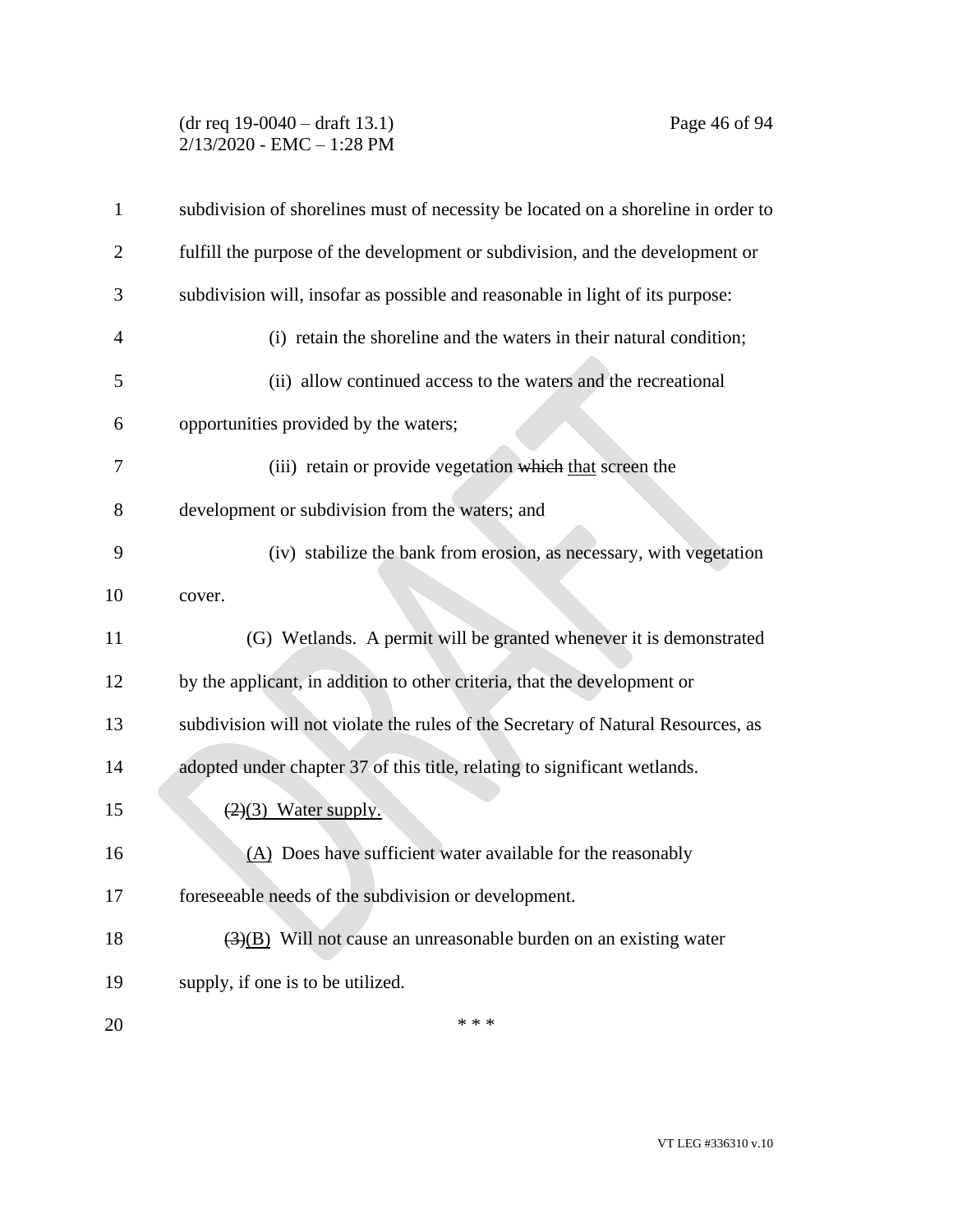## (dr req 19-0040 – draft 13.1) Page 47 of 94 2/13/2020 - EMC – 1:28 PM

| $\mathbf{1}$   | (5)(A) Transportation. Will not cause unreasonable congestion or                    |
|----------------|-------------------------------------------------------------------------------------|
| $\overline{2}$ | unsafe conditions with respect to use of the highways, waterways, railways,         |
| 3              | airports and airways,; bicycle, pedestrian, and other transit infrastructure; and   |
| $\overline{4}$ | other means of transportation existing or proposed.                                 |
| 5              | (B) As appropriate, will Will incorporate transportation demand                     |
| 6              | management strategies and provide safe use, access, and connections to              |
| 7              | adjacent lands and facilities and to existing and planned pedestrian, bicycle,      |
| 8              | and transit networks and services. In determining appropriateness under this        |
| 9              | subdivision (B) However, the Board or District Commission shall consider            |
| 10             | whether may decline to require such a strategy, access, or connection               |
| 11             | constitutes a measure if it finds that a reasonable person would take not           |
| 12             | undertake the measure given the type, scale, and transportation impacts of the      |
| 13             | proposed development or subdivision.                                                |
| 14             | (6) Will not cause an unreasonable burden on the ability of a                       |
| 15             | municipality to provide educational services.                                       |
| 16             | (7) Will not place an unreasonable burden on the ability of the local               |
| 17             | governments to provide municipal or governmental services.                          |
| 18             | (8) Ecosystem protection; scenic beauty; historic sites.                            |
| 19             | $(A)$ Will not have an undue adverse effect on the scenic or natural                |
| 20             | beauty of the area, aesthetics, or historic sites or rare and irreplaceable natural |
| 21             | areas.                                                                              |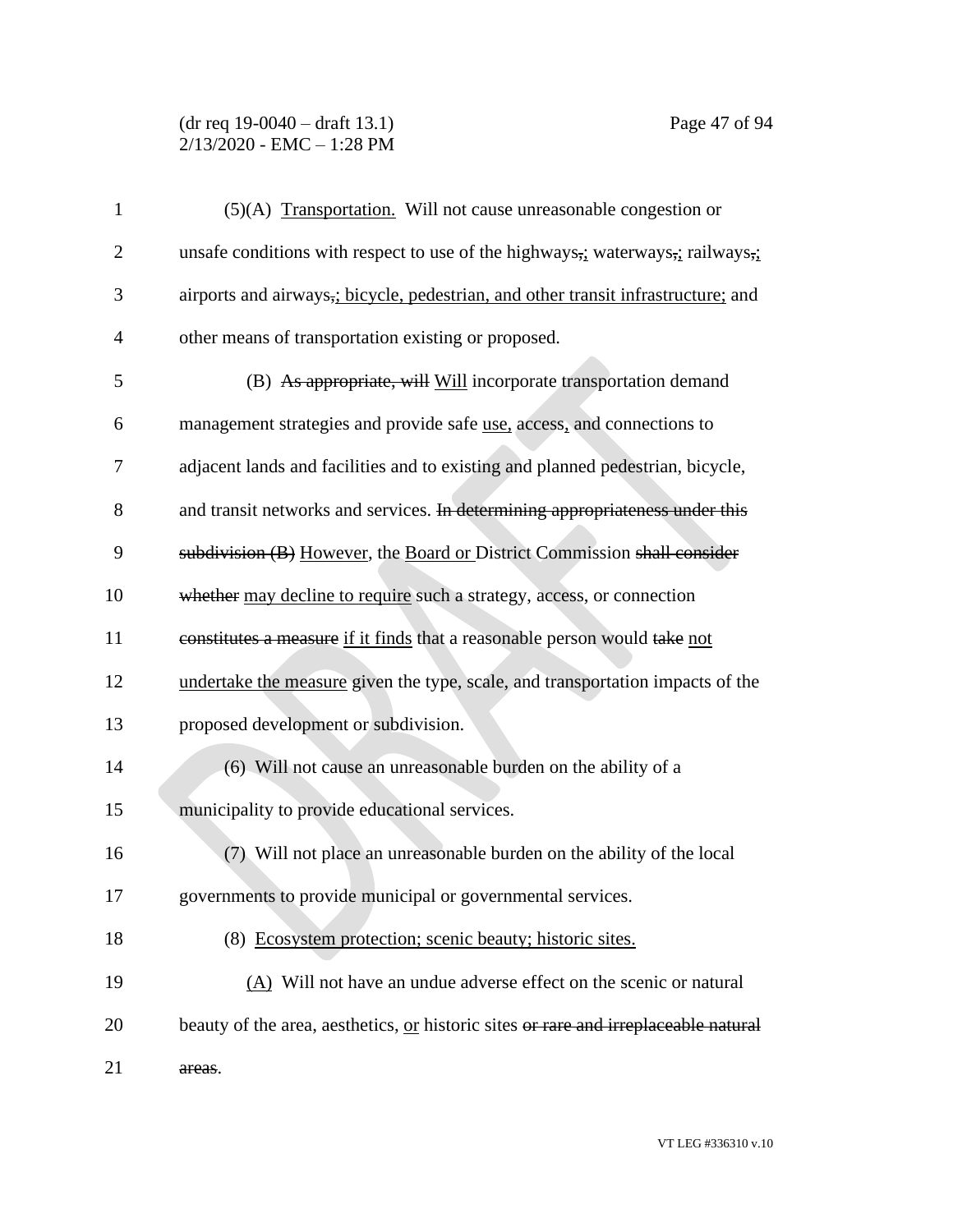(dr req 19-0040 – draft 13.1) Page 48 of 94 2/13/2020 - EMC – 1:28 PM

| $\mathbf{1}$ | $(A)(B)$ Necessary wildlife habitat and endangered species. A permit           |
|--------------|--------------------------------------------------------------------------------|
| 2            | will not be granted if unless it is demonstrated by any party opposing the     |
| 3            | applicant that a development or subdivision will not destroy or significantly  |
| 4            | imperil necessary wildlife habitat or any endangered species; and or, if such  |
| 5            | destruction or imperilment will occur:                                         |
| 6            | (i) the economic, social, cultural, recreational, or other benefit to          |
| 7            | the public from the development or subdivision will not outweigh the           |
| 8            | economic, environmental, or recreational loss to the public from the           |
| 9            | destruction or imperilment of the habitat or species; or                       |
| 10           | (ii) all feasible and reasonable means of preventing or lessening              |
| 11           | the destruction, diminution, or imperilment of the habitat or species have not |
| 12           | been or will not continue to be applied; or                                    |
| 13           | (iii) a reasonably acceptable alternative site is not owned or                 |
| 14           | controlled by the applicant which that would allow the development or          |
| 15           | subdivision to fulfill its intended purpose.                                   |
| 16           | (C) Will not result in an undue adverse impact on forest blocks,               |
| 17           | connecting habitat, or rare and irreplaceable natural areas. If a project as   |
| 18           | proposed would result in an undue adverse impact, a permit may only be         |
| 19           | granted if effects are avoided, minimized, and mitigated in accordance with    |
| 20           | rules adopted by the Board.                                                    |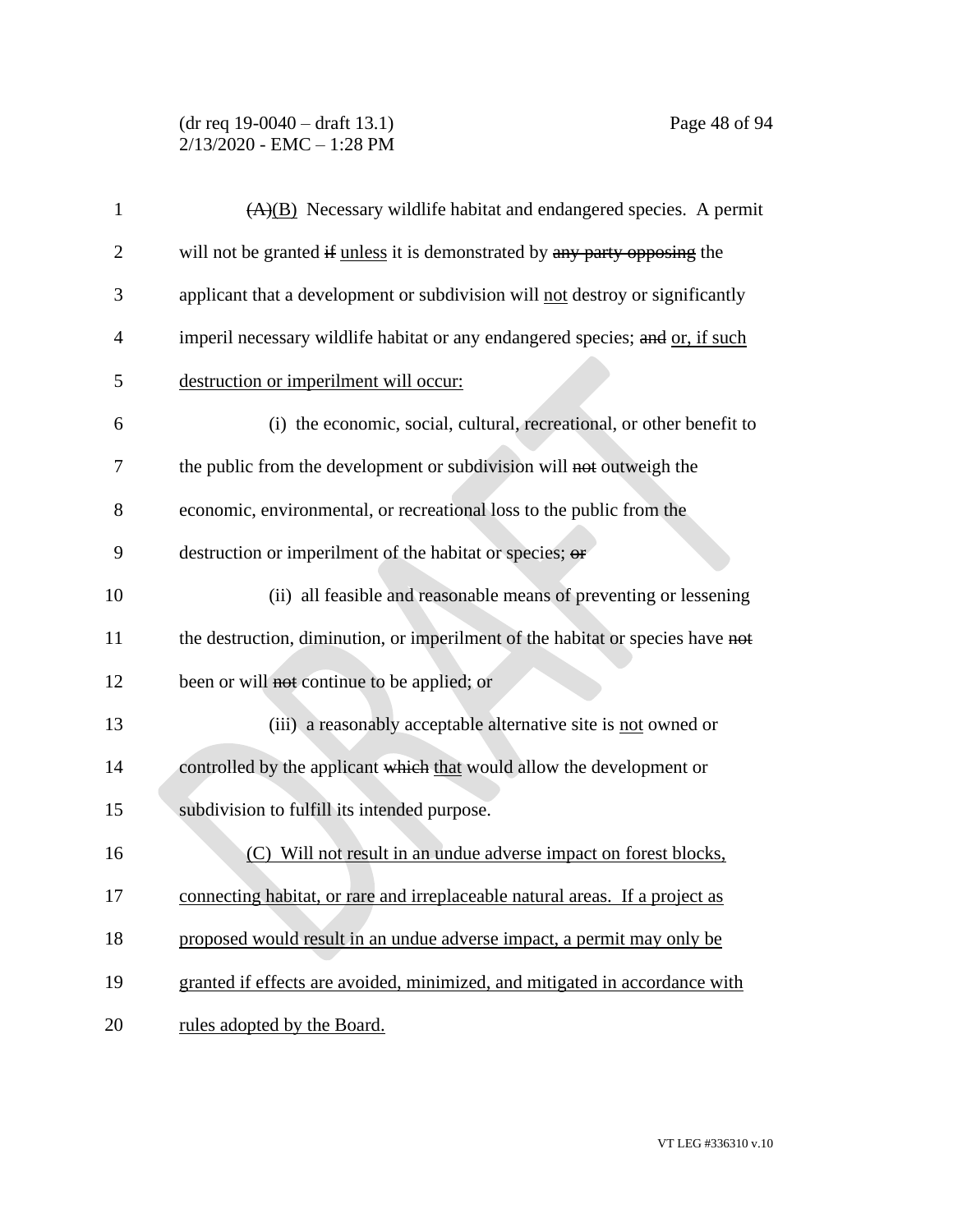#### (dr req 19-0040 – draft 13.1) Page 49 of 94 2/13/2020 - EMC – 1:28 PM

| $\mathbf{1}$   | (9) Capability and development plan. Is in conformance with a duly               |
|----------------|----------------------------------------------------------------------------------|
| $\overline{2}$ | adopted capability and development plan, and land use plan when adopted.         |
| 3              | However, the legislative findings of subdivisions $7(a)(1)$ through (19) of Act  |
| $\overline{4}$ | 85 of 1973 shall not be used as criteria in the consideration of applications by |
| 5              | the Board or a District Commission.                                              |
| 6              | (A) Impact of growth. In considering an application, the Board or                |
| 7              | District Commission shall take into consideration the growth in population       |
| 8              | experienced by the town and region in question and whether or not the            |
| 9              | proposed development would significantly affect their existing and potential     |
| 10             | financial capacity to reasonably accommodate both the total growth and the       |
| 11             | rate of growth otherwise expected for the town and region and the total growth   |
| 12             | and rate of growth which would result from the development if approved. After    |
| 13             | considering anticipated costs for education, highway access and maintenance,     |
| 14             | sewage disposal, water supply, police and fire services, and other factors       |
| 15             | relating to the public health, safety, and welfare, the Board or District        |
| 16             | Commission shall impose conditions which prevent undue burden upon the           |
| 17             | town and region in accommodating growth caused by the proposed                   |
| 18             | development or subdivision. Notwithstanding section 6088 of this title, the      |
| 19             | burden of proof that proposed development will significantly affect existing or  |
| 20             | potential financial capacity of the town and region to accommodate such          |
| 21             | growth is upon any party opposing an application, excepting however, where       |

VT LEG #336310 v.10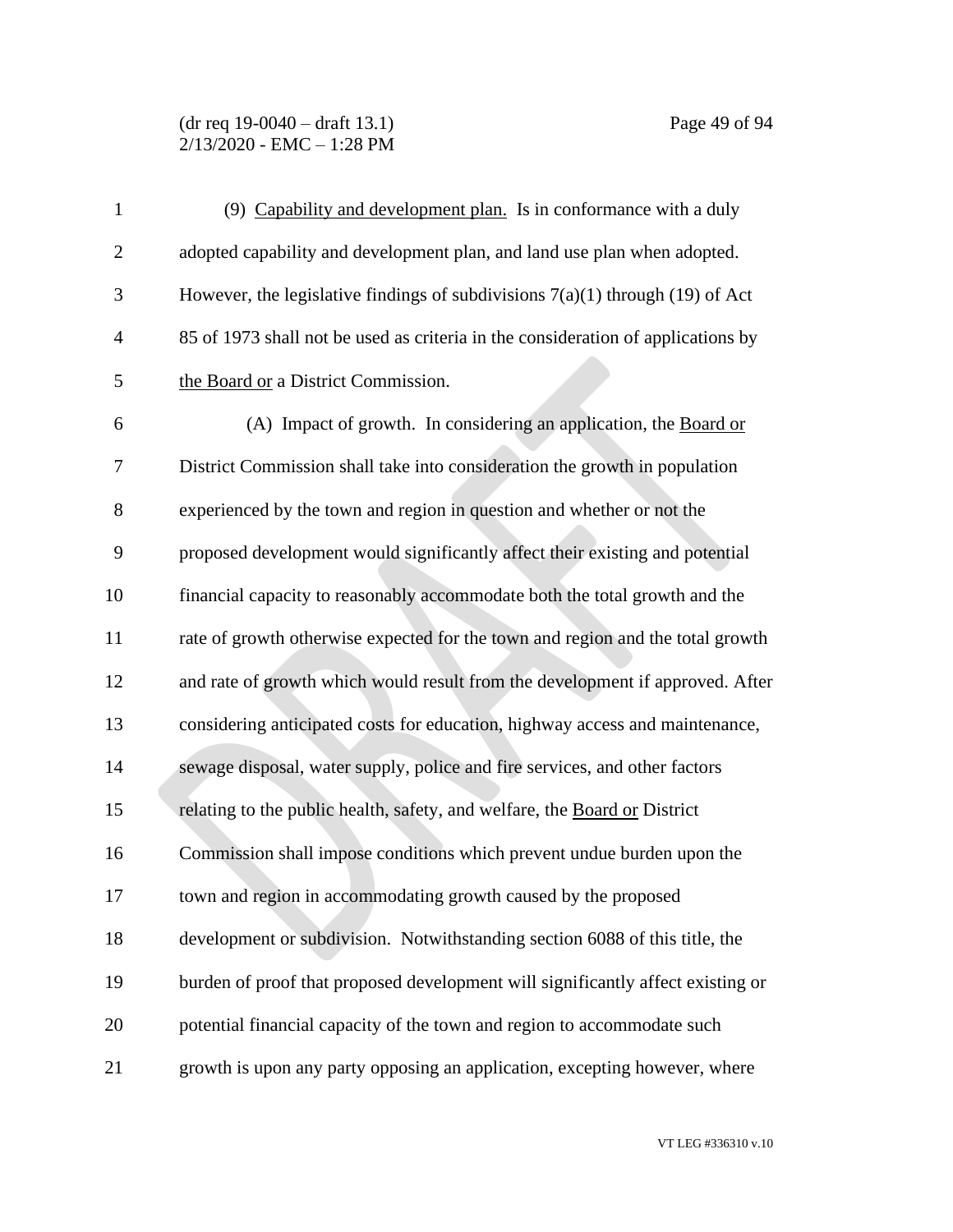#### (dr req 19-0040 – draft 13.1) Page 50 of 94 2/13/2020 - EMC – 1:28 PM

| $\mathbf{1}$ | the town has a duly adopted capital improvement program the burden shall be       |
|--------------|-----------------------------------------------------------------------------------|
| 2            | on the applicant.                                                                 |
| 3            | * * *                                                                             |
| 4            | (E) Extraction of earth resources. A permit will be granted for the               |
| 5            | extraction or processing of mineral and earth resources, including fissionable    |
| 6            | source material:                                                                  |
| 7            | * * *                                                                             |
| 8            | (ii) Upon approval by the Board or District Commission of a site                  |
| 9            | rehabilitation plan that ensures that upon completion of the extracting or        |
| 10           | processing operation the site will be left by the applicant in a condition suited |
| 11           | for an approved alternative use or development. A permit will not be granted      |
| 12           | for the recovery or extraction of mineral or earth resources from beneath         |
| 13           | natural water bodies or impoundments within the State, except that gravel, silt,  |
| 14           | and sediment may be removed pursuant to the rules of the Agency of Natural        |
| 15           | Resources, and natural gas and oil may be removed pursuant to the rules of the    |
| 16           | Natural Gas and Oil Resources Board.                                              |
| 17           | (F) Energy conservation and efficiency. A permit will be granted                  |
| 18           | when it has been demonstrated by the applicant that, in addition to all other     |
| 19           | applicable criteria, the planning and design of the subdivision or development    |
| 20           | reflect the principles of energy conservation and energy efficiency, including    |
| 21           | reduction of greenhouse gas emissions from the use of energy, and incorporate     |

VT LEG #336310 v.10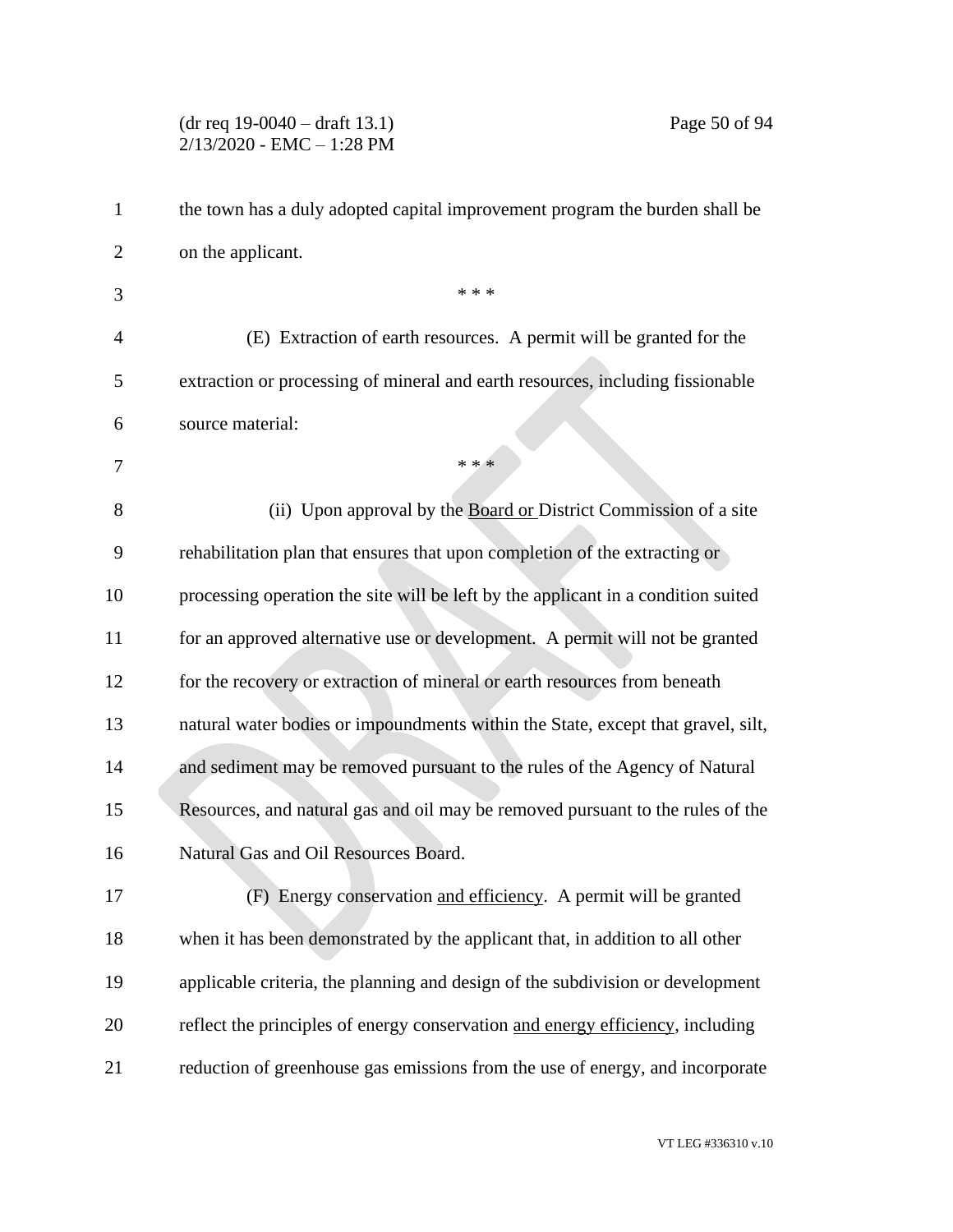## (dr req 19-0040 – draft 13.1) Page 51 of 94 2/13/2020 - EMC – 1:28 PM

| $\mathbf{1}$   | the best available technology for efficient use or recovery of energy. An           |
|----------------|-------------------------------------------------------------------------------------|
| $\overline{2}$ | applicant seeking an affirmative finding under this criterion shall provide         |
| 3              | evidence, by certification and established through inspection, that the             |
| $\overline{4}$ | subdivision or development complies with the applicable building energy             |
| 5              | standards and stretch codes under 30 V.S.A. § 51 or 53.                             |
| 6              | * * *                                                                               |
| 7              | (H) Costs of scattered development. The Board or District                           |
| 8              | Commission will grant a permit for a development or subdivision which is not        |
| 9              | physically contiguous to an existing settlement whenever it is demonstrated         |
| 10             | that, in addition to all other applicable criteria, the additional costs of public  |
| 11             | services and facilities caused directly or indirectly by the proposed               |
| 12             | development or subdivision do not outweigh the tax revenue and other public         |
| 13             | benefits of the development or subdivision such as increased employment             |
| 14             | opportunities or the provision of needed and balanced housing accessible to         |
| 15             | existing or planned employment centers.                                             |
| 16             | * * *                                                                               |
| 17             | (K) Development affecting public investments. A permit will be                      |
| 18             | granted for the development or subdivision of lands adjacent to governmental        |
| 19             | and public utility facilities, services, and lands, including highways, airports,   |
| 20             | waste disposal facilities, office and maintenance buildings, fire and police        |
| 21             | stations, universities, schools, hospitals, prisons, jails, electric generating and |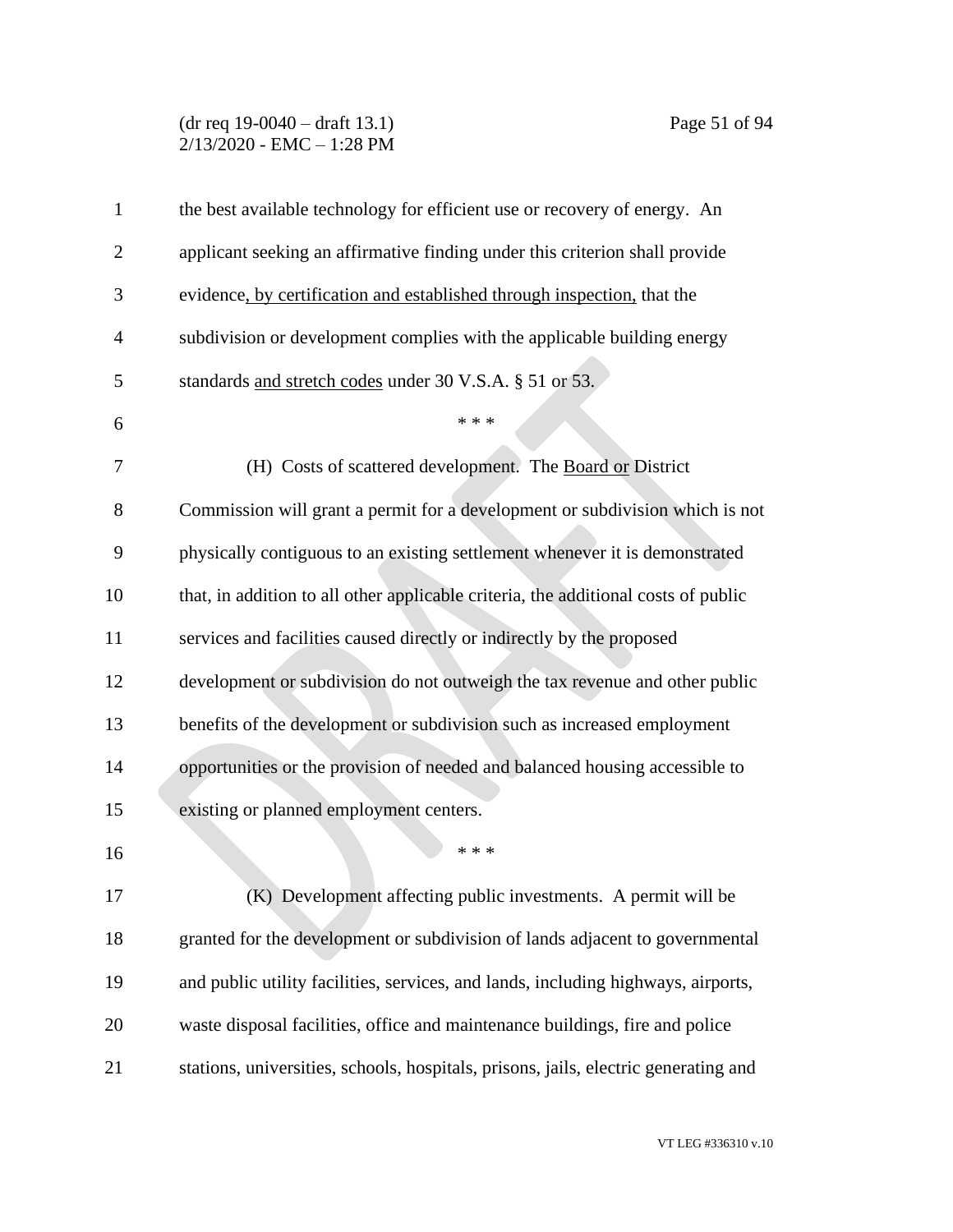## (dr req 19-0040 – draft 13.1) Page 52 of 94 2/13/2020 - EMC – 1:28 PM

| $\mathbf{1}$   | transmission facilities, oil and gas pipe lines, parks, hiking trails, and forest    |
|----------------|--------------------------------------------------------------------------------------|
| $\overline{2}$ | and game lands, lands conserved under chapter 155 of this title, and facilities      |
| 3              | or lands protected in perpetuity and funded by the Vermont Housing and               |
| $\overline{4}$ | Conservation Board under chapter 15 of this title, when it is demonstrated that,     |
| 5              | in addition to all other applicable criteria, the development or subdivision will    |
| 6              | not unnecessarily or unreasonably endanger the public or quasi-public                |
| 7              | investment in the facility, service, or lands, or materially jeopardize or interfere |
| 8              | with the function, efficiency, or safety of, or the public's use or enjoyment of     |
| 9              | or access to the facility, service, or lands.                                        |
| 10             | * * *                                                                                |
| 11             | (M) Climate adaptation. A permit will be granted for the                             |
| 12             | development or subdivision when it has been demonstrated that, in addition to        |
| 13             | all other applicable criteria, the development or subdivision will employ            |
| 14             | building orientation, site and landscape design, and building design that are        |
| 15             | sufficient to enable the improvements to be sited and constructed, including         |
| 16             | buildings, roads, and other infrastructure, to withstand and adapt to the effects    |
| 17             | of climate change, including extreme temperature events, wind, and                   |
| 18             | precipitation reasonably projected at the time of application.                       |
| 19             | (N) Environmental justice. A permit will be granted for the                          |
| 20             | development or subdivision when it has been demonstrated by the applicant            |
| 21             | that, in addition to all other applicable criteria, no group of people or            |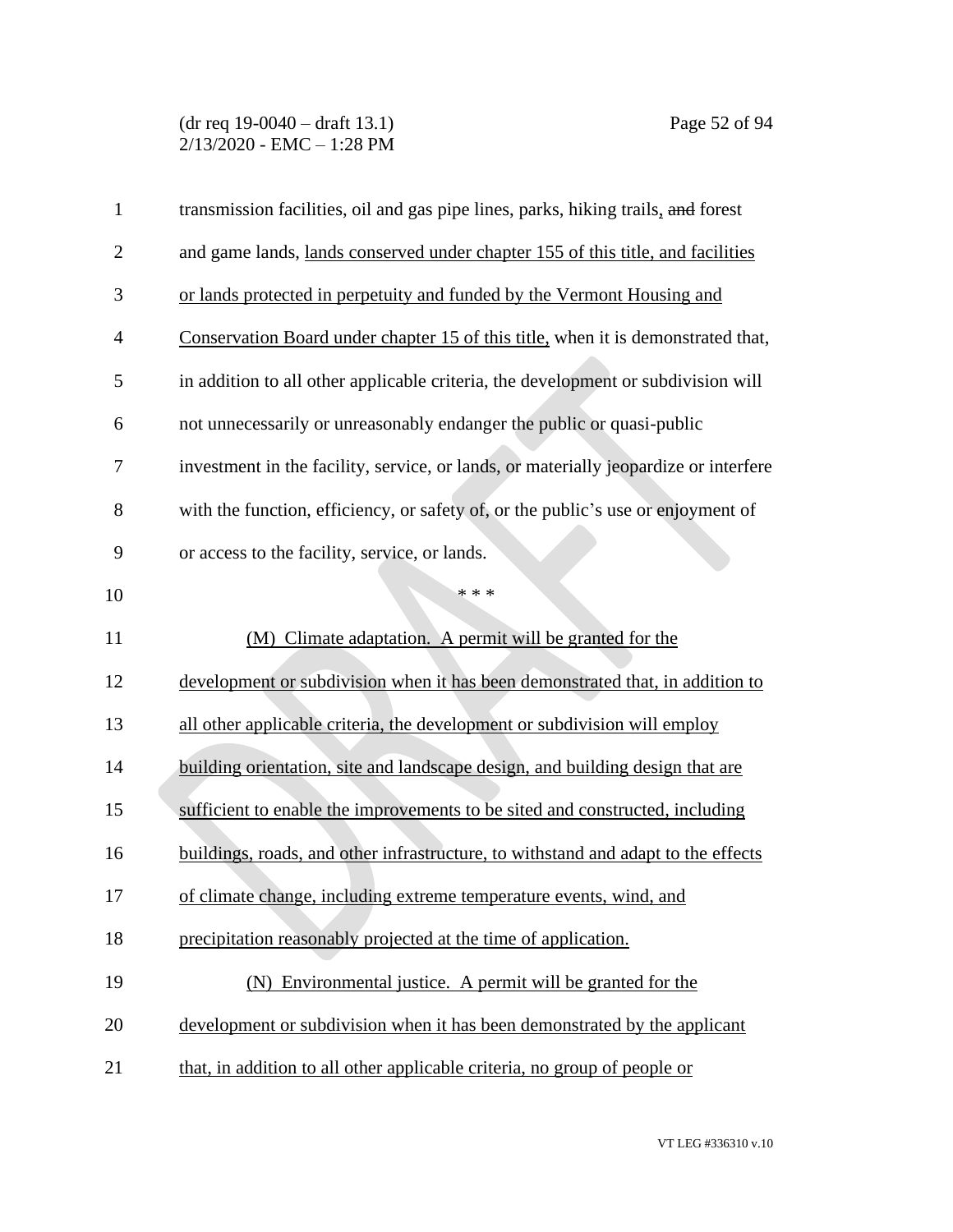(dr req 19-0040 – draft 13.1) Page 53 of 94 2/13/2020 - EMC – 1:28 PM

| 1              | municipality will bear a disproportionate share of the negative environmental    |
|----------------|----------------------------------------------------------------------------------|
| $\overline{2}$ | consequences of the development or subdivision.                                  |
| 3              | (10) Local and regional plans. Is in conformance with any duly adopted           |
| $\overline{4}$ | local or plan that has been approved under 24 V.S.A. § 4350, regional plan that  |
| 5              | has been approved by the Board under 24 V.S.A. § 4348, or capital program        |
| 6              | under 24 V.S.A. chapter $117 \frac{8}{9}$ 4430. In making this finding, if:      |
| 7              | (A) The Board or District Commission shall require conformance                   |
| 8              | with the future land use maps contained in the local and regional plans and      |
| 9              | with the written provisions of those plans.                                      |
| 10             | (B) The Board or District Commission shall decline to apply a                    |
| 11             | provision of a local or regional plan only if it is persuaded that the provision |
| 12             | does not afford a person of ordinary intelligence with a reasonable opportunity  |
| 13             | to understand what the provision directs, requires, or proscribes.               |
| 14             | (C) If the Board or District Commission finds applicable provisions              |
| 15             | of the town plan to be ambiguous, the Board or District Commission, for          |
| 16             | interpretive purposes, shall consider bylaws, but only to the extent that they   |
| 17             | implement and are consistent with those provisions, and need not consider any    |
| 18             | other evidence.                                                                  |
| 19             | (b) At the request of an applicant, or upon its own motion, the Board or         |
| 20             | District Commission shall consider whether to review any criterion or group of   |
| 21             | criteria of subsection (a) of this section before proceeding to or continuing to |

VT LEG #336310 v.10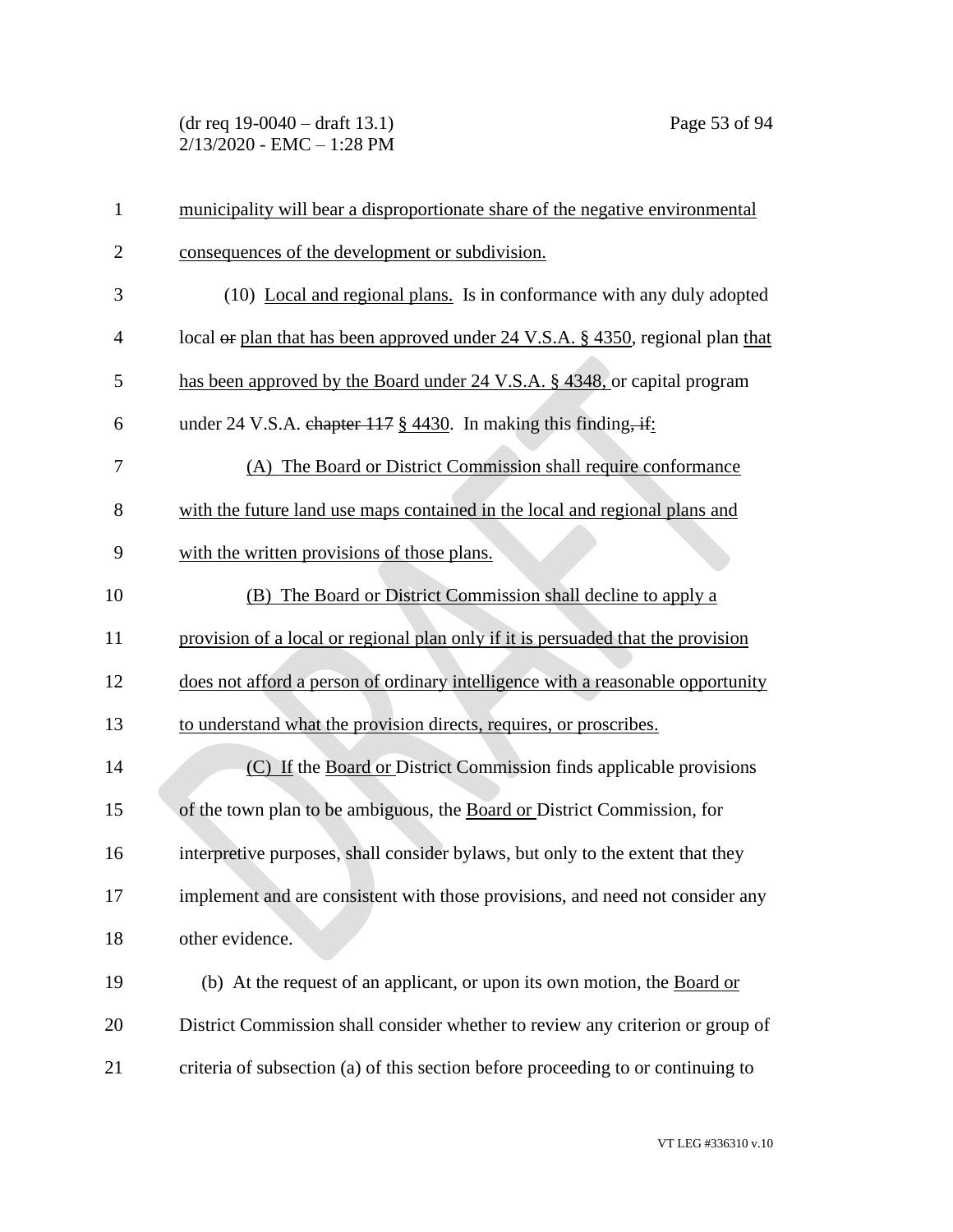#### (dr req 19-0040 – draft 13.1) Page 54 of 94 2/13/2020 - EMC – 1:28 PM

| $\mathbf{1}$   | review other criteria. This request or motion may be made at any time prior to        |
|----------------|---------------------------------------------------------------------------------------|
| $\overline{2}$ | or during the proceedings. The Board or District Commission, in its sole              |
| 3              | discretion, shall, within 20 days of the completion of deliberations on the           |
| $\overline{4}$ | criteria that are the subject of the request or motion, either issue its findings     |
| 5              | and decision thereon, or proceed to a consideration of the remaining criteria.        |
| 6              | (c) Permit Conditions.                                                                |
| 7              | (1) A permit may contain such requirements and conditions as are                      |
| 8              | allowable proper exercise of the police power and which that are appropriate          |
| 9              | within the respect to subdivisions $(a)(1)$ through $(10)$ of this section, including |
| 10             | those set forth in 24 V.S.A. §§ 4414(4), 4424(a)(2), 4414(1)(D)(i), 4463(b),          |
| 11             | and 4464, the dedication of lands for public use, and the filing of bonds to          |
| 12             | insure ensure compliance. The requirements and conditions incorporated from           |
| 13             | Title 24 may be applied whether or not a local plan has been adopted. General         |
| 14             | requirements and conditions may be established by rule of the Natural                 |
| 15             | Resources Board.                                                                      |
| 16             | Permit conditions on a forest-based enterprise.<br>(2)                                |
| 17             | (A) A permit condition that sets hours of operation for a forest-based                |
| 18             | enterprise shall only be imposed to mitigate an impact under subdivision              |
| 19             | $(a)(1)$ , (5), or (8) of this section.                                               |
| 20             | (B) Unless an impact under subdivision (a)(1) or (5) of this section                  |
| 21             | would result, a permit issued to a forest-based enterprise shall allow the            |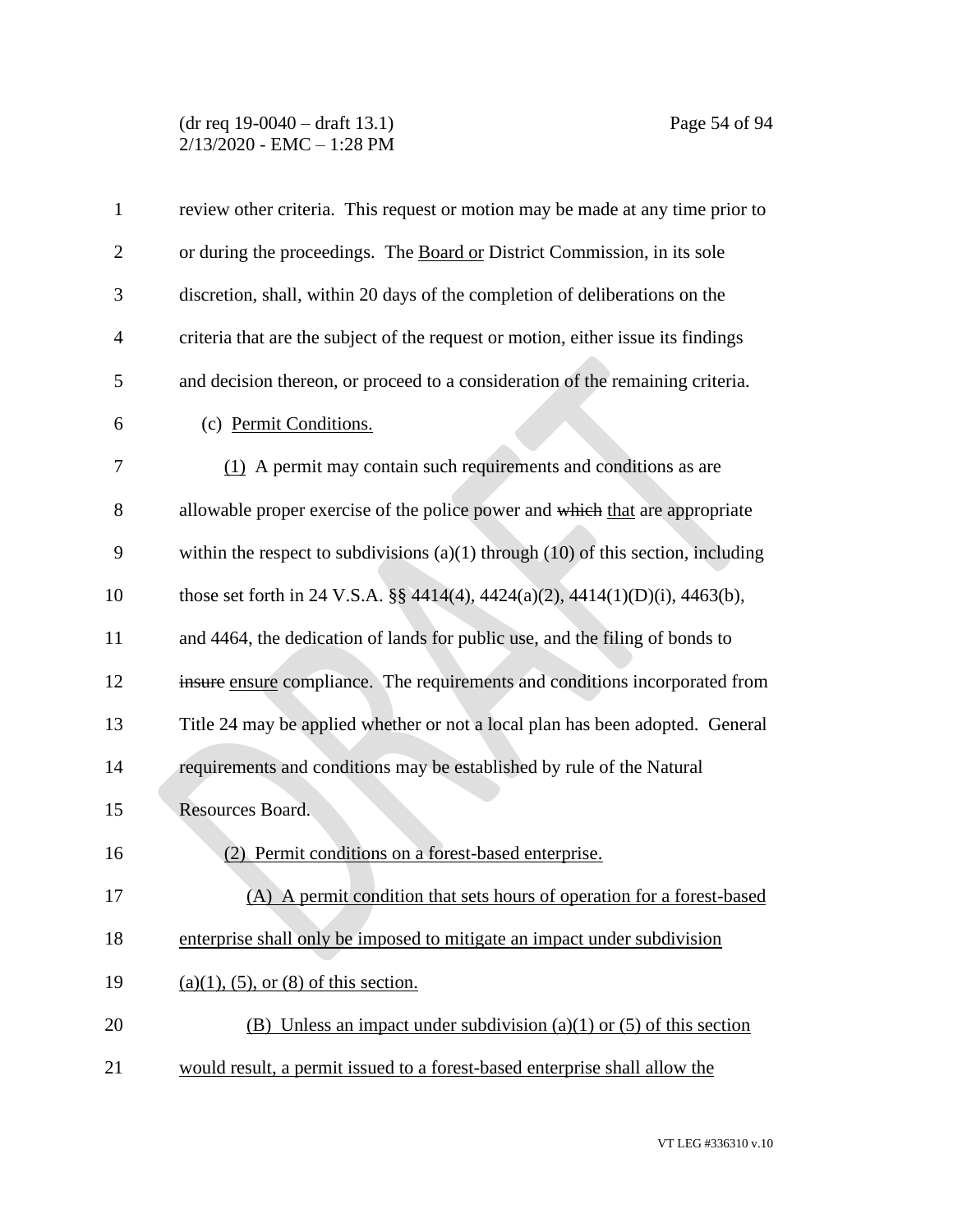(dr req 19-0040 – draft 13.1) Page 55 of 94 2/13/2020 - EMC – 1:28 PM

| $\mathbf{1}$   | enterprise to ship and receive forest products outside regular hours of        |
|----------------|--------------------------------------------------------------------------------|
| $\overline{2}$ | operation. These permits shall allow for deliveries of forest products from    |
| 3              | forestry operations to the enterprise outside of permitted hours of operation, |
| 4              | including nights, weekends, and holidays, for a minimum of 60 days per year.   |
| 5              | (C) In making a determination under this subdivision (2) as to                 |
| 6              | whether an impact exists, the Board or District Commission shall consider the  |
| 7              | enterprise's role in sustaining forestland use and the impact of the permit    |
| 8              | condition on the forest-based enterprise. Conditions shall impose the          |
| 9              | minimum restriction necessary to address the undue adverse impact.             |
| 10             | (3) Permit conditions on the delivery of wood heat fuels. A permit             |
| 11             | issued to a forest-based enterprise that produces wood chips, pellets, cord    |
| 12             | wood, or other fuel wood used for heat shall allow shipment of that fuel wood  |
| 13             | from the enterprise to the end user outside permitted hours of operation,      |
| 14             | including nights, weekends, and holidays, from October 1 through April 30 of   |
| 15             | each year.                                                                     |
| 16             | Forest-based enterprises holding a permit may request an<br>(4)                |
| 17             | amendment to existing permit conditions related to hours of operation and      |
| 18             | seasonal restrictions to be consistent with subdivisions (2) and (3) of this   |
| 19             | subsection. Requests for condition amendments under this subsection shall not  |
| 20             | be subject to Act 250 Rule 34E.                                                |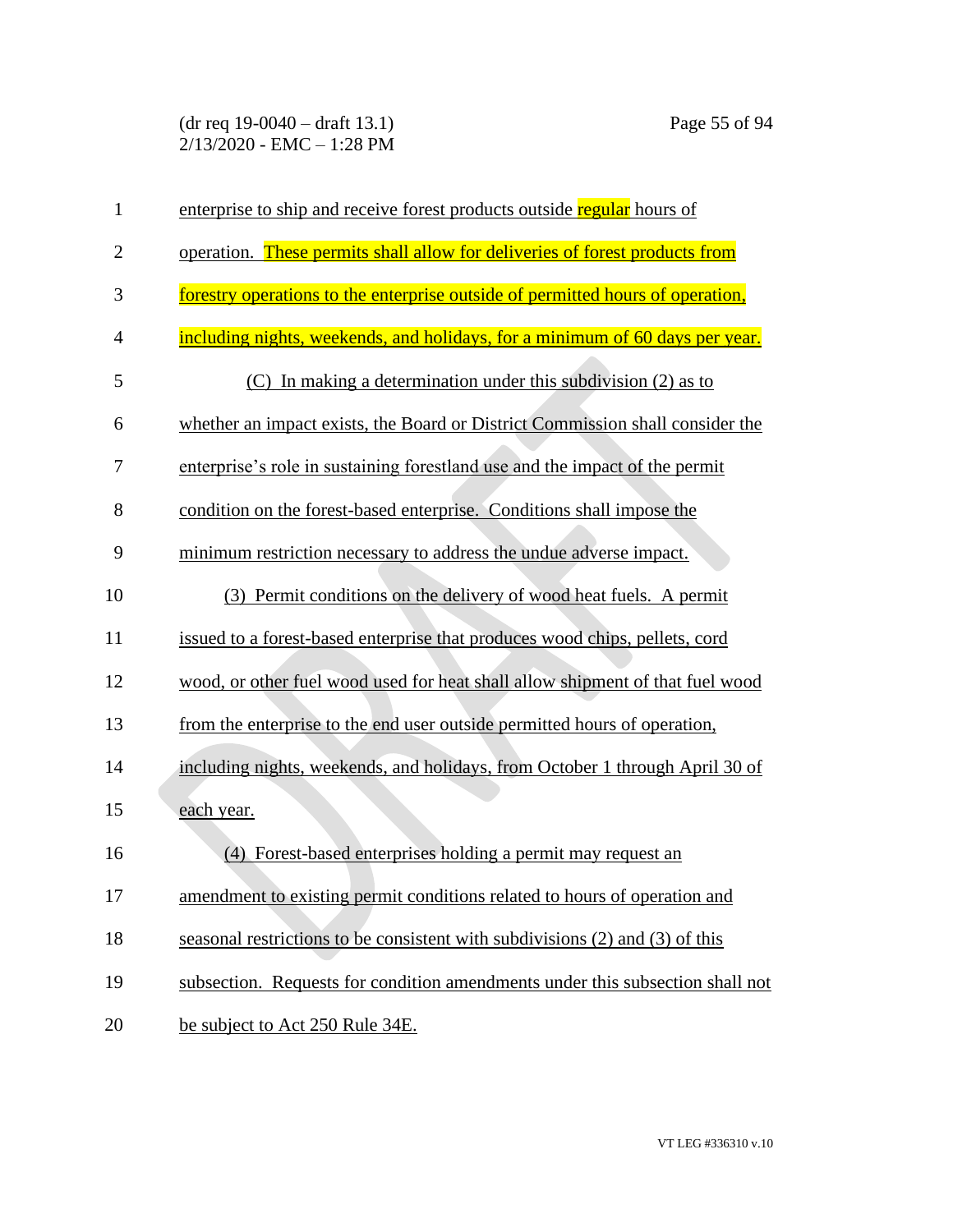| $\mathbf{1}$   | (d) Other permits and approvals; presumptions. The Natural Resources                |
|----------------|-------------------------------------------------------------------------------------|
| $\overline{2}$ | Board may by rule shall allow the acceptance of a permit or permits or              |
| 3              | approval of any State agency with respect to subdivisions $(a)(1)$ through $(5)$ of |
| $\overline{4}$ | this section or a permit or permits of a specified municipal government with        |
| 5              | respect to subdivisions (a)(1) through (7) and (9) and (10) of this section, or a   |
| 6              | combination of such permits or approvals, in lieu of evidence by the applicant.     |
| 7              | A District Commission, in accordance with rules adopted by the Board, shall         |
| 8              | accept determinations issued by a development review board under the                |
| 9              | provisions of 24 V.S.A. § 4420, with respect to local Act 250 review of             |
| 10             | municipal impacts. The acceptance of such approval, positive determinations,        |
| 11             | permit, or permits shall create a presumption that the application is not           |
| 12             | detrimental to the public health and welfare with respect to the specific           |
| 13             | requirement for which it is accepted. In the case of approvals and permits          |
| 14             | issued by the Agency of Natural Resources, technical determinations of the          |
| 15             | Agency shall be accorded substantial deference by the Commissions. The              |
| 16             | acceptance of negative determinations issued by a development review board          |
| 17             | under the provisions of 24 V.S.A. § 4420, with respect to local Act 250 review      |
| 18             | of municipal impacts shall create a presumption that the application is             |
| 19             | detrimental to the public health and welfare with respect to the specific           |
| 20             | requirement for which it is accepted. Any determinations, positive or negative,     |
| 21             | under the provisions of 24 V.S.A. § 4420 shall create presumptions only to the      |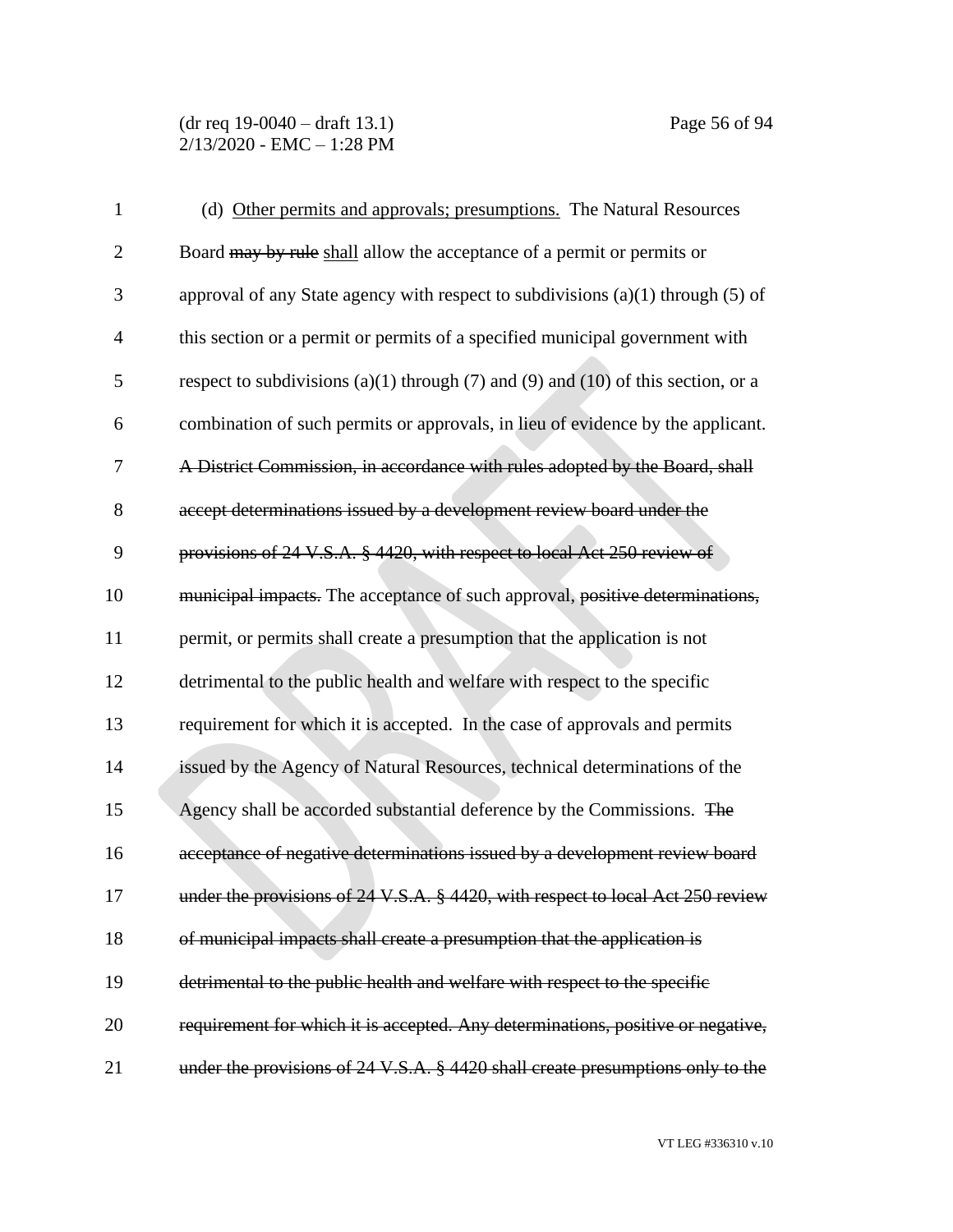#### (dr req 19-0040 – draft 13.1) Page 57 of 94 2/13/2020 - EMC – 1:28 PM

| extent that the impacts under the criteria are limited to the municipality issuing  |
|-------------------------------------------------------------------------------------|
| the decision. Such a rule may be revoked or amended pursuant to the                 |
| procedures set forth in 3-V.S.A, chapter 25, the Vermont Administrative             |
| Procedure Act.                                                                      |
| (1) The rules adopted by the Board shall not approve the acceptance of a            |
| permit or approval of such an agency or a permit of a municipal government          |
| unless it satisfies the appropriate requirements of subsection (a) of this section. |
| (2) A presumption created under this subsection may be rebutted by the              |
| introduction of evidence contrary to the presumed fact.                             |
| (3) The Board or District Commission, in accordance with rules adopted              |
| by the Board, shall accept determinations issued by a development review            |
| board under the provisions of 24 V.S.A. § 4420, with respect to local review of     |
| municipal impacts under criteria of this section. The acceptance of such a          |
| determination, if positive, shall create a presumption that the application is not  |
| detrimental to the public health and welfare with respect to the specific           |
| requirement for which it is accepted and, if negative, shall create a               |
| presumption that the application is so detrimental. Any determinations,             |
| positive or negative, under the provisions of 24 V.S.A. § 4420 shall create         |
| presumptions only to the extent that the impacts under the criteria are limited     |
| to the municipality issuing the decision. If a municipality fails to respond to a   |
| request by the applicant within 90 days as to the impacts related to subdivision    |
|                                                                                     |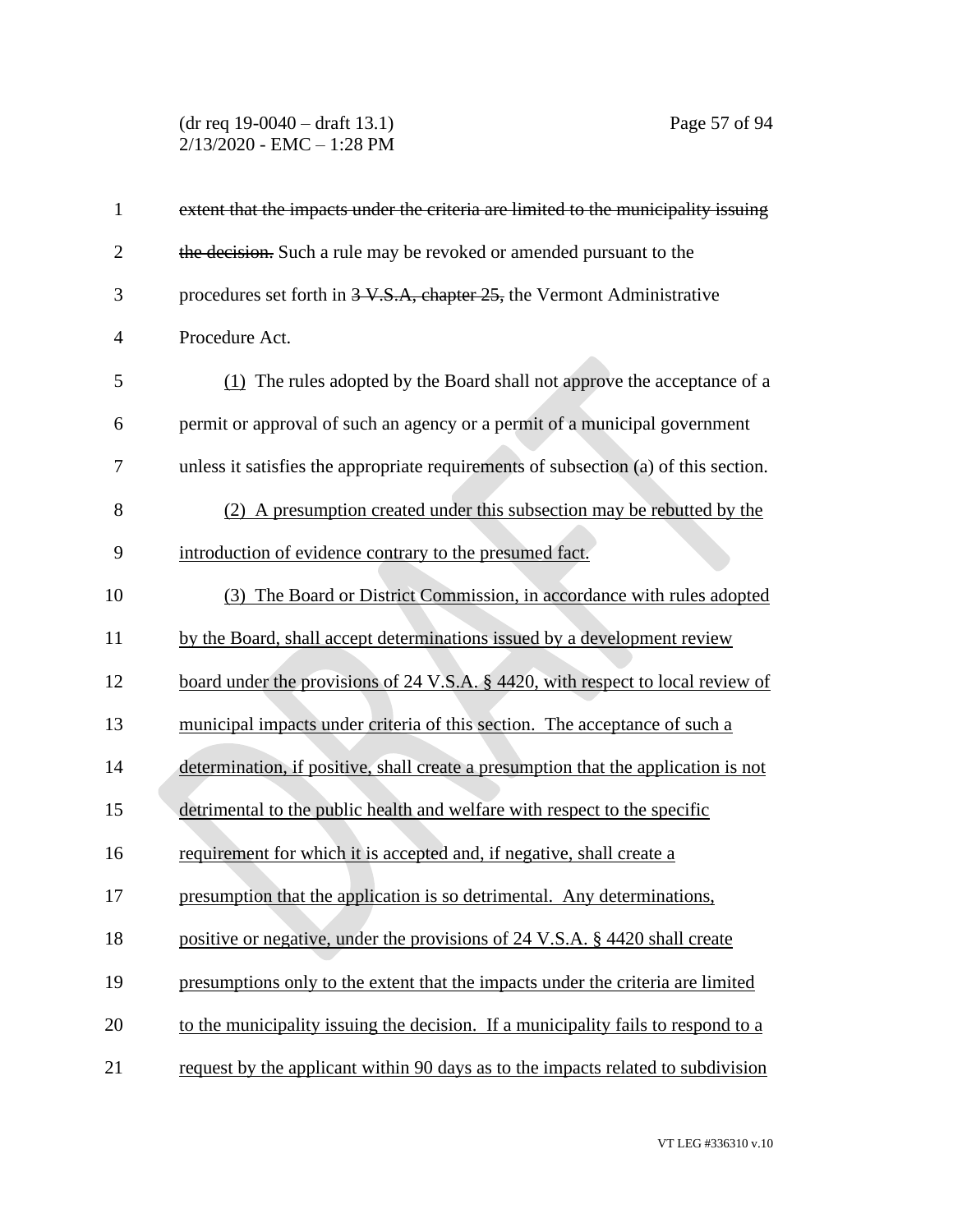## (dr req 19-0040 – draft 13.1) Page 58 of 94 2/13/2020 - EMC – 1:28 PM

| $\mathbf{1}$   | $(a)(6)$ or (7), the application will be presumed not to have an unreasonable     |
|----------------|-----------------------------------------------------------------------------------|
| $\overline{2}$ | burden on educational, municipal, or governmental services.                       |
| 3              | * * *                                                                             |
| 4              | (f) Prior to any appeal of a permit issued by the Board or a District             |
| 5              | Commission, any aggrieved party may file a request for a stay of construction     |
| 6              | with the Board or District Commission together with a declaration of intent to    |
| 7              | appeal the permit. The stay request shall be automatically granted for seven      |
| 8              | days upon receipt and notice to all parties and pending a ruling on the merits of |
| 9              | the stay request pursuant to Board rules. The automatic stay shall not extend     |
| 10             | beyond the 30-day appeal period unless a valid appeal has been filed with the     |
| 11             | Environmental Division Supreme Court. The automatic stay may be granted           |
| 12             | only once under this subsection during the 30-day appeal period. Following        |
| 13             | appeal of the District Commission decision, any stay request must be filed with   |
| 14             | the Environmental Division Supreme Court pursuant to the provisions of            |
| 15             | chapter 220 of this title. A The Board or District Commission shall not stay      |
| 16             | construction authorized by a permit processed under the Board's minor             |
| 17             | application procedures.                                                           |
| 18             | § 6087. DENIAL OF APPLICATION                                                     |
| 19             | (a) No application shall be denied by the Board or District Commission            |
| 20             | unless it finds the proposed subdivision or development detrimental to the        |
| 21             | public health, safety, or general welfare.                                        |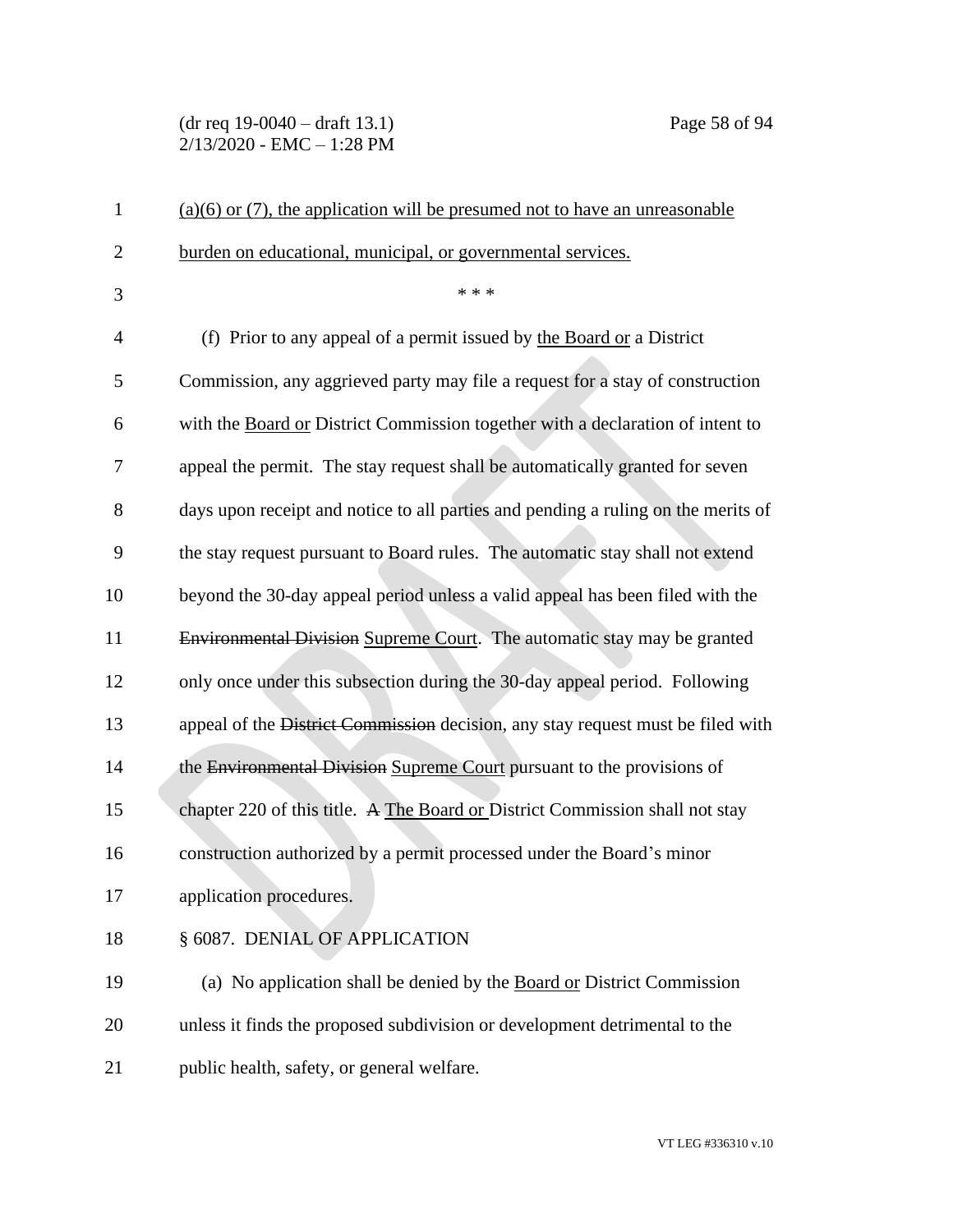#### (dr req 19-0040 – draft 13.1) Page 59 of 94 2/13/2020 - EMC – 1:28 PM

| $\mathbf{1}$   | (b) A permit may not be denied solely for the reasons set forth in                    |
|----------------|---------------------------------------------------------------------------------------|
| $\overline{2}$ | subdivisions $6086(a)(5)$ , (6), and (7) of this title. However, reasonable           |
| 3              | conditions and requirements allowable in subsection $6086(c)$ of this title may       |
| $\overline{4}$ | be attached to alleviate the burdens created.                                         |
| 5              | (c) A denial of a permit shall contain the specific reasons for denial. A             |
| 6              | person may, within six months, apply for reconsideration of his or her permit         |
| 7              | which application shall include an affidavit to the District Commission Board         |
| 8              | and all parties of record that the deficiencies have been corrected. The District     |
| 9              | Commission Board shall hold a new hearing upon 25 days days' notice to the            |
| 10             | parties. The hearing shall be held within 40 days of receipt of the request for       |
| 11             | reconsideration.                                                                      |
| 12             | (d) The Board or Commission may deny an application without prejudice if              |
| 13             | the applicant fails to respond to an incomplete determination or recess order         |
| 14             | within six months of its issuance.                                                    |
| 15             | § 6088. BURDEN OF PROOF; PRODUCTION AND PERSUASION                                    |
| 16             | (a) The initial burden of production, to produce sufficient evidence for the          |
| 17             | Board or District Commission to make a factual determination, shall be on the         |
| 18             | applicant with respect to subdivisions $6086(a)(1)$ through $(10)$ of this title.     |
| 19             | (b) The burden of persuasion, to show that the application meets the                  |
| 20             | relevant standard, shall be on the applicant with respect to subdivisions             |
| 21             | $6086(a)(1)$ , (2), (3), (4), <u>(8)(A)</u> through (C), (9), and (10) of this title. |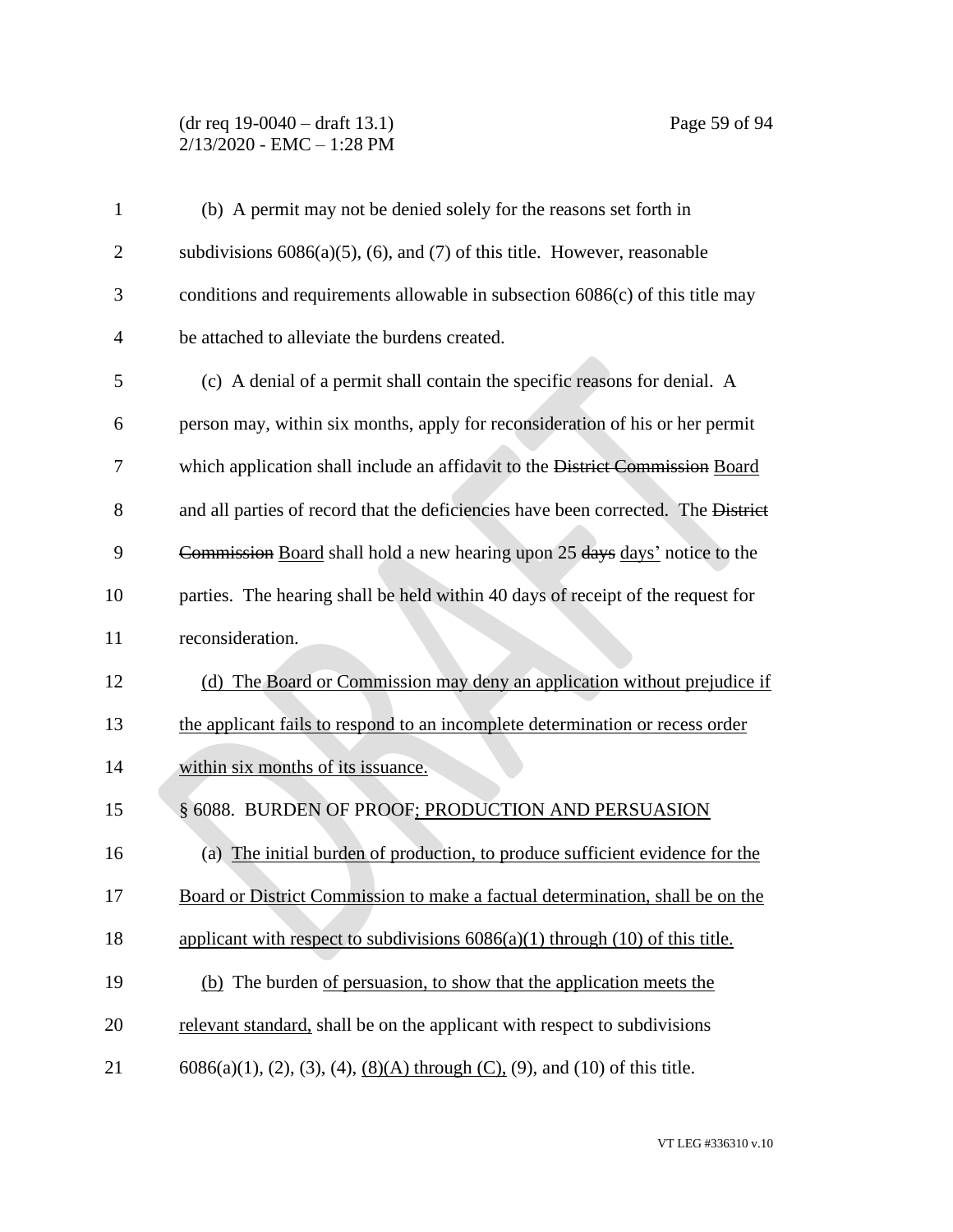# (dr req 19-0040 – draft 13.1) Page 60 of 94 2/13/2020 - EMC – 1:28 PM

| $\mathbf{1}$   | $\left(\frac{b}{c}\right)$ The burden shall be on any party opposing the applicant application |
|----------------|------------------------------------------------------------------------------------------------|
| $\overline{2}$ | with respect to subdivisions $6086(a)(5)$ through $(8)$ , $(6)$ , $(7)$ , and $(8)$ , not      |
| 3              | including $(8)(A)$ through $(8)(C)$ , of this title to show an unreasonable or                 |
| $\overline{4}$ | adverse effect that the application does not meet the relevant standard.                       |
| 5              | § 6089. APPEALS                                                                                |
| 6              | (a) Appeals of any act or decision of a District Commission under this                         |
| 7              | chapter or a district coordinator under subsection 6007(c) of this title shall be              |
| 8              | made to the Environmental Division in accordance with chapter 220 of this                      |
| 9              | title. For the purpose of this section, a decision of the Chair of a District                  |
| 10             | Commission under section 6001e of this title on whether action has been taken                  |
| 11             | to circumvent the requirements of this chapter shall be considered an act or                   |
| 12             | decision of the District Commission Appeals of certain actions to the Natural                  |
| 13             | Resources Board.                                                                               |
| 14             | (1) Applicability. The following acts or decisions are appealable de                           |
| 15             | novo to the Board:                                                                             |
| 16             | (A) A jurisdictional opinion issued by a district coordinator;                                 |
| 17             | (B) A determination that an application is a minor application or                              |
| 18             | administrative amendment by a District Commission;                                             |
| 19             | (C) A determination by a regional planning commission as to the                                |
| 20             | sufficiency of municipal bylaws pursuant to subdivision $6001(3)(A)(xiii)$ ;                   |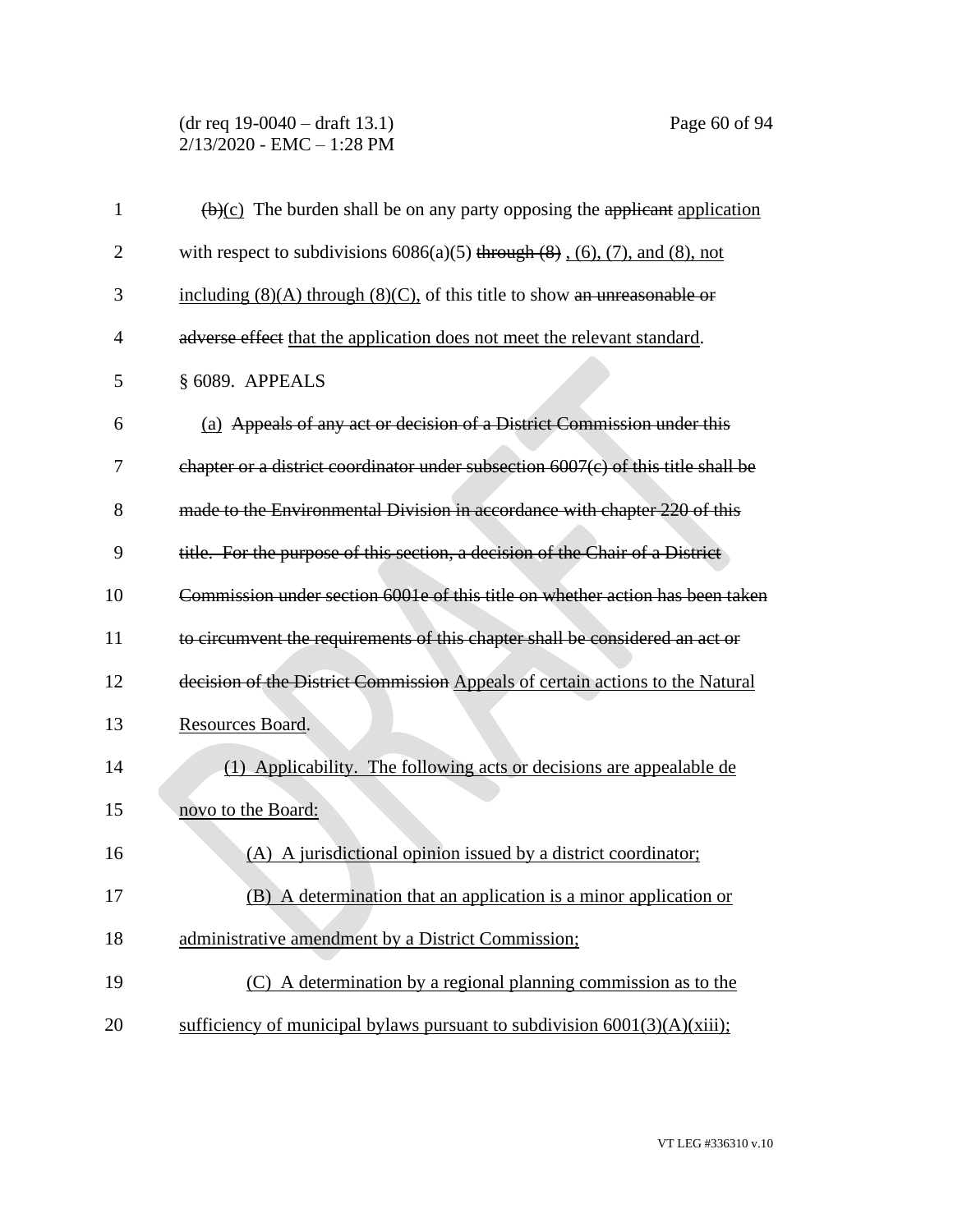(dr req 19-0040 – draft 13.1) Page 61 of 94 2/13/2020 - EMC – 1:28 PM

| $\mathbf{1}$   | (D) A determination by a regional planning commission made                        |
|----------------|-----------------------------------------------------------------------------------|
| $\overline{2}$ | pursuant to 24 V.S.A. § 4350;                                                     |
| 3              | (E) A determination by the Downtown Development Board                             |
| $\overline{4}$ | designating a downtown development district or neighborhood development           |
| 5              | area pursuant to 24 V.S.A. chapter 76A.                                           |
| 6              | (2) Procedure.                                                                    |
| 7              | (A) An appeal under this subsection may be brought by any person                  |
| 8              | aggrieved. As used in this subdivision, "person aggrieved" means a person         |
| 9              | who alleges an injury to a particularized interest protected by the provisions of |
| 10             | law listed in this chapter, attributable to an act or decision by a district      |
| 11             | coordinator, District Commission, Downtown Development Board, regional            |
| 12             | planning commission, or the Board that can be redressed by the Board.             |
| 13             | (B) A notice of appeal must be filed within 30 days of the act or                 |
| 14             | decision.                                                                         |
| 15             | The Board shall conduct all appeals under this section as<br>(C)                  |
| 16             | contested cases pursuant to 3 V.S.A. chapter 25 using the procedural rules        |
| 17             | adopted by the Board.                                                             |
| 18             | (b) Appeals of decisions of the Board. A party aggrieved by the final             |
| 19             | order, judgment, or decree of the Board may appeal to the Supreme Court.          |
| 20             | However, the Board, in its discretion and before final judgment, may permit an    |
| 21             | appeal to be taken by any party to the Supreme Court for determination of         |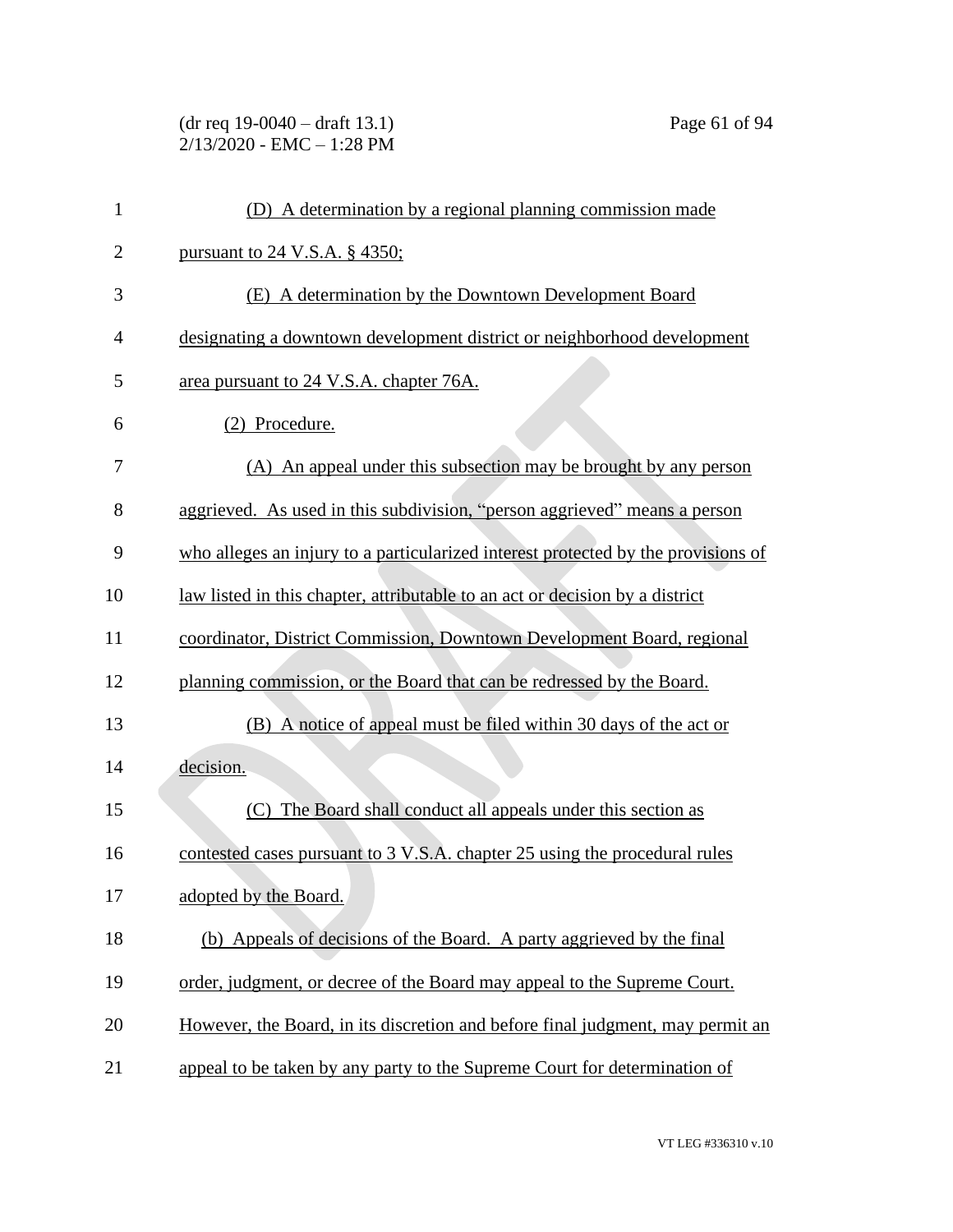(dr req 19-0040 – draft 13.1) Page 62 of 94 2/13/2020 - EMC – 1:28 PM

| $\mathbf{1}$   | questions of law in such manner as the Supreme Court may by rule provide for     |
|----------------|----------------------------------------------------------------------------------|
| $\overline{2}$ | appeals before final judgment from a Superior Court.                             |
| 3              | § 6090. RECORDING; DURATION AND REVOCATION OF PERMITS                            |
| $\overline{4}$ | (a) Recording. In order to afford adequate notice of the terms and               |
| 5              | conditions of land use permits, permit amendments, and revocations of            |
| 6              | permits, they shall be recorded in local land records. Recordings under this     |
| 7              | chapter shall be indexed as though the permittee were the grantor of a deed.     |
| 8              | (b) Permits for specified period.                                                |
| 9              | (1) Any permit granted under this chapter for extraction of mineral              |
| 10             | resources, operation of solid waste disposal facilities, or logging above 2,500  |
| 11             | feet, shall be for a specified period determined by the Board in accordance      |
| 12             | with the rules adopted under this chapter as a reasonable projection of the time |
| 13             | during which the land will remain suitable for use if developed or subdivided    |
| 14             | as contemplated in the application, and with due regard for the economic         |
| 15             | considerations attending the proposed development or subdivision. Other          |
| 16             | permits issued under this chapter shall be for an indefinite term, as long as    |
| 17             | there is compliance with the conditions of the permit.                           |
| 18             | (2) Expiration dates contained in permits issued before July 1, 1994             |
| 19             | (involving developments that are not for extraction of mineral resources,        |
| 20             | operation of solid waste disposal facilities, or logging above 2,500 2,000 feet) |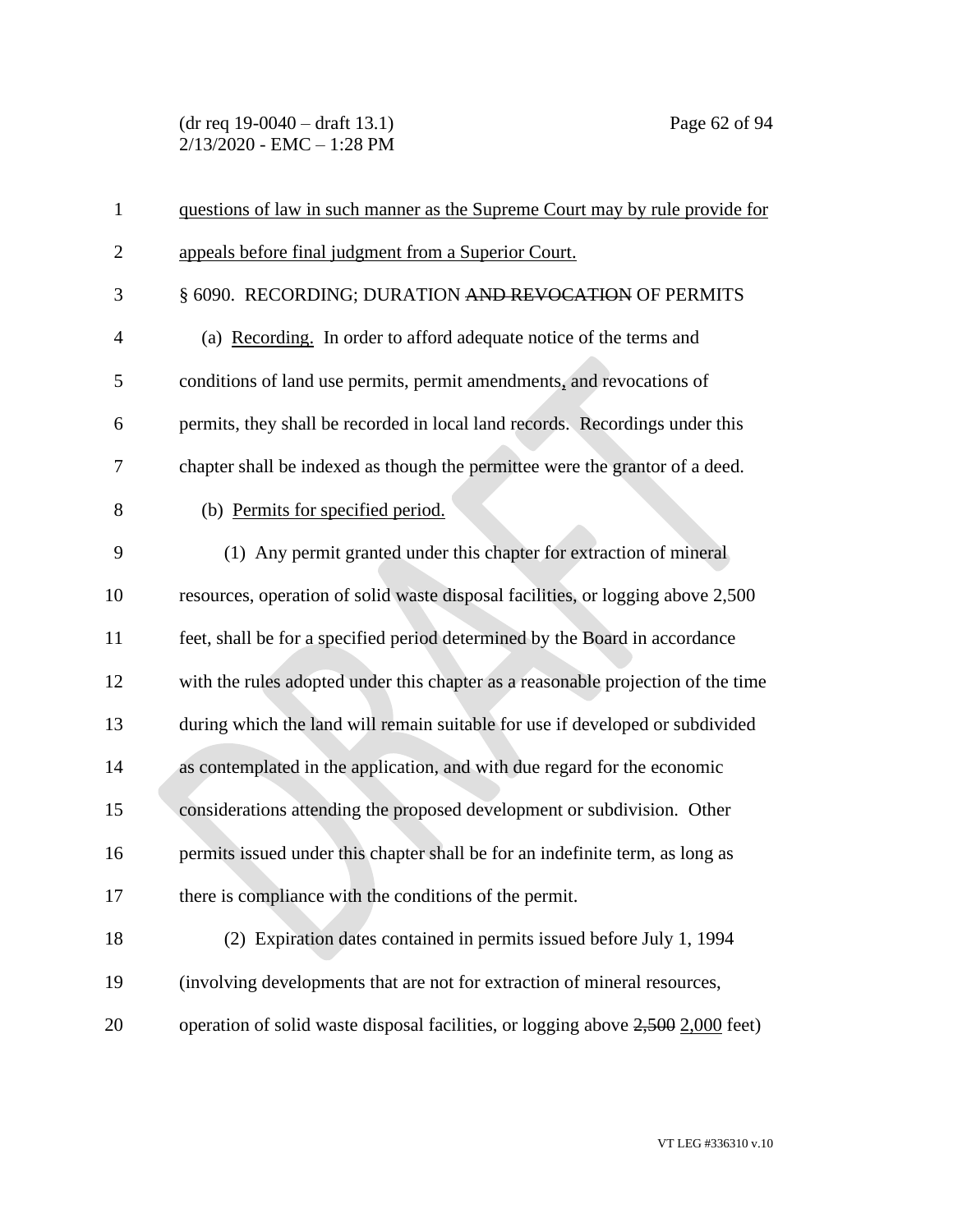(dr req 19-0040 – draft 13.1) Page 63 of 94 2/13/2020 - EMC – 1:28 PM

| $\mathbf{1}$   | are extended for an indefinite term, as long as provided there is compliance    |
|----------------|---------------------------------------------------------------------------------|
| $\overline{2}$ | with the conditions of the permits.                                             |
| 3              | (c) Change to nonjurisdictional use; release from permit.                       |
| $\overline{4}$ | (1) On an application signed by each permittee, the Board may release           |
| 5              | land subject to a permit under this chapter from the obligations of that permit |
| 6              | and the obligation to obtain amendments to the permit, on finding each of the   |
| 7              | following:                                                                      |
| 8              | (A) The use of the land as of the date of the application is not the            |
| 9              | same as the use of the land that caused the obligation to obtain a permit under |
| 10             | this chapter or the municipality where the land is located has adopted          |
| 11             | permanent zoning and subdivision bylaws, but had not when the permit was        |
| 12             | issued.                                                                         |
| 13             | (B) The use of the land as of the date of the application does not              |
| 14             | constitute development or subdivision as defined in section 6001 of this title  |
| 15             | and would not require a permit or permit amendment but for the fact that the    |
| 16             | land is already subject to a permit under this chapter.                         |
| 17             | (C) The permittee or permittees are in compliance with the permit               |
| 18             | and their obligations under this chapter.                                       |
| 19             | (2) It shall be a condition of each affirmative decision under this             |
| 20             | subsection that a subsequent proposal of a development or subdivision on the    |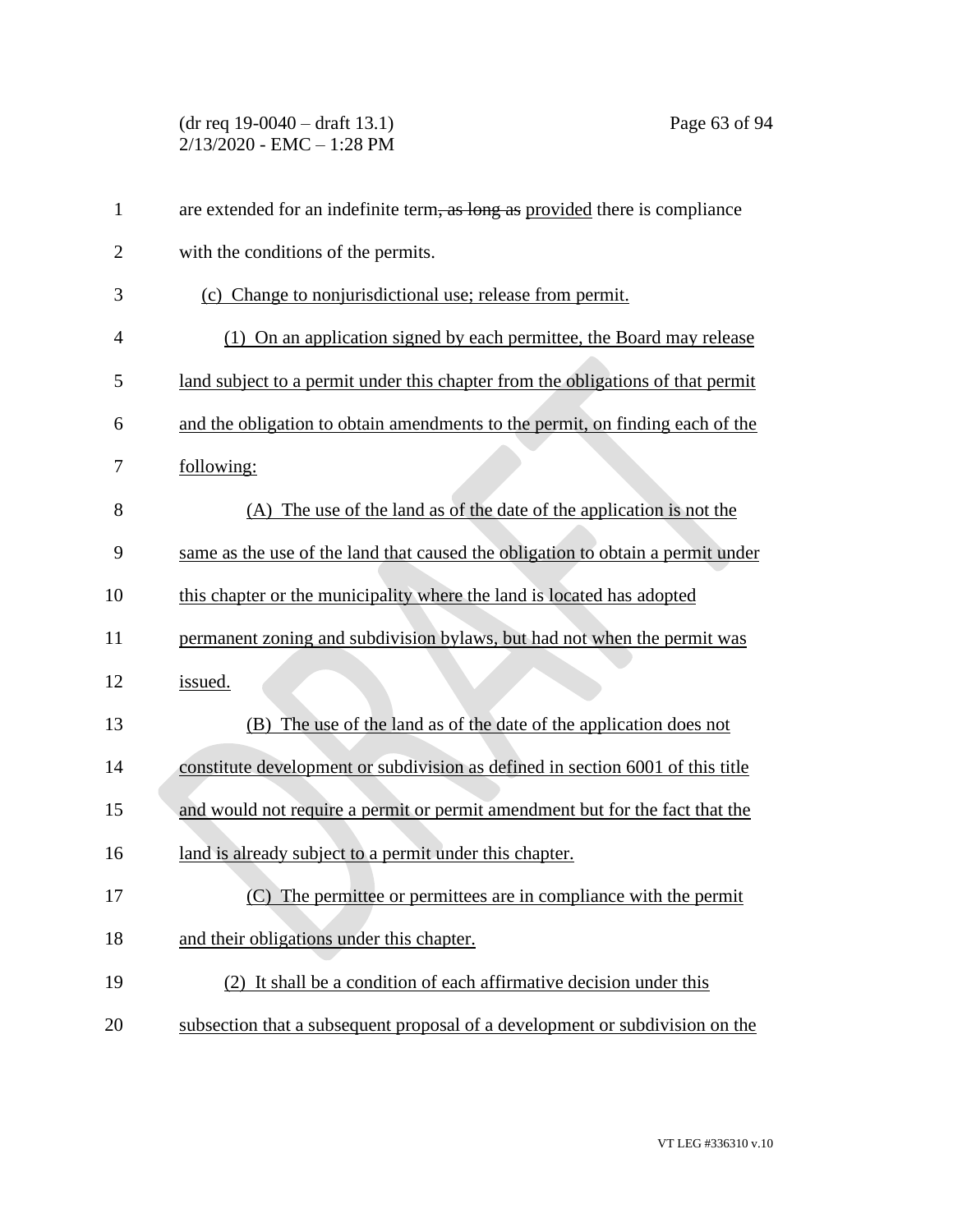(dr req 19-0040 – draft 13.1) Page 64 of 94 2/13/2020 - EMC – 1:28 PM

| $\mathbf{1}$   | land to which the decision applies shall be subject to this chapter as if the land |
|----------------|------------------------------------------------------------------------------------|
| $\overline{2}$ | had never previously received a permit under the chapter.                          |
| 3              | (3) An application for a decision under this subsection shall be made on           |
| 4              | a form prescribed by the Board. The form shall require evidence                    |
| 5              | demonstrating that the application complies with subdivisions $(1)(A)$             |
| 6              | through (C) of this subsection. The application shall be processed in the          |
| 7              | manner described in section 6084 of this title and may be treated as a minor       |
| 8              | application under that section. In determining whether to treat as minor an        |
| 9              | application under this subsection, the District Commission shall apply the         |
| 10             | criteria of this subsection and not of subsection 6086(a) of this title.           |
| 11             | * * *                                                                              |
| 12             | § 6093. MITIGATION OF PRIMARY AGRICULTURAL SOILS                                   |
| 13             | * * *                                                                              |
| 14             | (c) Mitigation and offsets for forest-based enterprises. Notwithstanding           |
| 15             | any provision of this chapter to the contrary, a conversion of primary             |
| 16             | agricultural soils by a forest-based enterprise permitted under this chapter shall |
| 17             | be entitled to a ratio of 1:1 protected acres to acres of affected primary         |
| 18             | agricultural soil.                                                                 |
| 19             | § 6094. ASSESSMENT OF COSTS                                                        |
| 20             | $(a)(1)$ The Board may authorize itself or the Agency of Agriculture, Food         |
| 21             | and Markets, the Agency of Commerce and Community Development, the                 |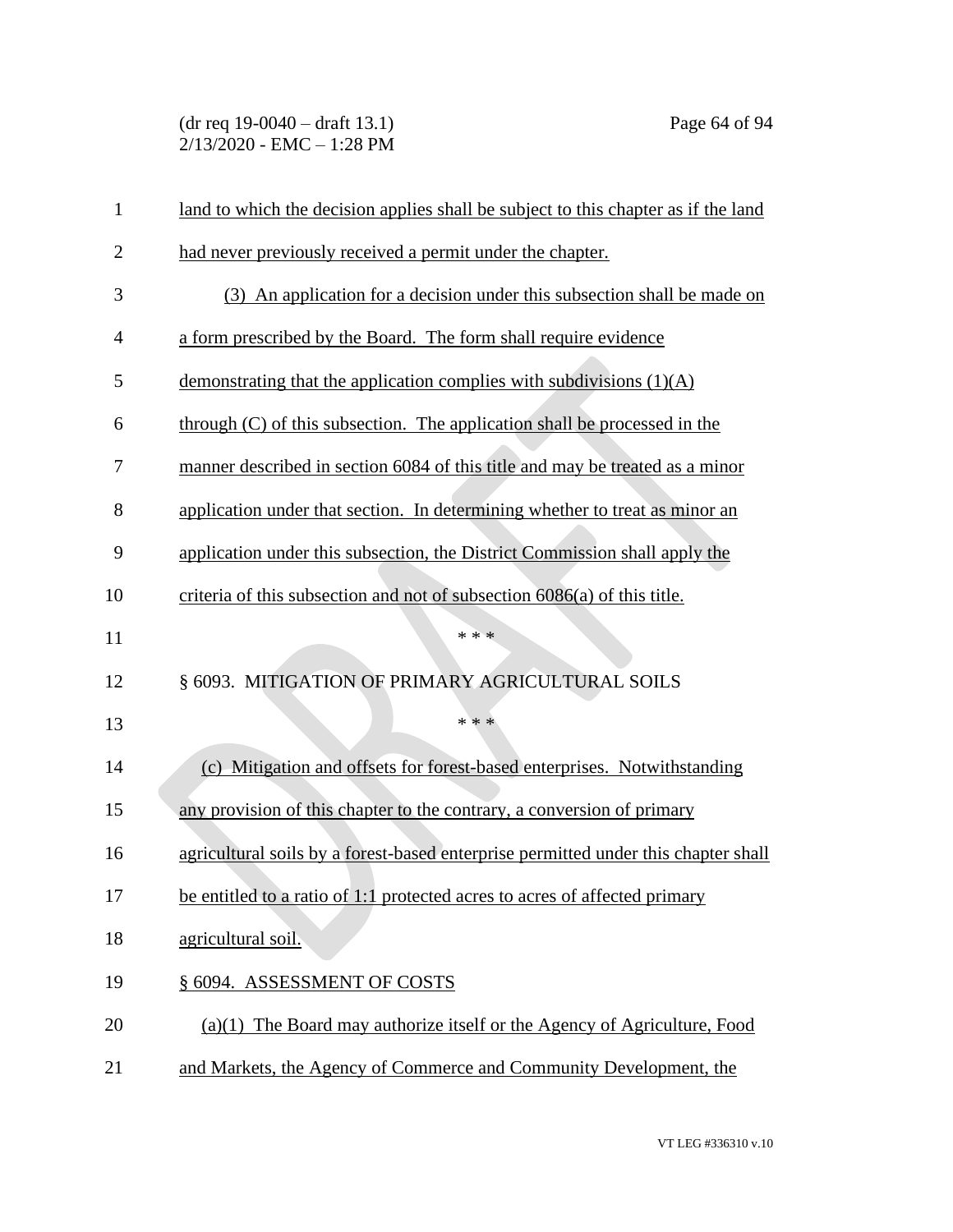(dr req 19-0040 – draft 13.1) Page 65 of 94 2/13/2020 - EMC – 1:28 PM

| $\mathbf{1}$   | Agency of Natural Resources and its Departments, or the Agency of                 |
|----------------|-----------------------------------------------------------------------------------|
| $\overline{2}$ | Transportation to retain legal counsel, official stenographers, expert witnesses, |
| 3              | advisors, temporary employees, and other research, scientific, or engineering     |
| $\overline{4}$ | services in addition to its regular personnel necessary for the review.           |
| 5              | processing, and adjudication of any permit application specific proceeding.       |
| 6              | With respect to the Agencies:                                                     |
| 7              | (A) additional personal may be retained only after approval of the                |
| 8              | Governor; and                                                                     |
| 9              | (B) after notice to the applicant, including an estimate of the duration          |
| 10             | and costs of the personnel and services.                                          |
| 11             | (2) The Agency retaining the additional personnel shall fix the amount            |
| 12             | of compensation and expenses to be paid to the personnel retained under this      |
| 13             | subdivision. Costs of additional personnel obtained under this subdivision        |
| 14             | may be allocated to the applicant by the Agency or the Board.                     |
| 15             | (3) Notwithstanding any other provision of law, the Agency of                     |
| 16             | Agriculture, Food, and Markets, Agency of Commerce and Community                  |
| 17             | Development, Agency of Natural Resources and its Departments, or Agency of        |
| 18             | Transportation shall have the authority to bill the applicant for the costs of    |
| 19             | participating in any major proceeding before the Board, including the costs of    |
| 20             | employee application review, submissions, comments and testimony before the       |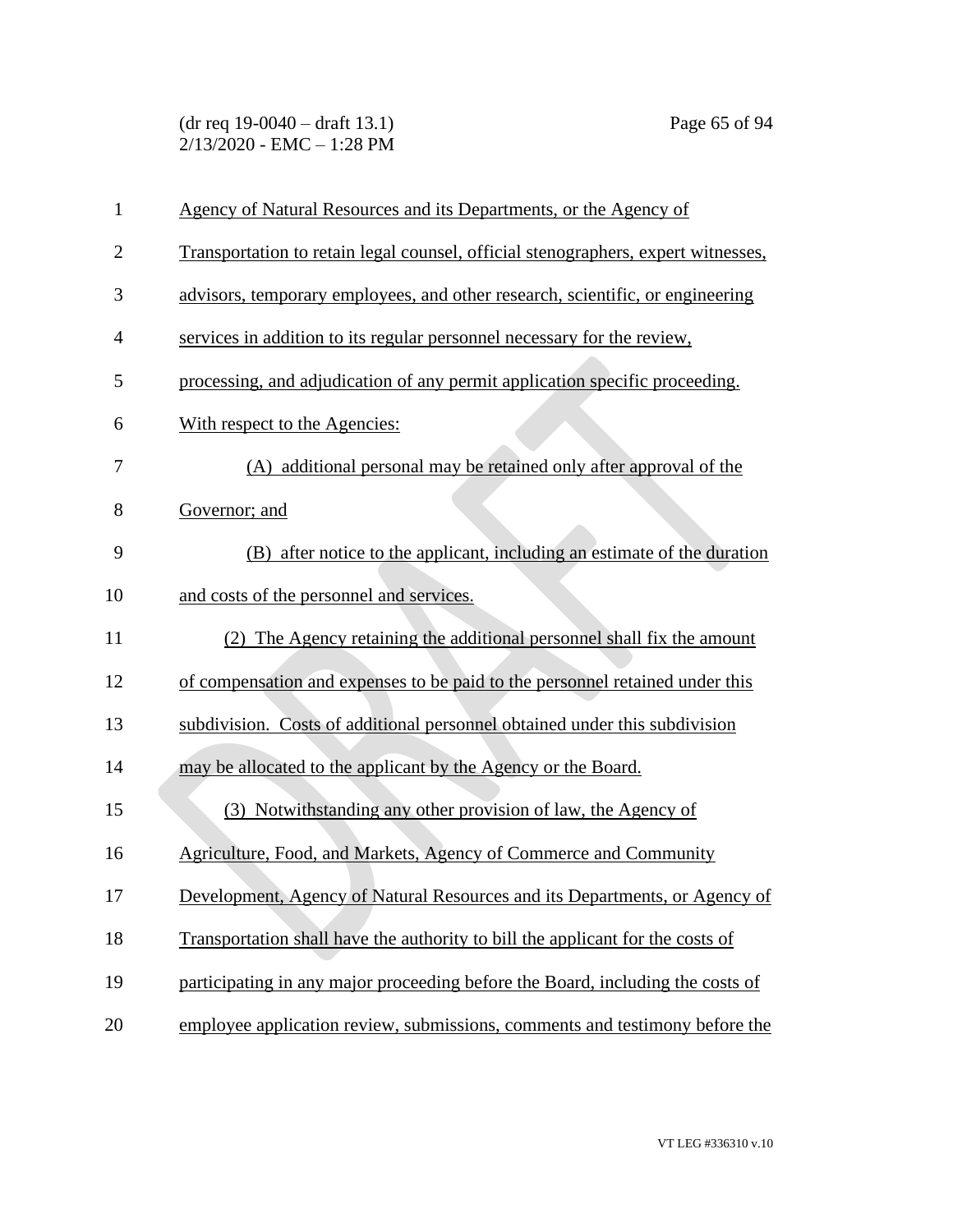(dr req 19-0040 – draft 13.1) Page 66 of 94 2/13/2020 - EMC – 1:28 PM

| $\mathbf{1}$   | Board. An Agency may recover those costs from the applicant after notice to     |
|----------------|---------------------------------------------------------------------------------|
| $\overline{2}$ | the applicant, including an estimate of the costs of the personnel or services. |
| 3              | (4) From time to time, the Board or Agency charging an applicant for            |
| $\overline{4}$ | personnel of services under this section shall provide the applicant with       |
| 5              | detailed statements showing the amount of money expended or contracted for      |
| 6              | in the work of such personnel and services. All funds collected from            |
| 7              | applicants under this section shall be paid directly to the Board, Agency, or   |
| 8              | Department.                                                                     |
| 9              | (5) The Board shall, upon petition of an applicant to which costs are           |
| 10             | allocated, review and determine, after opportunity for hearing, the             |
| 11             | reasonableness of such costs. The Board shall consider the size and             |
| 12             | complexity of the project and may revise such cost allocations if determined    |
| 13             | unreasonable.                                                                   |
| 14             | (6) Nothing in this section shall confer authority on the Board to select       |
| 15             | or hire the personnel unless such personnel are retained by the Board.          |
| 16             | (b) Prior to allocating costs, the Board shall make a determination of the      |
| 17             | purpose and use of the funds, identify the recipient of the funds, provide for  |
| 18             | allocation of costs to the applicant, indicate an estimated duration of the     |
| 19             | retention of personnel whose costs are being allocated, and estimate the total  |
| 20             | costs to be imposed. With the approval of the Board, such estimates may be      |
| 21             | revised as necessary.                                                           |

VT LEG #336310 v.10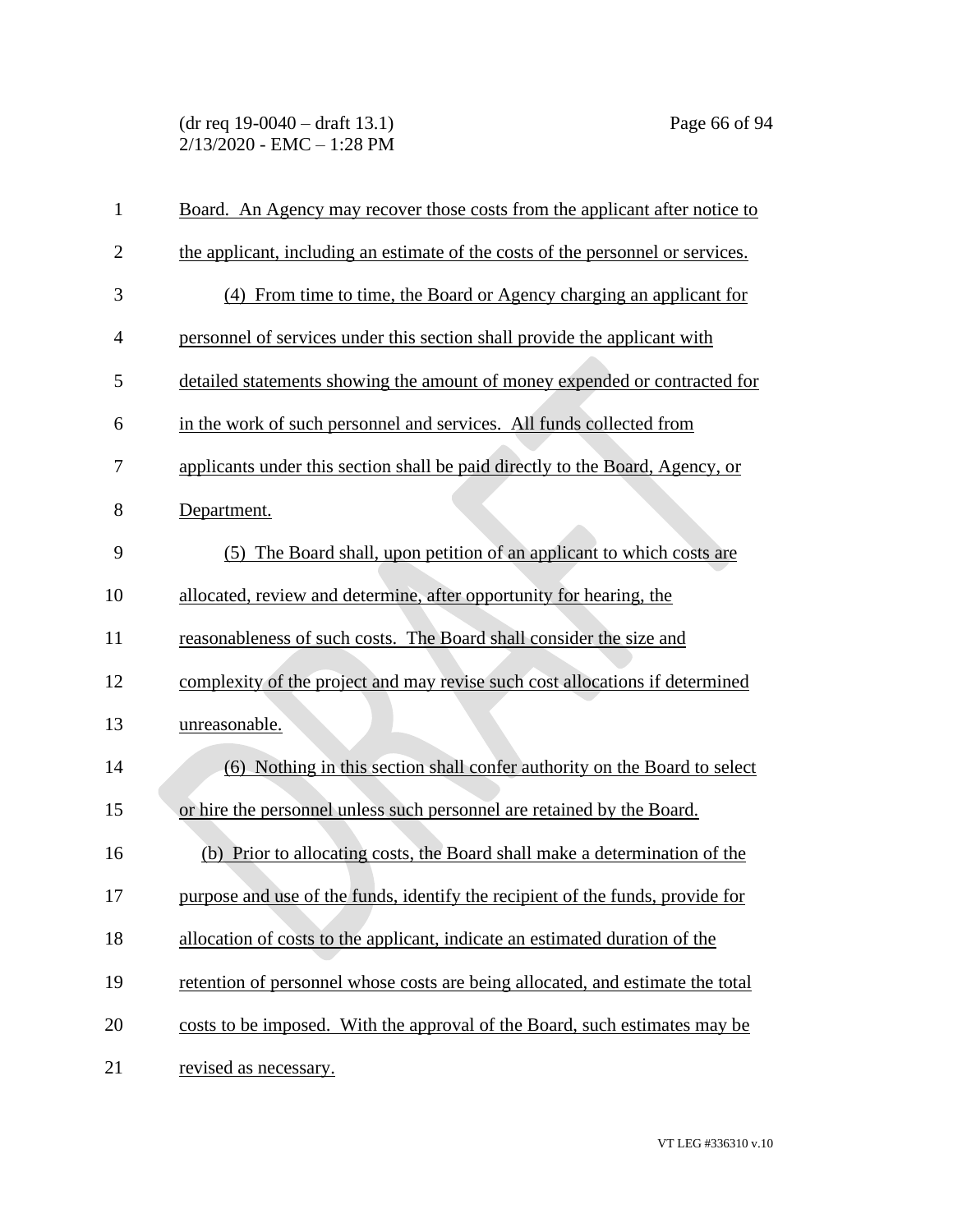| $\mathbf{1}$   | *** Resource Mapping; Forest Blocks ***                                         |
|----------------|---------------------------------------------------------------------------------|
| $\overline{2}$ | Sec. 4. 10 V.S.A. § 127 is amended to read:                                     |
| 3              | § 127. RESOURCE MAPPING                                                         |
| $\overline{4}$ | (a) On or before January 15, 2013, the The Secretary of Natural Resources       |
| 5              | (the Secretary) shall complete and maintain resource mapping based on the       |
| 6              | Geographic Information System (GIS) or other technology. The mapping shall      |
| 7              | identify natural resources throughout the State, including forest blocks, that  |
| 8              | may be relevant to the consideration of energy projects and projects subject to |
| 9              | chapter 151 of this title. The Center for Geographic Information shall be       |
| 10             | available to provide assistance to the Secretary in carrying out the GIS-based  |
| 11             | resource mapping.                                                               |
| 12             | (b) The Secretary of Natural Resources shall consider the GIS-based             |
| 13             | resource maps developed under subsection (a) of this section when providing     |
| 14             | evidence and recommendations to the Public Utility Commission under             |
| 15             | $30$ V.S.A. § 248(b)(5) and when commenting on or providing                     |
| 16             | recommendations under chapter 151 of this title to District Commissions on      |
| 17             | other projects.                                                                 |
| 18             | (c) The Secretary shall establish and maintain written procedures that          |
| 19             | include a process and science-based criteria for updating resource maps         |
| 20             | developed under subsection (a) of this section. Before establishing or revising |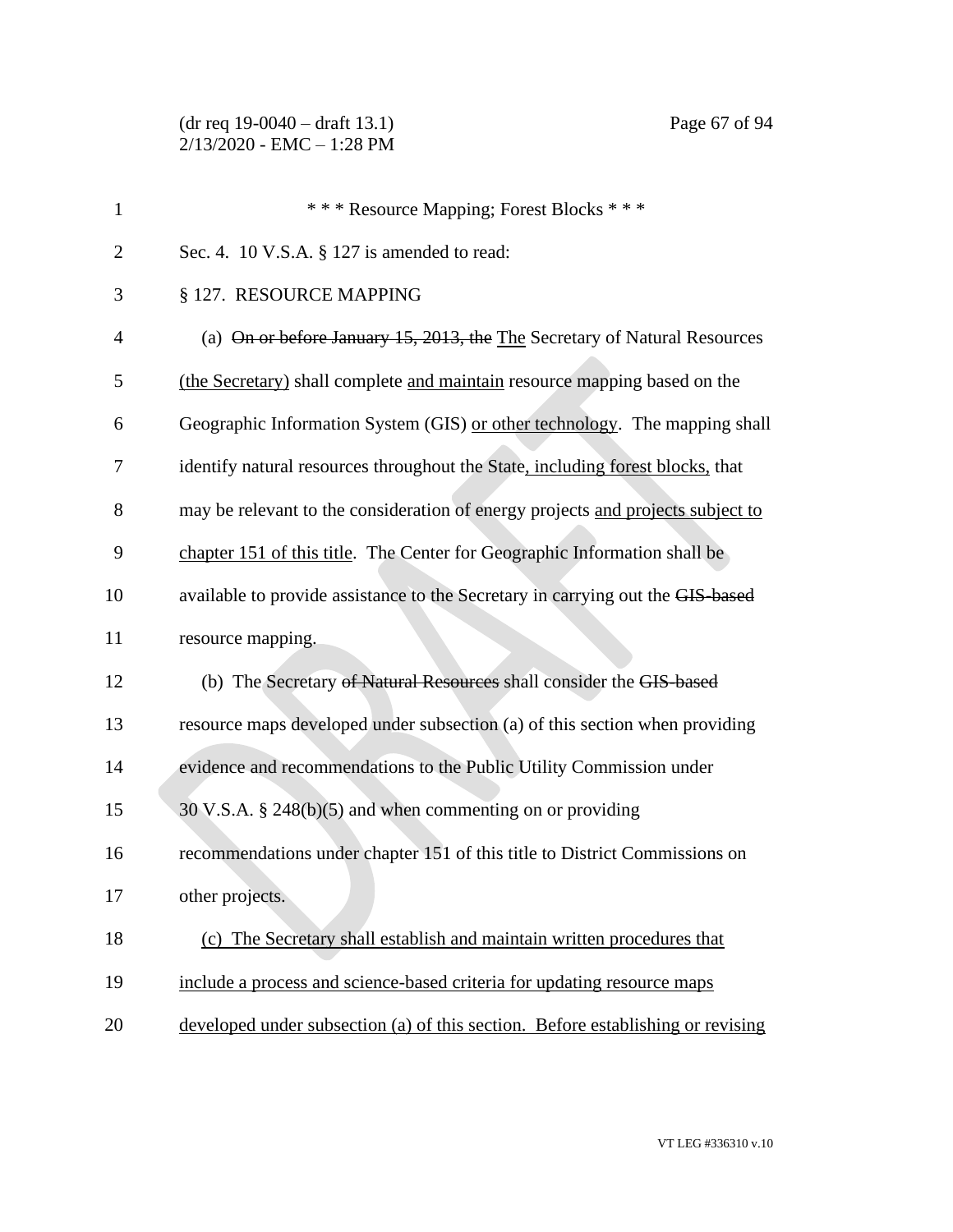(dr req 19-0040 – draft 13.1) Page 68 of 94 2/13/2020 - EMC – 1:28 PM

| $\mathbf{1}$   | these procedures, the Secretary shall provide opportunities for affected parties      |
|----------------|---------------------------------------------------------------------------------------|
| $\overline{2}$ | and the public to submit relevant information and recommendations.                    |
| 3              | *** Designated Center Appeal ***                                                      |
| $\overline{4}$ | Sec. 5. 24 V.S.A. § 2798 is amended to read:                                          |
| 5              | § 2798. DESIGNATION DECISIONS; NONAPPEAL APPEAL                                       |
| 6              | (a) The A person aggrieved by a designation decisions decision of the State           |
| 7              | Board under this chapter are not subject to appeal one or more of sections 2793       |
| 8              | through 2793e of this title may appeal to the Natural Resources Board                 |
| 9              | established under 10 V.S.A. chapter 151 within 30 days of the decision. If the        |
| 10             | decision pertains to designation of a growth center under section 2793c of this       |
| 11             | title, the period for filing an appeal shall be tolled by the filing of a request for |
| 12             | reconsideration under that section and shall commence to run in full on the           |
| 13             | State Board's issuance of a decision on that request.                                 |
| 14             | (b) The Natural Resources Board shall conduct a de novo hearing on the                |
| 15             | decision under appeal and shall proceed in accordance with the contested case         |
| 16             | requirements of the Vermont Administrative Procedure Act. The Natural                 |
| 17             | Resources Board shall issue a final decision within 90 days of the filing of the      |
| 18             | appeal. The provisions of 10 V.S.A. § 6024 regarding assistance to the Natural        |
| 19             | Resources Board from other departments and agencies of the State shall apply          |
| 20             | to appeals under this section.                                                        |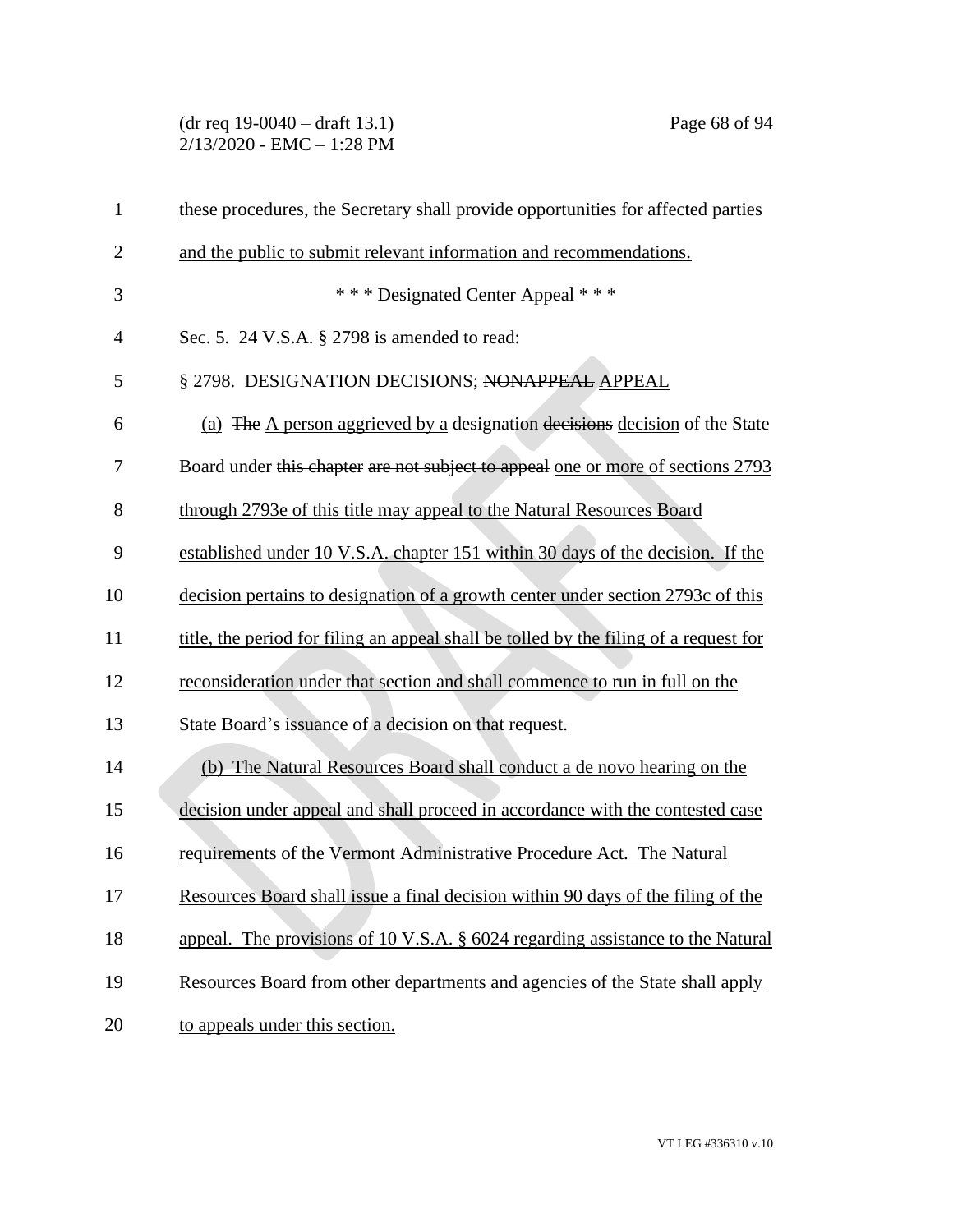(dr req 19-0040 – draft 13.1) Page 69 of 94 2/13/2020 - EMC – 1:28 PM

| $\mathbf{1}$   | *** Regional and Municipal Planning ***                                            |
|----------------|------------------------------------------------------------------------------------|
| $\overline{2}$ | Sec. 6. 24 V.S.A. $\S$ 4348(f) is amended to read:                                 |
| 3              | (f) A regional plan or amendment shall be adopted by not less than a               |
| 4              | 60 percent vote of the commissioners representing municipalities, in               |
| 5              | accordance with the bylaws of the regional planning commission, and                |
| 6              | immediately submitted to the legislative bodies of the municipalities that         |
| 7              | comprise the region.                                                               |
| 8              | (1) The plan or amendment shall be considered duly adopted and shall               |
| 9              | take effect 35 days after the date of adoption, unless, within 35 days of the date |
| 10             | of adoption, the regional planning commission receives certification from the      |
| 11             | legislative bodies of a majority of the municipalities in the region vetoing the   |
| 12             | proposed plan or amendment. In case of such a veto, the plan or amendment          |
| 13             | shall be deemed rejected.                                                          |
| 14             | (2) Upon adoption, the regional planning commission shall submit the               |
| 15             | plan or amendment to the Natural Resources Board established under                 |
| 16             | 10 V.S.A. chapter 151, which shall approve the plan or amendment if it             |
| 17             | determines that the plan or amendment is consistent with the goals of section      |
| 18             | 4302 of this title. The plan or amendment shall take effect on the issuance of     |

- 19 such approval. The Board shall issue its decision within 30 days after
- 20 receiving the plan or amendment.
- $***$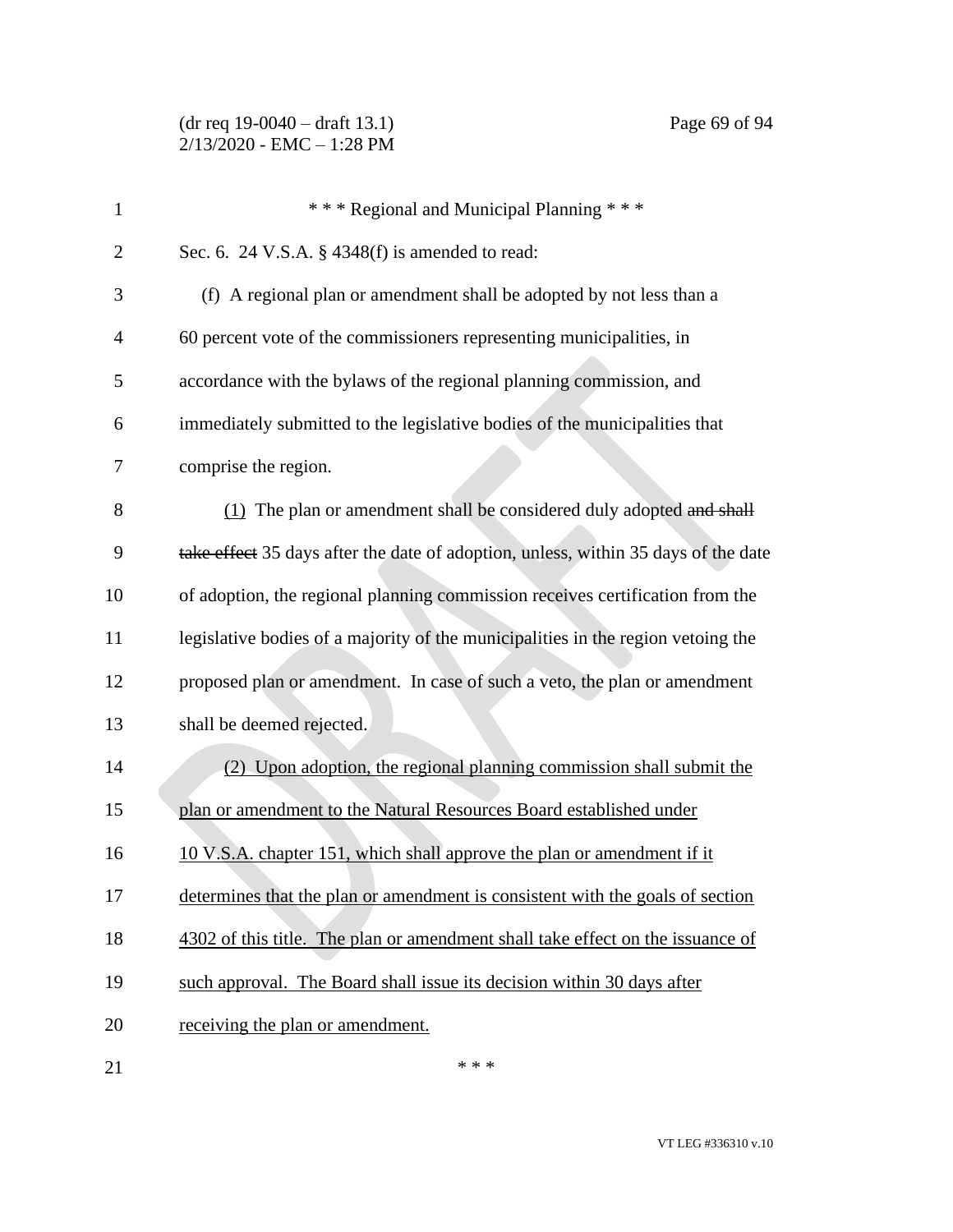(dr req 19-0040 – draft 13.1) Page 70 of 94 2/13/2020 - EMC – 1:28 PM Sec. 7. 24 V.S.A. § 4382 is amended to read: 2 § 4382. THE PLAN FOR A MUNICIPALITY (a) A plan for a municipality may shall be consistent with the goals established in section 4302 of this title and compatible with approved plans of other municipalities in the region and with the regional plan and shall include the following:  $* * *$ 8 Sec. 8. 24 V.S.A. § 4460 is amended to read: § 4460. APPROPRIATE MUNICIPAL PANELS \*\*\* (f)(1) This subsection shall apply to a subdivision or development that: (A) was previously permitted pursuant to 10 V.S.A. chapter 151; (B) is located in a downtown development district or neighborhood development area designated pursuant to chapter 76A of this title; and (C) has applied for a permit or permit amendment required by zoning 16 regulations or bylaws adopted pursuant to this subchapter. (2) The appropriate municipal panel reviewing an application for a municipal permit or permit amendment pursuant to this subsection shall include conditions contained within a permit previously issued pursuant to 10 20 V.S.A. chapter 151 unless the panel determines that the permit condition 21 pertains to any of the following: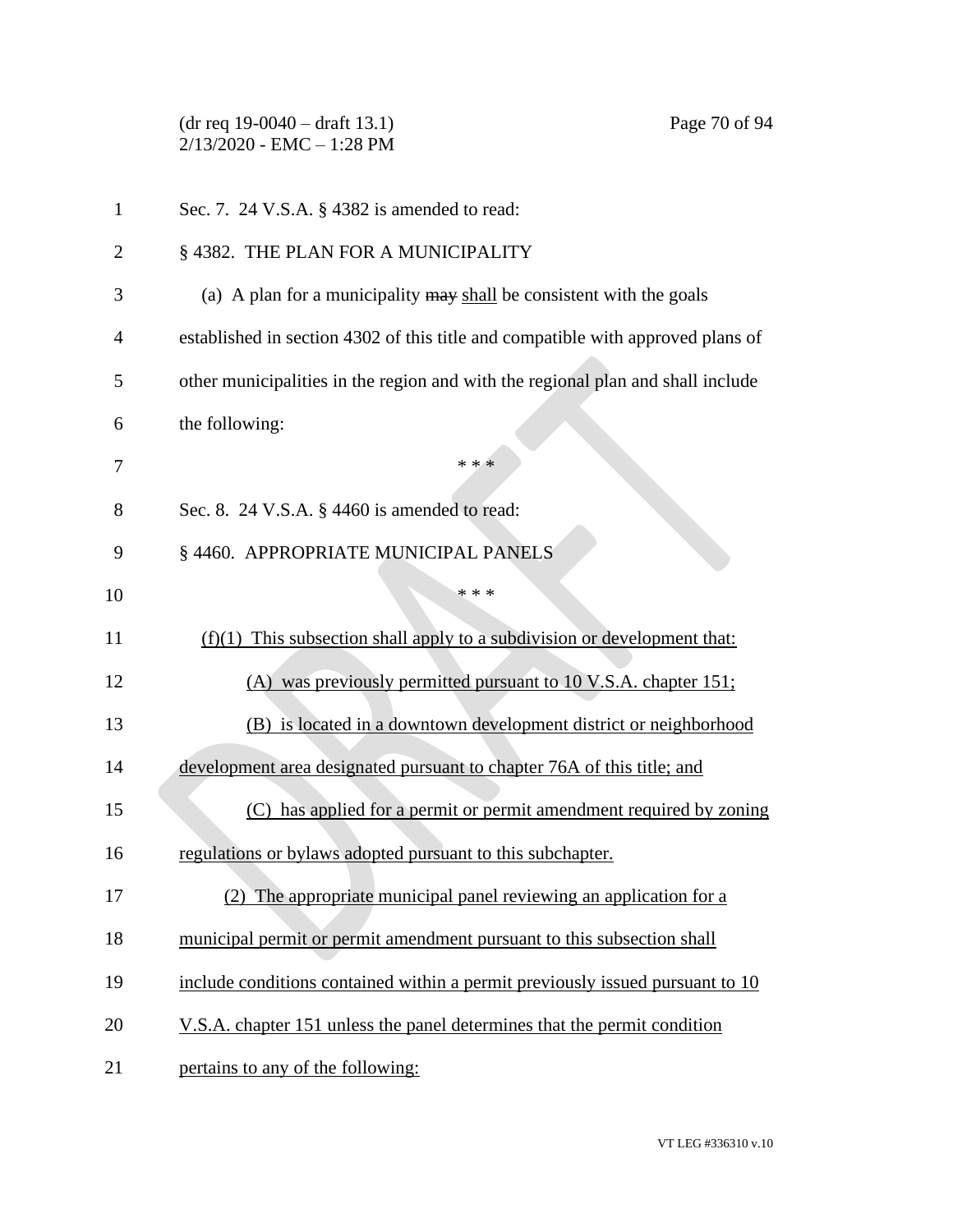# (dr req 19-0040 – draft 13.1) Page 71 of 94 2/13/2020 - EMC – 1:28 PM

| $\mathbf{1}$   | (A) the construction phase of the project that has already been                    |
|----------------|------------------------------------------------------------------------------------|
| $\overline{2}$ | completed;                                                                         |
| 3              | (B) compliance with another State permit that has independent                      |
| $\overline{4}$ | jurisdiction that addresses the condition in the previously issued permit;         |
| 5              | federal or State law that is no longer in effect or applicable;                    |
| 6              | (D) an issue that is addressed by municipal regulation, and the project            |
| 7              | will meet the municipal standards; and                                             |
| 8              | (E) a physical or use condition that is no longer in effect or                     |
| 9              | applicable, or that will no longer be in effect or applicable once the new project |
| 10             | is approved.                                                                       |
| 11             | (3) After issuing or amending a permit containing conditions pursuant to           |
| 12             | this subsection, the appropriate municipal panel shall provide notice and a        |
| 13             | copy of the permit to the Natural Resources Board.                                 |
| 14             | (4) The appropriate municipal panel's determinations shall be made                 |
| 15             | following notice and a public hearing as provided in section $4464(a)(1)$ of this  |
| 16             | title and to those persons requiring notice pursuant to 10 V.S.A. § 6084(b). The   |
| 17             | notice shall explicitly reference the existing Act 250 permit.                     |
| 18             | (5) The appropriate municipal panel's decision shall be issued in accord           |
| 19             | with section 4464(b) of this title and shall include specific findings with        |
| 20             | respect to its determinations pursuant to subdivision $(f)(2)$ of this section.    |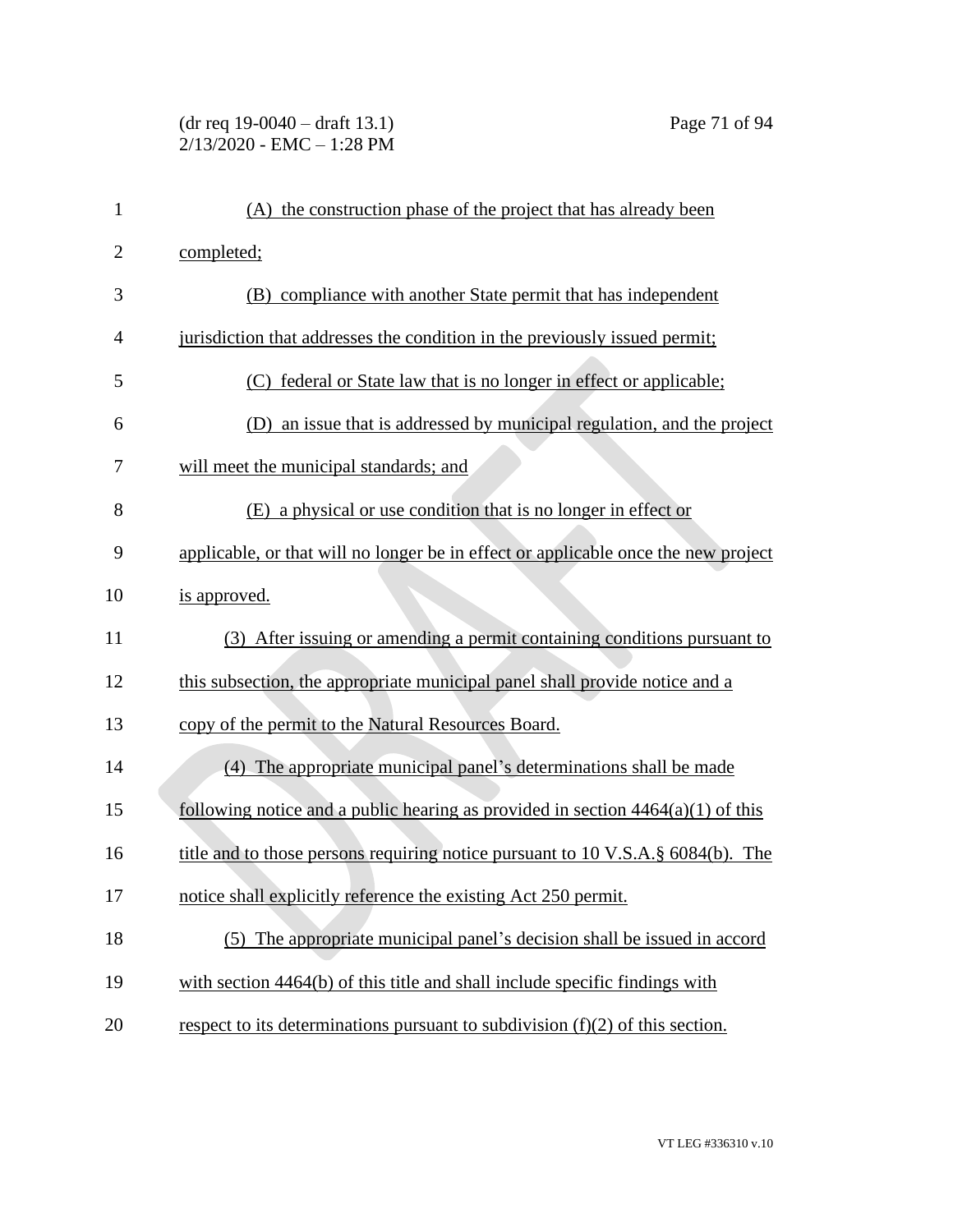(dr req 19-0040 – draft 13.1) Page 72 of 94 2/13/2020 - EMC – 1:28 PM

| 1              | (6) Any final action by the appropriate municipal panel affecting a                |
|----------------|------------------------------------------------------------------------------------|
| $\overline{2}$ | condition of a permit previously issued pursuant to 10 V.S.A. chapter 151 shall    |
| 3              | be recorded in the municipal land records.                                         |
| 4              | Sec. 9. REPEAL                                                                     |
| 5              | 10 V.S.A. § 6086b (downtown development; findings) is repealed.                    |
| 6              | *** Environmental Division ***                                                     |
| 7              | Sec. 10. 10 V.S.A. chapter 220 is amended to read:                                 |
| 8              | CHAPTER 220. CONSOLIDATED ENVIRONMENTAL APPEALS                                    |
| 9              | § 8501. PURPOSE                                                                    |
| 10             | It is the purpose of this chapter to:                                              |
| 11             | (1) consolidate existing appeal routes for municipal zoning and                    |
| 12             | subdivision decisions and acts or decisions of the Secretary of Natural            |
| 13             | Resources, district environmental coordinators, and District Commissions,          |
| 14             | excluding enforcement actions brought pursuant to chapters 201 and 211 of          |
| 15             | this title and the adoption of rules under 3 V.S.A. chapter 25;                    |
| 16             | (2) standardize the appeal periods, the parties who may appeal these acts          |
| 17             | or decisions, and the ability to stay any act or decision upon appeal, taking into |
| 18             | account the nature of the different programs affected;                             |
| 19             | (3) encourage people to get involved in the Act 250 permitting process             |
| 20             | at the initial stages of review by a District Commission by requiring              |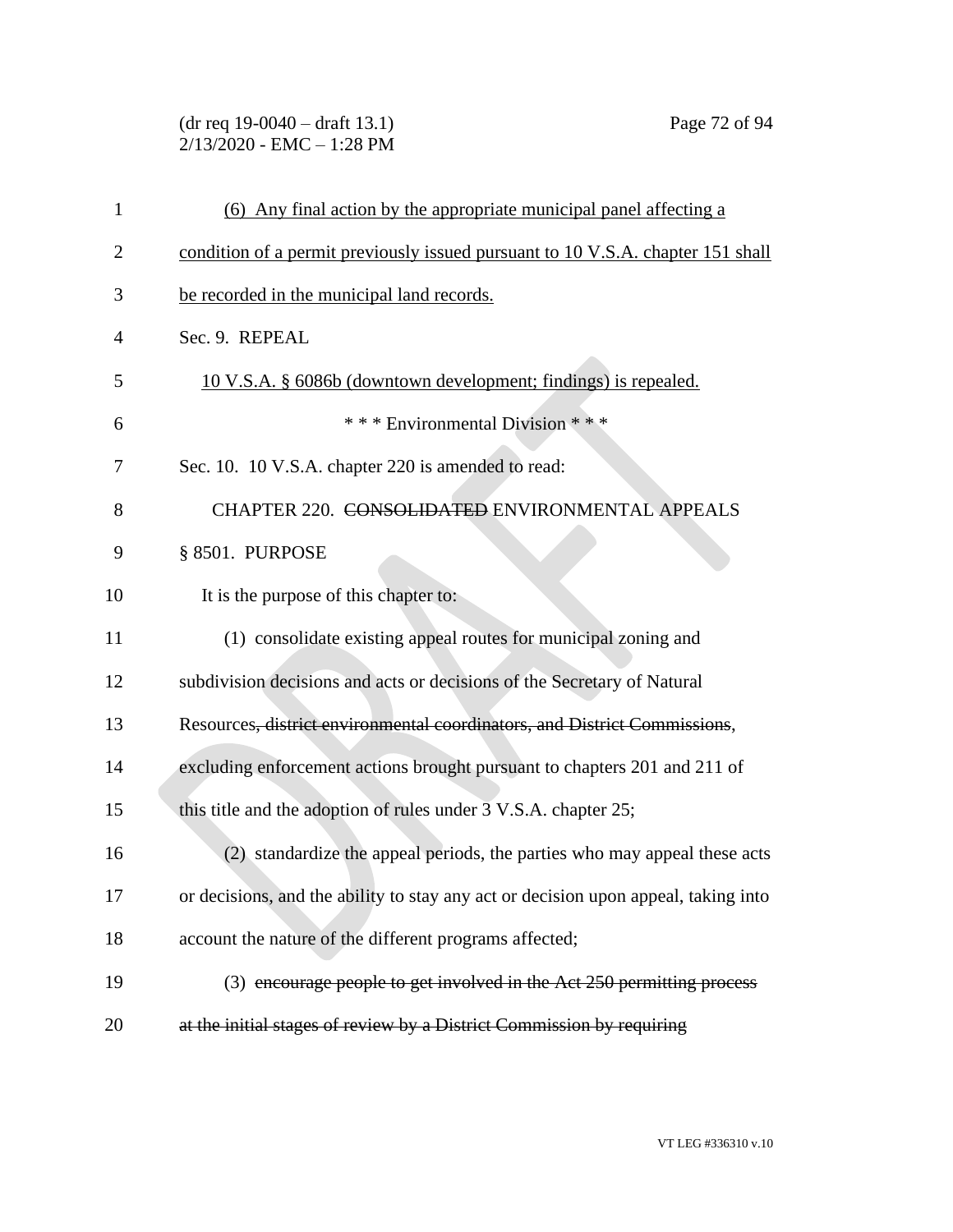(dr req 19-0040 – draft 13.1) Page 73 of 94 2/13/2020 - EMC – 1:28 PM

| 1  | participation as a prerequisite for an appeal of a District Commission decision         |
|----|-----------------------------------------------------------------------------------------|
| 2  | to the Environmental Division;                                                          |
| 3  | (4) assure ensure that clear appeal routes exist for acts and decisions of              |
| 4  | the Secretary of Natural Resources;                                                     |
| 5  | $\left(\frac{5}{4}\right)$ consolidate appeals of decisions related to renewable energy |
| 6  | generation plants and telecommunications facilities with review under,                  |
| 7  | respectively, 30 V.S.A. §§ 248 and 248a, with appeals and consolidation of              |
| 8  | proceedings pertaining to telecommunications facilities occurring only while            |
| 9  | 30 V.S.A. § 248a remains in effect.                                                     |
| 10 | * * *                                                                                   |
| 11 | § 8503. APPLICABILITY                                                                   |
| 12 | (a) This chapter shall govern all appeals of an act or decision of the                  |
| 13 | Secretary, excluding appeals of enforcement actions under chapters 201 and              |
| 14 | 211 of this title and rulemaking, under:                                                |
| 15 | * * *                                                                                   |
| 16 | (b) This chapter shall govern:                                                          |
| 17 | (1) appeals from an act or decision of a District Commission under                      |
| 18 | chapter 151 of this title.                                                              |
| 19 | (2) appeals from a district coordinator jurisdictional opinion under                    |
| 20 | $\frac{8}{3}$ 6007(e) of this title.                                                    |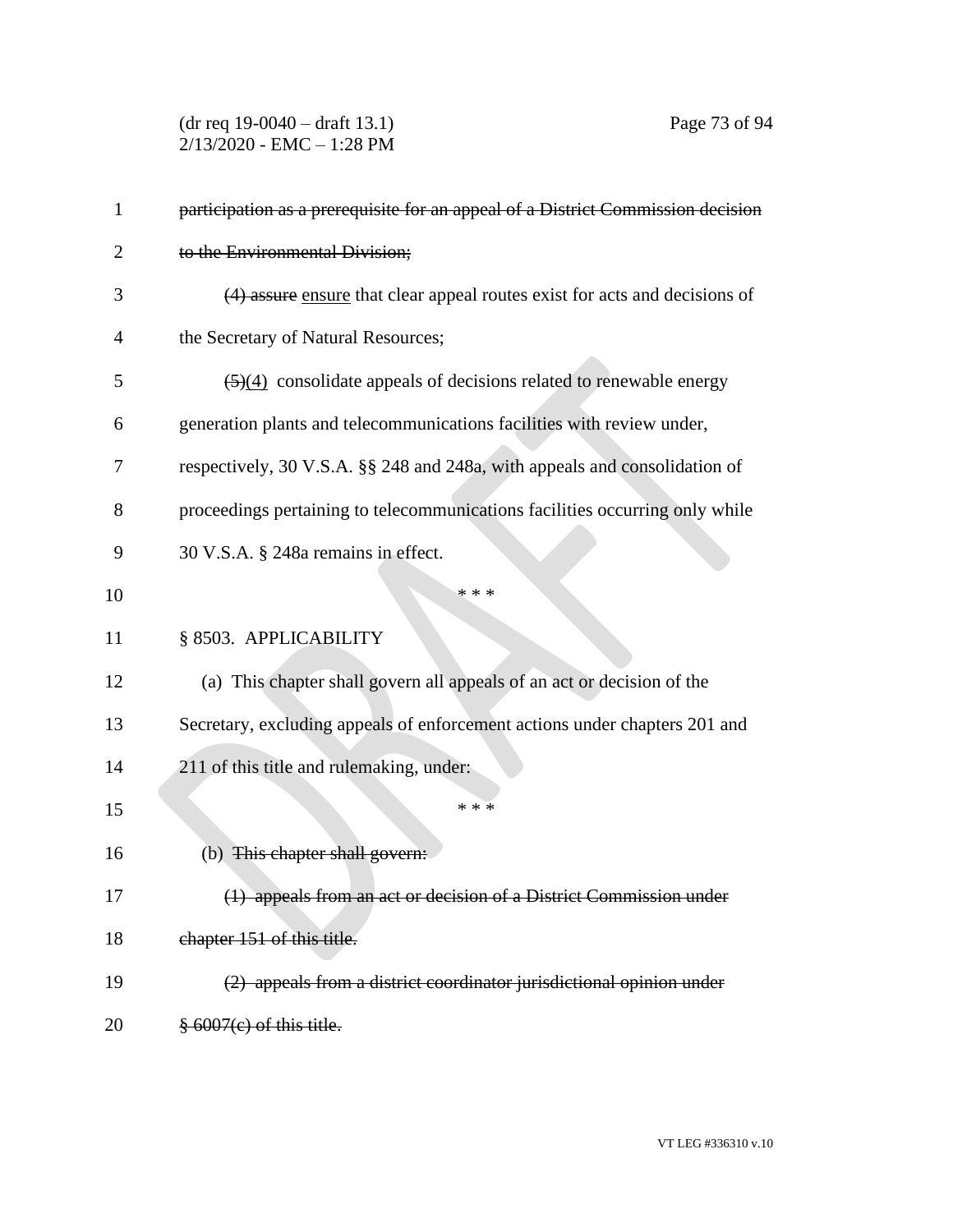(dr req 19-0040 – draft 13.1) Page 74 of 94 2/13/2020 - EMC – 1:28 PM

| 1              | (3) appeals from findings of fact and conclusions of law issued by the             |
|----------------|------------------------------------------------------------------------------------|
| $\overline{2}$ | Natural Resources Board in its review of a designated growth center for            |
| 3              | conformance with the criteria of subsection 6086(a) of this title, pursuant to     |
| 4              | authority granted at 24 V.S.A. § 2793e(f). [Repealed.]                             |
| 5              | * * *                                                                              |
| 6              | § 8504. APPEALS TO THE ENVIRONMENTAL DIVISION                                      |
| 7              | (a) Act 250 and Agency appeals. Within 30 days of the date of the act or           |
| 8              | decision, any person aggrieved by an act or decision of the Secretary, a District  |
| 9              | Commission, or a district coordinator under the provisions of law listed in        |
| 10             | section 8503 of this title, or any party by right, may appeal to the               |
| 11             | Environmental Division, except for an act or decision of the Secretary under       |
| 12             | subdivision $6086b(3)(E)$ of this title or governed by section 8506 of this title. |
| 13             | * * *                                                                              |
| 14             | (c) Notice of the filing of an appeal.                                             |
| 15             | (1) Upon filing an appeal from an act or decision of the District                  |
| 16             | Commission, the appellant shall notify all parties who had party status as of the  |
| 17             | end of the District Commission proceeding, all friends of the Commission, and      |
| 18             | the Natural Resources Board that an appeal is being filed. In addition, the        |
| 19             | appellant shall publish notice not more than 10 days after providing notice as     |
| 20             | required under this subsection, at the appellant's expense, in a newspaper of      |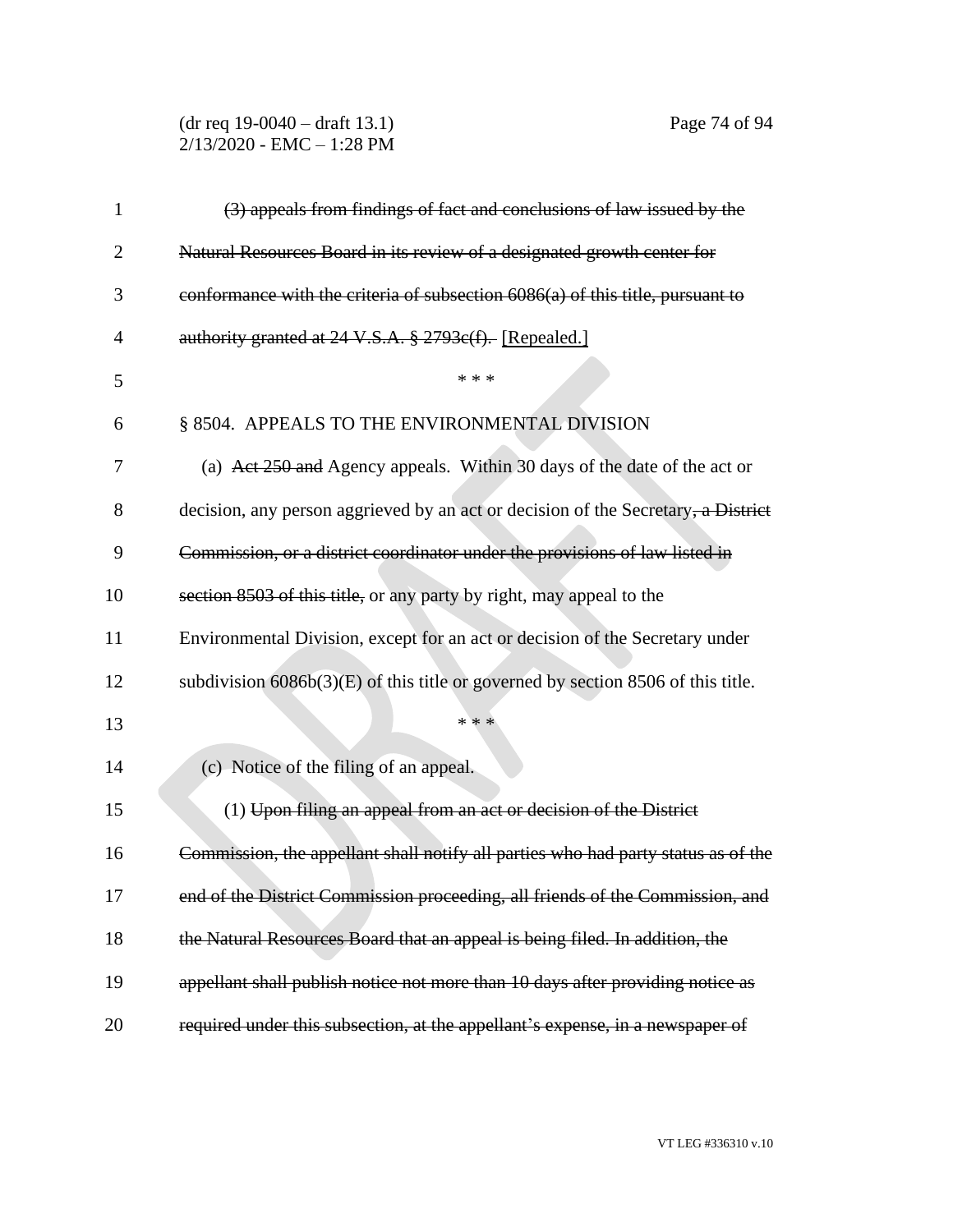general circulation in the area of the project which is the subject of the decision.

 (2) Upon the filing of an appeal from the act or decision of the Secretary under the provisions of law listed in section 8503 of this title, the appellant shall provide notice of the filing of an appeal to the following persons: the applicant before the Agency of Natural Resources, if other than the appellant; the owner of the land where the project is located if the applicant is not the owner; the municipality in which the project is located; the municipal and regional planning commissions for the municipality in which the project is located; if the project site is located on a boundary, any adjacent Vermont municipality and the municipal and regional planning commissions for that municipality; any State agency affected; the solid waste management district in which the project is located, if the project constitutes a facility pursuant to subdivision 6602(10) of this title; all persons required to receive notice of receipt of an application or notice of the issuance of a draft permit; and all persons on any mailing list for the decision involved. In addition, the appellant shall publish notice not more than 10 days after providing notice as required under this subsection, at the appellant's expense, in a newspaper of general circulation in the area of the project which is the subject of the decision.  $(3)(2)$  In the case of appeals under 24 V.S.A. chapter 117, notice shall be as required under 24 V.S.A. § 4471.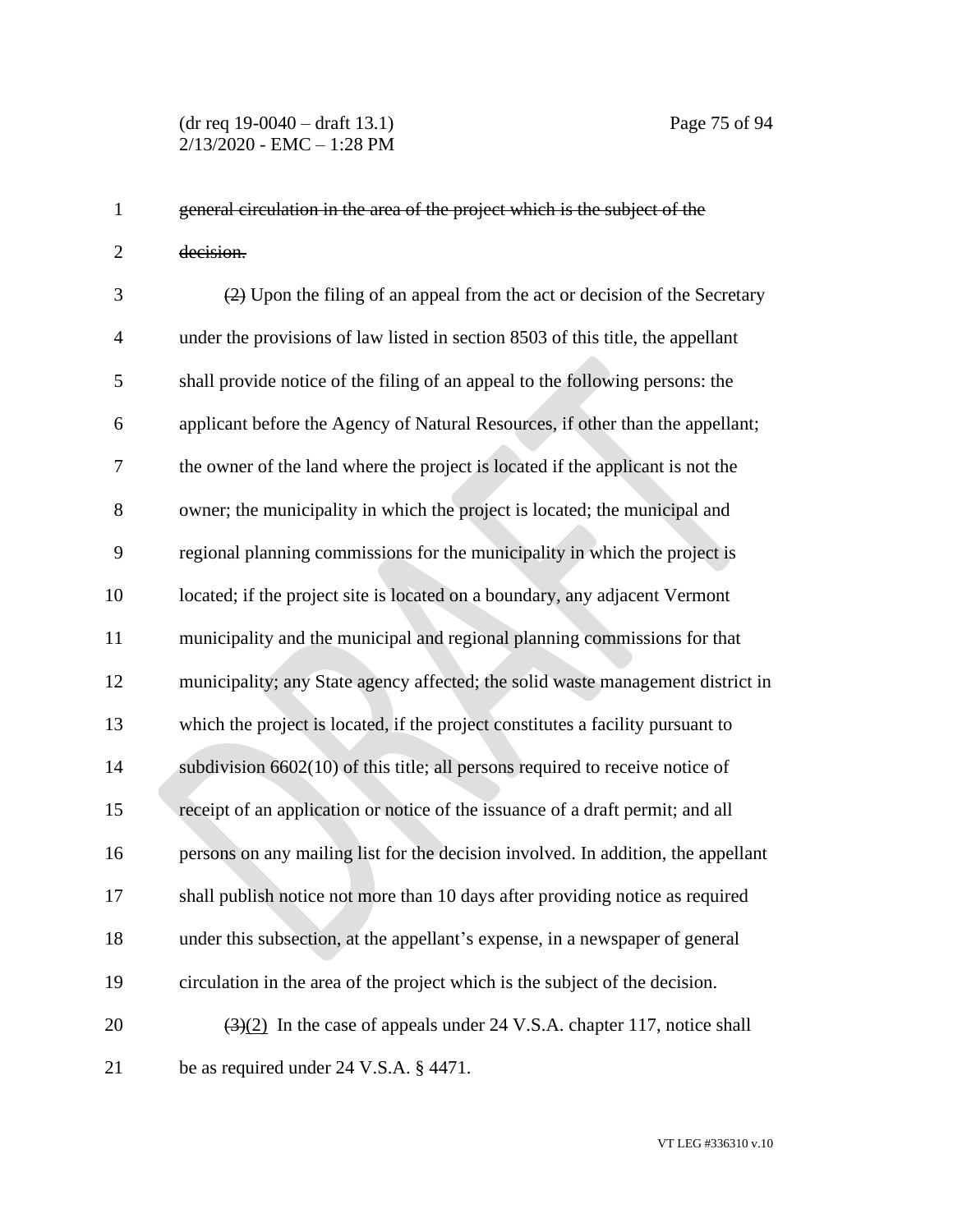| 1              | (d) Requirement to participate before the District Commission or the              |
|----------------|-----------------------------------------------------------------------------------|
| $\overline{2}$ | Secretary.                                                                        |
| 3              | (1) Participation before District Commission. An aggrieved person shall           |
| 4              | not appeal an act or decision that was made by a District Commission unless       |
| 5              | the person was granted party status by the District Commission pursuant to        |
| 6              | subdivision $6085(c)(1)(E)$ of this title, participated in the proceedings before |
| 7              | the District Commission, and retained party status at the end of the District     |
| 8              | Commission proceedings. In addition, the person may only appeal those issues      |
| 9              | under the criteria with respect to which the person was granted party status.     |
| 10             | However, notwithstanding these limitations, an aggrieved person may appeal        |
| 11             | an act or decision of the District Commission if the Environmental judge          |
| 12             | determines that:                                                                  |
| 13             | (A) there was a procedural defect that prevented the person from                  |
| 14             | obtaining party status or participating in the proceeding;                        |
| 15             | (B) the decision being appealed is the grant or denial of party status;           |
| 16             | Θr                                                                                |
| 17             | (C) some other condition exists which would result in manifest                    |
| 18             | injustice if the person's right to appeal was disallowed.                         |
| 19             | (2) Participation before the Secretary.                                           |
| 20             | $(A)$ An aggrieved person shall not appeal an act or decision of the              |
| 21             | Secretary unless the person submitted to the Secretary a written comment          |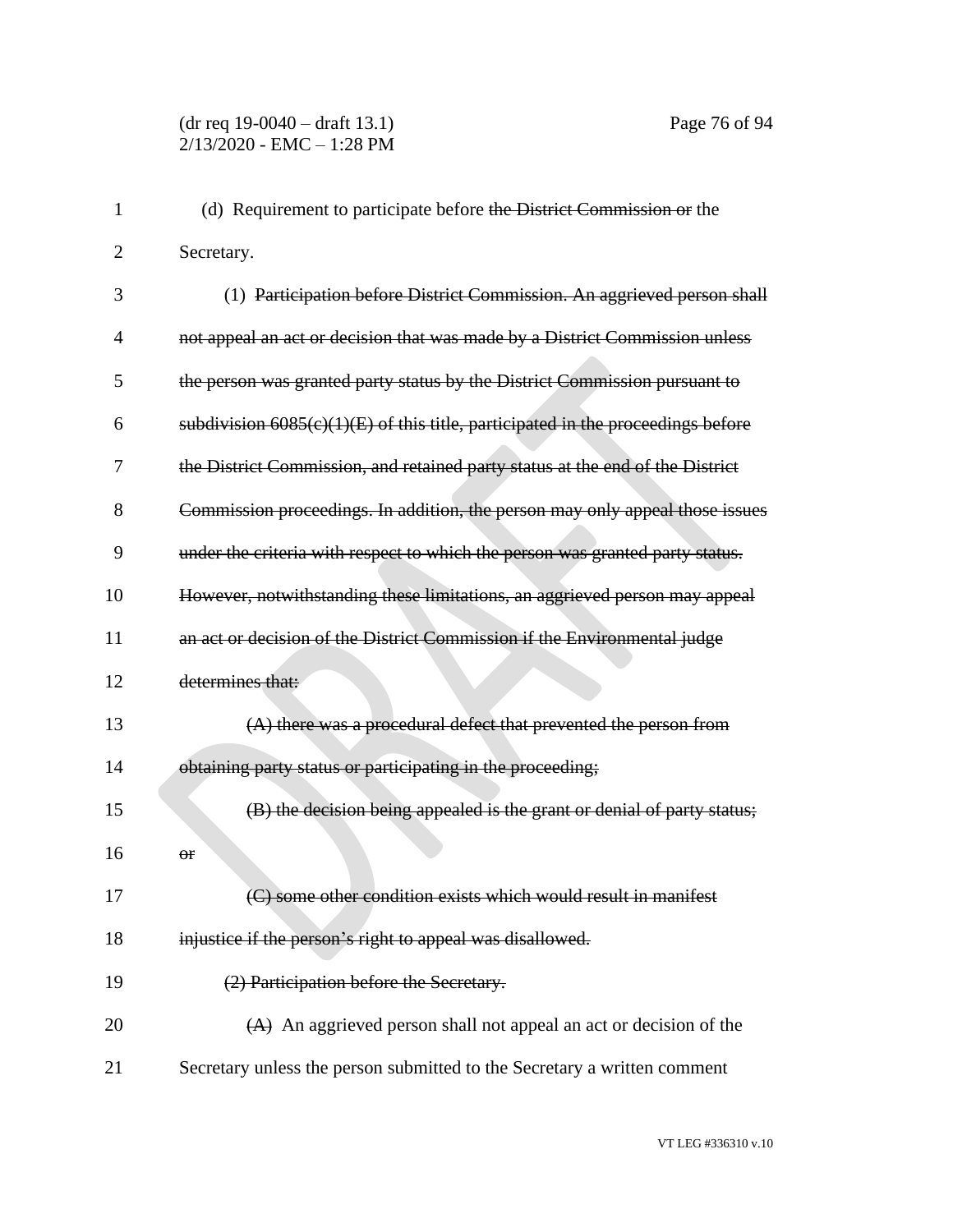## (dr req 19-0040 – draft 13.1) Page 77 of 94 2/13/2020 - EMC – 1:28 PM

| $\mathbf{1}$   | during the comment period or an oral comment at the public meeting                           |
|----------------|----------------------------------------------------------------------------------------------|
| $\overline{2}$ | conducted by the Secretary. In addition, the person may only appeal issues                   |
| 3              | related to the person's comment to the Secretary.                                            |
| 4              | $\overline{(i)(A)}$ To be sufficient for the purpose of appeal, a comment to the             |
| 5              | Secretary shall identify each reasonably ascertainable issue with enough                     |
| 6              | particularity so that a meaningful response can be provided.                                 |
| 7              | $\overline{(ii)(B)}$ The appellant shall identify each comment that the                      |
| 8              | appellant submitted to the Secretary that identifies or relates to an issue raised           |
| 9              | in his or her appeal.                                                                        |
| 10             | $(iii)(C)$ A person moving to dismiss an appeal or an issue raised                           |
| 11             | by an appeal pursuant to this subdivision $(A)(1)$ shall have the burden to prove            |
| 12             | that the requirements of this subdivision $(A)(1)$ are not satisfied.                        |
| 13             | $\overline{(B)(2)}$ Notwithstanding the limitations of subdivision $\overline{(2)(A)(1)}$ of |
| 14             | this subsection, an aggrieved person may appeal an act or decision of the                    |
| 15             | Secretary if the Environmental judge determines that:                                        |
| 16             | $\overline{(i)(A)}$ there was a procedural defect that prevented the person                  |
| 17             | from commenting during the comment period or at the public meeting or                        |
| 18             | otherwise participating in the proceeding;                                                   |
| 19             | $\overline{(ii)(B)}$ the Secretary did not conduct a comment period and did not              |
| 20             | hold a public meeting;                                                                       |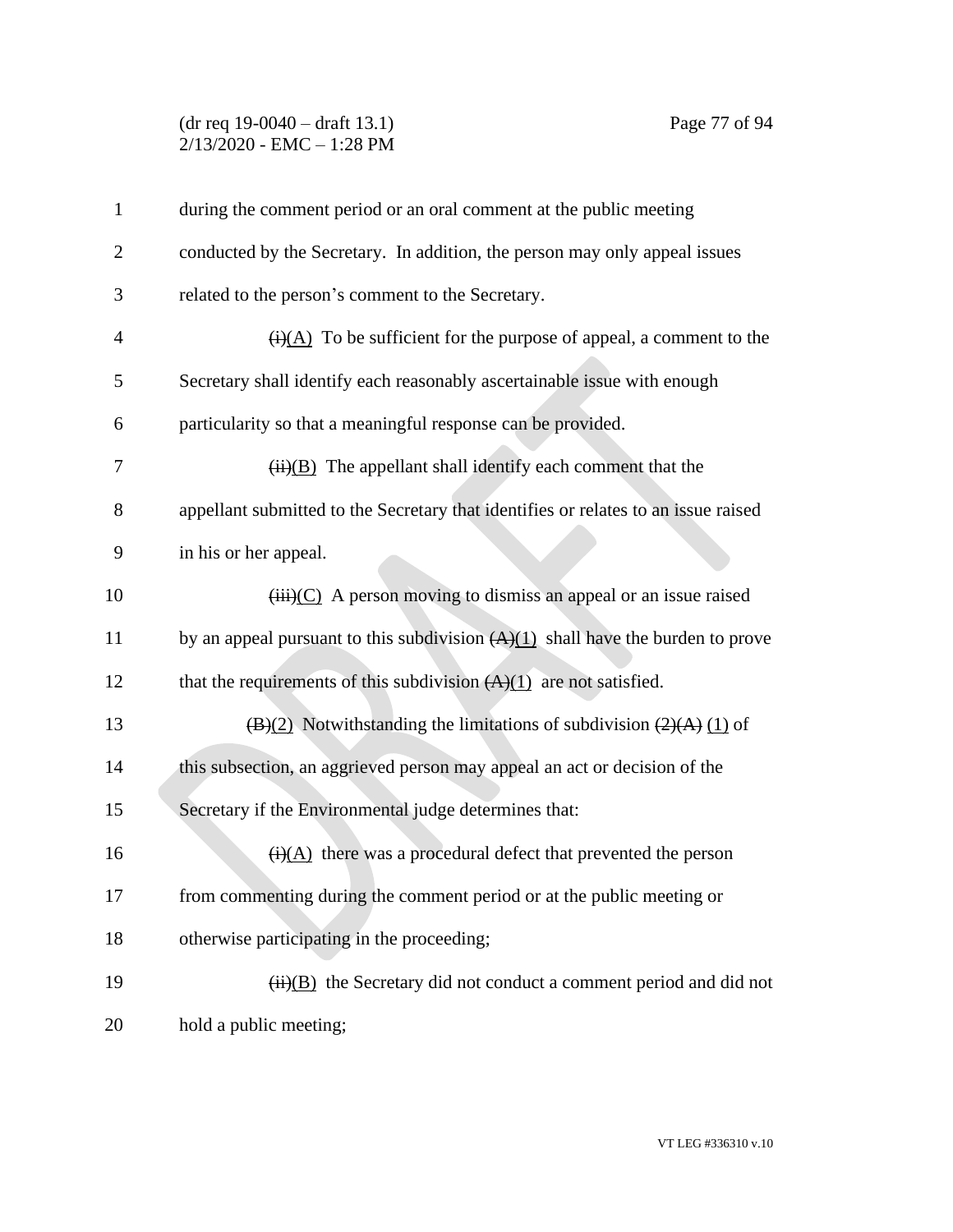## (dr req 19-0040 – draft 13.1) Page 78 of 94 2/13/2020 - EMC – 1:28 PM

| 1              | $\overrightarrow{(\text{iii})}$ (C) the person demonstrates that an issue was not reasonably |
|----------------|----------------------------------------------------------------------------------------------|
| $\overline{2}$ | ascertainable during the review of an application or other request that led to the           |
| 3              | Secretary's act or decision; or                                                              |
| $\overline{4}$ | $(\mathbf{iv})(D)$ some other condition exists which would result in manifest                |
| 5              | injustice if the person's right to appeal was disallowed.                                    |
| 6              | (e) Act 250 jurisdictional determinations by a district coordinator.                         |
| 7              | (1) The appellant shall provide notice of the filing of an appeal to each                    |
| 8              | person entitled to notice under subdivisions $6085(c)(1)(A)$ through (D) of this             |
| 9              | title, to each person on an approved subdivision $6085(c)(1)(E)$ list, and to the            |
| 10             | Natural Resources Board.                                                                     |
| 11             | (2) Failure to appeal within the time required under subsection (a) of this                  |
| 12             | section shall render the decision of the district coordinator under subsection               |
| 13             | $6007(c)$ of this title the final determination regarding jurisdiction under chapter         |
| 14             | 151 of this title unless the underlying jurisdictional opinion was not properly              |
| 15             | served on persons listed in subdivisions $6085(c)(1)(A)$ through (D) of this title           |
| 16             | and on persons on a subdivision $6085(c)(1)(E)$ list approved under subsection               |
| 17             | $6007(c)$ of this title.                                                                     |
| 18             | $(f)$ Stays.                                                                                 |
| 19             | (1) The filing of an appeal shall automatically stay the act or decision in                  |
| 20             | the following situations:                                                                    |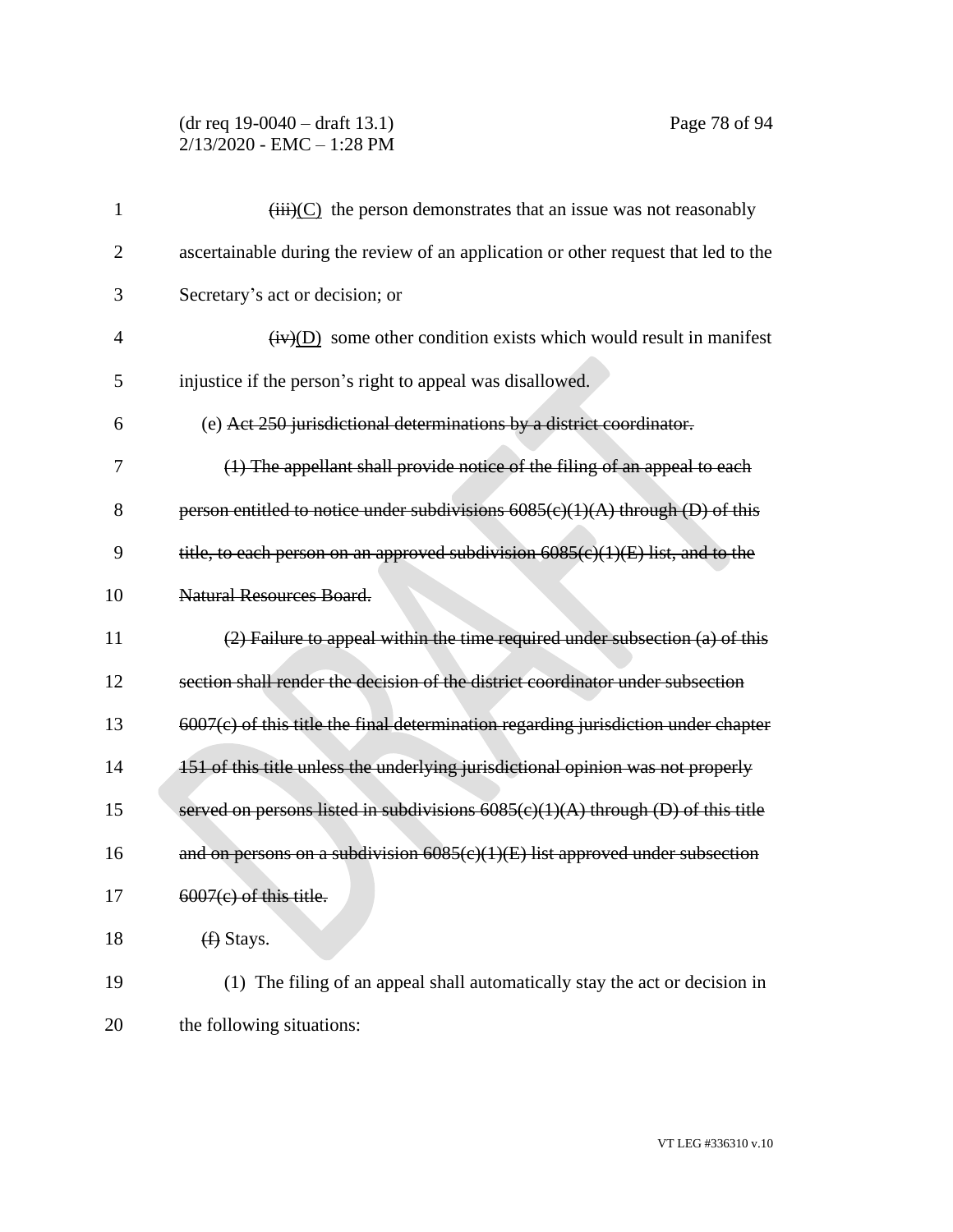## (dr req 19-0040 – draft 13.1) Page 79 of 94 2/13/2020 - EMC – 1:28 PM

| $\mathbf{1}$   | (A) acts or decisions involving stream alteration permits or shoreline                  |
|----------------|-----------------------------------------------------------------------------------------|
| $\overline{2}$ | encroachment permits issued by the Secretary;                                           |
| 3              | (B) the denial of interested person status by a board of adjustment,                    |
| 4              | planning commission, or development review board.                                       |
| 5              | (2) Upon petition by a party or upon its own motion for a stay of an act                |
| 6              | or decision, the Environmental Division shall perform the initial review of the         |
| 7              | request and may grant a stay. Any decision under this subsection to issue a stay        |
| 8              | shall be subject to appeal to the Supreme Court according to the Rules of               |
| 9              | Appellate Procedure.                                                                    |
| 10             | $\frac{f(g)(f)}{g(f)}$ Consolidated appeals. The Environmental Division may consolidate |
| 11             | or coordinate different appeals where those appeals all relate to the same              |
| 12             | project.                                                                                |
| 13             | $\frac{h(x)}{g}$ De novo hearing. The Environmental Division, applying the              |
| 14             | substantive standards that were applicable before the tribunal appealed from,           |
| 15             | shall hold a de novo hearing on those issues which have been appealed, except           |
| 16             | in the case of:                                                                         |
| 17             | (1) a decision being appealed on the record pursuant to 24 V.S.A.                       |
| 18             | chapter 117;                                                                            |
| 19             | (2) a decision of the Commissioner of Forests, Parks and Recreation                     |
| 20             | under section 2625 of this title being appealed on the record, in which case the        |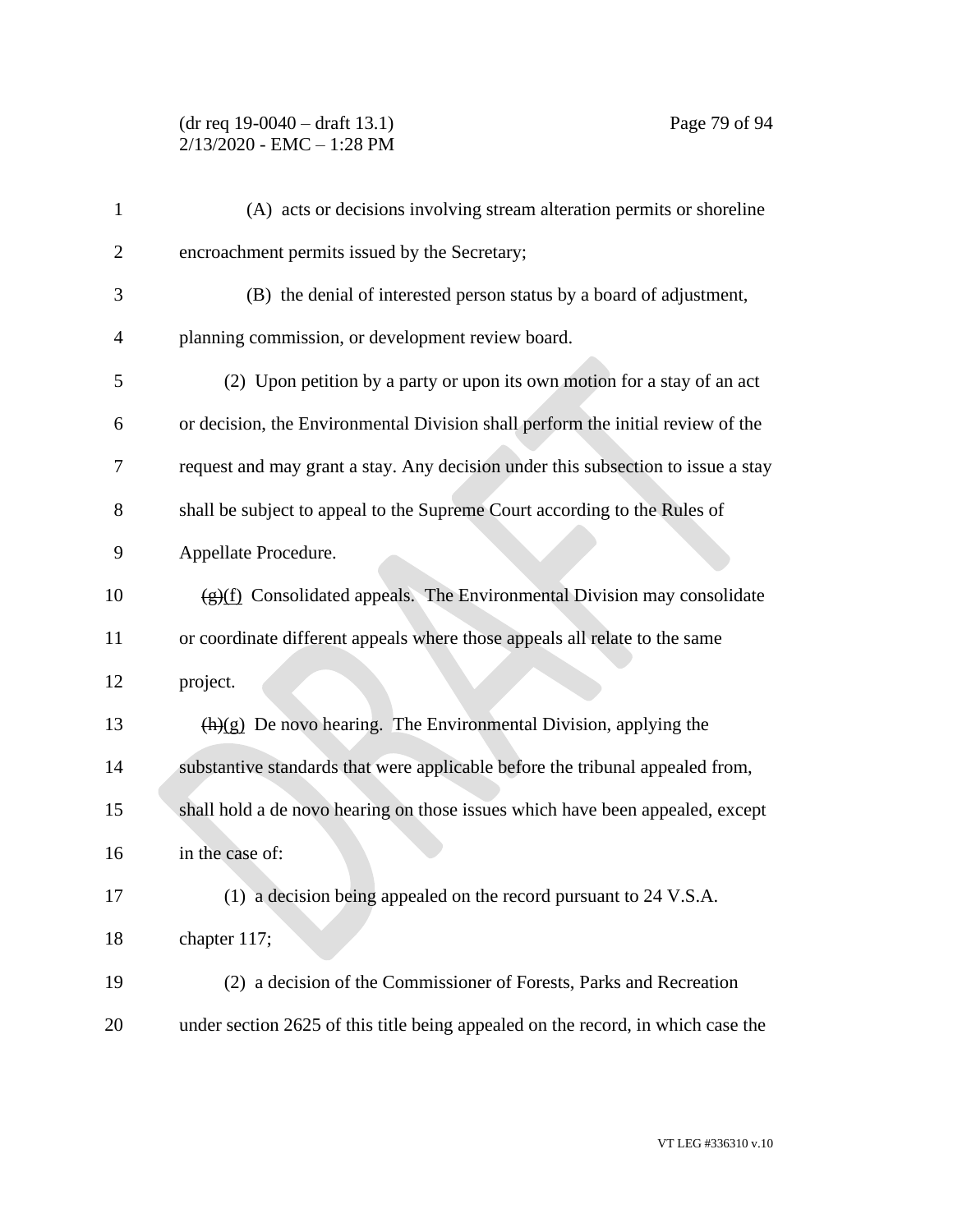(dr req 19-0040 – draft 13.1) Page 80 of 94 2/13/2020 - EMC – 1:28 PM

| $\mathbf{1}$   | court shall affirm the decision, unless it finds that the Commissioner did not          |
|----------------|-----------------------------------------------------------------------------------------|
| $\overline{2}$ | have reasonable grounds on which to base the decision.                                  |
| 3              | (i) Deference to Agency technical determinations. In the                                |
| 4              | adjudication of appeals relating to land use permits under chapter 151 of this          |
| 5              | title, technical determinations of the Secretary shall be accorded the same             |
| 6              | deference as they are accorded by a District Commission under subsection                |
| 7              | $6086(d)$ of this title.                                                                |
| 8              | $\overline{(i)(h)}$ Appeals of authorizations or coverage under a general permit. Any   |
| 9              | appeal of an authorization or coverage under the terms of a general permit shall        |
| 10             | be limited in scope to whether the permitted activity complies with the terms           |
| 11             | and conditions of the general permit.                                                   |
| 12             | $\frac{f(k)(i)}{i}$ Limitations on appeals. Notwithstanding any other provision of this |
| 13             | section:                                                                                |
| 14             | (1) there shall be no appeal from a District Commission decision when                   |
| 15             | the Commission has issued a permit and no hearing was requested or held, or             |
| 16             | no motion to alter was filed following the issuance of an administrative                |
| 17             | amendment;                                                                              |
| 18             | $(2)$ , a municipal decision regarding whether a particular application                 |
| 19             | qualifies for a recorded hearing under 24 V.S.A. § 4471(b) shall not be subject         |
| 20             | to appeal;                                                                              |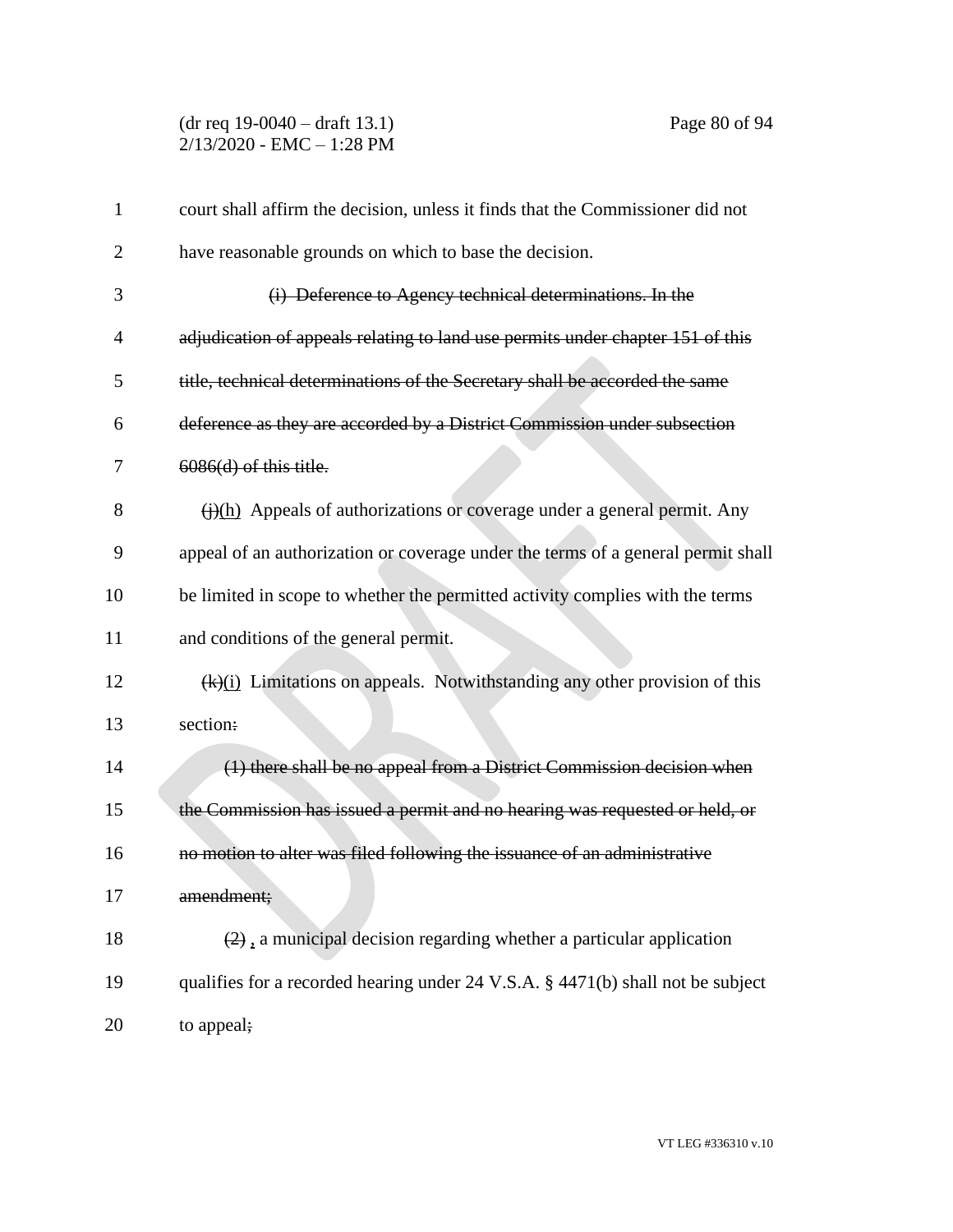## (dr req 19-0040 – draft 13.1) Page 81 of 94 2/13/2020 - EMC – 1:28 PM

| 1              | (3) if a District Commission issues a partial decision under subsection                |
|----------------|----------------------------------------------------------------------------------------|
| $\overline{2}$ | 6086(b) of this title, any appeal of that decision must be taken within 30 days        |
| 3              | of the date of that decision.                                                          |
| 4              | $\frac{H(x)}{L(x)}$ Representation. The Secretary may represent the Agency of Natural  |
| 5              | Resources in all appeals under this section. The Chair of the Natural                  |
| 6              | Resources Board may represent the Board in any appeal under this section,              |
| 7              | unless the Board directs otherwise. If more than one State agency, other than          |
| 8              | the Board, either appeals or seeks to intervene in an appeal under this section,       |
| 9              | only the Attorney General may represent the interests of those agencies of the         |
| 10             | State in the appeal.                                                                   |
| 11             | $(m)(k)$ Precedent. Prior decisions of the Environmental Board, Water                  |
| 12             | Resources Board, and Waste Facilities Panel shall be given the same weight             |
| 13             | and consideration as prior decisions of the Environmental Division.                    |
| 14             | $\frac{f(n)(1)}{n}$ Intervention. Any person may intervene in a pending appeal if that |
| 15             | person:                                                                                |
| 16             | (1) appeared as a party in the action appealed from and retained party                 |
| 17             | status;                                                                                |
| 18             | $(2)$ is a party by right;                                                             |
| 19             | (3) is the Natural Resources Board;                                                    |
| 20             | $(4)$ is a person aggrieved, as defined in this chapter;                               |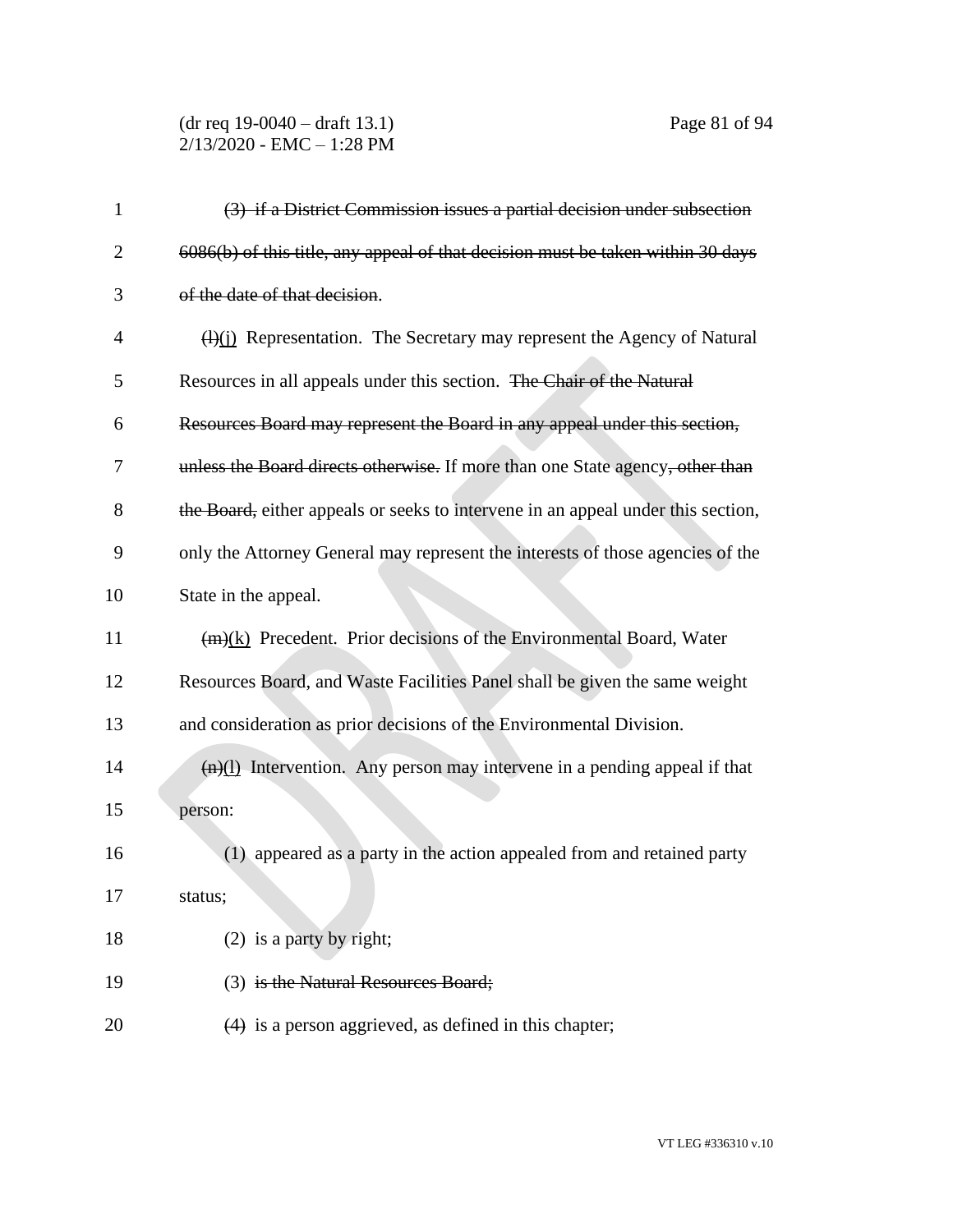### (dr req 19-0040 – draft 13.1) Page 82 of 94 2/13/2020 - EMC – 1:28 PM

| $\mathbf{1}$ | $\frac{5(4)}{2}$ qualifies as an "interested person," as established in 24 V.S.A.         |
|--------------|-------------------------------------------------------------------------------------------|
| 2            | § 4465, with respect to appeals under 24 V.S.A. chapter 117; or                           |
| 3            | $(6)(5)$ meets the standard for intervention established in the Vermont                   |
| 4            | Rules of Civil Procedure.                                                                 |
| 5            | $\overline{\Theta(m)}$ With respect to review of an act or decision of the Secretary      |
| 6            | pursuant to 3 V.S.A. § 2809, the Division may reverse the act or decision or              |
| 7            | amend an allocation of costs to an applicant only if the Division determines              |
| 8            | that the act, decision, or allocation was arbitrary, capricious, or an abuse of           |
| 9            | discretion. In the absence of such a determination, the Division shall require            |
| 10           | the applicant to pay the Secretary all costs assessed pursuant to 3 V.S.A. §              |
| 11           | 2809.                                                                                     |
| 12           | $\frac{\phi(n)}{n}$ Administrative record. The Secretary shall certify the administrative |
| 13           | record as defined in chapter 170 of this title and shall transfer a certified copy        |
| 14           | of that record to the Environmental Division when:                                        |
| 15           | (1) there is an appeal of an act or decision of the Secretary that is based               |
| 16           | on that record; or                                                                        |
| 17           | (2) there is an appeal of a decision of a District Commission and the                     |
| 18           | applicant used a decision of the Secretary based on that record to create a               |
| 19           | presumption under a criterion of subsection 6086(a) of this title that is at issue        |
| 20           | in the appeal.                                                                            |
|              |                                                                                           |

 $***$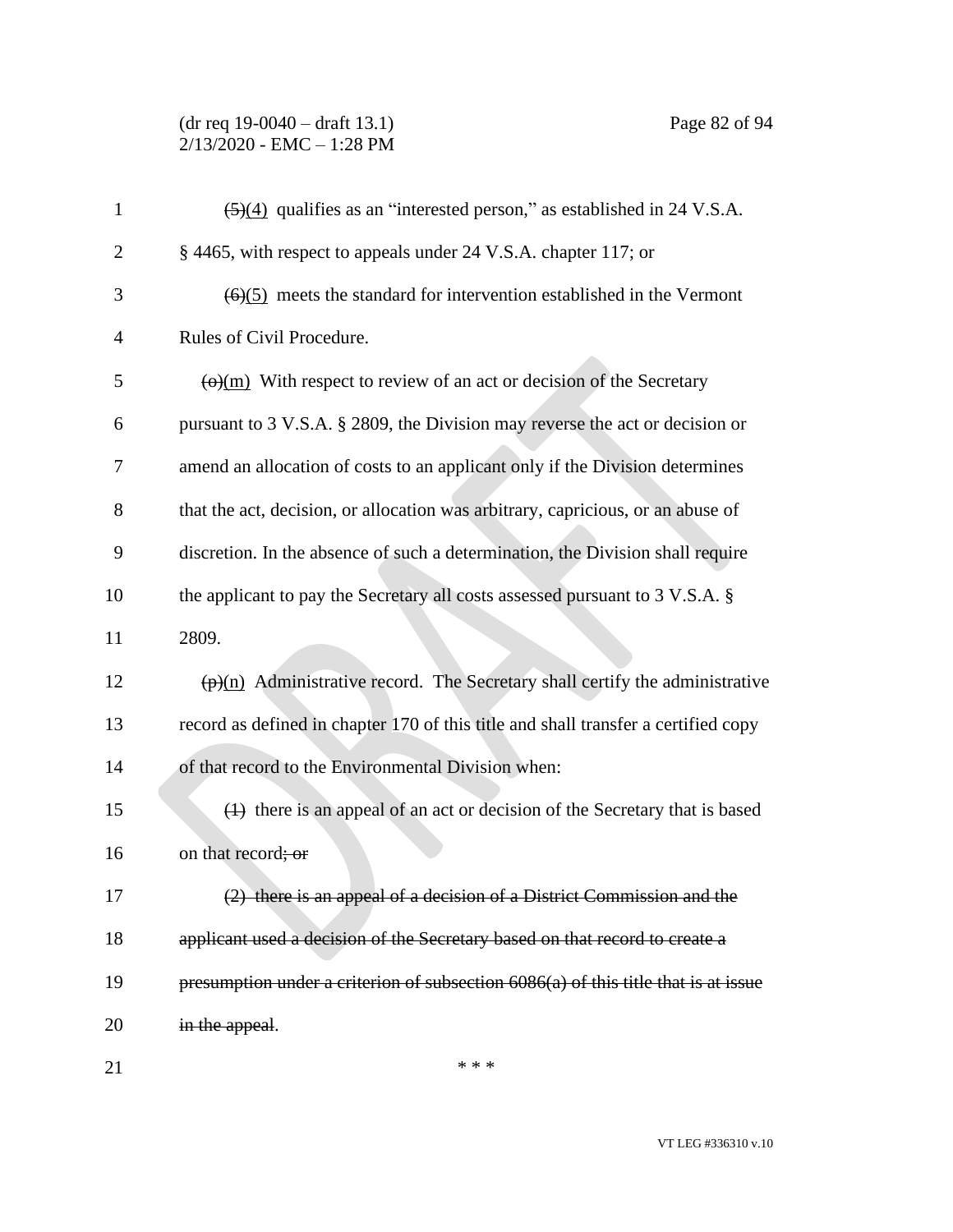|              | $(dr \text{ req } 19-0040 - draft 13.1)$<br>Page 83 of 94<br>$2/13/2020$ - EMC - 1:28 PM |
|--------------|------------------------------------------------------------------------------------------|
| $\mathbf{1}$ | *** Environmental Division ***                                                           |
| 2            | Sec. 11. $4$ V.S.A. $\S$ 34 is amended to read:                                          |
| 3            | § 34. JURISDICTION; ENVIRONMENTAL DIVISION                                               |
| 4            | The Environmental Division shall have:                                                   |
| 5            | (1) jurisdiction of matters arising under 10 V.S.A. chapters 201 and 220;                |
| 6            | and                                                                                      |
| 7            | (2) jurisdiction of matters arising under 24 V.S.A. chapter 61,                          |
| 8            | subchapter 12 and chapter $117$ ; and                                                    |
| 9            | (3) original jurisdiction to revoke permits under 10 V.S.A. chapter 151.                 |
| 10           | * * * River Permits * * *                                                                |
| 11           | Sec. 12. 10 V.S.A. $\S$ 754 is amended to read:                                          |
| 12           | § 754. FLOOD HAZARD AREA RULES; USES EXEMPT FROM                                         |
| 13           | MUNICIPAL REGULATION                                                                     |
| 14           | (a) Rulemaking authority.                                                                |
| 15           | (1) On or before November 1, 2014, the Secretary shall adopt rules                       |
| 16           | pursuant to 3 V.S.A. chapter 25 that establish requirements for the issuance             |
| 17           | and enforcement of permits applicable to:                                                |
| 18           | $\overrightarrow{(i)}$ (A) uses exempt from municipal regulation that are located        |
| 19           | within a flood hazard area or river corridor of a municipality that has adopted a        |
| 20           | flood hazard bylaw or ordinance under 24 V.S.A. chapter 117; and                         |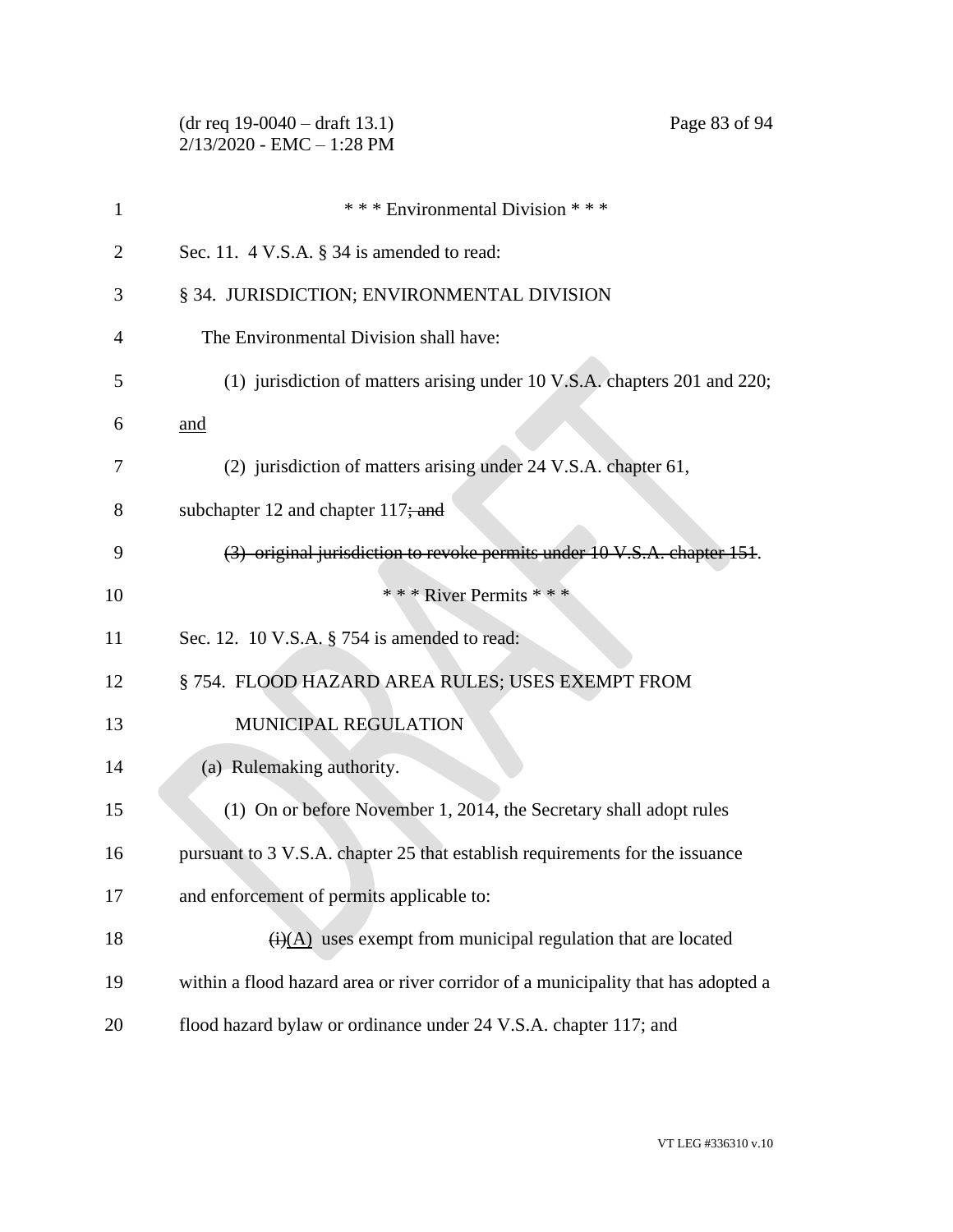(dr req 19-0040 – draft 13.1) Page 84 of 94 2/13/2020 - EMC – 1:28 PM

| $\mathbf{1}$   | $\overline{(ii)(B)}$ State-owned and State-operated institutions and facilities           |
|----------------|-------------------------------------------------------------------------------------------|
| $\overline{2}$ | that are located within a flood hazard area or river corridor.                            |
| 3              | (2) On or before November 1, 2022, the Secretary shall adopt rules                        |
| $\overline{4}$ | pursuant to 3 V.S.A. chapter 25 that designate highest priority river corridors           |
| 5              | and establish requirements for the issuance and enforcement of permits                    |
| 6              | applicable to uses located in highest priority river corridors. Highest priority          |
| 7              | river corridors are those that provide or have the potential to provide critical          |
| 8              | floodwater storage or flood energy dissipation thereby protecting adjacent and            |
| 9              | downstream lands and property that are highly vulnerable to flood-related                 |
| 10             | inundation and erosion.                                                                   |
| 11             | (3) The Secretary shall not adopt rules under this subsection that                        |
| 12             | regulate agricultural activities without the consent of the Secretary of                  |
| 13             | Agriculture, Food and Markets, provided that the Secretary of Agriculture,                |
| 14             | Food and Markets shall not withhold consent under this subdivision when lack              |
| 15             | of such consent would result in the State's noncompliance with the National               |
| 16             | Flood Insurance Program.                                                                  |
| 17             | $\left(\frac{3}{4}\right)$ The Secretary shall seek the guidance of the Federal Emergency |
| 18             | Management Agency in developing and drafting the rules required by this                   |
| 19             | section in order to ensure that the rules are sufficient to meet eligibility              |
| 20             | requirements for the National Flood Insurance Program.                                    |
| 21             | * * *                                                                                     |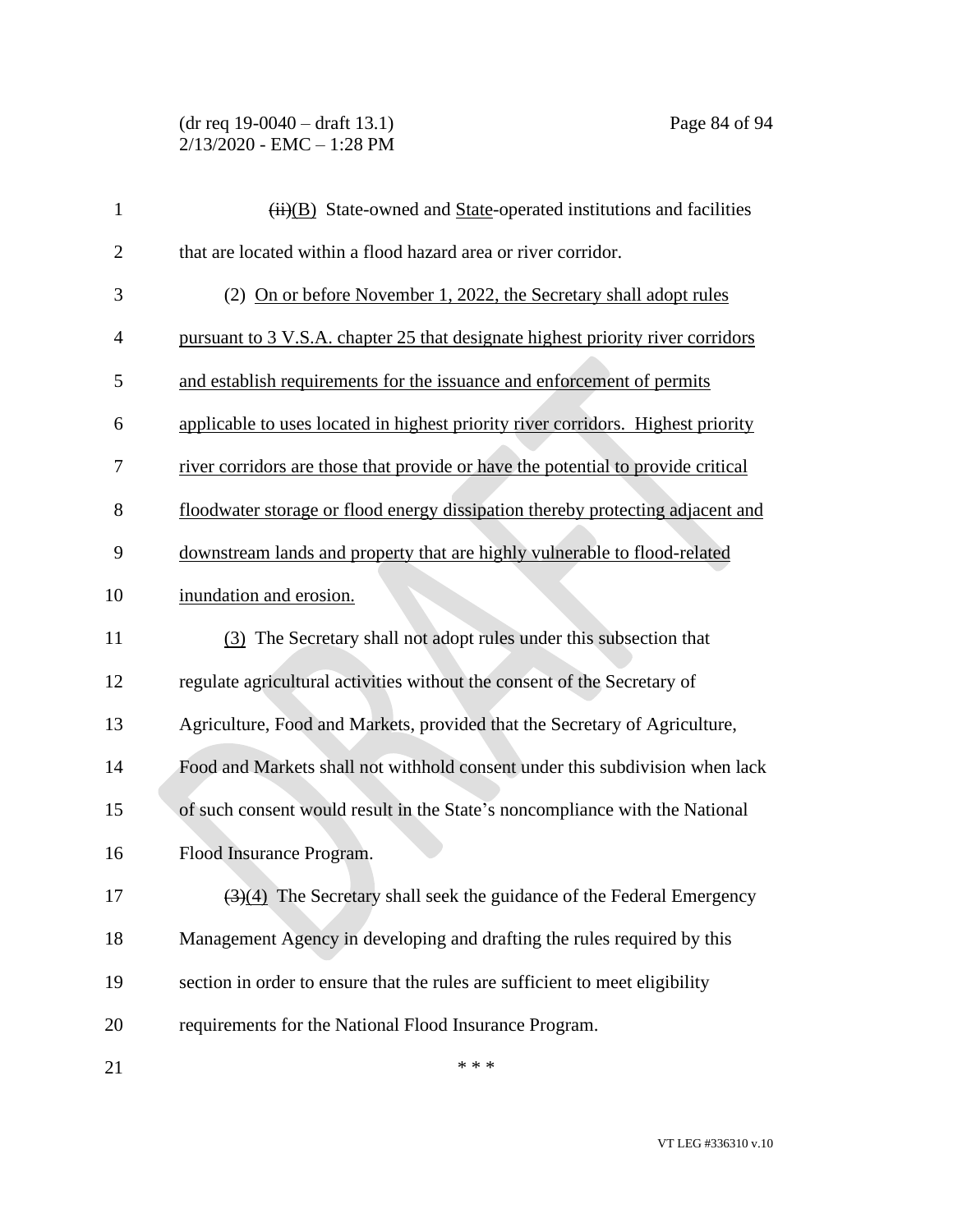#### (dr req 19-0040 – draft 13.1) Page 85 of 94 2/13/2020 - EMC – 1:28 PM

| 1              | (d) General permit. The rules authorized by this section may establish           |
|----------------|----------------------------------------------------------------------------------|
| $\overline{2}$ | requirements for a general permit to implement the requirements of this          |
| 3              | section, including authorization under the general permit to conduct a specified |
| 4              | use exempt from municipal regulation subject to regulation under this section    |
| 5              | without notifying or reporting to the Secretary or an agency delegated under     |
| 6              | subsection $(g)$ of this section.                                                |
| 7              | * * *                                                                            |
| 8              | $(f)(1)$ Permit requirement.                                                     |
| 9              | (A) A person shall not commence or conduct a use exempt from                     |
| 10             | municipal regulation in a flood hazard area or river corridor in a municipality  |
| 11             | that has adopted a flood hazard area bylaw or ordinance under 24 V.S.A.          |
| 12             | chapter 117 or commence construction of a State-owned and State-operated         |
| 13             | institution or facility located within a flood hazard area or river corridor,    |
| 14             | without a permit issued under the rules required under subsection (a) of this    |
| 15             | section by the Secretary or by a State agency delegated permitting authority     |
| 16             | under subsection (g) of this section. When an application is filed under this    |
| 17             | section, the Secretary or delegated State agency shall proceed in accordance     |
| 18             | with chapter 170 of this title.                                                  |
| 19             | (B) Beginning on November 1, 2021, a person shall not commence                   |
| 20             | construction of a development or subdivision that is subject to a permit under   |
| 21             | chapter 151 of this title without a permit issued pursuant under the rules       |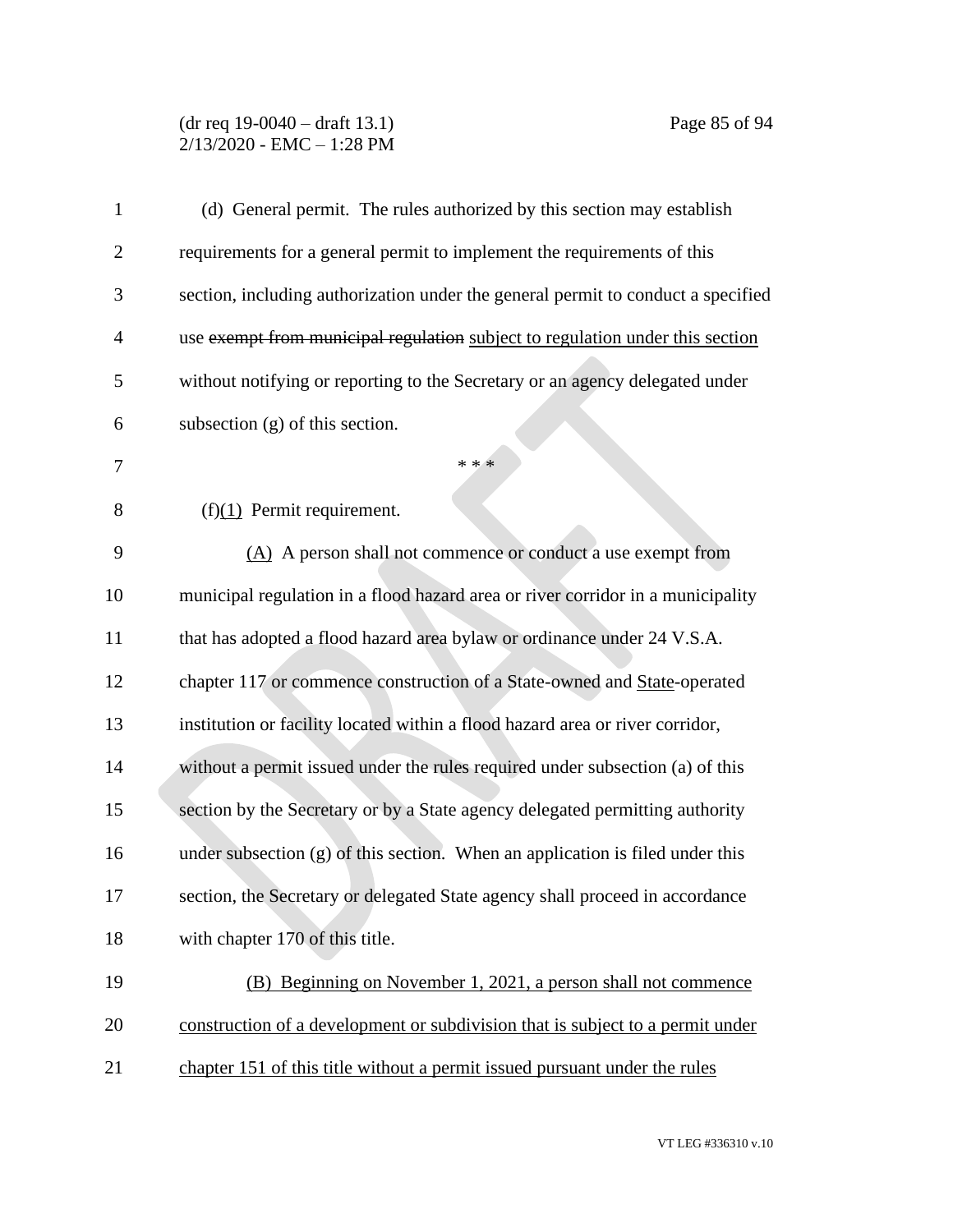(dr req 19-0040 – draft 13.1) Page 86 of 94 2/13/2020 - EMC – 1:28 PM

| $\mathbf{1}$   | required under subsection (a) of this section by the Secretary or by a State     |
|----------------|----------------------------------------------------------------------------------|
| $\overline{2}$ | agency delegated permitting authority under subsection (g) of this section.      |
| 3              | (C) Beginning on November 1, 2023, a person shall not commence or                |
| 4              | conduct a use located in a highest priority river corridor without a permit      |
| 5              | issued pursuant under the rules required under subsection (a) of this section by |
| 6              | the Secretary or by a State agency delegated permitting authority under          |
| 7              | subsection $(g)$ of this section.                                                |
| 8              | *** Racial Equity Review ***                                                     |
| 9              | Sec. 13. IMPACTS ON RACIAL EQUITY AND DIVERSITY; REVIEW                          |
| 10             | (a) Pursuant to the duties and powers established under 3 V.S.A. chapter         |
| 11             | 68, the Executive Director of Racial Equity, in cooperation with the Racial      |
| 12             | Equity Advisory Panel and the Human Rights Commission, shall conduct a           |
| 13             | comprehensive review of the processes, procedures, and language of 10 V.S.A.     |
| 14             | chapter 151 (Act 250) to assess the extent to which Act 250 has contributed to   |
| 15             | adverse impacts on racial equity and diversity within the State. The review      |
| 16             | shall:                                                                           |
| 17             | (1) identify the impacts of acts or decisions made pursuant to Act 250 on        |
| 18             | inequities in home ownership, land ownership, and land distribution within the   |
| 19             | State;                                                                           |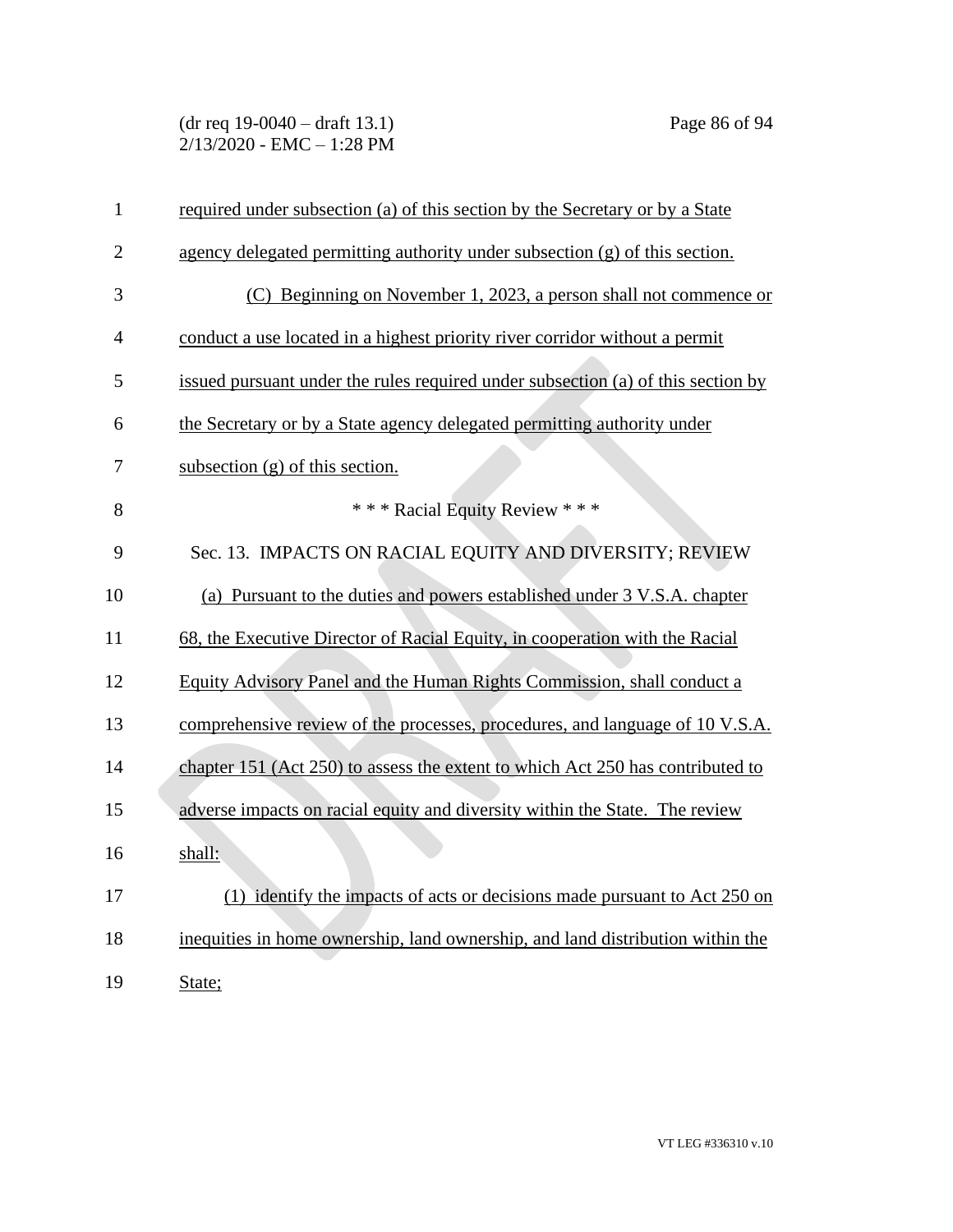# (dr req 19-0040 – draft 13.1) Page 87 of 94 2/13/2020 - EMC – 1:28 PM

| 1              | (2) measure the extent to which minority populations in the State have         |
|----------------|--------------------------------------------------------------------------------|
| $\mathbf{2}$   | incurred disproportional environmental impacts due to acts or decisions of the |
| 3              | State pursuant to Act 250;                                                     |
| $\overline{4}$ | (3) assess the capability of the current public participation processes,       |
| 5              | notice requirements, and appointment processes under Act 250 to fairly         |
| 6              | represent the interests of minority populations within the State; and          |
| 7              | (4) recommend legislative changes to Act 250 necessary to achieve the          |
| 8              | goals of racial equity and diversity representation for minority population.   |
| 9              | (b) On or before October 15, 2021, the Executive Director of Racial Equity     |
| 10             | shall report to the General Assembly with its findings and any                 |
| 11             | recommendations for legislative action.                                        |
| 12             | *** Planning Review ***                                                        |
| 13             | Sec. 14. VERMONT REGIONAL AND MUNICIPAL PLANNING REVIEW                        |
| 14             | (a) On or before December 15, 2020, the Natural Resources Board, in            |
| 15             | consultation with the Agency of Commerce and Community Development,            |
| 16             | shall submit a draft report, with recommendations, that addresses:             |
| 17             | (1) How Sec. 7 of 1973 Acts and Resolves No. 85 (Capability and                |
| 18             | Development Plan Findings) should be incorporated into 10 V.S.A. chapter       |
| 19             | 151 and what changes should be made, if any, to the Capability and             |
| 20             | Development Plan Findings.                                                     |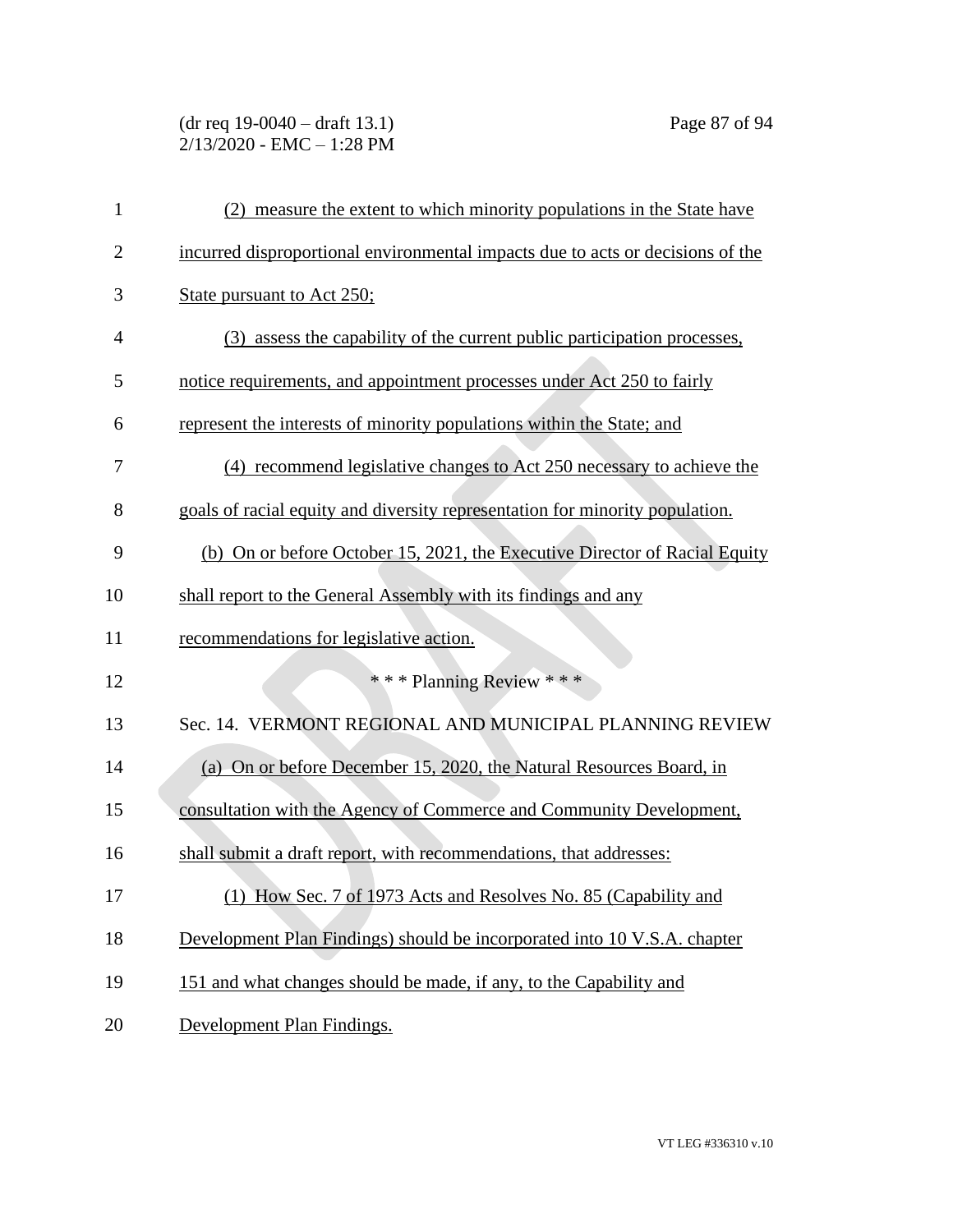(dr req 19-0040 – draft 13.1) Page 88 of 94 2/13/2020 - EMC – 1:28 PM

| $\mathbf{1}$   | (2) How the State should update the capability and development plan               |
|----------------|-----------------------------------------------------------------------------------|
| $\overline{2}$ | authorized by 10 V.S.A. chapter 151, subchapter 3. If the recommendation is       |
| 3              | to update the Capabilities and Development Plan, the report shall provide a       |
| 4              | schedule and budget for the proposed update.                                      |
| 5              | (3) How 10 V.S.A. chapter 151 should require the creation of capability           |
| 6              | and development maps. If the recommendation is to require the creation of         |
| 7              | capability and development maps, the report shall identify the resources and      |
| 8              | land uses to be mapped and provide a schedule and budget for the proposed         |
| 9              | update.                                                                           |
| 10             | (4) How Capability and Development Plan Findings, the Capability and              |
| 11             | Development Plan, and capability and development maps would be used in            |
| 12             | permitting under 10 V.S.A. chapter 151 and how these would relate to the          |
| 13             | criteria considered under 10 V.S.A. § 6086(a).                                    |
| 14             | (b) The Natural Resources Board shall have a public comment period of at          |
| 15             | least 30 days on the draft report required by subsection (a) of this section. The |
| 16             | Board shall hold at least one public informational meeting on the draft report.   |
| 17             | Notice provided by the Board shall include affected State agencies,               |
| 18             | municipalities, regional planning commissions, the Vermont Planners               |
| 19             | Association, the Vermont Planning and Development Association, and other          |
| 20             | interested persons.                                                               |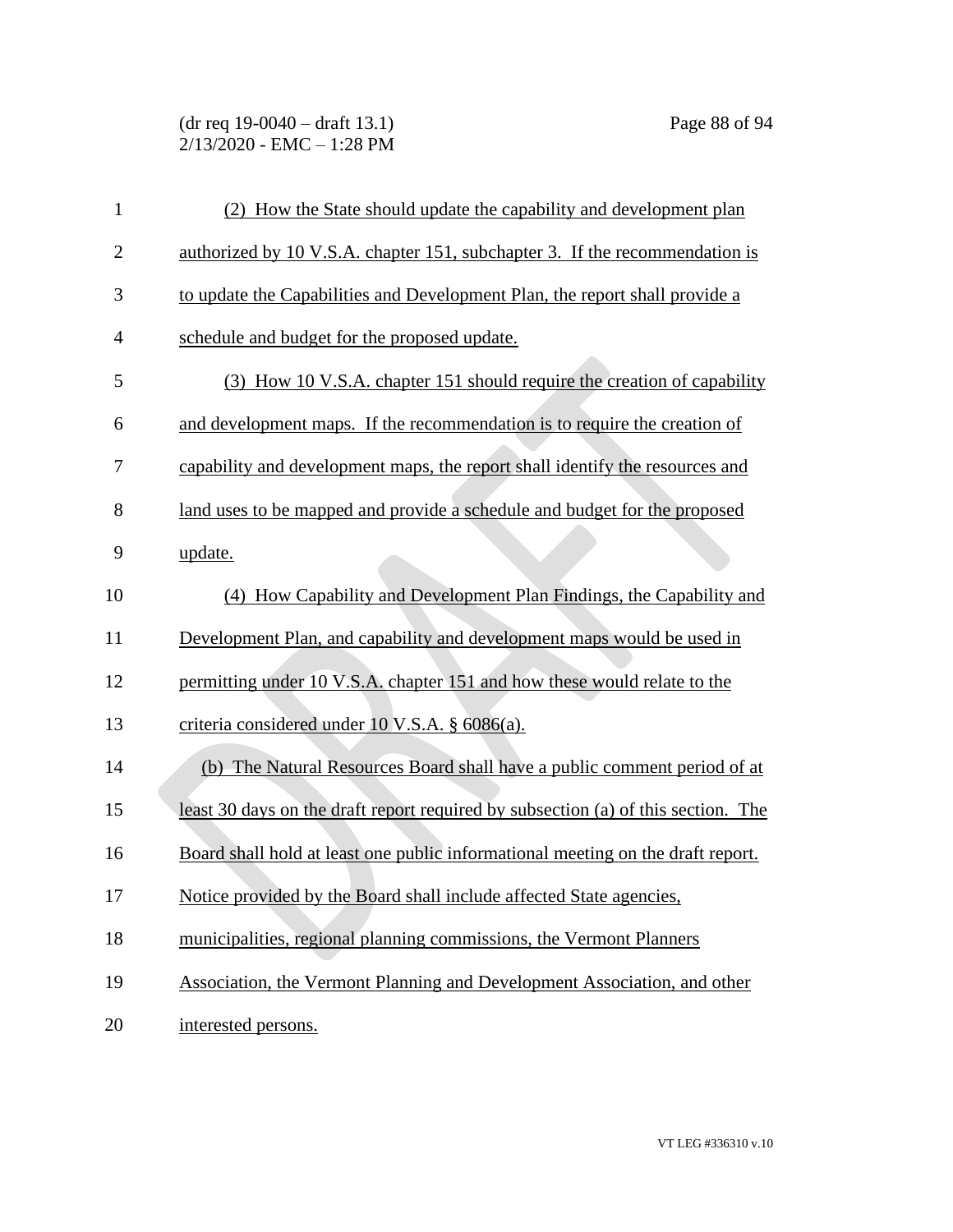(dr req 19-0040 – draft 13.1) Page 89 of 94 2/13/2020 - EMC – 1:28 PM

| $\mathbf{1}$   | (c) On or before March 1, 2021, the Natural Resources Board shall provide      |
|----------------|--------------------------------------------------------------------------------|
| $\overline{2}$ | a final report to the House Committee on Natural Resources, Fish, and Wildlife |
| 3              | and the Senate Committee on Natural Resources and Energy. The final report     |
| 4              | shall incorporate recommendations from the public engagement process under     |
| 5              | subsection (b) of this section and shall contain a response to stakeholder     |
| 6              | comments as a part of the final report.                                        |
| 7              | *** Revision Authority; Transition; Effective Dates ***                        |
| 8              | Sec. 15. REFERENCES; REVISION AUTHORITY                                        |
| 9              | (a) In 10 V.S.A. $\S$ 6001 as amended by Sec. 3 of this act, the Office of     |
| 10             | Legislative Council shall:                                                     |
| 11             | $(1)$ in subdivision $(2)$ , replace the reference to "this act" with the      |
| 12             | specific citation to this act as enacted; and                                  |
| 13             | (2) reorganize and renumber the definitions so that they are in                |
| 14             | alphabetical order and, in the Vermont Statutes Annotated, shall revise all    |
| 15             | cross-references to those definitions accordingly.                             |
| 16             | (b) In 10 V.S.A. $\S$ 6086, the Office of Legislative Council shall insert the |
| 17             | following subsection and subdivision headings:                                 |
| 18             | (1) in subdivision (a)(4): Soil erosion; capacity of land to hold water.       |
| 19             | $(2)$ in subdivision (a)(6): Educational services.                             |
| 20             | $(3)$ in subdivision (a)(7): Local governmental services.                      |
| 21             | (4) in subsection (b): Partial findings.                                       |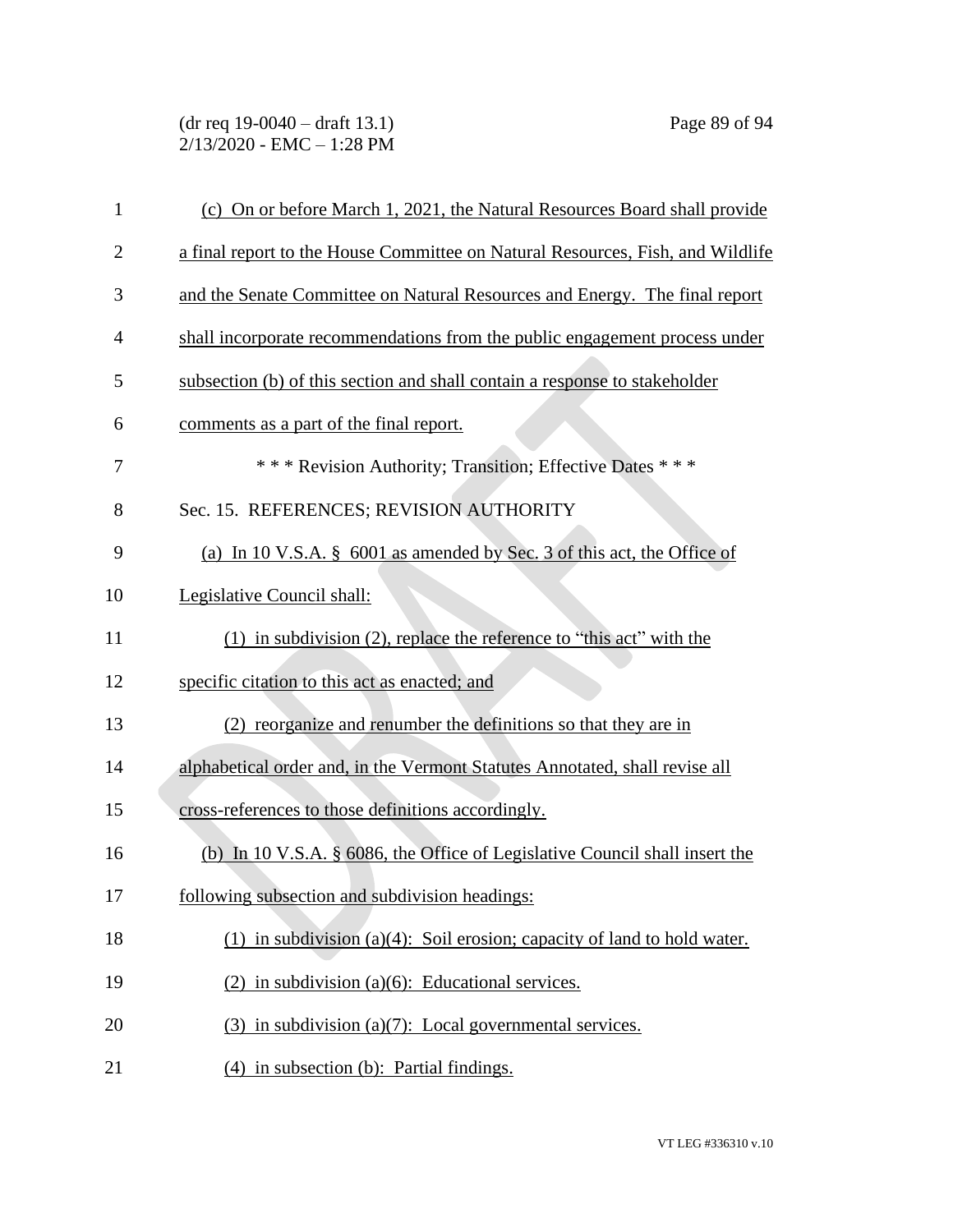(dr req 19-0040 – draft 13.1) Page 90 of 94 2/13/2020 - EMC – 1:28 PM

| $\mathbf{1}$   | (5) in subsection (e): Temporary improvements; film or TV.                                 |
|----------------|--------------------------------------------------------------------------------------------|
| $\overline{2}$ | (6) in subsection (f): Stay of construction.                                               |
| 3              | Sec. 16. CRITERION 8(C) RULEMAKING                                                         |
| $\overline{4}$ | (a) The Natural Resources Board (Board), in consultation with the Agency                   |
| 5              | of Natural Resources shall adopt rules to implement the requirements for the               |
| 6              | administration of 10 V.S.A. $\S$ 6086(a)(8)(C). Rules adopted by the Board shall           |
| 7              | include:                                                                                   |
| 8              | (1) How forest blocks and connecting habitat are further defined,                          |
| 9              | including their size, location, and function, which may include:                           |
| 10             | (A) information that will be available to the public to determine                          |
| 11             | where forest blocks and connecting habitat are located; or                                 |
| 12             | (B) advisory mapping resources, how they will be made available,                           |
| 13             | how they will be used, and how they will be updated.                                       |
| 14             | (2) Standards establishing how fragmentation of forest block or                            |
| 15             | connecting habitat is avoided or minimized, which may include steps to                     |
| 16             | promote proactive site design of buildings, roadways and driveways, utility                |
| 17             | <u>location</u> , and location relative to existing features such as roads, tree lines and |
| 18             | fence lines.                                                                               |
| 19             | (3) Criteria to identify when a forest block or connecting habitat is                      |
| 20             | eligible for mitigation.                                                                   |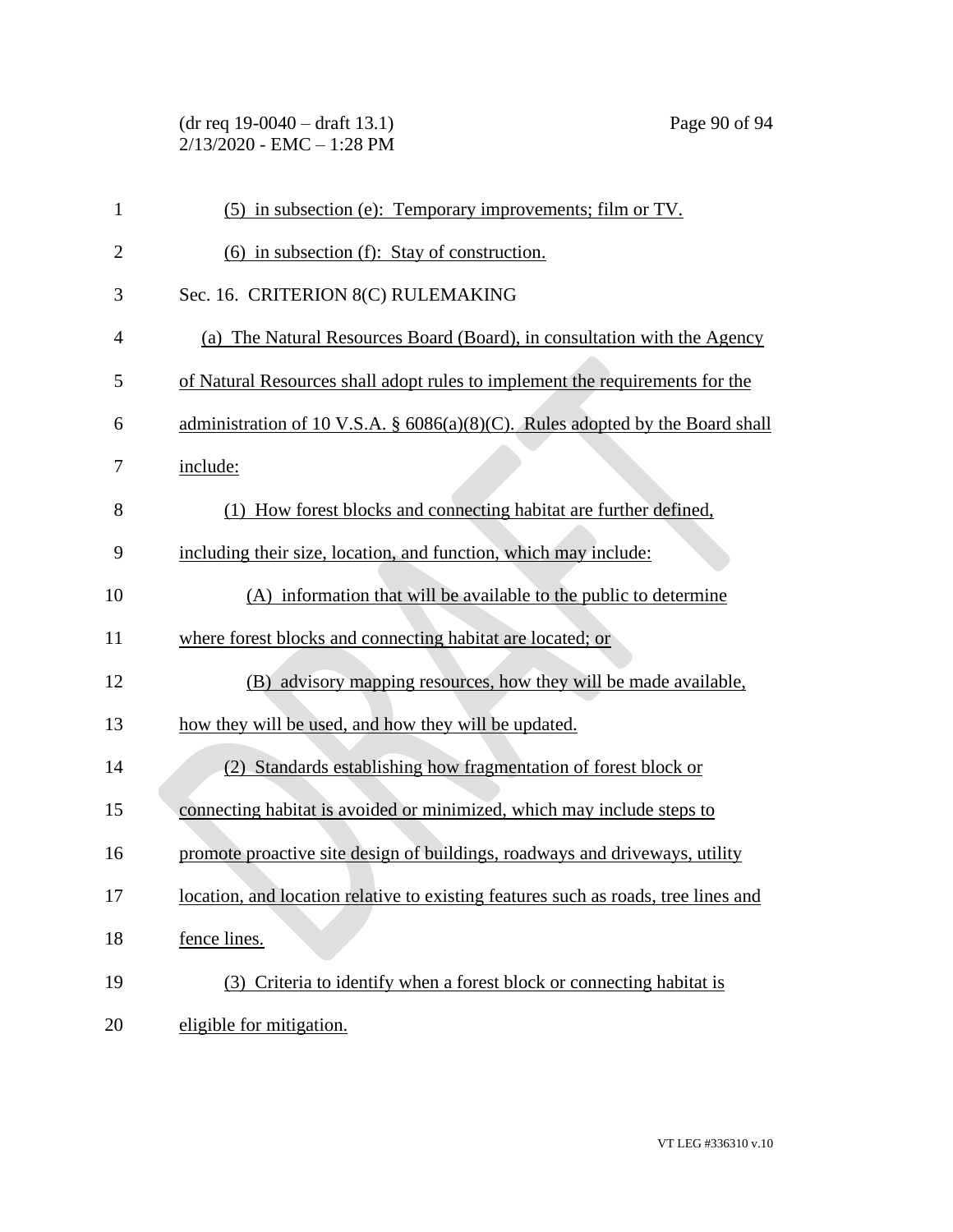(dr req 19-0040 – draft 13.1) Page 91 of 94 2/13/2020 - EMC – 1:28 PM

| 1              | (4) Standards for how impacts to a forest block or connecting habitat             |
|----------------|-----------------------------------------------------------------------------------|
| $\overline{2}$ | may be mitigated. Standards may include:                                          |
| 3              | (A) appropriate ratios for compensation;                                          |
| $\overline{4}$ | (B) appropriate forms of compensation such as conservation                        |
| 5              | easements, fee interests in land, and other forms of compensation; and            |
| 6              | appropriate uses of on-site and off-site mitigation.<br>(C)                       |
| 7              | (b) The Board shall convene a working group to provide input to the rule          |
| 8              | prior to prefiling with the Interagency Committee on Administrative Rules.        |
| 9              | The Board shall convene the working group on or before September 1, 2020.         |
| 10             | (c) The Board shall file a final proposed rule with the Secretary of State        |
| 11             | and Legislative Committee on Administrative Rules on or before September 1,       |
| 12             | 2021.                                                                             |
| 13             | Sec. 17. ENVIRONMENTAL DIVISION; CONTINUED JURISDICTION                           |
| 14             | Notwithstanding the repeal of its jurisdictional authority to hear appeals        |
| 15             | relative to Act 250 permits under Sec. 10 of this act, the Environmental          |
| 16             | Division shall continue to have jurisdiction to complete its consideration of any |
| 17             | such appeal that is pending before it as of February 1, 2021 if, with respect to  |
| 18             | such act or appeal, mediation or discovery has commenced, a dispositive           |
| 19             | motion has been filed, or a trial has begun.                                      |
| 20             | Sec. 18. NATURAL RESOURCES BOARD PERMIT REPORT                                    |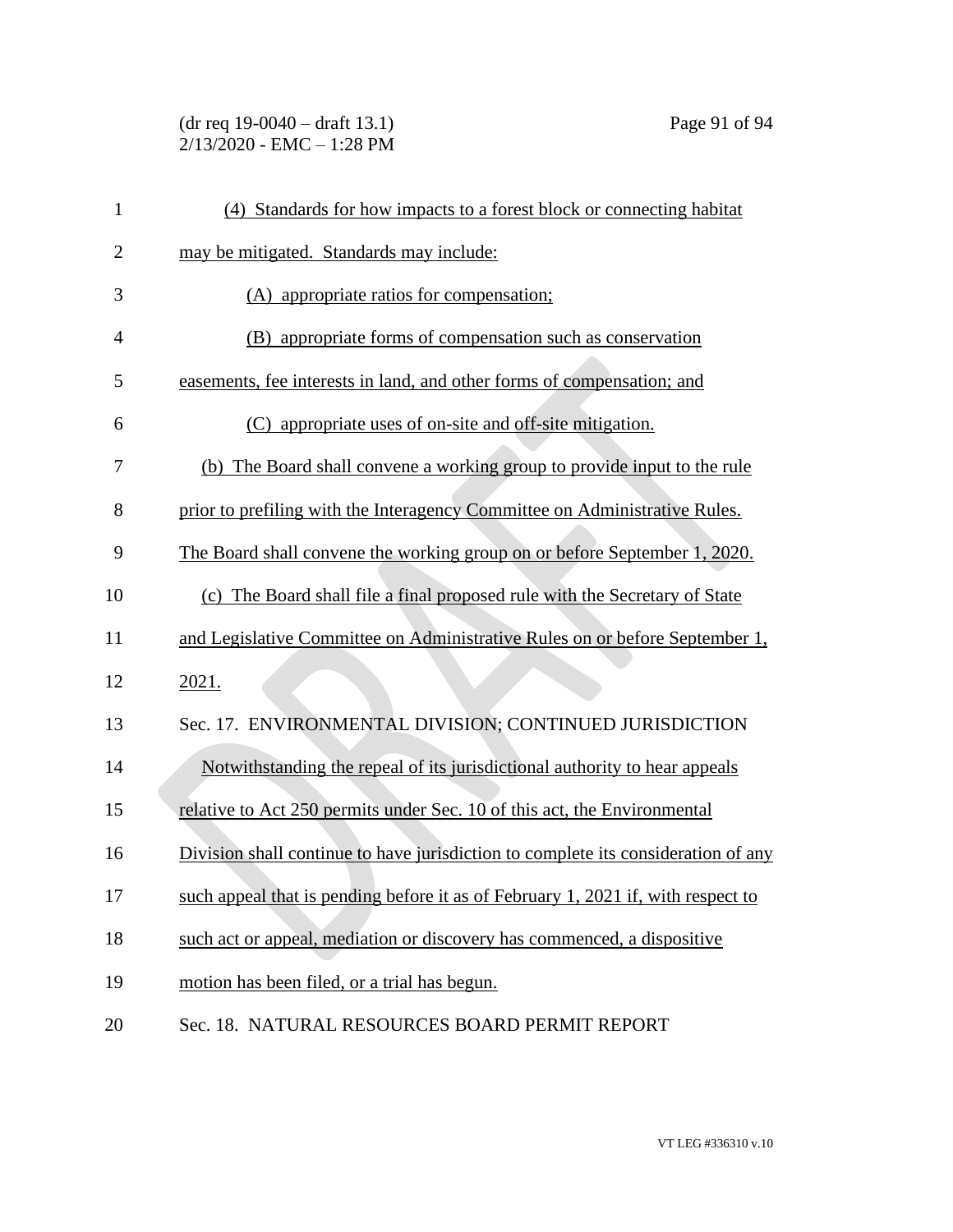| $\mathbf{1}$   | (a) On or before December 15, 2024, the Natural Resources Board shall          |
|----------------|--------------------------------------------------------------------------------|
| $\overline{2}$ | submit a report to the House Committee on Natural Resources, Fish, and         |
| 3              | Wildlife and the Senate Committee on Natural Resources and Energy with its     |
| 4              | assessment of how well the new permitting process established in this act is   |
| 5              | working and any recommended changes. The report shall include the number       |
| 6              | of permits of issued by the Board and District Commissions, the number of      |
| 7              | properties that have been released from Act 250 jurisdiction, the number of    |
| 8              | preapplication meetings held pursuant to 10 V.S.A. $\S$ 6084(a), the number of |
| 9              | people who have requested party status, how many were approved or denied,      |
| 10             | and the reasons for denial.                                                    |
| 11             | Sec. 19. NATURAL RESOURCES BOARD POSITIONS;                                    |
| 12             | <b>APPROPRIATION</b>                                                           |
| 13             | (a) The following new positions are created at the Natural Resources Board     |
| 14             | for the purposes of carrying out this act:                                     |
| 15             | $(1)$ one Staff Attorney 1;                                                    |
| 16             | (2) one Staff Attorney 2;                                                      |
| 17             | (3) two Natural Resources Board members; and                                   |
| 18             | (4) one Legal Technician.                                                      |
| 19             | (b) The sum of \$640,687.00 is appropriated to the Natural Resources Board     |
| 20             | from the General Fund in fiscal year 2021 for the positions established in     |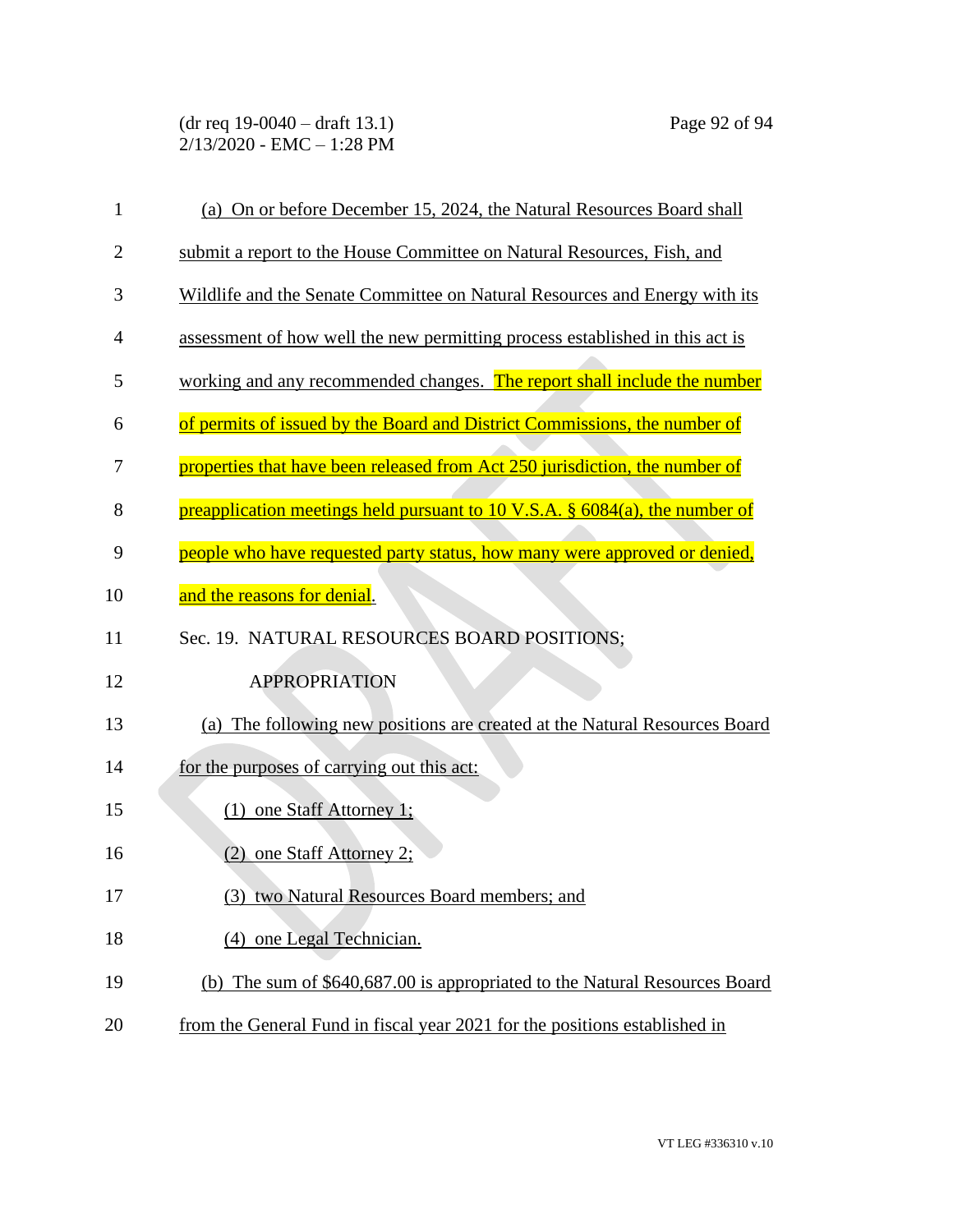(dr req 19-0040 – draft 13.1) Page 93 of 94 2/13/2020 - EMC – 1:28 PM

| $\mathbf{1}$ | subsection (a) of this section and for additional operating costs required to  |
|--------------|--------------------------------------------------------------------------------|
| 2            | implement the permitting process established in this act.                      |
| 3            | Sec. 20. NATURAL RESOURCES BOARD TRANSITION                                    |
| 4            | (a) Appointments to the Natural Resources Board shall be made on or            |
| 5            | before December 15, 2020.                                                      |
| 6            | (b) The terms of any Natural Resources Board member not appointed              |
| 7            | consistent with the requirements of 10 V.S.A. $\S$ 6021(a)(1)(A) or (B) shall  |
| 8            | expire on October 31, 2022.                                                    |
| 9            | (c) The Natural Resources Board shall adopt rules of procedure for its         |
| 10           | permitting process pursuant to 10 V.S.A. $\S$ 6025(a) on or before November 1, |
| 11           | 2022.                                                                          |
| 12           | (d) The District Commissions shall continue to hear major permit               |
| 13           | applications until November 1, 2022.                                           |
| 14           | * * * Effective Dates * * *                                                    |
| 15           | Sec. 21. EFFECTIVE DATES                                                       |
| 16           | (a) This act shall take effect on passage, except:                             |
| 17           | (1) Secs. 5 (Designated Center Appeal), 6 (Regional and Municipal              |
| 18           | Planning), 10 (Environmental Division), and 11 (Environmental Division)        |
| 19           | shall take effect on November 1, 2022.                                         |
| 20           | (2) In Sec. 3 the following provisions of Title 10 shall take effect on        |
| 21           | November 1, 2022:                                                              |